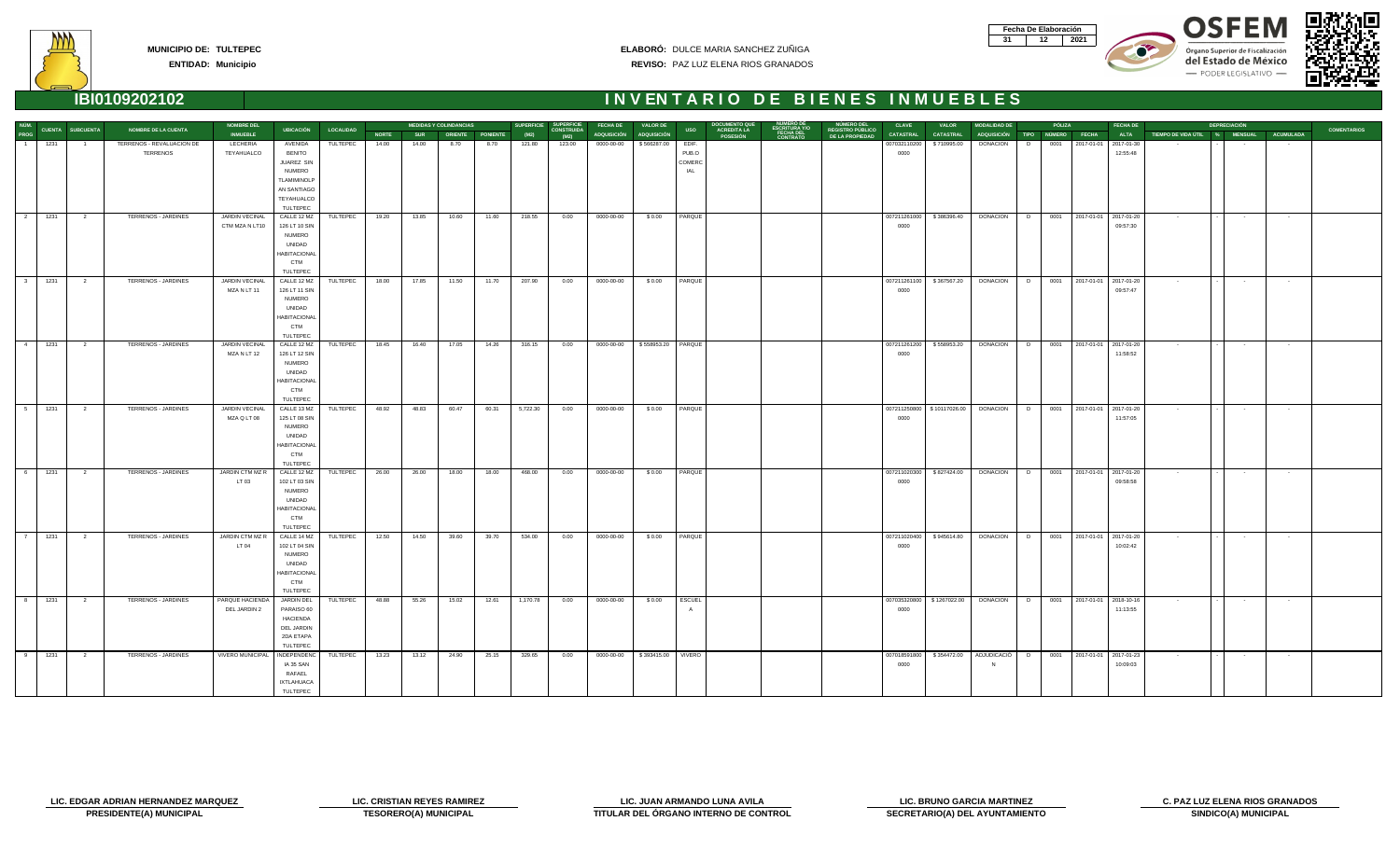| Fecha De Elaboración |     |
|----------------------|-----|
|                      | N91 |









|    |         |                              |                            | <b>NOMBRE DEL</b>        |                                         |                  |              |            | <b>MEDIDAS Y COLINDANCIAS</b> |                         | <b>SUPERFICIE</b> | <b>SUPERFICIE</b>         | <b>FECHA DE</b>                    | <b>VALOR DE</b>      | <b>DOCUMENTO QU</b>                           |                              | NÚMERO DEL                          | <b>CLAVE</b>     | <b>VALOR</b>                | <b>MODALIDAD DE</b>                           |                | PÓLIZA | <b>FECHA DE</b>                       |                          | <b>DEPRECIACIÓN</b>                     |                   |                    |
|----|---------|------------------------------|----------------------------|--------------------------|-----------------------------------------|------------------|--------------|------------|-------------------------------|-------------------------|-------------------|---------------------------|------------------------------------|----------------------|-----------------------------------------------|------------------------------|-------------------------------------|------------------|-----------------------------|-----------------------------------------------|----------------|--------|---------------------------------------|--------------------------|-----------------------------------------|-------------------|--------------------|
|    |         | NÚM<br>PROG CUENTA SUBCUENTA | <b>NOMBRE DE LA CUENTA</b> | <b>INMUEBLE</b>          | <b>UBICACIÓN</b>                        | <b>LOCALIDAD</b> | <b>NORTE</b> | <b>SUR</b> |                               | <b>ORIENTE PONIENTE</b> | (M2)              | <b>CONSTRUIDA</b><br>(M2) | ADQUISICIÓN ADQUISICIÓN            |                      | <b>ACREDITA LA<br/>POSESIÓN</b><br><b>USO</b> | <b>FECHA DEL</b><br>CONTRATO | REGISTRO PÚBLICO<br>DE LA PROPIEDAD | <b>CATASTRAL</b> | <b>CATASTRAL</b>            | ADQUISICIÓN TIPO NÚMERO FECHA                 |                |        | <b>ALTA</b>                           |                          | TIEMPO DE VIDA ÚTIL % MENSUAL ACUMULADA |                   | <b>COMENTARIOS</b> |
| 10 | 1231    | 2                            | TERRENOS - JARDINES        | BOSQUE DE CEDRO          | CERRADA                                 | TULTEPEC         | 29.50        | 29.52      | 18.36                         | 19.55                   | 559.10            | 0.00                      | 0000-00-00                         | \$447552.00 PARQUE   |                                               |                              |                                     | 007034031900     | \$582243.00                 | DONACION                                      | 0001<br>D      |        | 2017-01-01 2017-01-30                 |                          |                                         |                   |                    |
|    |         |                              |                            |                          | <b>BOSQUES DE</b>                       |                  |              |            |                               |                         |                   |                           |                                    |                      |                                               |                              |                                     | 0000             |                             |                                               |                |        | 10:20:29                              |                          |                                         |                   |                    |
|    |         |                              |                            |                          | CEDRO SIN                               |                  |              |            |                               |                         |                   |                           |                                    |                      |                                               |                              |                                     |                  |                             |                                               |                |        |                                       |                          |                                         |                   |                    |
|    |         |                              |                            |                          | <b>NUMERO</b><br><b>FRACCIONAMI</b>     |                  |              |            |                               |                         |                   |                           |                                    |                      |                                               |                              |                                     |                  |                             |                                               |                |        |                                       |                          |                                         |                   |                    |
|    |         |                              |                            |                          | ENTO EL                                 |                  |              |            |                               |                         |                   |                           |                                    |                      |                                               |                              |                                     |                  |                             |                                               |                |        |                                       |                          |                                         |                   |                    |
|    |         |                              |                            |                          | <b>BOSQUE</b>                           |                  |              |            |                               |                         |                   |                           |                                    |                      |                                               |                              |                                     |                  |                             |                                               |                |        |                                       |                          |                                         |                   |                    |
|    |         |                              |                            |                          | TULTEPEC                                |                  |              |            |                               |                         |                   |                           |                                    |                      |                                               |                              |                                     |                  |                             |                                               |                |        |                                       |                          |                                         |                   |                    |
|    | 11 1231 | $\overline{\mathbf{2}}$      | TERRENOS - JARDINES        | JARDIN PRIMAVERA         | JARDIN DE                               | TULTEPEC         | 39.54        | 29.18      | 21.43                         | 23.86                   | 727.60            | 0.00                      | 0000-00-00                         | \$0.00               | PARQUE                                        |                              |                                     | 007035200200     | \$880880.00                 | <b>DONACION</b>                               | $\overline{C}$ |        | 0001 2017-01-01 2017-01-20            | <b>Contract Contract</b> | <b>Contractor</b>                       | $\sim$ 100 $\sim$ |                    |
|    |         |                              |                            | HACIENDA                 | PRIMAVERA                               |                  |              |            |                               |                         |                   |                           |                                    |                      |                                               |                              |                                     | 0000             |                             |                                               |                |        | 10:13:43                              |                          |                                         |                   |                    |
|    |         |                              |                            |                          | 4MZ XIII LT 2                           |                  |              |            |                               |                         |                   |                           |                                    |                      |                                               |                              |                                     |                  |                             |                                               |                |        |                                       |                          |                                         |                   |                    |
|    |         |                              |                            |                          | <b>SIN NUMERO</b>                       |                  |              |            |                               |                         |                   |                           |                                    |                      |                                               |                              |                                     |                  |                             |                                               |                |        |                                       |                          |                                         |                   |                    |
|    |         |                              |                            |                          | UNIDAD                                  |                  |              |            |                               |                         |                   |                           |                                    |                      |                                               |                              |                                     |                  |                             |                                               |                |        |                                       |                          |                                         |                   |                    |
|    |         |                              |                            |                          | <b>HABITACIONAL</b><br><b>CTM</b>       |                  |              |            |                               |                         |                   |                           |                                    |                      |                                               |                              |                                     |                  |                             |                                               |                |        |                                       |                          |                                         |                   |                    |
|    |         |                              |                            |                          | TULTEPEC                                |                  |              |            |                               |                         |                   |                           |                                    |                      |                                               |                              |                                     |                  |                             |                                               |                |        |                                       |                          |                                         |                   |                    |
|    | 12 1231 | $\overline{\mathbf{c}}$      | TERRENOS - JARDINES        | CANCHAS                  | AVENIDA                                 | TULTEPEC         | 28.28        | 67.51      | 54.60                         | 64.59                   | 3,064.00          | 1,555.00                  | 0000-00-00                         | \$0.00               | PARQUE                                        |                              |                                     | 007033880100     | \$3666481.00                | <b>DONACION</b>                               | D              |        | 0001 2017-01-01 2017-01-20            | $\sim 100$               | $\sim 100$                              | $\sim$ $-$        |                    |
|    |         |                              |                            | DEPORTIVAS               | PASEOS                                  |                  |              |            |                               |                         |                   |                           |                                    |                      |                                               |                              |                                     | 0000             |                             |                                               |                |        | 10:18:30                              |                          |                                         |                   |                    |
|    |         |                              |                            | PASEOS <sub>1</sub>      | NORTE SIN                               |                  |              |            |                               |                         |                   |                           |                                    |                      |                                               |                              |                                     |                  |                             |                                               |                |        |                                       |                          |                                         |                   |                    |
|    |         |                              |                            |                          | <b>NUMERO</b>                           |                  |              |            |                               |                         |                   |                           |                                    |                      |                                               |                              |                                     |                  |                             |                                               |                |        |                                       |                          |                                         |                   |                    |
|    |         |                              |                            |                          | PASEOS DE                               |                  |              |            |                               |                         |                   |                           |                                    |                      |                                               |                              |                                     |                  |                             |                                               |                |        |                                       |                          |                                         |                   |                    |
|    |         |                              |                            |                          | TULTEPEC 1<br>TULTEPEC                  |                  |              |            |                               |                         |                   |                           |                                    |                      |                                               |                              |                                     |                  |                             |                                               |                |        |                                       |                          |                                         |                   |                    |
|    | 13 1231 | $\overline{\mathbf{c}}$      | TERRENOS - JARDINES        | CANCHAS                  | AVENIDA                                 | TULTEPEC         | 47.96        | 44.96      | 113.95                        | 114.12                  | 5,296.75          | 0.00                      | 0000-00-00                         | \$0.00               | PARQUE                                        |                              |                                     | 007034310300     | \$5731354.00                | <b>DONACION</b>                               |                |        | 0000-00-00 2017-01-20                 | $\sim 100$               | $\sim$ 100 $\pm$                        | $\sim$ 100 $\mu$  |                    |
|    |         |                              |                            | DEPORTIVAS               | JARDINES DE                             |                  |              |            |                               |                         |                   |                           |                                    |                      |                                               |                              |                                     | 0000             |                             |                                               |                |        | 10:18:47                              |                          |                                         |                   |                    |
|    |         |                              |                            | HACIENDA DEL             | COYOACAN                                |                  |              |            |                               |                         |                   |                           |                                    |                      |                                               |                              |                                     |                  |                             |                                               |                |        |                                       |                          |                                         |                   |                    |
|    |         |                              |                            | JARDIN 1                 | SIN NUMERO                              |                  |              |            |                               |                         |                   |                           |                                    |                      |                                               |                              |                                     |                  |                             |                                               |                |        |                                       |                          |                                         |                   |                    |
|    |         |                              |                            |                          | <b>HACIENDA</b>                         |                  |              |            |                               |                         |                   |                           |                                    |                      |                                               |                              |                                     |                  |                             |                                               |                |        |                                       |                          |                                         |                   |                    |
|    |         |                              |                            |                          | DEL JARDIN 1                            |                  |              |            |                               |                         |                   |                           |                                    |                      |                                               |                              |                                     |                  |                             |                                               |                |        |                                       |                          |                                         |                   |                    |
| 14 | 1231    | $\overline{2}$               | TERRENOS - JARDINES        | ZONA DEPORTIVA           | TULTEPEC<br>CIVILIZACION                | TULTEPEC         | 64.38        | 64.21      | 39.87                         | 39.62                   | 0.00              | 0.00                      | 0000-00-00                         | \$0.00               | PARQUE                                        |                              |                                     | 007034120300     | \$2779840.00                | <b>DONACION</b>                               | D              |        | 0001 2017-01-01 2017-01-20            | $\sim 100$               | $\sim 100$                              | $\sim$ $-$        |                    |
|    |         |                              |                            | <b>FRACCIONAMIENTO</b>   | TEHOTIHUACA                             |                  |              |            |                               |                         |                   |                           |                                    |                      |                                               |                              |                                     | 0000             |                             |                                               |                |        | 10:19:01                              |                          |                                         |                   |                    |
|    |         |                              |                            | LA ANTIGUA               | NA SIN                                  |                  |              |            |                               |                         |                   |                           |                                    |                      |                                               |                              |                                     |                  |                             |                                               |                |        |                                       |                          |                                         |                   |                    |
|    |         |                              |                            |                          | <b>NUMERO</b>                           |                  |              |            |                               |                         |                   |                           |                                    |                      |                                               |                              |                                     |                  |                             |                                               |                |        |                                       |                          |                                         |                   |                    |
|    |         |                              |                            |                          | <b>FRACCIONAMI</b>                      |                  |              |            |                               |                         |                   |                           |                                    |                      |                                               |                              |                                     |                  |                             |                                               |                |        |                                       |                          |                                         |                   |                    |
|    |         |                              |                            |                          | <b>ENTO LA</b>                          |                  |              |            |                               |                         |                   |                           |                                    |                      |                                               |                              |                                     |                  |                             |                                               |                |        |                                       |                          |                                         |                   |                    |
|    |         |                              |                            |                          | ANTIGUA<br>TULTEPEC                     |                  |              |            |                               |                         |                   |                           |                                    |                      |                                               |                              |                                     |                  |                             |                                               |                |        |                                       |                          |                                         |                   |                    |
|    | 15 1231 | $\overline{\mathbf{2}}$      | TERRENOS - JARDINES        | CANCHAS                  | AMARILIS SIN                            | TULTEPEC         | 35.20        | 33.70      | 34.90                         | 34.65                   | 1,197.70          | 0.00                      | 0000-00-00   \$744184.00   PARQUE  |                      |                                               |                              |                                     |                  | 007016660300   \$1354649.00 | DONACION D                                    |                |        | 0001 2017-01-01 2017-01-31            | <b>Contractor</b>        | <b>Contract</b>                         | $\sim 100$        |                    |
|    |         |                              |                            | DEPORTIVAS SANTA         | <b>NUMERO</b>                           |                  |              |            |                               |                         |                   |                           |                                    |                      |                                               |                              |                                     | 0000             |                             |                                               |                |        | 09:37:20                              |                          |                                         |                   |                    |
|    |         |                              |                            | CRUZ                     | JARDINES DE                             |                  |              |            |                               |                         |                   |                           |                                    |                      |                                               |                              |                                     |                  |                             |                                               |                |        |                                       |                          |                                         |                   |                    |
|    |         |                              |                            |                          | SANTA CRUZ                              |                  |              |            |                               |                         |                   |                           |                                    |                      |                                               |                              |                                     |                  |                             |                                               |                |        |                                       |                          |                                         |                   |                    |
|    |         |                              |                            |                          | TULTEPEC                                |                  |              |            |                               |                         |                   |                           |                                    |                      |                                               |                              |                                     |                  |                             |                                               |                |        |                                       |                          |                                         |                   |                    |
|    | 16 1231 | $\overline{2}$               | TERRENOS - JARDINES        | CANCHAS                  | AVENIDA                                 | TULTEPEC         | 36.00        | 35.00      | 30.00                         | 25.00                   | 973.54            | 0.00                      | 0000-00-00                         | \$772203.00   PARQUE |                                               |                              |                                     |                  |                             | 007014423100   \$1273953.00   ADJUDICACIÓ   D |                |        | 0001 2017-01-01 2017-01-31            |                          | $\sim$ 10 $\pm$                         | $\sim$            |                    |
|    |         |                              |                            | DEPORTIVAS SANTA<br>CRUZ | <b>FRESNOS SIN</b><br><b>NUMERO SAN</b> |                  |              |            |                               |                         |                   |                           |                                    |                      |                                               |                              |                                     | 0000             |                             |                                               |                |        | 09:38:16                              |                          |                                         |                   |                    |
|    |         |                              |                            |                          | <b>MARCOS</b>                           |                  |              |            |                               |                         |                   |                           |                                    |                      |                                               |                              |                                     |                  |                             |                                               |                |        |                                       |                          |                                         |                   |                    |
|    |         |                              |                            |                          | TULTEPEC                                |                  |              |            |                               |                         |                   |                           |                                    |                      |                                               |                              |                                     |                  |                             |                                               |                |        |                                       |                          |                                         |                   |                    |
| 17 | 1231    | $\overline{\mathbf{c}}$      | <b>TERRENOS - JARDINES</b> | AREA DE JUEGO EL         | AVENIDA                                 | TULTEPEC         | 133.08       | 72.09      | 56.27                         | 18.46                   | 8,167.00          | 0.00                      | 0000-00-00   \$5550156.00   PARQUE |                      |                                               |                              |                                     |                  | 007034040100   \$7220512.00 | <b>DONACION</b>                               | D              |        | 0001 2017-01-01 2017-01-23            | $\sim$ 100 $\pm$         | $\sim 100$                              | $\sim 100$        |                    |
|    |         |                              |                            | <b>BOSQUE</b>            | <b>TOLUCA SIN</b>                       |                  |              |            |                               |                         |                   |                           |                                    |                      |                                               |                              |                                     | 0000             |                             |                                               |                |        | 10:19:37                              |                          |                                         |                   |                    |
|    |         |                              |                            |                          | NUMERO EL                               |                  |              |            |                               |                         |                   |                           |                                    |                      |                                               |                              |                                     |                  |                             |                                               |                |        |                                       |                          |                                         |                   |                    |
|    |         |                              |                            |                          | <b>BOSQUE</b><br>TULTEPEC               |                  |              |            |                               |                         |                   |                           |                                    |                      |                                               |                              |                                     |                  |                             |                                               |                |        |                                       |                          |                                         |                   |                    |
|    | 18 1231 | $\overline{\mathbf{c}}$      | TERRENOS - JARDINES        | AREA DE JUEGOS           | AVENIDA                                 | TULTEPEC         | 63.40        | 74.79      | 31.20                         | 31.20                   | 2,654.00          | 0.00                      | 0000-00-00   \$1990500.00   PARQUE |                      |                                               |                              |                                     |                  |                             | 007033870100   \$2726826.00 DONACION   D      |                |        | 0001 2017-01-01 2017-01-23            | <b>Contractor</b>        | $\sim 100$                              | $\sim$ $-$        |                    |
|    |         |                              |                            | PASEOS <sub>1</sub>      | PASEOS DE                               |                  |              |            |                               |                         |                   |                           |                                    |                      |                                               |                              |                                     | 0000             |                             |                                               |                |        | 10:24:09                              |                          |                                         |                   |                    |
|    |         |                              |                            |                          | TULTE SUR                               |                  |              |            |                               |                         |                   |                           |                                    |                      |                                               |                              |                                     |                  |                             |                                               |                |        |                                       |                          |                                         |                   |                    |
|    |         |                              |                            |                          | MZ11 LT 01 SIN                          |                  |              |            |                               |                         |                   |                           |                                    |                      |                                               |                              |                                     |                  |                             |                                               |                |        |                                       |                          |                                         |                   |                    |
|    |         |                              |                            |                          | <b>NUMERO</b>                           |                  |              |            |                               |                         |                   |                           |                                    |                      |                                               |                              |                                     |                  |                             |                                               |                |        |                                       |                          |                                         |                   |                    |
|    |         |                              |                            |                          | PASEOS DE                               |                  |              |            |                               |                         |                   |                           |                                    |                      |                                               |                              |                                     |                  |                             |                                               |                |        |                                       |                          |                                         |                   |                    |
|    |         |                              |                            |                          | TULTEPEC 1<br>TULTEPEC                  |                  |              |            |                               |                         |                   |                           |                                    |                      |                                               |                              |                                     |                  |                             |                                               |                |        |                                       |                          |                                         |                   |                    |
|    | 19 1231 | $\overline{2}$               | TERRENOS - JARDINES        | PLAZA MUNICIPAL          | <b>PLAZA</b>                            | TULTEPEC         | 58.46        | 58.46      | 77.37                         | 76.78                   | 4,756.40          | 4,106.00                  | 0000-00-00   \$6885469.00   PARQUE |                      |                                               |                              |                                     |                  | 007010390100   \$9945329.00 |                                               |                |        | DONACION D 0001 2017-01-01 2017-01-30 | $\sim 100$               | $\sim 100$                              | $\sim$ $-$        |                    |
|    |         |                              |                            | CENTRO                   | HIDALGO SIN                             |                  |              |            |                               |                         |                   |                           |                                    |                      |                                               |                              |                                     | 0000             |                             |                                               |                |        | 11:16:30                              |                          |                                         |                   |                    |
|    |         |                              |                            |                          | <b>NUMERO</b>                           |                  |              |            |                               |                         |                   |                           |                                    |                      |                                               |                              |                                     |                  |                             |                                               |                |        |                                       |                          |                                         |                   |                    |
|    |         |                              |                            |                          | CENTRO                                  |                  |              |            |                               |                         |                   |                           |                                    |                      |                                               |                              |                                     |                  |                             |                                               |                |        |                                       |                          |                                         |                   |                    |
|    |         |                              |                            |                          | TULTEPEC                                |                  |              |            |                               |                         |                   |                           |                                    |                      |                                               |                              |                                     |                  |                             |                                               |                |        |                                       |                          |                                         |                   |                    |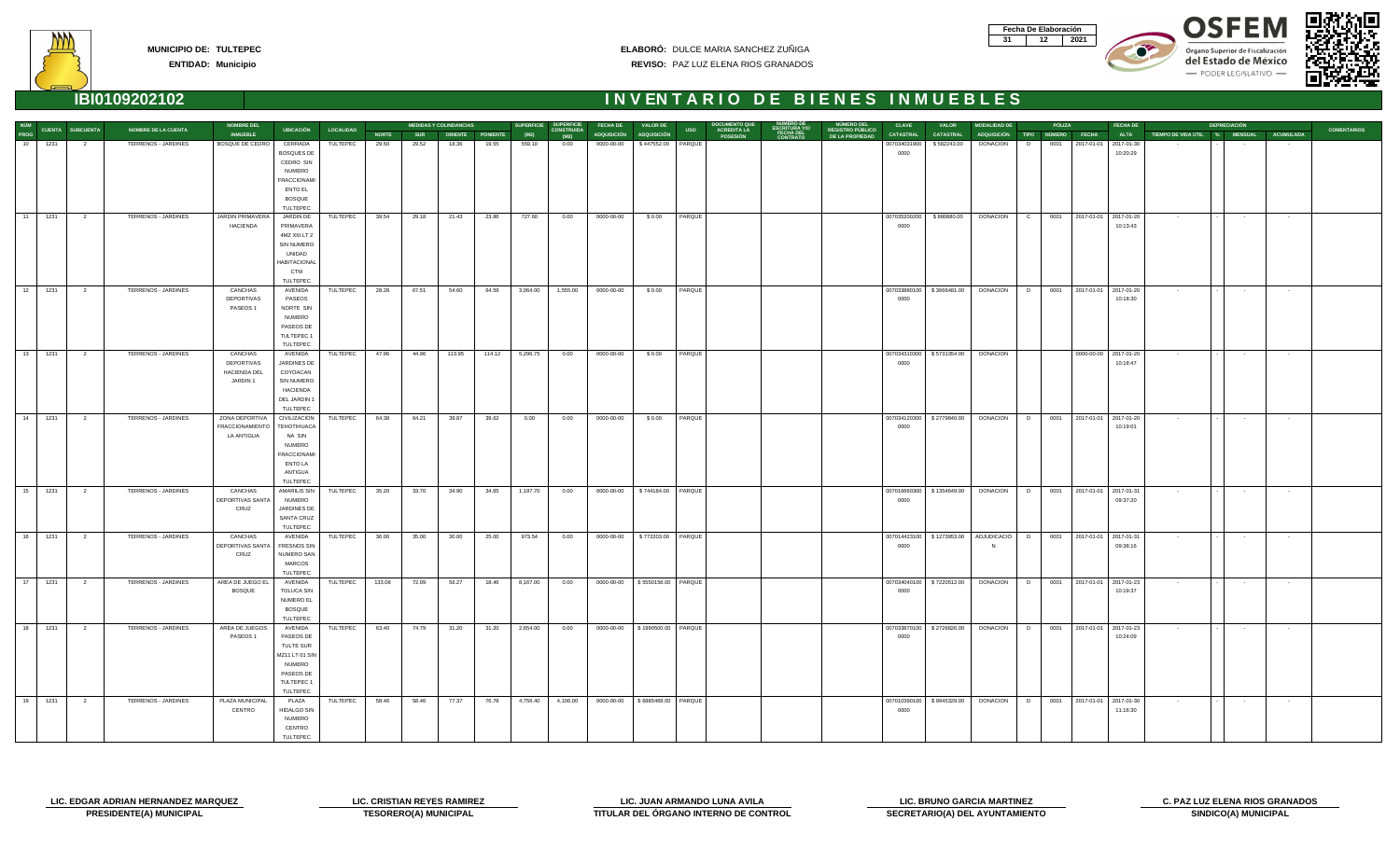| Fecha De Elaboración |     |
|----------------------|-----|
|                      | N91 |





del Estado de México - PODER LEGISLATIVO





|             |         |                         |                            | <b>NOMBRE DEL</b> |                       |                  |              |            | <b>MEDIDAS Y COLINDANCIAS</b> |        | <b>SUPERFICIE</b> | <b>SUPERFICIE</b>         | <b>FECHA DE</b>         | <b>VALOR DE</b>      |            | <b>DOCUMENTO QUE<br/>ACREDITA LA</b> |                                                     |                                                   | <b>CLAVE</b>     | <b>VALOR</b>                 | <b>MODALIDAD DE</b>                        |           | PÓLIZA | <b>FECHA DE</b>            |                                         | <b>DEPRECIACIÓN</b>     |                 |                    |
|-------------|---------|-------------------------|----------------------------|-------------------|-----------------------|------------------|--------------|------------|-------------------------------|--------|-------------------|---------------------------|-------------------------|----------------------|------------|--------------------------------------|-----------------------------------------------------|---------------------------------------------------|------------------|------------------------------|--------------------------------------------|-----------|--------|----------------------------|-----------------------------------------|-------------------------|-----------------|--------------------|
| NÚM<br>PROG |         | <b>CUENTA SUBCUENTA</b> | NOMBRE DE LA CUENTA        | <b>INMUEBLE</b>   | <b>UBICACIÓN</b>      | <b>LOCALIDAD</b> | <b>NORTE</b> | <b>SUR</b> | ORIENTE PONIENTE              |        | (M2)              | <b>CONSTRUIDA</b><br>(M2) | ADQUISICIÓN ADQUISICIÓN |                      | <b>USO</b> | POSESIÓN                             | NUMERO DE<br>ESCRITURA Y/O<br>FECHA DEL<br>CONTRATO | NÚMERO DEL<br>REGISTRO PÚBLICO<br>DE LA PROPIEDAD | <b>CATASTRAL</b> | <b>CATASTRAL</b>             | ADQUISICIÓN TIPO NÚMERO FECHA              |           |        | <b>ALTA</b>                | TIEMPO DE VIDA ÚTIL % MENSUAL ACUMULADA |                         |                 | <b>COMENTARIOS</b> |
| 20          | 1231    | $\overline{2}$          | TERRENOS - JARDINES        | AREA VERDE Y      | CALLE                 | TULTEPEC         | 98           | 47.20      | 32                            | 15     | 5,449.71          | 0.00                      | 0000-00-00              | \$648243.00   PARQUE |            |                                      |                                                     |                                                   | 007211360600     | \$9635087.20                 | <b>DONACION</b>                            | 0001<br>D |        | 2017-01-01 2017-01-23      |                                         |                         | $\sim$          |                    |
|             |         |                         |                            | CORREDOR ARCOS    | ACUEDUCTO             |                  |              |            |                               |        |                   |                           |                         |                      |            |                                      |                                                     |                                                   | 0000             |                              |                                            |           |        | 10:07:48                   |                                         |                         |                 |                    |
|             |         |                         |                            |                   | DE LAS ROSAS          |                  |              |            |                               |        |                   |                           |                         |                      |            |                                      |                                                     |                                                   |                  |                              |                                            |           |        |                            |                                         |                         |                 |                    |
|             |         |                         |                            |                   | MZ-136-LTE-6          |                  |              |            |                               |        |                   |                           |                         |                      |            |                                      |                                                     |                                                   |                  |                              |                                            |           |        |                            |                                         |                         |                 |                    |
|             |         |                         |                            |                   | SIN NUMERO            |                  |              |            |                               |        |                   |                           |                         |                      |            |                                      |                                                     |                                                   |                  |                              |                                            |           |        |                            |                                         |                         |                 |                    |
|             |         |                         |                            |                   | UNIDAD                |                  |              |            |                               |        |                   |                           |                         |                      |            |                                      |                                                     |                                                   |                  |                              |                                            |           |        |                            |                                         |                         |                 |                    |
|             |         |                         |                            |                   | <b>HABITACIONAL</b>   |                  |              |            |                               |        |                   |                           |                         |                      |            |                                      |                                                     |                                                   |                  |                              |                                            |           |        |                            |                                         |                         |                 |                    |
|             |         |                         |                            |                   | ARCOS DE              |                  |              |            |                               |        |                   |                           |                         |                      |            |                                      |                                                     |                                                   |                  |                              |                                            |           |        |                            |                                         |                         |                 |                    |
|             |         |                         |                            |                   | TULTEPEC              |                  |              |            |                               |        |                   |                           |                         |                      |            |                                      |                                                     |                                                   |                  |                              |                                            |           |        |                            |                                         |                         |                 |                    |
|             |         |                         |                            |                   | TULTEPEC              |                  |              |            |                               |        |                   |                           |                         |                      |            |                                      |                                                     |                                                   |                  |                              |                                            |           |        |                            |                                         |                         |                 |                    |
|             | 21 1231 | $\overline{\mathbf{2}}$ | TERRENOS - JARDINES        | PASEO DE LAS      | AVENIDA               | TULTEPEC         | 59.96        | 58.91      | 55.53                         | 63.24  | 4,015.00          | 0.00                      | 0000-00-00              | \$0.00               | PARQUE     |                                      |                                                     |                                                   |                  |                              | 007034000200   \$3667462.00 DONACION D     |           |        | 0001 2017-01-01 2017-01-20 | <b>Contractor</b>                       | $\sim$ $-$              | $\sim 100$      |                    |
|             |         |                         |                            | <b>HACIENDAS</b>  | PASEO DE LAS          |                  |              |            |                               |        |                   |                           |                         |                      |            |                                      |                                                     |                                                   | 0000             |                              |                                            |           |        | 10:56:52                   |                                         |                         |                 |                    |
|             |         |                         |                            |                   | HACIENDAS             |                  |              |            |                               |        |                   |                           |                         |                      |            |                                      |                                                     |                                                   |                  |                              |                                            |           |        |                            |                                         |                         |                 |                    |
|             |         |                         |                            |                   | SIN NUMERO            |                  |              |            |                               |        |                   |                           |                         |                      |            |                                      |                                                     |                                                   |                  |                              |                                            |           |        |                            |                                         |                         |                 |                    |
|             |         |                         |                            |                   | PASEOS DE<br>TULTEPEC |                  |              |            |                               |        |                   |                           |                         |                      |            |                                      |                                                     |                                                   |                  |                              |                                            |           |        |                            |                                         |                         |                 |                    |
|             |         |                         |                            |                   | TULTEPEC              |                  |              |            |                               |        |                   |                           |                         |                      |            |                                      |                                                     |                                                   |                  |                              |                                            |           |        |                            |                                         |                         |                 |                    |
| 22          | 1231    | $\overline{\mathbf{2}}$ | TERRENOS - JARDINES        | GEOPARQUE         | JARDIN DE LA          | TULTEPEC         | 57.08        | 50.51      | 126.52                        | 133.72 | 8,126.80          | 0.00                      | 0000-00-00              | \$0.00               | PARQUE     |                                      |                                                     |                                                   |                  |                              | 007034310100   \$8991794.00   DONACION   D |           |        | 001 2017-01-01 2017-01-20  | $\sim 100$                              | $\sim 100$ km s $^{-1}$ | <b>Contract</b> |                    |
|             |         |                         |                            | JARDIN DE LA      | <b>HERRADURA</b>      |                  |              |            |                               |        |                   |                           |                         |                      |            |                                      |                                                     |                                                   | 0000             |                              |                                            |           |        | 10:57:03                   |                                         |                         |                 |                    |
|             |         |                         |                            | HERRADURA         | MZA VIII LT1          |                  |              |            |                               |        |                   |                           |                         |                      |            |                                      |                                                     |                                                   |                  |                              |                                            |           |        |                            |                                         |                         |                 |                    |
|             |         |                         |                            |                   | SIN NUMERO            |                  |              |            |                               |        |                   |                           |                         |                      |            |                                      |                                                     |                                                   |                  |                              |                                            |           |        |                            |                                         |                         |                 |                    |
|             |         |                         |                            |                   | <b>HACIENDA</b>       |                  |              |            |                               |        |                   |                           |                         |                      |            |                                      |                                                     |                                                   |                  |                              |                                            |           |        |                            |                                         |                         |                 |                    |
|             |         |                         |                            |                   | DEL JARDIN            |                  |              |            |                               |        |                   |                           |                         |                      |            |                                      |                                                     |                                                   |                  |                              |                                            |           |        |                            |                                         |                         |                 |                    |
|             |         |                         |                            |                   | TULTEPEC              |                  |              |            |                               |        |                   |                           |                         |                      |            |                                      |                                                     |                                                   |                  |                              |                                            |           |        |                            |                                         |                         |                 |                    |
|             | 23 1231 | $\overline{2}$          | TERRENOS - JARDINES        | JARDIN DEL SOL    | JARDIN DEL            | TULTEPEC         | 51.04        | 15.00      | 96.00                         | 88.32  | 4,127.00          | 930.00                    | 0000-00-00              | \$0.00               | PARQUE     |                                      |                                                     |                                                   | 007035330100     | \$4465414.00                 | DONACION D                                 |           |        | 0001 2017-01-01 2017-01-20 | $\sim 100$                              | $\sim 100$              | $\sim$          |                    |
|             |         |                         |                            | <b>HACIENDA</b>   | <b>SOL MZA XXIV</b>   |                  |              |            |                               |        |                   |                           |                         |                      |            |                                      |                                                     |                                                   | 0000             |                              |                                            |           |        | 10:57:13                   |                                         |                         |                 |                    |
|             |         |                         |                            |                   | LT1 2DA               |                  |              |            |                               |        |                   |                           |                         |                      |            |                                      |                                                     |                                                   |                  |                              |                                            |           |        |                            |                                         |                         |                 |                    |
|             |         |                         |                            |                   | ETAPA 12              |                  |              |            |                               |        |                   |                           |                         |                      |            |                                      |                                                     |                                                   |                  |                              |                                            |           |        |                            |                                         |                         |                 |                    |
|             |         |                         |                            |                   | <b>HACIENDA</b>       |                  |              |            |                               |        |                   |                           |                         |                      |            |                                      |                                                     |                                                   |                  |                              |                                            |           |        |                            |                                         |                         |                 |                    |
|             |         |                         |                            |                   | DEL JARDIN 2          |                  |              |            |                               |        |                   |                           |                         |                      |            |                                      |                                                     |                                                   |                  |                              |                                            |           |        |                            |                                         |                         |                 |                    |
|             |         |                         |                            |                   | TULTEPEC              |                  |              |            |                               |        |                   |                           |                         |                      |            |                                      |                                                     |                                                   |                  |                              |                                            |           |        |                            |                                         |                         |                 |                    |
|             | 24 1231 | $\overline{\mathbf{2}}$ | TERRENOS - JARDINES        | JARDIN LA ANTIGUA | ANTIGUA               | TULTEPEC         | 42.29        | 103.92     | 87.19                         | 42.29  | 3,872.00          | 0.00                      | 0000-00-00              | \$0.00               | PARQUE     |                                      |                                                     |                                                   | 007034150100     | \$5248302.00                 | DONACION D                                 |           |        | 0000 2017-01-01 2017-01-20 | <b>Contract</b>                         | <b>Contract</b>         | $\sim 100$      |                    |
|             |         |                         |                            |                   | CIVILIZACION          |                  |              |            |                               |        |                   |                           |                         |                      |            |                                      |                                                     |                                                   | 0000             |                              |                                            |           |        | 10:57:25                   |                                         |                         |                 |                    |
|             |         |                         |                            |                   | MZ VII LTI SIN        |                  |              |            |                               |        |                   |                           |                         |                      |            |                                      |                                                     |                                                   |                  |                              |                                            |           |        |                            |                                         |                         |                 |                    |
|             |         |                         |                            |                   | <b>NUMERO</b>         |                  |              |            |                               |        |                   |                           |                         |                      |            |                                      |                                                     |                                                   |                  |                              |                                            |           |        |                            |                                         |                         |                 |                    |
|             |         |                         |                            |                   | <b>FRACCIONAMI</b>    |                  |              |            |                               |        |                   |                           |                         |                      |            |                                      |                                                     |                                                   |                  |                              |                                            |           |        |                            |                                         |                         |                 |                    |
|             |         |                         |                            |                   | <b>ENTO LA</b>        |                  |              |            |                               |        |                   |                           |                         |                      |            |                                      |                                                     |                                                   |                  |                              |                                            |           |        |                            |                                         |                         |                 |                    |
|             |         |                         |                            |                   | ANTIGUA               |                  |              |            |                               |        |                   |                           |                         |                      |            |                                      |                                                     |                                                   |                  |                              |                                            |           |        |                            |                                         |                         |                 |                    |
|             | 25 1231 |                         | TERRENOS - JARDINES        | MODULO REAL DE    | TULTEPEC<br>AVENIDA   | TULTEPEC         | 62.59        | 89.77      | 103.89                        | 15.75  | 3,195.50          |                           |                         | \$0.00               | EDIF.      |                                      |                                                     |                                                   | 007210940100     | \$5649644.00                 | DONACION D                                 |           |        | 0001 2017-01-01 2017-01-20 | $\sim 100$                              |                         | $\sim$          |                    |
|             |         | $\overline{\mathbf{2}}$ |                            | TULTEPEC          | <b>BENITO</b>         |                  |              |            |                               |        |                   | 0.00                      | 0000-00-00              |                      | PUB.O      |                                      |                                                     |                                                   | 0000             |                              |                                            |           |        | 10:57:35                   |                                         | $\sim 10^{-1}$          |                 |                    |
|             |         |                         |                            |                   | JUAREZ                |                  |              |            |                               |        |                   |                           |                         |                      | COMERC     |                                      |                                                     |                                                   |                  |                              |                                            |           |        |                            |                                         |                         |                 |                    |
|             |         |                         |                            |                   | MZ-XCIV LT-1          |                  |              |            |                               |        |                   |                           |                         |                      | IAL        |                                      |                                                     |                                                   |                  |                              |                                            |           |        |                            |                                         |                         |                 |                    |
|             |         |                         |                            |                   | SIN NUMERO            |                  |              |            |                               |        |                   |                           |                         |                      |            |                                      |                                                     |                                                   |                  |                              |                                            |           |        |                            |                                         |                         |                 |                    |
|             |         |                         |                            |                   | <b>HACIENDA</b>       |                  |              |            |                               |        |                   |                           |                         |                      |            |                                      |                                                     |                                                   |                  |                              |                                            |           |        |                            |                                         |                         |                 |                    |
|             |         |                         |                            |                   | REAL DE               |                  |              |            |                               |        |                   |                           |                         |                      |            |                                      |                                                     |                                                   |                  |                              |                                            |           |        |                            |                                         |                         |                 |                    |
|             |         |                         |                            |                   | TULTEPEC              |                  |              |            |                               |        |                   |                           |                         |                      |            |                                      |                                                     |                                                   |                  |                              |                                            |           |        |                            |                                         |                         |                 |                    |
|             |         |                         |                            |                   | TULTEPEC              |                  |              |            |                               |        |                   |                           |                         |                      |            |                                      |                                                     |                                                   |                  |                              |                                            |           |        |                            |                                         |                         |                 |                    |
|             | 26 1231 | $\overline{2}$          | <b>TERRENOS - JARDINES</b> | PARQUE REAL DE    | AVENIDA               | TULTEPEC         | 4636         | 66.46      | 28.15                         | 10.04  | 6,696.70          | 0.00                      | 0000-00-00              | \$0.00               | PARQUE     |                                      |                                                     |                                                   |                  | 007210950100   \$11839765.00 | DONACION D                                 |           |        | 0001 2017-01-01 2017-01-20 | <b>Contract</b>                         | $\sim 10^{-11}$         | $\sim 10^{-11}$ |                    |
|             |         |                         |                            | <b>TULTEPEC</b>   | <b>HACIENDA DE</b>    |                  |              |            |                               |        |                   |                           |                         |                      |            |                                      |                                                     |                                                   | 0000             |                              |                                            |           |        | 10:54:17                   |                                         |                         |                 |                    |
|             |         |                         |                            |                   | LAS ROSAS             |                  |              |            |                               |        |                   |                           |                         |                      |            |                                      |                                                     |                                                   |                  |                              |                                            |           |        |                            |                                         |                         |                 |                    |
|             |         |                         |                            |                   | MZ-XCV LT-1           |                  |              |            |                               |        |                   |                           |                         |                      |            |                                      |                                                     |                                                   |                  |                              |                                            |           |        |                            |                                         |                         |                 |                    |
|             |         |                         |                            |                   | SIN NUMERO            |                  |              |            |                               |        |                   |                           |                         |                      |            |                                      |                                                     |                                                   |                  |                              |                                            |           |        |                            |                                         |                         |                 |                    |
|             |         |                         |                            |                   | <b>HACIENDA</b>       |                  |              |            |                               |        |                   |                           |                         |                      |            |                                      |                                                     |                                                   |                  |                              |                                            |           |        |                            |                                         |                         |                 |                    |
|             |         |                         |                            |                   | <b>REAL DE</b>        |                  |              |            |                               |        |                   |                           |                         |                      |            |                                      |                                                     |                                                   |                  |                              |                                            |           |        |                            |                                         |                         |                 |                    |
|             |         |                         |                            |                   | TULTEPEC              |                  |              |            |                               |        |                   |                           |                         |                      |            |                                      |                                                     |                                                   |                  |                              |                                            |           |        |                            |                                         |                         |                 |                    |
|             |         |                         |                            |                   | TULTEPEC              |                  |              |            |                               |        |                   |                           |                         |                      |            |                                      |                                                     |                                                   |                  |                              |                                            |           |        |                            |                                         |                         |                 |                    |
| 27          | 1231    | $\overline{\mathbf{2}}$ | TERRENOS - JARDINES        | ANTE GLORIETA     | <b>CIRCUITO</b>       | TULTEPEC         | 13.69        | 33.36      | 24.22                         | 24.10  | 439.65            | 0.00                      | 0000-00-00              | \$0.00               | PARQUE     |                                      |                                                     |                                                   |                  | 007210960100 \$777301.20     | <b>DONACION</b>                            |           |        | 0000-00-00 2017-01-20      | $\sim 100$                              | $\sim 10^{-11}$         | $\sim 10^{-10}$ |                    |
|             |         |                         |                            | REAL I            | <b>HACIENDA</b>       |                  |              |            |                               |        |                   |                           |                         |                      |            |                                      |                                                     |                                                   | 0000             |                              |                                            |           |        | 10:57:56                   |                                         |                         |                 |                    |
|             |         |                         |                            |                   | REAL DE               |                  |              |            |                               |        |                   |                           |                         |                      |            |                                      |                                                     |                                                   |                  |                              |                                            |           |        |                            |                                         |                         |                 |                    |
|             |         |                         |                            |                   | TULTEPEC              |                  |              |            |                               |        |                   |                           |                         |                      |            |                                      |                                                     |                                                   |                  |                              |                                            |           |        |                            |                                         |                         |                 |                    |
|             |         |                         |                            |                   | MZ-XCVI LT-1          |                  |              |            |                               |        |                   |                           |                         |                      |            |                                      |                                                     |                                                   |                  |                              |                                            |           |        |                            |                                         |                         |                 |                    |
|             |         |                         |                            |                   | SIN NUMERO            |                  |              |            |                               |        |                   |                           |                         |                      |            |                                      |                                                     |                                                   |                  |                              |                                            |           |        |                            |                                         |                         |                 |                    |
|             |         |                         |                            |                   | <b>HACIENDA</b>       |                  |              |            |                               |        |                   |                           |                         |                      |            |                                      |                                                     |                                                   |                  |                              |                                            |           |        |                            |                                         |                         |                 |                    |
|             |         |                         |                            |                   | REAL DE               |                  |              |            |                               |        |                   |                           |                         |                      |            |                                      |                                                     |                                                   |                  |                              |                                            |           |        |                            |                                         |                         |                 |                    |
|             |         |                         |                            |                   | TULTEPEC<br>TULTEPEC  |                  |              |            |                               |        |                   |                           |                         |                      |            |                                      |                                                     |                                                   |                  |                              |                                            |           |        |                            |                                         |                         |                 |                    |
|             |         |                         |                            |                   |                       |                  |              |            |                               |        |                   |                           |                         |                      |            |                                      |                                                     |                                                   |                  |                              |                                            |           |        |                            |                                         |                         |                 |                    |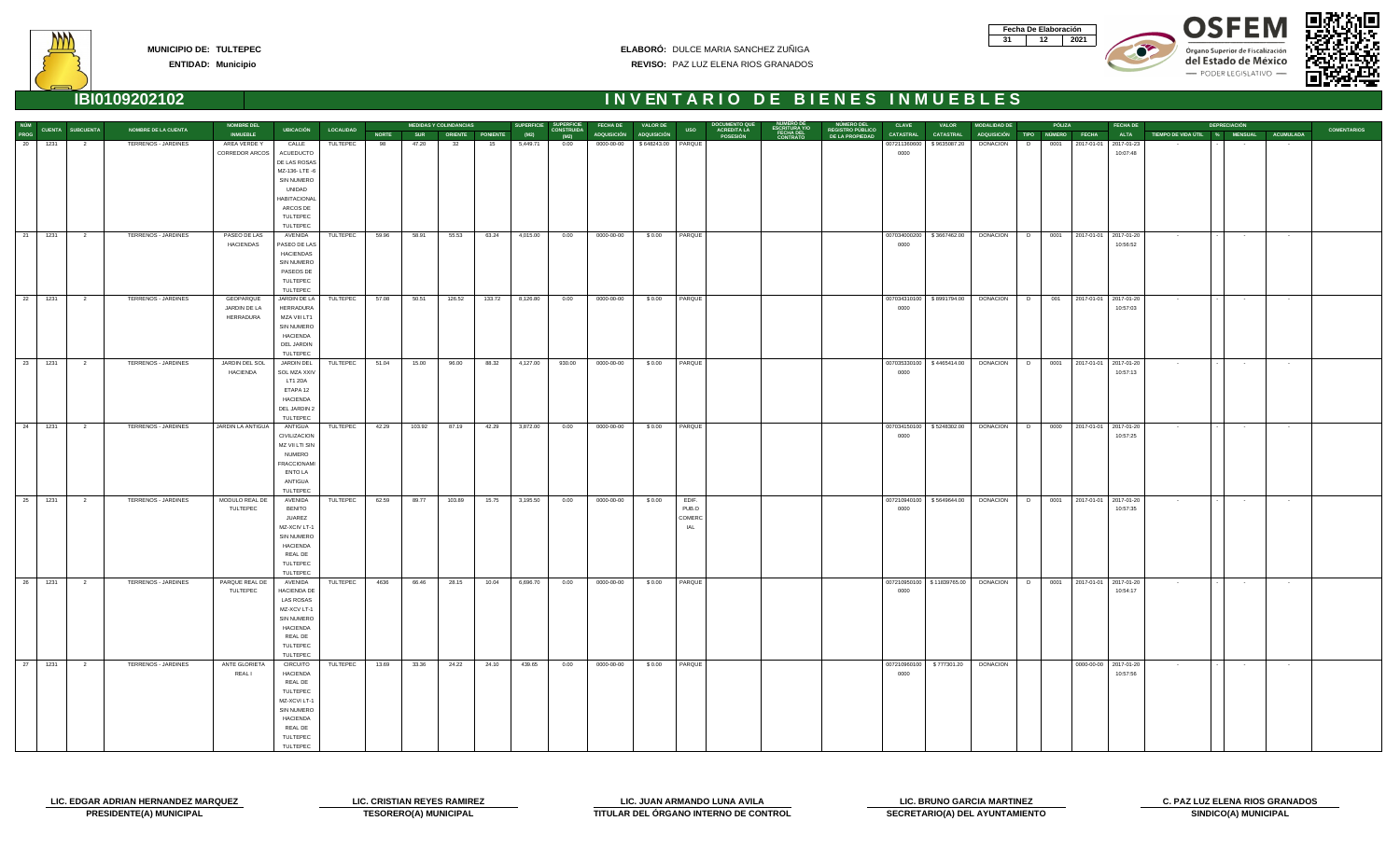| Fecha De Elaboración |     |
|----------------------|-----|
|                      | N91 |









# **INVENTARIO DE BIENES INMUEBLES**

|  | IBI0109202102 |  |  |
|--|---------------|--|--|

| NÚM<br>PROG CUENTA SUBCUENTA<br>28 1231 2 |                |                     | <b>NOMBRE DEL</b>       |                                    |           |              |            | <b>MEDIDAS Y COLINDANCIAS</b> |                         |          | SUPERFICIE SUPERFICIE | <b>FECHA DE</b>         | <b>VALOR DE</b> |                 | DOCUMENTO QUE<br>ACREDITA LA |                                                     |                                                   | <b>CLAVE</b>     | <b>VALOR</b>                | <b>MODALIDAD DE</b>                                              |   | PÓLIZA |                            | <b>FECHA DE</b> |                               | <b>DEPRECIACIÓN</b> |                  |                    |
|-------------------------------------------|----------------|---------------------|-------------------------|------------------------------------|-----------|--------------|------------|-------------------------------|-------------------------|----------|-----------------------|-------------------------|-----------------|-----------------|------------------------------|-----------------------------------------------------|---------------------------------------------------|------------------|-----------------------------|------------------------------------------------------------------|---|--------|----------------------------|-----------------|-------------------------------|---------------------|------------------|--------------------|
|                                           |                | NOMBRE DE LA CUENTA | <b>INMUEBLE</b>         | <b>UBICACIÓN</b>                   | LOCALIDAD | <b>NORTE</b> | <b>SUR</b> |                               | <b>ORIENTE PONIENTE</b> | (M2)     | (M2)                  | ADQUISICIÓN ADQUISICIÓN |                 | <b>USO</b>      | POSESIÓN                     | NÚMERO DE<br>ESCRITURA Y/O<br>FECHA DEL<br>CONTRATO | NÚMERO DEL<br>REGISTRO PÚBLICO<br>DE LA PROPIEDAD | <b>CATASTRAL</b> | <b>CATASTRAL</b>            | ADQUISICIÓN TIPO NÚMERO FECHA                                    |   |        |                            | <b>ALTA</b>     | TIEMPO DE VIDA ÚTIL % MENSUAL |                     | <b>ACUMULADA</b> | <b>COMENTARIOS</b> |
|                                           |                | TERRENOS - JARDINES | <b>GLORIETA DE REAL</b> | <b>CIRCUITO</b>                    | TULTEPEC  | 75.62        | 12.04R     | 75.62                         | 12.04R                  | 455.15   | 0.00                  | 0000-00-00              | \$0.00          | PARQUE          |                              |                                                     |                                                   | 007210970100     | \$804705.20                 | <b>DONACION</b>                                                  | D |        | 0001 2017-01-01 2017-01-20 |                 |                               |                     | $\sim$           |                    |
|                                           |                |                     | DE TULTEPEC             | <b>HACIENDA</b>                    |           |              |            |                               |                         |          |                       |                         |                 |                 |                              |                                                     |                                                   | 0000             |                             |                                                                  |   |        |                            | 10:58:05        |                               |                     |                  |                    |
|                                           |                |                     |                         | REAL DE                            |           |              |            |                               |                         |          |                       |                         |                 |                 |                              |                                                     |                                                   |                  |                             |                                                                  |   |        |                            |                 |                               |                     |                  |                    |
|                                           |                |                     |                         | TULTEPEC                           |           |              |            |                               |                         |          |                       |                         |                 |                 |                              |                                                     |                                                   |                  |                             |                                                                  |   |        |                            |                 |                               |                     |                  |                    |
|                                           |                |                     |                         | MZ-XCVII LT-I                      |           |              |            |                               |                         |          |                       |                         |                 |                 |                              |                                                     |                                                   |                  |                             |                                                                  |   |        |                            |                 |                               |                     |                  |                    |
|                                           |                |                     |                         | <b>SIN NUMERO</b>                  |           |              |            |                               |                         |          |                       |                         |                 |                 |                              |                                                     |                                                   |                  |                             |                                                                  |   |        |                            |                 |                               |                     |                  |                    |
|                                           |                |                     |                         | <b>HACIENDA</b><br><b>REAL DE</b>  |           |              |            |                               |                         |          |                       |                         |                 |                 |                              |                                                     |                                                   |                  |                             |                                                                  |   |        |                            |                 |                               |                     |                  |                    |
|                                           |                |                     |                         | TULTEPEC                           |           |              |            |                               |                         |          |                       |                         |                 |                 |                              |                                                     |                                                   |                  |                             |                                                                  |   |        |                            |                 |                               |                     |                  |                    |
|                                           |                |                     |                         | TULTEPEC                           |           |              |            |                               |                         |          |                       |                         |                 |                 |                              |                                                     |                                                   |                  |                             |                                                                  |   |        |                            |                 |                               |                     |                  |                    |
| 29 1231                                   | $\overline{2}$ | TERRENOS - JARDINES | PARQUE HACIENDA         | <b>CIRCUITO</b>                    | TULTEPEC  | 58.80        | 58.86      | 89.05                         | 94.19                   | 5,993.90 | 0.00                  | 0000-00-00              |                 | \$0.00 PARQUE   |                              |                                                     |                                                   |                  |                             | 007210980100 \$10597215.00 DONACION D                            |   |        | 0001 2017-01-01 2018-08-10 |                 | $\sim 100$                    | $\sim 100$          | $\sim$ $-$       |                    |
|                                           |                |                     | LOS CLAVELES            | <b>HACIENDA</b>                    |           |              |            |                               |                         |          |                       |                         |                 |                 |                              |                                                     |                                                   | 0000             |                             |                                                                  |   |        |                            | 14:00:21        |                               |                     |                  |                    |
|                                           |                |                     |                         | LOS                                |           |              |            |                               |                         |          |                       |                         |                 |                 |                              |                                                     |                                                   |                  |                             |                                                                  |   |        |                            |                 |                               |                     |                  |                    |
|                                           |                |                     |                         | CLAVELES                           |           |              |            |                               |                         |          |                       |                         |                 |                 |                              |                                                     |                                                   |                  |                             |                                                                  |   |        |                            |                 |                               |                     |                  |                    |
|                                           |                |                     |                         | MZ-XCVIII LT-1                     |           |              |            |                               |                         |          |                       |                         |                 |                 |                              |                                                     |                                                   |                  |                             |                                                                  |   |        |                            |                 |                               |                     |                  |                    |
|                                           |                |                     |                         | SIN NUMERO                         |           |              |            |                               |                         |          |                       |                         |                 |                 |                              |                                                     |                                                   |                  |                             |                                                                  |   |        |                            |                 |                               |                     |                  |                    |
|                                           |                |                     |                         | <b>HACIENDA</b>                    |           |              |            |                               |                         |          |                       |                         |                 |                 |                              |                                                     |                                                   |                  |                             |                                                                  |   |        |                            |                 |                               |                     |                  |                    |
|                                           |                |                     |                         | REAL DE                            |           |              |            |                               |                         |          |                       |                         |                 |                 |                              |                                                     |                                                   |                  |                             |                                                                  |   |        |                            |                 |                               |                     |                  |                    |
|                                           |                |                     |                         | TULTEPEC                           |           |              |            |                               |                         |          |                       |                         |                 |                 |                              |                                                     |                                                   |                  |                             |                                                                  |   |        |                            |                 |                               |                     |                  |                    |
|                                           |                |                     |                         | TULTEPEC                           |           |              |            |                               |                         |          |                       |                         |                 |                 |                              |                                                     |                                                   |                  |                             |                                                                  |   |        |                            |                 |                               |                     |                  |                    |
| 30<br>1231                                | $\overline{2}$ | TERRENOS - JARDINES | PARQUE<br>JACARANDAS    | <b>CIRCUITO</b><br><b>HACIENDA</b> | TULTEPEC  | 25.66        | 25.74      | 46.92                         | 47.08                   | 1,672.35 | 0.00                  | 0000-00-00              | \$0.00          | PARQUE          |                              |                                                     |                                                   | 0000             | 007210990100 \$1672.35      | DONACION   D                                                     |   |        | 0001 2017-01-01 2017-01-20 | 10:58:41        | $\sim 100$                    | $\sim 100$          | $\sim$ 100 $\mu$ |                    |
|                                           |                |                     |                         | REAL DE                            |           |              |            |                               |                         |          |                       |                         |                 |                 |                              |                                                     |                                                   |                  |                             |                                                                  |   |        |                            |                 |                               |                     |                  |                    |
|                                           |                |                     |                         | TULTEPEC                           |           |              |            |                               |                         |          |                       |                         |                 |                 |                              |                                                     |                                                   |                  |                             |                                                                  |   |        |                            |                 |                               |                     |                  |                    |
|                                           |                |                     |                         | ORIENTE                            |           |              |            |                               |                         |          |                       |                         |                 |                 |                              |                                                     |                                                   |                  |                             |                                                                  |   |        |                            |                 |                               |                     |                  |                    |
|                                           |                |                     |                         | MZ-XCIX LT-1                       |           |              |            |                               |                         |          |                       |                         |                 |                 |                              |                                                     |                                                   |                  |                             |                                                                  |   |        |                            |                 |                               |                     |                  |                    |
|                                           |                |                     |                         | SIN NUMERO                         |           |              |            |                               |                         |          |                       |                         |                 |                 |                              |                                                     |                                                   |                  |                             |                                                                  |   |        |                            |                 |                               |                     |                  |                    |
|                                           |                |                     |                         | <b>HACIENDA</b>                    |           |              |            |                               |                         |          |                       |                         |                 |                 |                              |                                                     |                                                   |                  |                             |                                                                  |   |        |                            |                 |                               |                     |                  |                    |
|                                           |                |                     |                         | REAL DE                            |           |              |            |                               |                         |          |                       |                         |                 |                 |                              |                                                     |                                                   |                  |                             |                                                                  |   |        |                            |                 |                               |                     |                  |                    |
|                                           |                |                     |                         | TULTEPEC                           |           |              |            |                               |                         |          |                       |                         |                 |                 |                              |                                                     |                                                   |                  |                             |                                                                  |   |        |                            |                 |                               |                     |                  |                    |
|                                           |                |                     |                         | TULTEPEC                           |           |              |            |                               |                         |          |                       |                         |                 |                 |                              |                                                     |                                                   |                  |                             |                                                                  |   |        |                            |                 |                               |                     |                  |                    |
| 31<br>1231                                | $\overline{2}$ | TERRENOS - JARDINES | PARQUE CAMELIAS         | <b>CIRCUITO</b>                    | TULTEPEC  | 58.57        | 58.69      | 107.28                        | 107.37                  | 6,969.00 | 0.00                  | 0000-00-00              | \$0.00          | PARQUE          |                              |                                                     |                                                   |                  | 007211370100 \$12321192.00  | DONACION D                                                       |   |        | 0001 2017-01-01 2017-01-20 |                 | $\sim 100$                    | $\sim 100$          | $\sim 10^{-1}$   |                    |
|                                           |                |                     |                         | <b>HACIENDA</b>                    |           |              |            |                               |                         |          |                       |                         |                 |                 |                              |                                                     |                                                   | 0000             |                             |                                                                  |   |        |                            | 10:58:53        |                               |                     |                  |                    |
|                                           |                |                     |                         | CAMELIAS                           |           |              |            |                               |                         |          |                       |                         |                 |                 |                              |                                                     |                                                   |                  |                             |                                                                  |   |        |                            |                 |                               |                     |                  |                    |
|                                           |                |                     |                         | MZ-CXXXVII                         |           |              |            |                               |                         |          |                       |                         |                 |                 |                              |                                                     |                                                   |                  |                             |                                                                  |   |        |                            |                 |                               |                     |                  |                    |
|                                           |                |                     |                         | LT-I SIN<br><b>NUMERO</b>          |           |              |            |                               |                         |          |                       |                         |                 |                 |                              |                                                     |                                                   |                  |                             |                                                                  |   |        |                            |                 |                               |                     |                  |                    |
|                                           |                |                     |                         | <b>HACIENDA</b>                    |           |              |            |                               |                         |          |                       |                         |                 |                 |                              |                                                     |                                                   |                  |                             |                                                                  |   |        |                            |                 |                               |                     |                  |                    |
|                                           |                |                     |                         | REAL DE                            |           |              |            |                               |                         |          |                       |                         |                 |                 |                              |                                                     |                                                   |                  |                             |                                                                  |   |        |                            |                 |                               |                     |                  |                    |
|                                           |                |                     |                         | TULTEPEC                           |           |              |            |                               |                         |          |                       |                         |                 |                 |                              |                                                     |                                                   |                  |                             |                                                                  |   |        |                            |                 |                               |                     |                  |                    |
|                                           |                |                     |                         | TULTEPEC                           |           |              |            |                               |                         |          |                       |                         |                 |                 |                              |                                                     |                                                   |                  |                             |                                                                  |   |        |                            |                 |                               |                     |                  |                    |
| 32 1231                                   | $\overline{2}$ | TERRENOS - JARDINES | PARQUE HACIENDA         | <b>CIRCUITO</b>                    | TULTEPEC  | 58.68        | 58.60      | 108.68                        | 106.69                  | 6,928.65 | 0.00                  | 0000-00-00              |                 | \$0.00   PARQUE |                              |                                                     |                                                   |                  |                             | 007211380100 \$12249853.00 DONACION D 0001 2017-01-01 2017-01-20 |   |        |                            |                 | <b>Contract</b>               | <b>Contract</b>     | $\sim 100$       |                    |
|                                           |                |                     | <b>LIRIOS</b>           | <b>HACIENDA</b>                    |           |              |            |                               |                         |          |                       |                         |                 |                 |                              |                                                     |                                                   | 0000             |                             |                                                                  |   |        |                            | 10:59:02        |                               |                     |                  |                    |
|                                           |                |                     |                         | <b>LIRIOS</b>                      |           |              |            |                               |                         |          |                       |                         |                 |                 |                              |                                                     |                                                   |                  |                             |                                                                  |   |        |                            |                 |                               |                     |                  |                    |
|                                           |                |                     |                         | MZ-CXXXVIII                        |           |              |            |                               |                         |          |                       |                         |                 |                 |                              |                                                     |                                                   |                  |                             |                                                                  |   |        |                            |                 |                               |                     |                  |                    |
|                                           |                |                     |                         | LT-I SIN                           |           |              |            |                               |                         |          |                       |                         |                 |                 |                              |                                                     |                                                   |                  |                             |                                                                  |   |        |                            |                 |                               |                     |                  |                    |
|                                           |                |                     |                         | <b>NUMERO</b>                      |           |              |            |                               |                         |          |                       |                         |                 |                 |                              |                                                     |                                                   |                  |                             |                                                                  |   |        |                            |                 |                               |                     |                  |                    |
|                                           |                |                     |                         | <b>HACIENDA</b>                    |           |              |            |                               |                         |          |                       |                         |                 |                 |                              |                                                     |                                                   |                  |                             |                                                                  |   |        |                            |                 |                               |                     |                  |                    |
|                                           |                |                     |                         | REAL DE<br>TULTEPEC                |           |              |            |                               |                         |          |                       |                         |                 |                 |                              |                                                     |                                                   |                  |                             |                                                                  |   |        |                            |                 |                               |                     |                  |                    |
|                                           |                |                     |                         | TULTEPEC                           |           |              |            |                               |                         |          |                       |                         |                 |                 |                              |                                                     |                                                   |                  |                             |                                                                  |   |        |                            |                 |                               |                     |                  |                    |
| 33<br>1231                                | $\overline{2}$ | TERRENOS - JARDINES | HACIENDA JARDIN         | <b>CIRCUITO</b>                    | TULTEPEC  | 30.00        | 30.00      | 122.95                        | 122.95                  | 3,687.75 | 0.00                  | 0000-00-00              | \$0.00          | PARQUE          |                              |                                                     |                                                   |                  | 007211390100   \$6519942.00 | DONACION D                                                       |   | 0001   | 2017-01-01 2017-01-20      |                 | $\sim 100$                    | $\sim$ 100 $\mu$    | $\sim$           |                    |
|                                           |                |                     | MARGARITAS              | <b>HACIENDA</b>                    |           |              |            |                               |                         |          |                       |                         |                 |                 |                              |                                                     |                                                   | 0000             |                             |                                                                  |   |        |                            | 10:59:13        |                               |                     |                  |                    |
|                                           |                |                     |                         | RELA DE                            |           |              |            |                               |                         |          |                       |                         |                 |                 |                              |                                                     |                                                   |                  |                             |                                                                  |   |        |                            |                 |                               |                     |                  |                    |
|                                           |                |                     |                         | TULTEPEC                           |           |              |            |                               |                         |          |                       |                         |                 |                 |                              |                                                     |                                                   |                  |                             |                                                                  |   |        |                            |                 |                               |                     |                  |                    |
|                                           |                |                     |                         | ORIENTE                            |           |              |            |                               |                         |          |                       |                         |                 |                 |                              |                                                     |                                                   |                  |                             |                                                                  |   |        |                            |                 |                               |                     |                  |                    |
|                                           |                |                     |                         | MZ-CXXXIX                          |           |              |            |                               |                         |          |                       |                         |                 |                 |                              |                                                     |                                                   |                  |                             |                                                                  |   |        |                            |                 |                               |                     |                  |                    |
|                                           |                |                     |                         | LT-I SIN                           |           |              |            |                               |                         |          |                       |                         |                 |                 |                              |                                                     |                                                   |                  |                             |                                                                  |   |        |                            |                 |                               |                     |                  |                    |
|                                           |                |                     |                         | <b>NUMERO</b>                      |           |              |            |                               |                         |          |                       |                         |                 |                 |                              |                                                     |                                                   |                  |                             |                                                                  |   |        |                            |                 |                               |                     |                  |                    |
|                                           |                |                     |                         | <b>HACIENDA</b>                    |           |              |            |                               |                         |          |                       |                         |                 |                 |                              |                                                     |                                                   |                  |                             |                                                                  |   |        |                            |                 |                               |                     |                  |                    |
|                                           |                |                     |                         | REAL DE<br>TULTEPEC                |           |              |            |                               |                         |          |                       |                         |                 |                 |                              |                                                     |                                                   |                  |                             |                                                                  |   |        |                            |                 |                               |                     |                  |                    |
|                                           |                |                     |                         | TULTEPEC                           |           |              |            |                               |                         |          |                       |                         |                 |                 |                              |                                                     |                                                   |                  |                             |                                                                  |   |        |                            |                 |                               |                     |                  |                    |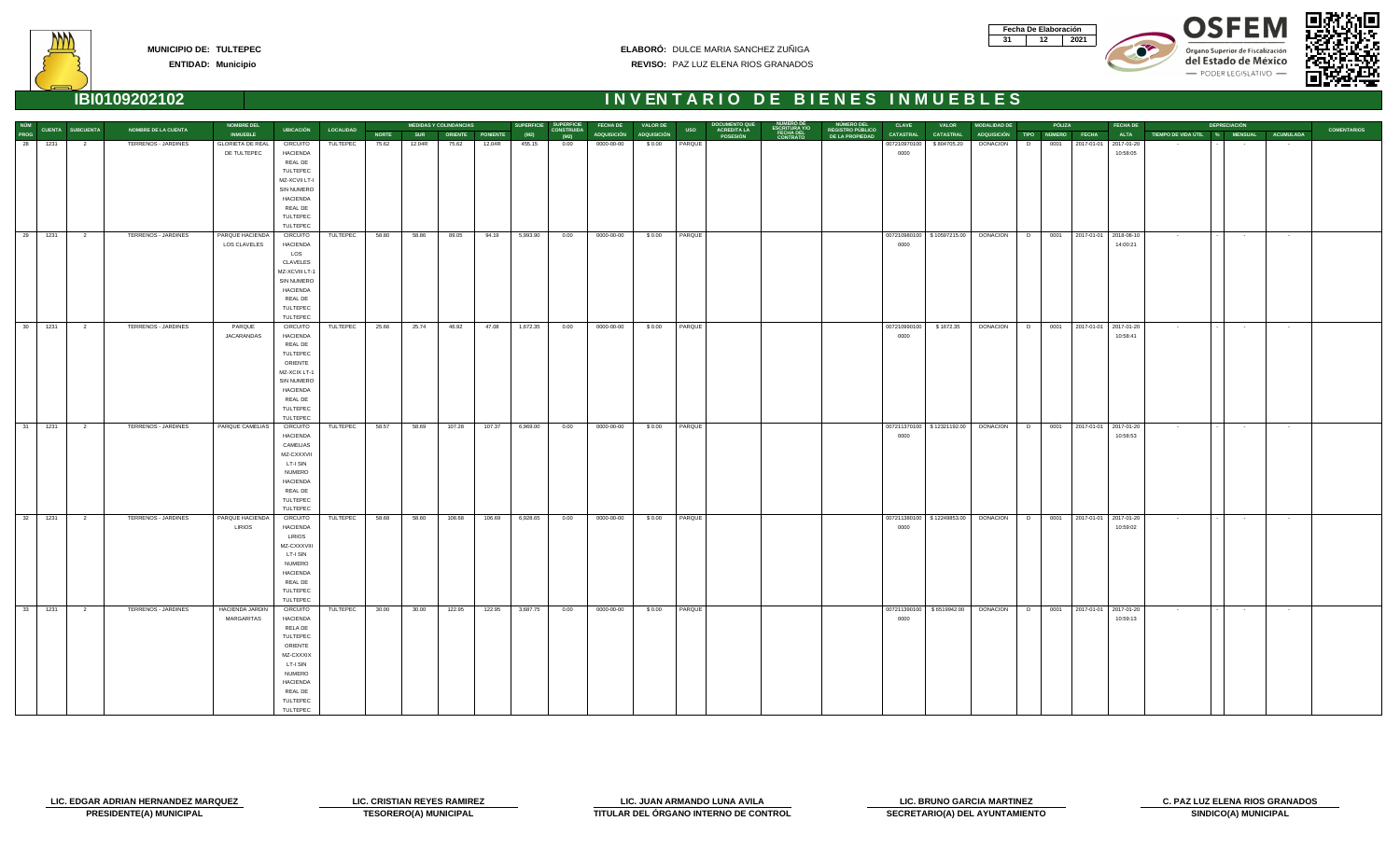| Fecha De Elaboración |     |
|----------------------|-----|
|                      | N91 |









**ENTIDAD: Municipio**

| NÚM  |                   |                         |                            | <b>NOMBRE DEL</b>   |                                  |                     |              |            | <b>MEDIDAS Y COLINDANCIAS</b> |        |           | SUPERFICIE SUPERFICIE     | <b>FECHA DE</b>         | <b>VALOR DE</b> |                  | <b>DOCUMENTO QUE</b>                  |                                                 | NÚMERO DEL<br>REGISTRO PÚBLICO | <b>CLAVE</b>         | <b>VALOR</b>                 | <b>MODALIDAD DE</b>                                                          |   | PÓLIZA |                            | <b>FECHA DE</b> |                                              | <b>DEPRECIACIÓN</b>      |                 |                    |
|------|-------------------|-------------------------|----------------------------|---------------------|----------------------------------|---------------------|--------------|------------|-------------------------------|--------|-----------|---------------------------|-------------------------|-----------------|------------------|---------------------------------------|-------------------------------------------------|--------------------------------|----------------------|------------------------------|------------------------------------------------------------------------------|---|--------|----------------------------|-----------------|----------------------------------------------|--------------------------|-----------------|--------------------|
| PROG |                   | <b>CUENTA SUBCUENTA</b> | <b>NOMBRE DE LA CUENTA</b> | <b>INMUEBLE</b>     |                                  | UBICACIÓN LOCALIDAD | <b>NORTE</b> | <b>SUR</b> | ORIENTE PONIENTE              |        | (M2)      | <b>CONSTRUIDA</b><br>(M2) | ADQUISICIÓN ADQUISICIÓN |                 | <b>USO</b>       | <b>ACREDITA LA</b><br><b>POSESIÓN</b> | <b>ESCRITURA Y/O<br/>FECHA DEL<br/>CONTRATO</b> | DE LA PROPIEDAD                | <b>CATASTRAL</b>     | <b>CATASTRAL</b>             | ADQUISICIÓN TIPO NÚMERO FECHA                                                |   |        |                            |                 | ALTA TIEMPO DE VIDA ÚTIL % MENSUAL ACUMULADA |                          |                 | <b>COMENTARIOS</b> |
|      | 34 1231           | $\overline{\mathbf{c}}$ | TERRENOS - JARDINES        | PARQUE HACIENDA     | HACIENDA LAS                     | TULTEPEC            | 31.65        | 31.68      | 120.66                        | 120.82 | 3,822.70  | 0.00                      | 0000-00-00              | \$0.00          | PARQUE           |                                       |                                                 |                                | 007211400100         | \$6758533.60                 | <b>DONACION</b>                                                              | D |        | 0001 2017-01-01 2017-01-20 |                 |                                              |                          | $\sim$          |                    |
|      |                   |                         |                            | <b>LAS VIOLETAS</b> | VIOLETAS<br>MZ-CXL LT-I          |                     |              |            |                               |        |           |                           |                         |                 |                  |                                       |                                                 |                                | 0000                 |                              |                                                                              |   |        |                            | 10:59:26        |                                              |                          |                 |                    |
|      |                   |                         |                            |                     | SIN NUMERO                       |                     |              |            |                               |        |           |                           |                         |                 |                  |                                       |                                                 |                                |                      |                              |                                                                              |   |        |                            |                 |                                              |                          |                 |                    |
|      |                   |                         |                            |                     | <b>HACIENDA</b>                  |                     |              |            |                               |        |           |                           |                         |                 |                  |                                       |                                                 |                                |                      |                              |                                                                              |   |        |                            |                 |                                              |                          |                 |                    |
|      |                   |                         |                            |                     | <b>REAL DE</b>                   |                     |              |            |                               |        |           |                           |                         |                 |                  |                                       |                                                 |                                |                      |                              |                                                                              |   |        |                            |                 |                                              |                          |                 |                    |
|      |                   |                         |                            |                     | TULTEPEC                         |                     |              |            |                               |        |           |                           |                         |                 |                  |                                       |                                                 |                                |                      |                              |                                                                              |   |        |                            |                 |                                              |                          |                 |                    |
|      |                   |                         |                            |                     | TULTEPEC                         |                     |              |            |                               |        |           |                           |                         |                 |                  |                                       |                                                 |                                |                      |                              |                                                                              |   |        |                            |                 |                                              |                          |                 |                    |
|      | $35 \qquad 1231$  | $\overline{\mathbf{2}}$ | TERRENOS - JARDINES        | PARQUE HACIENDA     | <b>CIRCUITO</b>                  | TULTEPEC            | 147.27       | 142.80     | 74.03                         | 67.05  | 17,927.90 | 0.00                      | 0000-00-00              | \$0.00          | PARQUE           |                                       |                                                 |                                |                      | 007211410100   \$31696527.00 | DONACION   D                                                                 |   |        | 0001 2017-01-01 2017-01-20 |                 | $\sim 10^{-11}$                              | <b>Contract</b>          | $\sim 100$      |                    |
|      |                   |                         |                            | <b>GLADIOLAS</b>    | <b>HACIENDA</b>                  |                     |              |            |                               |        |           |                           |                         |                 |                  |                                       |                                                 |                                | 0000                 |                              |                                                                              |   |        |                            | 10:59:38        |                                              |                          |                 |                    |
|      |                   |                         |                            |                     | <b>GLADIOLAS</b><br>MZ-CXLI LT-1 |                     |              |            |                               |        |           |                           |                         |                 |                  |                                       |                                                 |                                |                      |                              |                                                                              |   |        |                            |                 |                                              |                          |                 |                    |
|      |                   |                         |                            |                     | SIN NUMERO                       |                     |              |            |                               |        |           |                           |                         |                 |                  |                                       |                                                 |                                |                      |                              |                                                                              |   |        |                            |                 |                                              |                          |                 |                    |
|      |                   |                         |                            |                     | <b>HACIENDA</b>                  |                     |              |            |                               |        |           |                           |                         |                 |                  |                                       |                                                 |                                |                      |                              |                                                                              |   |        |                            |                 |                                              |                          |                 |                    |
|      |                   |                         |                            |                     | REAL DE                          |                     |              |            |                               |        |           |                           |                         |                 |                  |                                       |                                                 |                                |                      |                              |                                                                              |   |        |                            |                 |                                              |                          |                 |                    |
|      |                   |                         |                            |                     | TULTEPEC                         |                     |              |            |                               |        |           |                           |                         |                 |                  |                                       |                                                 |                                |                      |                              |                                                                              |   |        |                            |                 |                                              |                          |                 |                    |
|      |                   |                         |                            |                     | TULTEPEC                         |                     |              |            |                               |        |           |                           |                         |                 |                  |                                       |                                                 |                                |                      |                              |                                                                              |   |        |                            |                 |                                              |                          |                 |                    |
|      | 36 1231           | $\overline{2}$          | TERRENOS - JARDINES        | PARQUE HACIENDA     | <b>CIRCUITO</b>                  | TULTEPEC            | 113.10       | 107.96     | 162.04                        | 162.30 | 19,585.40 | 0.00                      | 0000-00-00              | \$0.00          | PARQUE           |                                       |                                                 |                                |                      |                              | 007211420100   \$34626987.00   DONACION   D   0001   2017-01-01   2017-01-20 |   |        |                            |                 | <b>Contract</b>                              | $\sim 100$               | $\sim 100$      |                    |
|      |                   |                         |                            | PETUNIAS            | <b>HACIENDA</b>                  |                     |              |            |                               |        |           |                           |                         |                 |                  |                                       |                                                 |                                | 0000                 |                              |                                                                              |   |        |                            | 10:59:59        |                                              |                          |                 |                    |
|      |                   |                         |                            |                     | PETUNIAS SIN<br><b>NUMERO</b>    |                     |              |            |                               |        |           |                           |                         |                 |                  |                                       |                                                 |                                |                      |                              |                                                                              |   |        |                            |                 |                                              |                          |                 |                    |
|      |                   |                         |                            |                     | <b>HACIENDA</b>                  |                     |              |            |                               |        |           |                           |                         |                 |                  |                                       |                                                 |                                |                      |                              |                                                                              |   |        |                            |                 |                                              |                          |                 |                    |
|      |                   |                         |                            |                     | REAL DE                          |                     |              |            |                               |        |           |                           |                         |                 |                  |                                       |                                                 |                                |                      |                              |                                                                              |   |        |                            |                 |                                              |                          |                 |                    |
|      |                   |                         |                            |                     | TULTEPEC                         |                     |              |            |                               |        |           |                           |                         |                 |                  |                                       |                                                 |                                |                      |                              |                                                                              |   |        |                            |                 |                                              |                          |                 |                    |
|      |                   |                         |                            |                     | TULTEPEC                         |                     |              |            |                               |        |           |                           |                         |                 |                  |                                       |                                                 |                                |                      |                              |                                                                              |   |        |                            |                 |                                              |                          |                 |                    |
|      | 37 1231           | $\overline{2}$          | TERRENOS - JARDINES        | PARQUE HACIENDA     | HACIENDA                         | TULTEPEC            | 31.75        | 31.60      | 127.13                        | 127.35 | 4,029.75  | 0.00                      | 0000-00-00              | \$0.00          | PARQUE           |                                       |                                                 |                                |                      |                              | 007211430100   \$7124598.00   DONACION   D   0001   2017-01-01   2017-01-20  |   |        |                            |                 | <b>Contractor</b>                            | <b>Contract Contract</b> | <b>Contract</b> |                    |
|      |                   |                         |                            | TULIPANES           | LOS                              |                     |              |            |                               |        |           |                           |                         |                 |                  |                                       |                                                 |                                | 0000                 |                              |                                                                              |   |        |                            | 11:00:21        |                                              |                          |                 |                    |
|      |                   |                         |                            |                     | TULIPANES<br>MZ-CXLIII LT-I      |                     |              |            |                               |        |           |                           |                         |                 |                  |                                       |                                                 |                                |                      |                              |                                                                              |   |        |                            |                 |                                              |                          |                 |                    |
|      |                   |                         |                            |                     | SIN NUMERO                       |                     |              |            |                               |        |           |                           |                         |                 |                  |                                       |                                                 |                                |                      |                              |                                                                              |   |        |                            |                 |                                              |                          |                 |                    |
|      |                   |                         |                            |                     | <b>HACIENDA</b>                  |                     |              |            |                               |        |           |                           |                         |                 |                  |                                       |                                                 |                                |                      |                              |                                                                              |   |        |                            |                 |                                              |                          |                 |                    |
|      |                   |                         |                            |                     | REAL DE                          |                     |              |            |                               |        |           |                           |                         |                 |                  |                                       |                                                 |                                |                      |                              |                                                                              |   |        |                            |                 |                                              |                          |                 |                    |
|      |                   |                         |                            |                     | TULTEPEC                         |                     |              |            |                               |        |           |                           |                         |                 |                  |                                       |                                                 |                                |                      |                              |                                                                              |   |        |                            |                 |                                              |                          |                 |                    |
|      |                   |                         |                            |                     | TULTEPEC                         |                     |              |            |                               |        |           |                           |                         |                 |                  |                                       |                                                 |                                |                      |                              |                                                                              |   |        |                            |                 |                                              |                          |                 |                    |
|      | $38$ $1231$       | $\overline{2}$          | TERRENOS - JARDINES        | PARQUE HACIENDA     | <b>CIRCUITO</b>                  | TULTEPEC            | 31.70        | 31.65      | 127.70                        | 128.05 | 4,050.30  | 0.00                      | 0000-00-00              | \$0.00          | PARQUE           |                                       |                                                 |                                |                      |                              | 007211440100   \$7160930.40   DONACION   D   0001   2017-01-01   2017-01-20  |   |        |                            |                 | <b>Contractor</b>                            | <b>Contract</b>          | <b>Contract</b> |                    |
|      |                   |                         |                            | REAL DE TULTEPEC    | <b>HACIENDA</b><br>REAL DE       |                     |              |            |                               |        |           |                           |                         |                 |                  |                                       |                                                 |                                | 0000                 |                              |                                                                              |   |        |                            | 11:00:45        |                                              |                          |                 |                    |
|      |                   |                         |                            |                     | TULTEPEC                         |                     |              |            |                               |        |           |                           |                         |                 |                  |                                       |                                                 |                                |                      |                              |                                                                              |   |        |                            |                 |                                              |                          |                 |                    |
|      |                   |                         |                            |                     | MZ-CXLIV LT-I                    |                     |              |            |                               |        |           |                           |                         |                 |                  |                                       |                                                 |                                |                      |                              |                                                                              |   |        |                            |                 |                                              |                          |                 |                    |
|      |                   |                         |                            |                     | SIN NUMERO                       |                     |              |            |                               |        |           |                           |                         |                 |                  |                                       |                                                 |                                |                      |                              |                                                                              |   |        |                            |                 |                                              |                          |                 |                    |
|      |                   |                         |                            |                     | <b>HACIENDA</b>                  |                     |              |            |                               |        |           |                           |                         |                 |                  |                                       |                                                 |                                |                      |                              |                                                                              |   |        |                            |                 |                                              |                          |                 |                    |
|      |                   |                         |                            |                     | <b>REAL DE</b>                   |                     |              |            |                               |        |           |                           |                         |                 |                  |                                       |                                                 |                                |                      |                              |                                                                              |   |        |                            |                 |                                              |                          |                 |                    |
|      |                   |                         |                            |                     | TULTEPEC                         |                     |              |            |                               |        |           |                           |                         |                 |                  |                                       |                                                 |                                |                      |                              |                                                                              |   |        |                            |                 |                                              |                          |                 |                    |
|      |                   |                         |                            |                     | TULTEPEC                         |                     |              |            |                               |        |           |                           |                         |                 |                  |                                       |                                                 |                                |                      |                              |                                                                              |   |        |                            |                 |                                              |                          |                 |                    |
|      | 39 1231           | $\overline{2}$          | TERRENOS - JARDINES        | JARDIN CTM LT 9     | CALLE 2 MZ<br>135 LT9 SIN        | TULTEPEC            | 17.65        | 15.55      | 14.20                         | 16.00  | 284.20    | 0.00                      | 0000-00-00              | \$0.00          | PARQUE           |                                       |                                                 |                                | 007211350100<br>0000 | \$502465.60                  | DONACION D                                                                   |   |        | 0001 2017-01-01 2017-01-20 | 11:01:38        | <b>Contract</b>                              | $\sim 100$               | $\sim 100$      |                    |
|      |                   |                         |                            |                     | <b>NUMERO</b>                    |                     |              |            |                               |        |           |                           |                         |                 |                  |                                       |                                                 |                                |                      |                              |                                                                              |   |        |                            |                 |                                              |                          |                 |                    |
|      |                   |                         |                            |                     | UNIDA                            |                     |              |            |                               |        |           |                           |                         |                 |                  |                                       |                                                 |                                |                      |                              |                                                                              |   |        |                            |                 |                                              |                          |                 |                    |
|      |                   |                         |                            |                     | <b>HABITACIONAL</b>              |                     |              |            |                               |        |           |                           |                         |                 |                  |                                       |                                                 |                                |                      |                              |                                                                              |   |        |                            |                 |                                              |                          |                 |                    |
|      |                   |                         |                            |                     | <b>CTM</b>                       |                     |              |            |                               |        |           |                           |                         |                 |                  |                                       |                                                 |                                |                      |                              |                                                                              |   |        |                            |                 |                                              |                          |                 |                    |
|      |                   |                         |                            |                     | TULTEPEC                         |                     |              |            |                               |        |           |                           |                         |                 |                  |                                       |                                                 |                                |                      |                              |                                                                              |   |        |                            |                 |                                              |                          |                 |                    |
|      | $40$ $1231$       | $\overline{\mathbf{2}}$ | TERRENOS - JARDINES        | JARDIN CTM LT10     | CALLE 4                          | TULTEPEC            | 14.05        | 14.00      | 15.90                         | 15.84  | 22.25     | 0.00                      | 0000-00-00              | \$0.00          | PARQUE           |                                       |                                                 |                                |                      | 007211351000   \$392938.00   | DONACION D                                                                   |   |        | 0001 2017-01-01 2017-01-20 | 11:04:16        | $\sim$ 100 $\mu$                             | $\sim 100$               | $\sim$          |                    |
|      |                   |                         |                            |                     | MZ-135 LT 10<br>SIN NUMERO       |                     |              |            |                               |        |           |                           |                         |                 |                  |                                       |                                                 |                                | 0000                 |                              |                                                                              |   |        |                            |                 |                                              |                          |                 |                    |
|      |                   |                         |                            |                     | UNIDAD                           |                     |              |            |                               |        |           |                           |                         |                 |                  |                                       |                                                 |                                |                      |                              |                                                                              |   |        |                            |                 |                                              |                          |                 |                    |
|      |                   |                         |                            |                     | <b>HABITACIONAL</b>              |                     |              |            |                               |        |           |                           |                         |                 |                  |                                       |                                                 |                                |                      |                              |                                                                              |   |        |                            |                 |                                              |                          |                 |                    |
|      |                   |                         |                            |                     | <b>CTM</b>                       |                     |              |            |                               |        |           |                           |                         |                 |                  |                                       |                                                 |                                |                      |                              |                                                                              |   |        |                            |                 |                                              |                          |                 |                    |
|      |                   |                         |                            |                     | TULTEPEC                         |                     |              |            |                               |        |           |                           |                         |                 |                  |                                       |                                                 |                                |                      |                              |                                                                              |   |        |                            |                 |                                              |                          |                 |                    |
|      | $\boxed{41}$ 1231 | $\overline{\mathbf{c}}$ | TERRENOS - JARDINES        | JARDIN CTM LT 11    | CALLE 4                          | TULTEPEC            | 15.90        | 15.85      | 15.67                         | 15.85  | 248.35    | 0.00                      | 0000-00-00              |                 | \$ 0.00   PARQUE |                                       |                                                 |                                |                      | 007211351100   \$439082.80   | DONACION D 0001 2017-01-01 2017-01-20                                        |   |        |                            |                 | <b>Contract</b>                              | <b>Contract</b>          | <b>Contract</b> |                    |
|      |                   |                         |                            |                     | MZ-135 LT 11<br>SIN NUMERO       |                     |              |            |                               |        |           |                           |                         |                 |                  |                                       |                                                 |                                | 0000                 |                              |                                                                              |   |        |                            | 11:04:28        |                                              |                          |                 |                    |
|      |                   |                         |                            |                     | UNIDAD                           |                     |              |            |                               |        |           |                           |                         |                 |                  |                                       |                                                 |                                |                      |                              |                                                                              |   |        |                            |                 |                                              |                          |                 |                    |
|      |                   |                         |                            |                     | <b>HABITACIONAL</b>              |                     |              |            |                               |        |           |                           |                         |                 |                  |                                       |                                                 |                                |                      |                              |                                                                              |   |        |                            |                 |                                              |                          |                 |                    |
|      |                   |                         |                            |                     | <b>CTM</b>                       |                     |              |            |                               |        |           |                           |                         |                 |                  |                                       |                                                 |                                |                      |                              |                                                                              |   |        |                            |                 |                                              |                          |                 |                    |
|      |                   |                         |                            |                     | TULTEPEC                         |                     |              |            |                               |        |           |                           |                         |                 |                  |                                       |                                                 |                                |                      |                              |                                                                              |   |        |                            |                 |                                              |                          |                 |                    |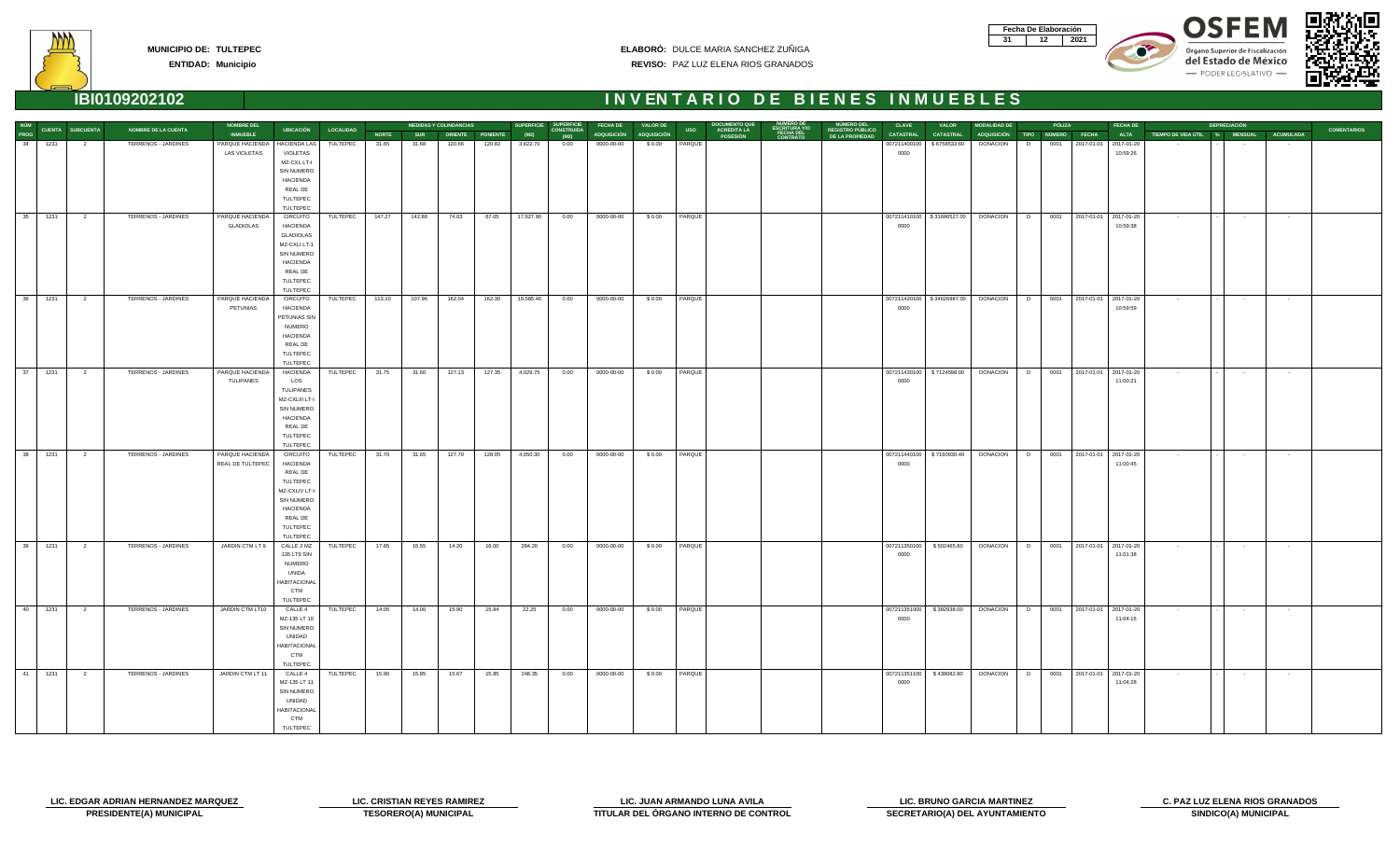| Fecha De Elaboración |     |
|----------------------|-----|
|                      | N91 |









**ENTIDAD: Municipio**

| NÚM<br>PROG     |            |                         | <b>NOMBRE DE LA CUENTA</b> | <b>NOMBRE DEL</b>                                | <b>UBICACIÓN</b>                                                                                                | <b>LOCALIDAD</b> |              |            | <b>MEDIDAS Y COLINDANCIAS</b> |       | <b>SUPERFICIE</b> | <b>SUPERFICIE</b>         | <b>FECHA DE</b>         | <b>VALOR DE</b> |                  | <b>DOCUMENTO QUI</b>    |                              |                                                   | <b>CLAVE</b>         | <b>VALOR</b>               | <b>MODALIDAD DE</b>           |   | PÓLIZA |                                       | <b>FECHA DE</b> |                                              | <b>DEPRECIACIÓN</b>      |                    | <b>COMENTARIOS</b> |
|-----------------|------------|-------------------------|----------------------------|--------------------------------------------------|-----------------------------------------------------------------------------------------------------------------|------------------|--------------|------------|-------------------------------|-------|-------------------|---------------------------|-------------------------|-----------------|------------------|-------------------------|------------------------------|---------------------------------------------------|----------------------|----------------------------|-------------------------------|---|--------|---------------------------------------|-----------------|----------------------------------------------|--------------------------|--------------------|--------------------|
|                 |            | CUENTA SUBCUENTA        |                            | <b>INMUEBLE</b>                                  |                                                                                                                 |                  | <b>NORTE</b> | <b>SUR</b> | ORIENTE PONIENTE              |       | (M2)              | <b>CONSTRUIDA</b><br>(M2) | ADQUISICIÓN ADQUISICIÓN |                 | <b>USO</b>       | ACREDITA LA<br>POSESIÓN | <b>FECHA DEL</b><br>CONTRATO | NÚMERO DEL<br>REGISTRO PÚBLICO<br>DE LA PROPIEDAD | <b>CATASTRAL</b>     | <b>CATASTRAL</b>           | ADQUISICIÓN TIPO NÚMERO FECHA |   |        |                                       |                 | ALTA TIEMPO DE VIDA ÚTIL % MENSUAL ACUMULADA |                          |                    |                    |
| 42              | 1231       | $\overline{\mathbf{2}}$ | TERRENOS - JARDINES        | JARDIN CTM LT-12                                 | CALLE 4<br>MZ-135 LT 12<br>SIN NUMERO<br>UNIDAD<br><b>HABITACIONAL</b><br><b>CTM</b><br>TULTEPEC                | TULTEPEC         | 17.40        | 14.55      | 16.20                         | 12.55 | 273.30            | 0.00                      | 0000-00-00              | \$0.00          | PARQUE           |                         |                              |                                                   | 007211351200<br>0000 | \$483194.40                | <b>DONACION</b>               | D | 0001   | 2017-01-01 2017-01-20                 | 11:04:41        |                                              |                          |                    |                    |
|                 | $-43$ 1231 | $\overline{\mathbf{2}}$ | TERRENOS - JARDINES        | JARDIN CTM MZA134<br>LT9                         | CALLE 4 MZA<br>134 LT 9 SIN<br><b>NUMERO</b><br>UNIDAD<br><b>HABITACIONAL</b><br><b>CTM</b><br>TULTEPEC         | TULTEPEC         |              |            |                               |       | 291.15            | 0.00                      | 0000-00-00              |                 | \$0.00   PARQUE  |                         |                              |                                                   | 0000                 | 007211340900 \$514753.20   | DONACION   D                  |   |        | 0001 2017-01-01 2017-01-20            | 11:04:53        | $\sim 100$                                   | $\sim 100$               | $\sim$             |                    |
|                 | $44$ 1231  | $\overline{\mathbf{2}}$ | TERRENOS - JARDINES        | JARDIN CTM MZA134<br><b>LT10</b>                 | CALLE <sub>6</sub><br>MZ-134 LT 10<br>SIN NUMERO<br>UNIDAD<br><b>HABITACIONAL</b><br><b>CTM</b><br>TULTEPEC     | TULTEPEC         | 18.60        | 18.70      | 16.90                         | 16.90 | 315.50            | 0.00                      | 0000-00-00              |                 | \$ 0.00   PARQUE |                         |                              |                                                   | 0000                 | 007211341000   \$557185.20 | DONACION D                    |   |        | 0001 2017-01-01 2017-01-20            | 11:05:03        | <b>State State</b>                           | <b>Contract Contract</b> | <b>State State</b> |                    |
| 45              | 1231       | $\overline{\mathbf{2}}$ | TERRENOS - JARDINES        | JARDIN CTM MZA134<br><b>LT11</b>                 | CALLE 6<br>MZ-134 LT 10<br>SIN NUMERO<br>UNIDAD<br><b>HABITACIONAL</b><br><b>CTM</b><br>TULTEPEC                | TULTEPEC         | 15.50        | 18.50      | 16.80                         | 13.80 | 308.85            | 0.00                      | 0000-00-00              | \$0.00          | PARQUE           |                         |                              |                                                   | 007211341100<br>0000 | \$546046.80                | <b>DONACION</b>               | D |        | 0001 2017-01-01 2017-01-20            | 11:05:12        | <b>Contract</b>                              | $\sim 100$               | $\sim 10^{-10}$    |                    |
| $-46$           | 1231       | $\overline{\mathbf{c}}$ | TERRENOS - JARDINES        | JARDIN CTM MZA134<br>LT12                        | CALLE 4 CTM<br>MZA134 LT12<br>SIN NUMERO<br>UNIDAD<br><b>HABITACIONAL</b><br><b>CTM</b><br>TULTEPEC             | TULTEPEC         | 18.15        | 15.15      | 16.45                         | 13.45 | 296.60            | 0.00                      | 0000-00-00              | \$0.00          | PARQUE           |                         |                              |                                                   | 007211341200<br>0000 | \$524380.80                | <b>DONACION</b>               | D |        | 0001 2017-01-01 2017-01-20            | 11:05:22        | $\sim 10^{-11}$                              | $\sim 100$               | $\sim$ $-$         |                    |
| $\overline{47}$ | 1231       | $\overline{\mathbf{2}}$ | TERRENOS - JARDINES        | JARDIN VECINAL<br>MZA K CTM                      | CALLE 9<br>MZ-127 LY-08<br>SIN NUMERO<br>UNIDAD<br><b>HABITACIONAI</b><br><b>CTM</b><br>TULTEPEC                | TULTEPEC         | 10.38        | 55.74      | 7.01                          | 31.14 | 1,407.75          | 0.00                      | 0000-00-00              | \$0.00          | PARQUE           |                         |                              |                                                   | 007211270800<br>0000 | \$2488902.00               | <b>DONACION</b>               | D |        | 0001 2017-01-01 2017-01-20            | 11:05:47        | <b>Contractor</b>                            | $\sim$ 100 $\pm$         | $\sim$ 100 $\mu$   |                    |
| $-48$           | 1231       | $\overline{2}$          | TERRENOS - JARDINES        | JARDIN VECINAL<br>CTM MZA K LT9                  | CALLE 8 MZA<br>127 LT 09 SIN<br><b>NUMERO</b><br>UNIDAD<br><b>HABITACIONAI</b><br><b>CTM</b><br><b>TULTEPEC</b> | TULTEPEC         | 18.65        | 16.18      | 14.11                         | 16.77 | 309.75            | 0.00                      | 0000-00-00              | \$0.00          | PARQUE           |                         |                              |                                                   | 007211270900<br>0000 | \$547638.00                | <b>DONACION</b>               | D |        | 0001 2017-01-01 2017-01-20            | 11:06:03        | <b>Contractor</b>                            | <b>Contractor</b>        | $\sim 100$         |                    |
|                 | 49 1231 2  |                         | TERRENOS - JARDINES        | JARDIN VECINAL<br>CTM MZA K LT10   127 LT-10 SIN | CALLE 10 MZ TULTEPEC<br><b>NUMERO</b><br>UNIDAD<br><b>HABITACIONAL</b><br><b>CTM</b><br>TULTEPEC                |                  | 16.47        | 18.69      | 13.70                         | 16.20 | 301.65            | 0.00                      | 0000-00-00              | \$0.00          | PARQUE           |                         |                              |                                                   | 0000                 | 007211271000 \$533317.20   | DONACION D                    |   |        | 0001 2017-01-01 2017-01-20            | 11:06:13        | $\sim 100$                                   | $\sim 100$               |                    |                    |
| $\overline{50}$ | 1231       | $\overline{\mathbf{2}}$ | TERRENOS - JARDINES        | JARDIN VECINAL<br>CTM MZA K LT11                 | CALLE 10 MZ<br>127 LT-11 SIN<br><b>NUMERO</b><br>UNIDAD<br><b>HABITACIONAL</b><br><b>CTM</b><br>TULTEPEC        | TULTEPEC         | 18.90        | 18.80      | 17.30                         | 17.30 | 326.10            | 0.00                      | 0000-00-00              |                 | \$0.00   PARQUE  |                         |                              |                                                   | 0000                 | 007211271100 \$576544.80   |                               |   |        | DONACION D 0001 2017-01-01 2017-01-20 | 11:06:25        | <b>Contractor</b>                            | <b>Contract Contract</b> | <b>State State</b> |                    |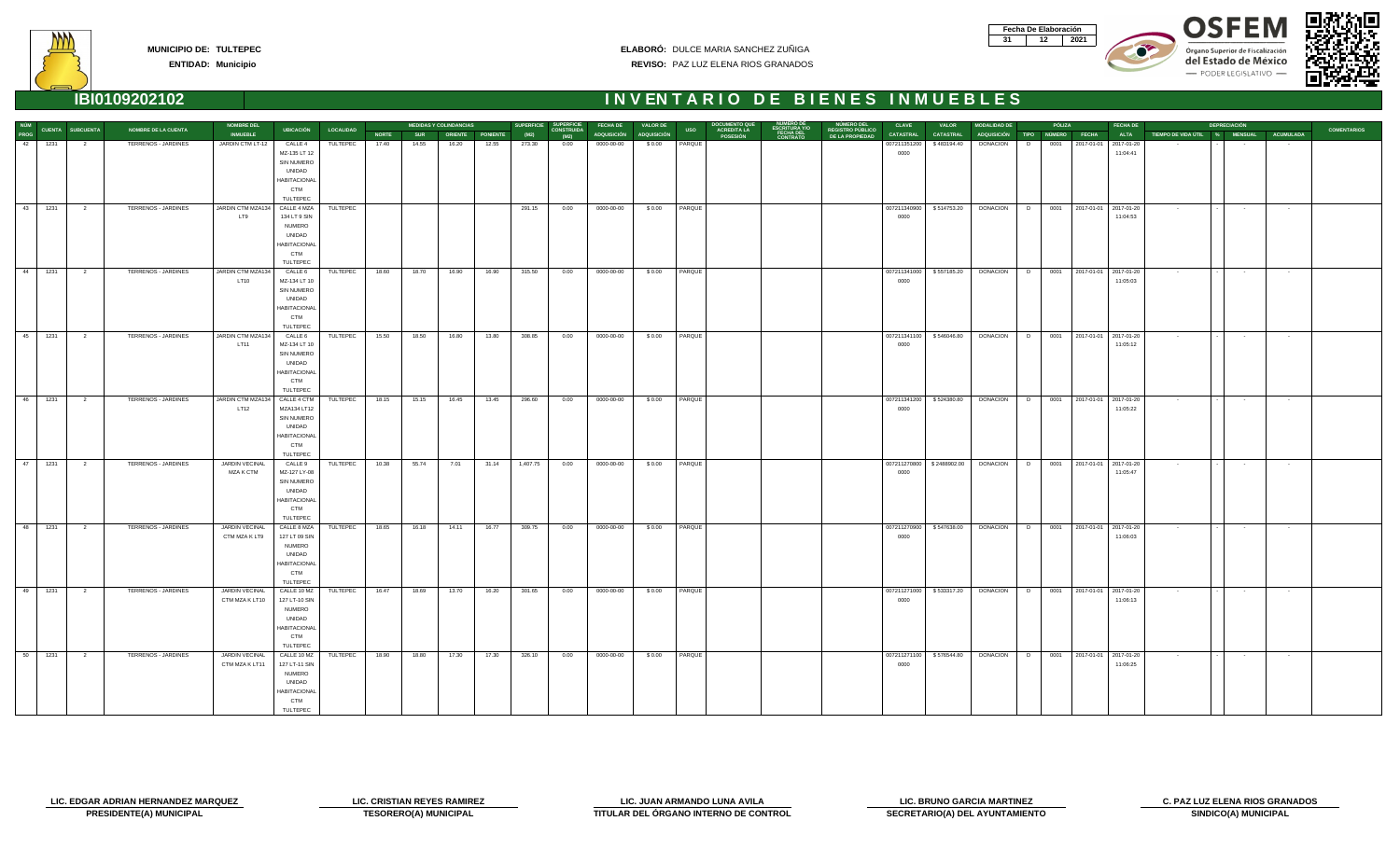| Fecha De Elaboración |     |
|----------------------|-----|
|                      | N91 |









| NÚM  |                         |                         |                                                      | <b>NOMBRE DEL</b>           |                                 |                     |              |                       | <b>MEDIDAS Y COLINDANCIAS</b> |                       | <b>SUPERFICIE</b> | <b>SUPERFICIE</b>         | <b>FECHA DE</b>                    | <b>VALOR DE</b>      |               |                                       |              | <b>NUMERO DEL</b>                          | <b>CLAVE</b>     | <b>VALOR</b>                             | <b>MODALIDAD DE</b>                                                             |   | PÓLIZA |                               | <b>FECHA DE</b> |                                         | <b>DEPRECIACIÓN</b> |                 |                    |
|------|-------------------------|-------------------------|------------------------------------------------------|-----------------------------|---------------------------------|---------------------|--------------|-----------------------|-------------------------------|-----------------------|-------------------|---------------------------|------------------------------------|----------------------|---------------|---------------------------------------|--------------|--------------------------------------------|------------------|------------------------------------------|---------------------------------------------------------------------------------|---|--------|-------------------------------|-----------------|-----------------------------------------|---------------------|-----------------|--------------------|
| PROG | <b>CUENTA SUBCUENTA</b> |                         | <b>NOMBRE DE LA CUENTA</b>                           | <b>INMUEBLE</b>             |                                 | UBICACIÓN LOCALIDAD | <b>NORTE</b> |                       | SUR ORIENTE PONIENTE          |                       | (M2)              | <b>CONSTRUIDA</b><br>(M2) | ADQUISICIÓN ADQUISICIÓN            |                      | <b>USO</b>    | <b>ACREDITA LA</b><br><b>POSESIÓN</b> | FECHA DEL    | <b>REGISTRO PÚBLICO</b><br>DE LA PROPIEDAD | <b>CATASTRAL</b> | <b>CATASTRAL</b>                         | ADQUISICIÓN TIPO NÚMERO FECHA                                                   |   |        |                               | <b>ALTA</b>     | TIEMPO DE VIDA ÚTIL % MENSUAL ACUMULADA |                     |                 | <b>COMENTARIOS</b> |
|      | 51 1231                 | $\overline{2}$          | TERRENOS - JARDINES                                  | JARDIN VECINAL              | CALLE 8 MZ                      | TULTEPEC            | 15.10        | 15.38                 | 17.30                         | 13.85                 | 315.75            | 0.00                      | 0000-00-00                         | \$0.00               | PARQUE        |                                       |              |                                            | 007211271200     | \$558246.00                              | <b>DONACION</b>                                                                 | D | 0001   | 2017-01-01 2017-01-20         |                 |                                         |                     |                 |                    |
|      |                         |                         |                                                      | CTM MZA K LT12              | 127 LT 12 SIN                   |                     |              |                       |                               |                       |                   |                           |                                    |                      |               |                                       |              |                                            | 0000             |                                          |                                                                                 |   |        |                               | 11:06:40        |                                         |                     |                 |                    |
|      |                         |                         |                                                      |                             | NUMERO                          |                     |              |                       |                               |                       |                   |                           |                                    |                      |               |                                       |              |                                            |                  |                                          |                                                                                 |   |        |                               |                 |                                         |                     |                 |                    |
|      |                         |                         |                                                      |                             | UNIDAD                          |                     |              |                       |                               |                       |                   |                           |                                    |                      |               |                                       |              |                                            |                  |                                          |                                                                                 |   |        |                               |                 |                                         |                     |                 |                    |
|      |                         |                         |                                                      |                             | <b>HABITACIONAL</b>             |                     |              |                       |                               |                       |                   |                           |                                    |                      |               |                                       |              |                                            |                  |                                          |                                                                                 |   |        |                               |                 |                                         |                     |                 |                    |
|      |                         |                         |                                                      |                             | <b>CTM</b>                      |                     |              |                       |                               |                       |                   |                           |                                    |                      |               |                                       |              |                                            |                  |                                          |                                                                                 |   |        |                               |                 |                                         |                     |                 |                    |
|      |                         |                         |                                                      |                             | TULTEPEC                        |                     |              |                       |                               |                       |                   |                           |                                    |                      |               |                                       |              |                                            |                  |                                          |                                                                                 |   |        |                               |                 |                                         |                     |                 |                    |
|      | 52 1231                 | $\overline{2}$          | TERRENOS - JARDINES                                  | JARDIN VECINAL              | CALLE 11 MZ                     | TULTEPEC            | 47.44        | 26.32                 | 56.81                         | 59.14                 | 5,358.75          | 0.00                      | 0000-00-00                         | \$0.00               | PARQUE        |                                       |              |                                            | 007211260800     | \$9474270.00                             | <b>DONACION</b>                                                                 | D |        | 0001 2017-01-01 2017-01-20    |                 | $\sim$ 100 $\pm$                        | $\sim 100$          | $\sim$ $-$      |                    |
|      |                         |                         |                                                      | MZA N                       | 126 LT 08 SIN                   |                     |              |                       |                               |                       |                   |                           |                                    |                      |               |                                       |              |                                            | 0000             |                                          |                                                                                 |   |        |                               | 11:06:56        |                                         |                     |                 |                    |
|      |                         |                         |                                                      |                             | <b>NUMERO</b>                   |                     |              |                       |                               |                       |                   |                           |                                    |                      |               |                                       |              |                                            |                  |                                          |                                                                                 |   |        |                               |                 |                                         |                     |                 |                    |
|      |                         |                         |                                                      |                             | UNIDAD                          |                     |              |                       |                               |                       |                   |                           |                                    |                      |               |                                       |              |                                            |                  |                                          |                                                                                 |   |        |                               |                 |                                         |                     |                 |                    |
|      |                         |                         |                                                      |                             | <b>HABITACIONAL</b>             |                     |              |                       |                               |                       |                   |                           |                                    |                      |               |                                       |              |                                            |                  |                                          |                                                                                 |   |        |                               |                 |                                         |                     |                 |                    |
|      |                         |                         |                                                      |                             | <b>CTM</b>                      |                     |              |                       |                               |                       |                   |                           |                                    |                      |               |                                       |              |                                            |                  |                                          |                                                                                 |   |        |                               |                 |                                         |                     |                 |                    |
|      |                         |                         |                                                      |                             | TULTEPEC                        |                     |              |                       |                               |                       |                   |                           |                                    |                      |               |                                       |              |                                            |                  |                                          |                                                                                 |   |        |                               |                 |                                         |                     |                 |                    |
|      | 53 1231                 | $\overline{\mathbf{2}}$ | TERRENOS - JARDINES                                  | JARDIN VECINAL              | CALLE 10 MZA                    | TULTEPEC            | 19.25        | 16.10                 | 14.70                         | 17.40                 | 330.70            | 0.00                      | 0000-00-00                         | \$0.00               | PARQUE        |                                       |              |                                            | 007211260900     | \$584677.60                              | DONACION D 0001 2017-01-01 2017-01-20                                           |   |        |                               |                 | $\sim 100$                              | $\sim 100$          | $\sim$ $-$      |                    |
|      |                         |                         |                                                      | MZA N LT 09                 | 126 LT 09 SIN<br><b>NUMERO</b>  |                     |              |                       |                               |                       |                   |                           |                                    |                      |               |                                       |              |                                            | 0000             |                                          |                                                                                 |   |        |                               | 11:09:22        |                                         |                     |                 |                    |
|      |                         |                         |                                                      |                             | UNIDAD                          |                     |              |                       |                               |                       |                   |                           |                                    |                      |               |                                       |              |                                            |                  |                                          |                                                                                 |   |        |                               |                 |                                         |                     |                 |                    |
|      |                         |                         |                                                      |                             | <b>HABITACIONAL</b>             |                     |              |                       |                               |                       |                   |                           |                                    |                      |               |                                       |              |                                            |                  |                                          |                                                                                 |   |        |                               |                 |                                         |                     |                 |                    |
|      |                         |                         |                                                      |                             | <b>CTM</b>                      |                     |              |                       |                               |                       |                   |                           |                                    |                      |               |                                       |              |                                            |                  |                                          |                                                                                 |   |        |                               |                 |                                         |                     |                 |                    |
|      |                         |                         |                                                      |                             | TULTEPEC                        |                     |              |                       |                               |                       |                   |                           |                                    |                      |               |                                       |              |                                            |                  |                                          |                                                                                 |   |        |                               |                 |                                         |                     |                 |                    |
|      | 54 1231                 | $\overline{\mathbf{3}}$ | TERRENOS - PANTEONES                                 | PANTEON                     | <b>VIVEROS SIN</b>              | TULTEPEC            | 41.65        | 41.65 JOSE 53.36 JOSE |                               | 53.36                 | 2,222.44          | 0.00                      | 2004-12-31   \$2700000.00   PANTEO |                      |               |                                       | - 2004-12-31 |                                            | 007032040100     | \$4467598.00                             | COMPRA                                                                          |   |        | E E 199 2004-12-31 2021-07-26 |                 | <b>State State</b>                      | <b>Contractor</b>   | $\sim 100$      |                    |
|      |                         |                         |                                                      | <b>MUNICIPAL</b>            | <b>NUMERO</b>                   |                     | PANTEON      | MANUEL                | MANUEL                        | ZANJA                 |                   |                           |                                    |                      |               |                                       |              |                                            | 0000             |                                          |                                                                                 |   |        |                               | 13:42:17        |                                         |                     |                 |                    |
|      |                         |                         |                                                      | TEYAHUALCO                  | <b>BARRIO LA</b>                |                     | SANTIAGO     | CURIEL                | CURIEL                        | REGADOR               |                   |                           |                                    |                      |               |                                       |              |                                            |                  |                                          |                                                                                 |   |        |                               |                 |                                         |                     |                 |                    |
|      |                         |                         |                                                      |                             | MANZANA                         |                     | TEYAHUAL     | RAMOS                 | RAMOS                         | A Y                   |                   |                           |                                    |                      |               |                                       |              |                                            |                  |                                          |                                                                                 |   |        |                               |                 |                                         |                     |                 |                    |
|      |                         |                         |                                                      |                             | TEYAHUALCO                      |                     | $\rm CO$     |                       |                               | <b><i>ERRENOS</i></b> |                   |                           |                                    |                      |               |                                       |              |                                            |                  |                                          |                                                                                 |   |        |                               |                 |                                         |                     |                 |                    |
|      |                         |                         |                                                      |                             | TULTEPEC                        |                     |              |                       |                               | DE LA                 |                   |                           |                                    |                      |               |                                       |              |                                            |                  |                                          |                                                                                 |   |        |                               |                 |                                         |                     |                 |                    |
|      |                         |                         |                                                      |                             |                                 |                     |              |                       |                               | MITRA                 |                   |                           |                                    |                      |               |                                       |              |                                            |                  |                                          |                                                                                 |   |        |                               |                 |                                         |                     |                 |                    |
|      | 55 1231                 | $\overline{\mathbf{3}}$ | TERRENOS - PANTEONES                                 | PANTEON                     | VICENTE                         | TULTEPEC            | 194.50       | 171.75                | 216                           | 210.70                | 44,506.31         | 0.00                      | 0000-00-00                         | \$34887903.00 PANTEO |               |                                       |              |                                            |                  | 007012640100   \$51812614.00             | <b>DONACION</b>                                                                 |   |        | D 0001 2017-01-01 2017-01-23  |                 | <b>Contract</b>                         | $\sim 100$          | $\sim 100$      |                    |
|      |                         |                         |                                                      | MUNICIPAL CENTRO            | GUERREO, SIN                    |                     |              |                       |                               |                       |                   |                           |                                    |                      |               |                                       |              |                                            | 0000             |                                          |                                                                                 |   |        |                               | 11:23:05        |                                         |                     |                 |                    |
|      |                         |                         |                                                      |                             | NUMERO SAN                      |                     |              |                       |                               |                       |                   |                           |                                    |                      |               |                                       |              |                                            |                  |                                          |                                                                                 |   |        |                               |                 |                                         |                     |                 |                    |
|      |                         |                         |                                                      |                             | MARTIN                          |                     |              |                       |                               |                       |                   |                           |                                    |                      |               |                                       |              |                                            |                  |                                          |                                                                                 |   |        |                               |                 |                                         |                     |                 |                    |
|      |                         |                         |                                                      |                             | CALVARIO                        |                     |              |                       |                               |                       |                   |                           |                                    |                      |               |                                       |              |                                            |                  |                                          |                                                                                 |   |        |                               |                 |                                         |                     |                 |                    |
|      |                         |                         |                                                      |                             | TULTEPEC                        |                     |              |                       |                               |                       |                   |                           |                                    |                      |               |                                       |              |                                            |                  |                                          |                                                                                 |   |        |                               |                 |                                         |                     |                 |                    |
|      | 56 1231                 | $\overline{\mathbf{3}}$ | TERRENOS - PANTEONES                                 | PANTEON<br><b>MUNICIPAL</b> | <b>MAGUEY SIN</b><br>NUMERO SAN | TULTEPEC            | 114.80       | 86.76                 | 378.4                         | 386.92                | 32,888.00         | 0.00                      | 0000-00-00   \$5369181.00   PANTEO |                      |               |                                       |              |                                            | 0000             |                                          | 007015640100   \$57241745.00   ADJUDICACIÓ   D   0001   2017-01-01   2018-10-16 |   |        |                               | 10:28:33        | $\sim$ $-$                              | $\sim 100$          | $\sim 100$      |                    |
|      |                         |                         |                                                      | XAHUENTO                    | MARCOS                          |                     |              |                       |                               |                       |                   |                           |                                    |                      |               |                                       |              |                                            |                  |                                          |                                                                                 |   |        |                               |                 |                                         |                     |                 |                    |
|      |                         |                         |                                                      |                             | TULTEPEC                        |                     |              |                       |                               |                       |                   |                           |                                    |                      |               |                                       |              |                                            |                  |                                          |                                                                                 |   |        |                               |                 |                                         |                     |                 |                    |
|      | 57 1231                 | $\overline{\mathbf{3}}$ | TERRENOS - PANTEONES                                 | PANTEON                     | <b>VIVEROS S/N</b>              | TULTEPEC            | 72.55        | 80.00                 | 92.60                         | 93.83                 | 7,110.44          | 0.00                      | 2000-08-10   \$7227315.00   PANTEO |                      |               |                                       | 2000-08-10   |                                            |                  | 007032070700   \$7227315.00              | <b>COMPRA</b>                                                                   | E |        | S/N 2000-08-10 2021-07-26     |                 | $\sim$ $-$                              | $\sim 100$          | $\sim$          |                    |
|      |                         |                         |                                                      | MUNICIPAL DE                | BO. LA                          |                     | PROPIEDA     | CALLE                 | <b>PROPIEDA</b>               | RANCHO                |                   |                           |                                    |                      |               |                                       |              |                                            | 0000             |                                          |                                                                                 |   |        |                               | 15:40:47        |                                         |                     |                 |                    |
|      |                         |                         |                                                      | TEYAHUALCO                  | MANZANA                         |                     | D PRIVADA    | <b>MORELOS</b>        | D                             | LA MITRA              |                   |                           |                                    |                      |               |                                       |              |                                            |                  |                                          |                                                                                 |   |        |                               |                 |                                         |                     |                 |                    |
|      |                         |                         |                                                      | FRACC 2                     | TULTEPEC                        |                     |              |                       | PARTICULA                     |                       |                   |                           |                                    |                      |               |                                       |              |                                            |                  |                                          |                                                                                 |   |        |                               |                 |                                         |                     |                 |                    |
|      |                         |                         |                                                      |                             |                                 |                     |              |                       | $\mathbb{R}$                  |                       |                   |                           |                                    |                      |               |                                       |              |                                            |                  |                                          |                                                                                 |   |        |                               |                 |                                         |                     |                 |                    |
|      | 58 1231                 | $5^{\circ}$             | TERRENOS - PREDIOS NO EDIFICADOS                     | TERRENO BALDIO              | GUSTAVO                         | TULTEPEC            | 18.10        | 18.90                 | 25.20                         | 24.60                 | 460.50            | 0.00                      | 0000-00-00                         | \$244492.00          | BALDIO        |                                       |              |                                            | 007013572400     | \$349397.00                              | DONACION                                                                        |   |        | 0000-00-00 2017-01-23         |                 | $\sim$ $-$                              | $\sim 100$          | $\sim$ 10 $\pm$ |                    |
|      |                         |                         |                                                      | GUSTAVO ADOLFO              | ADOLFO                          |                     |              |                       |                               |                       |                   |                           |                                    |                      |               |                                       |              |                                            | 0000             |                                          |                                                                                 |   |        |                               | 11:43:01        |                                         |                     |                 |                    |
|      |                         |                         |                                                      | <b>BEQUER</b>               | BEQUER SIN                      |                     |              |                       |                               |                       |                   |                           |                                    |                      |               |                                       |              |                                            |                  |                                          |                                                                                 |   |        |                               |                 |                                         |                     |                 |                    |
|      |                         |                         |                                                      |                             | NUMERO                          |                     |              |                       |                               |                       |                   |                           |                                    |                      |               |                                       |              |                                            |                  |                                          |                                                                                 |   |        |                               |                 |                                         |                     |                 |                    |
|      |                         |                         |                                                      |                             | LOMAS DE                        |                     |              |                       |                               |                       |                   |                           |                                    |                      |               |                                       |              |                                            |                  |                                          |                                                                                 |   |        |                               |                 |                                         |                     |                 |                    |
|      |                         |                         |                                                      |                             | TULTEPEC                        |                     |              |                       |                               |                       |                   |                           |                                    |                      |               |                                       |              |                                            |                  |                                          |                                                                                 |   |        |                               |                 |                                         |                     |                 |                    |
|      |                         |                         |                                                      |                             | TULTEPEC                        |                     |              |                       |                               |                       |                   |                           |                                    |                      |               |                                       |              |                                            |                  |                                          |                                                                                 |   |        |                               |                 |                                         |                     |                 |                    |
|      | 1231                    | 5 <sub>5</sub>          | TERRENOS - PREDIOS NO EDIFICADOS   TERRENO BALDIO    |                             | CERRADA                         | TULTEPEC 13.50      |              | 13.25                 | 17.70                         | 18.40                 | 239.42            | 0.00                      | 0000-00-00 \$184628.00 BALDIO      |                      |               |                                       |              |                                            |                  | 007016220900   \$147560.00   ADJUDICACIO |                                                                                 |   |        | 0000-00-00 2017-01-23         |                 |                                         |                     |                 |                    |
|      |                         |                         |                                                      | CERRADA ABETOS              | ABETOS SIN                      |                     |              |                       |                               |                       |                   |                           |                                    |                      |               |                                       |              |                                            | 0000             |                                          |                                                                                 |   |        |                               | 11:49:40        |                                         |                     |                 |                    |
|      |                         |                         |                                                      |                             | NUMERO LA                       |                     |              |                       |                               |                       |                   |                           |                                    |                      |               |                                       |              |                                            |                  |                                          |                                                                                 |   |        |                               |                 |                                         |                     |                 |                    |
|      |                         |                         |                                                      |                             | CANTERA<br>TULTEPEC             |                     |              |                       |                               |                       |                   |                           |                                    |                      |               |                                       |              |                                            |                  |                                          |                                                                                 |   |        |                               |                 |                                         |                     |                 |                    |
| 60   | 1231                    | 5                       | TERRENOS - PREDIOS NO EDIFICADOS   PREDIO BALDIO SAN |                             | CERRADA SAN                     | TULTEPEC            | 13.30        | 13.30                 | 22.00                         | 22.00                 | 292.60            | 0.00                      | 0000-00-00                         | \$0.00               | <b>BALDIO</b> |                                       |              |                                            |                  |                                          | 007014312200   \$298634.00   ADJUDICACIÓ   D   0001   2017-01-01   2017-01-20   |   |        |                               |                 | $\sim$ $-$                              | $\sim 100$          | $\sim 100$      |                    |
|      |                         |                         |                                                      | PEDRO LA PALMA              | PEDRO SIN                       |                     |              |                       |                               |                       |                   |                           |                                    |                      |               |                                       |              |                                            | 0000             |                                          |                                                                                 |   |        |                               | 10:06:09        |                                         |                     |                 |                    |
|      |                         |                         |                                                      |                             | NUMERO LA                       |                     |              |                       |                               |                       |                   |                           |                                    |                      |               |                                       |              |                                            |                  |                                          |                                                                                 |   |        |                               |                 |                                         |                     |                 |                    |
|      |                         |                         |                                                      |                             | PALMA                           |                     |              |                       |                               |                       |                   |                           |                                    |                      |               |                                       |              |                                            |                  |                                          |                                                                                 |   |        |                               |                 |                                         |                     |                 |                    |
|      |                         |                         |                                                      |                             | TULTEPEC                        |                     |              |                       |                               |                       |                   |                           |                                    |                      |               |                                       |              |                                            |                  |                                          |                                                                                 |   |        |                               |                 |                                         |                     |                 |                    |
| 61   | 1231                    | $5^{\circ}$             | TERRENOS - PREDIOS NO EDIFICADOS   TERRENO BALDIO    |                             | <b>PALMA SIN</b>                | TULTEPEC            | 17.65        | 16.45                 | 18.20                         | 19.75                 | 323.68            | 0.00                      | 0000-00-00   \$233460.00   BALDIO  |                      |               |                                       |              |                                            |                  |                                          | 007017390600   \$333634.00   DONACION   D   0001   2017-01-01   2017-01-23      |   |        |                               |                 | $\sim$ $-$                              | $\sim 100$          | $\sim$ $-$      |                    |
|      |                         |                         |                                                      | LA PALMA                    | NUMERO                          |                     |              |                       |                               |                       |                   |                           |                                    |                      |               |                                       |              |                                            | 0000             |                                          |                                                                                 |   |        |                               | 11:55:27        |                                         |                     |                 |                    |
|      |                         |                         |                                                      |                             | <b>COLONIA LA</b>               |                     |              |                       |                               |                       |                   |                           |                                    |                      |               |                                       |              |                                            |                  |                                          |                                                                                 |   |        |                               |                 |                                         |                     |                 |                    |
|      |                         |                         |                                                      |                             | PALMA                           |                     |              |                       |                               |                       |                   |                           |                                    |                      |               |                                       |              |                                            |                  |                                          |                                                                                 |   |        |                               |                 |                                         |                     |                 |                    |
|      |                         |                         |                                                      |                             | TULTEPEC                        |                     |              |                       |                               |                       |                   |                           |                                    |                      |               |                                       |              |                                            |                  |                                          |                                                                                 |   |        |                               |                 |                                         |                     |                 |                    |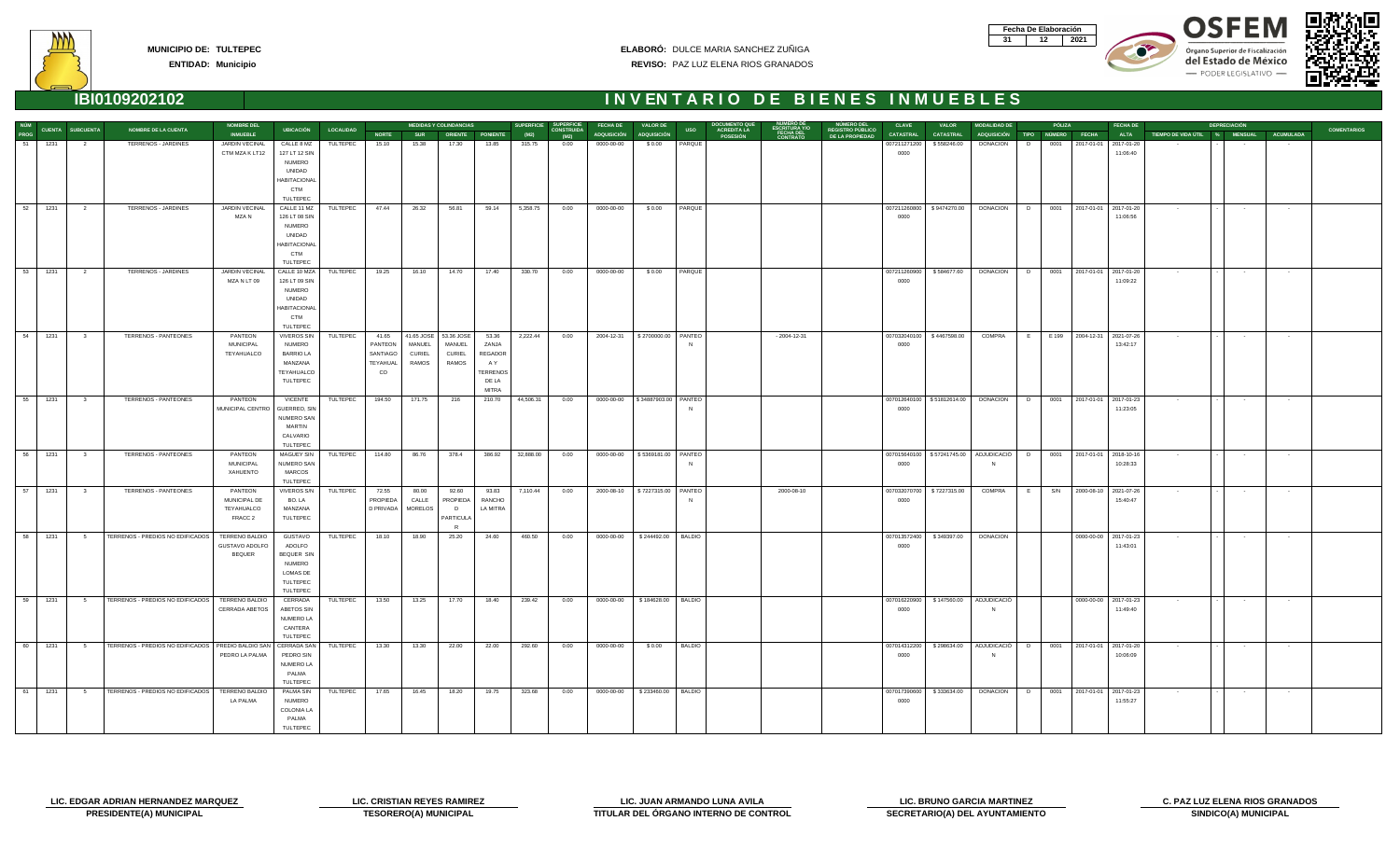| Fecha De Elaboración |  |
|----------------------|--|
|                      |  |









**ENTIDAD: Municipio**

| NÚM  |           |                  |                                                    | <b>NOMBRE DEL</b>                           |                                                                                         |                  |              |            | <b>MEDIDAS Y COLINDANCIAS</b> |                  | <b>SUPERFICIE</b> | <b>SUPERFICIE</b>         | <b>FECHA DE</b> | <b>VALOR DE</b>                     | DOCUMENTO QU                                  |                              | NUMERO DEL                                  | <b>CLAVE</b>         | <b>VALOR</b>                | <b>MODALIDAD DE</b>                            |   | PÓLIZA |                       | <b>FECHA DE</b>                        |                                         | <b>DEPRECIACIÓN</b> |                   |                    |
|------|-----------|------------------|----------------------------------------------------|---------------------------------------------|-----------------------------------------------------------------------------------------|------------------|--------------|------------|-------------------------------|------------------|-------------------|---------------------------|-----------------|-------------------------------------|-----------------------------------------------|------------------------------|---------------------------------------------|----------------------|-----------------------------|------------------------------------------------|---|--------|-----------------------|----------------------------------------|-----------------------------------------|---------------------|-------------------|--------------------|
| PROG |           | CUENTA SUBCUENTA | <b>NOMBRE DE LA CUENTA</b>                         | <b>INMUEBLE</b>                             | <b>UBICACIÓN</b>                                                                        | <b>LOCALIDAD</b> | <b>NORTE</b> | <b>SUR</b> |                               | ORIENTE PONIENTE | (M2)              | <b>CONSTRUIDA</b><br>(M2) | ADQUISICIÓN     | <b>ADQUISICIÓN</b>                  | <b>ACREDITA LA<br/>POSESIÓN</b><br><b>USO</b> | <b>FECHA DEL</b><br>CONTRATO | <b>REGISTRO PÚBLICO<br/>DE LA PROPIEDAD</b> | <b>CATASTRAL</b>     | <b>CATASTRAL</b>            | ADQUISICIÓN TIPO NÚMERO FECHA                  |   |        |                       | <b>ALTA</b>                            | TIEMPO DE VIDA ÚTIL % MENSUAL ACUMULADA |                     |                   | <b>COMENTARIOS</b> |
| 62   | 1231      | $5^{\circ}$      | TERRENOS - PREDIOS NO EDIFICADOS                   | PREDIO BALDIO<br><b>BUGAMBILIAS</b>         | CALLE<br><b>BUGAMBILIAS</b><br><b>SIN NUMERO</b><br>LA CANTERA<br>TULTEPEC              | TULTEPEC         | 4.70         | 11.93      | 18.55                         | 17.65            | 145.00            | 0.00                      | 0000-00-00      | \$161999.00   BALDIO                |                                               |                              |                                             | 007016380800<br>0000 | \$0.00                      | ADJUDICACIÓ                                    | D | 0001   |                       | 2017-01-01 2020-07-23<br>13:53:38      |                                         |                     |                   |                    |
|      | 63 1231   |                  | 5 TERRENOS - PREDIOS NO EDIFICADOS                 | PREDIO BALDIO<br><b>CALLE LLUVIA</b>        | AVENIDA<br>CHICHIPILCO<br>SIN NUMERO<br><b>COLONIA LAS</b><br><b>BRISAS</b><br>TULTEPEC | TULTEPEC         | 20.95        | 23.70      | 26.90                         | 26.10            | 576.57            | 0.00                      | 0000-00-00      | \$159468.00 BALDIO                  |                                               |                              |                                             | 007022170100<br>0000 | \$502260.00                 | <b>DONACION</b>                                |   |        |                       | 0000-00-00 2017-01-31<br>09:50:30      | $\sim$ $-$                              | $\sim$              | $\sim$ 100 $\sim$ |                    |
| 64   | 1231      | $5 -$            | TERRENOS - PREDIOS NO EDIFICADOS                   | PARAJE LA<br>BARRANCA                       | <b>RIO</b><br><b>ESCONDIDO</b><br>SIN NUMERO<br><b>SAN MARCOS</b><br>TULTEPEC           | TULTEPEC         | 61.10        | 60.82      | 31.07                         | 35.26            | 1,839.91          | 0.00                      | 0000-00-00      | \$1290995.00                        |                                               |                              |                                             | 0000                 | 007012902400   \$1356135.00 | DONACION D                                     |   |        |                       | 0001 2017-01-01 2017-01-31<br>09:53:19 | <b>Contract Contract</b>                | $\sim$ 100 $\pm$    | $\sim$ 100 $\pm$  |                    |
| 65   | 1231      | $5^{\circ}$      | TERRENOS - PREDIOS NO EDIFICADOS                   | PREDIO BALDIO<br>NEVADO DE<br><b>TOLUCA</b> | NEVADO DE<br><b>TOLUCA SIN</b><br>NUMERO SAN<br>ANTONIO<br>XAHUENTO<br>TULTEPEC         | TULTEPEC         | 39.50        | 38.29      | 17.00                         | 20.71            | 727.00            | 0.00                      | 0000-00-00      | \$437081.00                         |                                               |                              |                                             | 007011080700<br>0000 | \$598006.00                 | ADJUDICACIÓ   D                                |   |        |                       | 0001 2017-01-01 2017-01-31<br>09:54:11 | $\sim 100$                              | $\sim$ 100 $\pm$    | $\sim$ 100 $\pm$  |                    |
| 66   | 1231      | 5 <sub>5</sub>   | TERRENOS - PREDIOS NO EDIFICADOS                   | PREDIO BALDIO<br>CERRADA<br>TEXCACOA        | TEXCACOAC<br><b>SIN NUMERO</b><br><b>SAN PABLO</b><br><b>OTLICA</b><br>TULTEPEC         | TULTEPEC         | 7.00         | 7.00       | 30.70                         | 30.70            | 214.90            | 0.00                      | 0000-00-00      | \$179397.00                         |                                               |                              |                                             | 007019780200<br>0000 | \$245420.00                 | ADJUDICACIÓ D                                  |   |        |                       | 0001 2017-01-01 2017-01-31<br>10:04:21 |                                         | $\sim$ 100 $\pm$    | $\sim$            |                    |
|      | 67   1231 |                  | 5 TERRENOS - PREDIOS NO EDIFICADOS                 | PREDIO DECIMA<br>JAJALPA                    | AVENIDA<br><b>DECIMA</b><br>JAJALPA SIN<br>NUMERO<br>COLONIA<br>TLALMELACA<br>TULTEPEC  | TULTEPEC         | 13.95        | 13.73      | 30.56                         | 31.12            | 167.00            | 0.00                      | 0000-00-00      | \$154675.00                         |                                               |                              |                                             | 007011092500<br>0000 |                             | \$192384.00 ADJUDICACIÓ                        |   |        | 0000-00-00 2017-01-31 | 10:13:59                               | $\sim 100$                              | $\sim 10^{-11}$     | $\sim 100$        |                    |
|      | 68 1231   | $5^{\circ}$      | TERRENOS - PREDIOS NO EDIFICADOS                   | PREDIO BALDIO<br>PIRAMIDES 1                | GIRASOLES<br>SIN NUMERO<br>LA CANTERA<br>TULTEPEC                                       | TULTEPEC         | 10.60        | 8.62       | 24.90                         | 25.75            | 244.00            | 0.00                      | 0000-00-00      | \$182762.00                         |                                               |                              |                                             | 007011641200<br>0000 | \$228050.00                 | DONACION   D                                   |   |        |                       | 0001 2017-01-01 2017-01-23<br>11:58:23 | $\sim$ 100 $\pm$                        | $\sim$ $-$          | $\sim$            |                    |
|      | 69 1231   |                  | 5   TERRENOS - PREDIOS NO EDIFICADOS               | PREDIO BALDIO<br>PIRAMIDES 2                | PIRAMIDES<br><b>SIN NUMERO</b><br>LA CANTERA<br>TULTEPEC                                | TULTEPEC         | 10.00        | 10.00      | 21.50                         | 22.75            | 216.00            | 0.00                      | 0000-00-00      | \$292723.00                         |                                               |                              |                                             | 007011641100<br>0000 | \$223761.00                 | DONACION   D                                   |   |        |                       | 0001 2017-01-01 2017-01-23<br>11:58:53 | $\sim 100$                              | $\sim$ 100 $\pm$    | $\sim 100$        |                    |
|      | 70 1231   |                  | 5   TERRENOS - PREDIOS NO EDIFICADOS               | PREDIO BALDIO<br>PIRAMIDES 3                | PIRAMIDES<br>SIN NUMERO<br>LA CANTERA<br>TULTEPEC                                       | TULTEPEC         | 10.00        | 8.45       | 21.25                         | 22.00            | 220.00            | 0.00                      | 0000-00-00      | \$183577.00   ESCUEL                |                                               |                              |                                             | 007011640000<br>00   | \$220964.00                 | DONACION                                       | D |        |                       | 0001 2017-01-01 2017-01-23<br>11:59:16 | $\sim$ 10 $\pm$                         | $\sim$ 100 $\pm$    | $\sim$            |                    |
|      | 71 1231   |                  | 5 TERRENOS - PREDIOS NO EDIFICADOS                 | PREDIO BALDIO<br>PIRAMIDES 4                | PIRAMIDES<br>SIN NUMERO<br>LA CANTERA<br>TULTEPEC                                       | TULTEPEC         | 18.20        | 21.50      | 15.90                         | 22.32            | 212.00            | 0.00                      | 0000-00-00      | \$182282.00                         |                                               |                              |                                             | 007011020900<br>0000 | \$221805.00                 | <b>DONACION</b>                                | D |        |                       | 0001 2017-01-01 2017-01-23<br>11:59:35 | $\sim$ 100 $\pm$                        | $\sim$ 100 $\pm$    | $\sim$ 100 $\sim$ |                    |
| 72   | 1231      | 5                | TERRENOS - PREDIOS NO EDIFICADOS                   | PREDIO BALDIO<br>PIRAMIDES 5                | PIRAMIDES<br><b>SIN NUMERO</b><br>LA CANTERA<br>TULTEPEC                                | TULTEPEC         | 8.47         | 10.00      | 22.32                         | 21.85            | 389.00            | 0.00                      | 0000-00-00      | \$188746.00                         |                                               |                              |                                             | 007011621000<br>0000 | \$353679.00                 | <b>ADJUDICACIÓ</b>                             | D |        |                       | 0001 2017-01-01 2017-01-23<br>11:59:58 |                                         | $\sim$ 100 $\pm$    | $\sim$ 100 $\pm$  |                    |
|      | 73 1231   | $5^{\circ}$      | TERRENOS - PREDIOS NO EDIFICADOS                   | PARADERO CTM                                | CALLE 16 MZV<br>LT1 SIN<br><b>NUMERO</b><br>UNIDAD<br>HABITACIONAI<br>CTM<br>TULTEPEC   | TULTEPEC         | 36.76        | 244.38     | 115.29                        | 113.81           | 10,171.30         | 0.00                      |                 | 0000-00-00   \$14312988.00   ESCUEL |                                               |                              |                                             | 0000                 |                             | 007211220100   \$17982858.00   ADJUDICACIÓ   D |   |        |                       | 0001 2017-01-01 2017-01-31<br>10:24:42 |                                         | $\sim$ 100 $\pm$    | $\sim$ $-$        |                    |
|      | 74 1231   | $5^{\circ}$      | TERRENOS - PREDIOS NO EDIFICADOS   TRIANGULO OXTOC |                                             | TLAXCALA SIN<br>NUMERO LA<br>CANTERA<br>TULTEPEC                                        | TULTEPEC         | 13.80        | 14.14      | 6.40                          | 5.00             | 82.32             | 0.00                      |                 |                                     |                                               |                              |                                             | 007019630900<br>0000 | \$97867.00                  | ADJUDICACIÓ   D<br><b>N</b>                    |   |        |                       | 0001 2017-01-01 2017-01-31<br>10:26:07 | $\sim$                                  | $\sim$ 100 $\pm$    | $\sim 100$        |                    |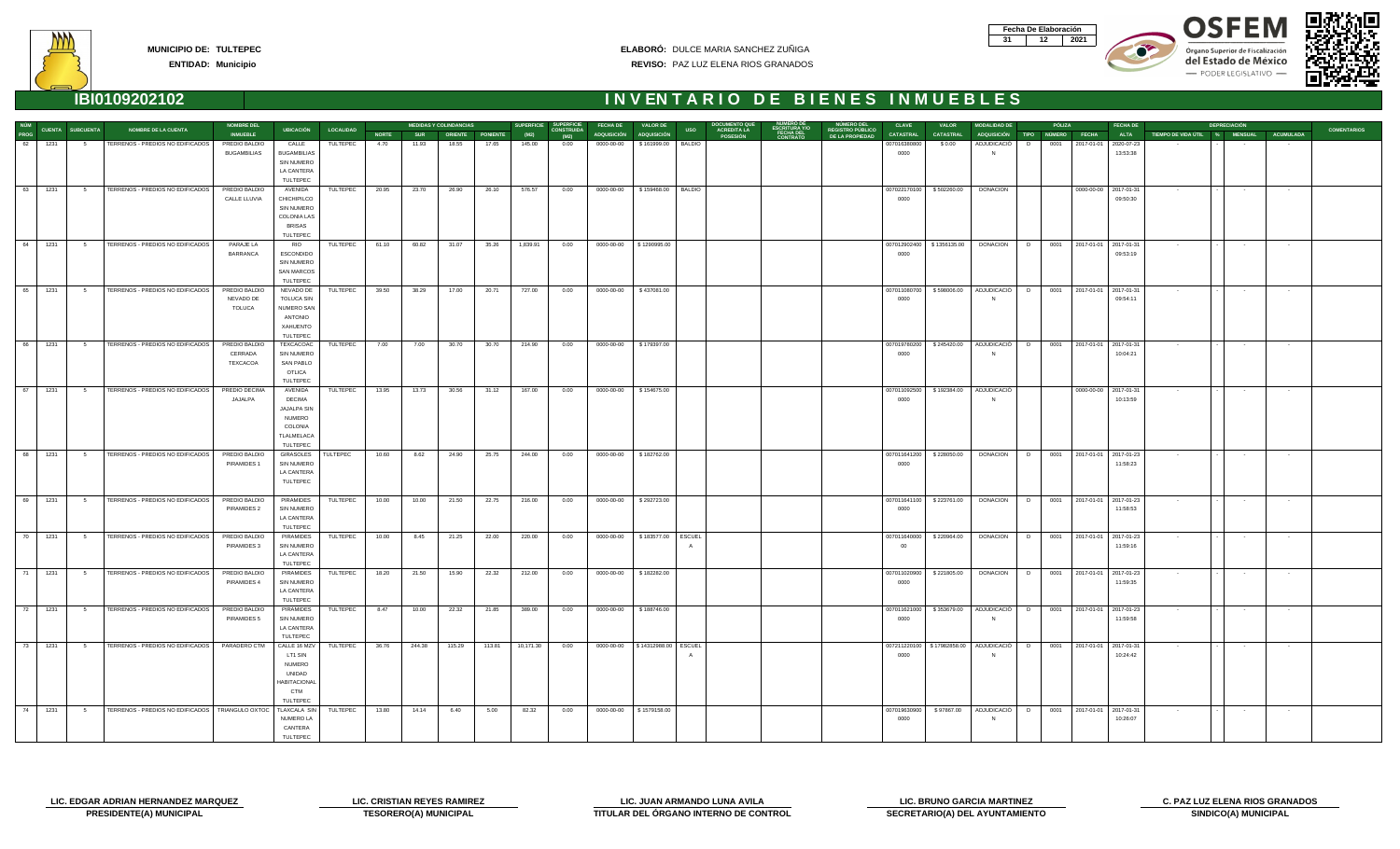| Fecha De Elaboración |     |
|----------------------|-----|
|                      | N91 |









| NÚM         |      |                         |                                                     | <b>NOMBRE DEL</b>       |                          |                  |              |            | <b>MEDIDAS Y COLINDANCIAS</b> |                | <b>SUPERFICIE</b> | <b>SUPERFICIE</b>         | <b>FECHA DE</b>    | <b>VALOR DE</b>                    |            | <b>DOCUMENTO QU</b>                                                      | NUMERO DEI                                 | <b>CLAVE</b>     | <b>VALOR</b>               | <b>MODALIDAD DE</b>                           |   | PÓLIZA |                            | <b>FECHA DE</b> |                               | <b>DEPRECIACIÓN</b>      |                      |                    |
|-------------|------|-------------------------|-----------------------------------------------------|-------------------------|--------------------------|------------------|--------------|------------|-------------------------------|----------------|-------------------|---------------------------|--------------------|------------------------------------|------------|--------------------------------------------------------------------------|--------------------------------------------|------------------|----------------------------|-----------------------------------------------|---|--------|----------------------------|-----------------|-------------------------------|--------------------------|----------------------|--------------------|
| <b>PROG</b> |      | <b>CUENTA SUBCUENTA</b> | <b>NOMBRE DE LA CUENTA</b>                          | <b>INMUEBLE</b>         | UBICACIÓN                | <b>LOCALIDAD</b> | <b>NORTE</b> | <b>SUR</b> | ORIENTE PONIENTE              |                | (M2)              | <b>CONSTRUIDA</b><br>(M2) | <b>ADQUISICIÓN</b> | <b>ADQUISICIÓN</b>                 | <b>USO</b> | ESCRITURA Y/O<br>FECHA DEL<br>CONTRATO<br><b>ACREDITA LA</b><br>POSESIÓN | <b>REGISTRO PÚBLICO</b><br>DE LA PROPIEDAD | <b>CATASTRAL</b> | <b>CATASTRAL</b>           | ADQUISICIÓN TIPO NÚMERO FECHA                 |   |        |                            | <b>ALTA</b>     | TIEMPO DE VIDA ÚTIL % MENSUAL |                          | <b>ACUMULADA</b>     | <b>COMENTARIOS</b> |
| 75          | 1231 | $5^{\circ}$             | TERRENOS - PREDIOS NO EDIFICADOS                    | <b>ESQUINA PASEOS 1</b> | AVENIDA                  | TULTEPEC         | 23.84        | 23.21      | 10.01                         | 3.81           | 185.74            | 59.00                     | 0000-00-00         | \$124305.00 PARQUE                 |            |                                                                          |                                            | 007033820101     | \$510879.00                | <b>DONACION</b>                               | D | 0001   | 2017-01-01 2017-01-31      |                 |                               |                          |                      |                    |
|             |      |                         |                                                     |                         | PASEOS DE                |                  |              |            |                               |                |                   |                           |                    |                                    |            |                                                                          |                                            | 0001             |                            |                                               |   |        |                            | 10:40:25        |                               |                          |                      |                    |
|             |      |                         |                                                     |                         | TULTEPEC                 |                  |              |            |                               |                |                   |                           |                    |                                    |            |                                                                          |                                            |                  |                            |                                               |   |        |                            |                 |                               |                          |                      |                    |
|             |      |                         |                                                     |                         | SUR SIN                  |                  |              |            |                               |                |                   |                           |                    |                                    |            |                                                                          |                                            |                  |                            |                                               |   |        |                            |                 |                               |                          |                      |                    |
|             |      |                         |                                                     |                         | <b>NUMERO</b>            |                  |              |            |                               |                |                   |                           |                    |                                    |            |                                                                          |                                            |                  |                            |                                               |   |        |                            |                 |                               |                          |                      |                    |
|             |      |                         |                                                     |                         | PASEOS DE                |                  |              |            |                               |                |                   |                           |                    |                                    |            |                                                                          |                                            |                  |                            |                                               |   |        |                            |                 |                               |                          |                      |                    |
|             |      |                         |                                                     |                         | TULTEPEC                 |                  |              |            |                               |                |                   |                           |                    |                                    |            |                                                                          |                                            |                  |                            |                                               |   |        |                            |                 |                               |                          |                      |                    |
| 76          | 1231 | 5 <sub>5</sub>          | TERRENOS - PREDIOS NO EDIFICADOS   ESQUINA 2 PASEOS |                         | TULTEPEC<br>AVENIDA      | TULTEPEC         | 20.30        | 17.80      | 9.23                          |                | 88.73             | 0.00                      | 0000-00-00         | \$0.00                             | PARQUE     |                                                                          |                                            | 007033820600     | \$141971.00                | DONACION                                      | D |        | 0001 2017-01-01 2017-01-20 |                 | $\sim$ 100 $\mu$              | $\sim$ $-$               | $\sim$               |                    |
|             |      |                         |                                                     |                         | PASEOS DE                |                  |              |            |                               |                |                   |                           |                    |                                    |            |                                                                          |                                            | 0000             |                            |                                               |   |        |                            | 10:13:27        |                               |                          |                      |                    |
|             |      |                         |                                                     |                         | TULTEPEC                 |                  |              |            |                               |                |                   |                           |                    |                                    |            |                                                                          |                                            |                  |                            |                                               |   |        |                            |                 |                               |                          |                      |                    |
|             |      |                         |                                                     |                         | SUR SIN                  |                  |              |            |                               |                |                   |                           |                    |                                    |            |                                                                          |                                            |                  |                            |                                               |   |        |                            |                 |                               |                          |                      |                    |
|             |      |                         |                                                     |                         | <b>NUMERO</b>            |                  |              |            |                               |                |                   |                           |                    |                                    |            |                                                                          |                                            |                  |                            |                                               |   |        |                            |                 |                               |                          |                      |                    |
|             |      |                         |                                                     |                         | PASEOS DE                |                  |              |            |                               |                |                   |                           |                    |                                    |            |                                                                          |                                            |                  |                            |                                               |   |        |                            |                 |                               |                          |                      |                    |
|             |      |                         |                                                     |                         | TULTEPEC                 |                  |              |            |                               |                |                   |                           |                    |                                    |            |                                                                          |                                            |                  |                            |                                               |   |        |                            |                 |                               |                          |                      |                    |
|             |      |                         |                                                     |                         | TULTEPEC                 |                  |              |            |                               |                |                   |                           |                    |                                    |            |                                                                          |                                            |                  |                            |                                               |   |        |                            |                 |                               |                          |                      |                    |
|             | 1231 | 5 <sub>5</sub>          | TERRENOS - PREDIOS NO EDIFICADOS                    | RELLENO                 | AVENIDA SAN              | TULTEPEC         | 198.10       | 198.10     | 100                           | 100            | 19,705.97         | 0.00                      | $0000-00-00$       | \$3375259.00   RELLEN              |            |                                                                          |                                            |                  |                            | 007022350100   \$9374219.00   ADJUDICACIÓ   D |   |        | 0001 2017-01-01 2017-01-30 |                 | <b>Contract</b>               | <b>Contract Contract</b> | <b>Contract</b>      |                    |
|             |      |                         |                                                     | SANITARIO               | ANTONIO                  |                  |              |            |                               |                |                   |                           |                    |                                    | $\Omega$   |                                                                          |                                            | 0000             |                            |                                               |   |        |                            | 12:07:59        |                               |                          |                      |                    |
|             |      |                         |                                                     |                         | XAHUENTO                 |                  |              |            |                               |                |                   |                           |                    |                                    | SANITAR    |                                                                          |                                            |                  |                            |                                               |   |        |                            |                 |                               |                          |                      |                    |
|             |      |                         |                                                     |                         | SIN NUMERO               |                  |              |            |                               |                |                   |                           |                    |                                    | IO         |                                                                          |                                            |                  |                            |                                               |   |        |                            |                 |                               |                          |                      |                    |
|             |      |                         |                                                     |                         | SAN ANTONIO<br>XAHUENTO  |                  |              |            |                               |                |                   |                           |                    |                                    |            |                                                                          |                                            |                  |                            |                                               |   |        |                            |                 |                               |                          |                      |                    |
|             |      |                         |                                                     |                         | TULTEPEC                 |                  |              |            |                               |                |                   |                           |                    |                                    |            |                                                                          |                                            |                  |                            |                                               |   |        |                            |                 |                               |                          |                      |                    |
| 78          | 1231 | 5 <sub>5</sub>          | TERRENOS - PREDIOS NO EDIFICADOS                    | SOLAR URBANO            | AVENIDA DE               | TULTEPEC         | 20.00        | 20.00      | 30.00                         | 30.00          | 600.00            | 0.00                      | 0000-00-00         | \$0.00                             | SOLAR      |                                                                          |                                            | 001022201000     | \$502260.00                | <b>DONACION</b>                               | D |        | 0001 2017-01-01 2017-01-20 |                 | $\sim 100$                    | <b>Contract</b>          | $\sim 100$ m $^{-1}$ |                    |
|             |      |                         |                                                     | EJIDO DE TULTEPEC       | <b>LAS GRUTAS</b>        |                  |              |            |                               |                |                   |                           |                    |                                    |            |                                                                          |                                            | 000              |                            |                                               |   |        |                            | 10:51:09        |                               |                          |                      |                    |
|             |      |                         |                                                     |                         | SIN NUMERO               |                  |              |            |                               |                |                   |                           |                    |                                    |            |                                                                          |                                            |                  |                            |                                               |   |        |                            |                 |                               |                          |                      |                    |
|             |      |                         |                                                     |                         | <b>LAS BRISAS</b>        |                  |              |            |                               |                |                   |                           |                    |                                    |            |                                                                          |                                            |                  |                            |                                               |   |        |                            |                 |                               |                          |                      |                    |
|             |      |                         |                                                     |                         | TULTEPEC                 |                  |              |            |                               |                |                   |                           |                    |                                    |            |                                                                          |                                            |                  |                            |                                               |   |        |                            |                 |                               |                          |                      |                    |
| 79          | 1231 | $5^{\circ}$             | TERRENOS - PREDIOS NO EDIFICADOS   BALDIO LA AURORA |                         | AHUEHUETE                | TULTEPEC         | 20.02        | 20.02      | 15.00                         | 15.00          | 300.00            | 0.00                      | $0000-00-00$       | \$242550.00                        |            |                                                                          |                                            | 001022043700     | \$251130.00                | DONACION D                                    |   |        | 0001 2017-01-01 2017-01-30 |                 | $\sim$ 100 $\sim$             | $\sim 100$               | $\sim$               |                    |
|             |      |                         |                                                     |                         | <b>SIN NUMERO</b>        |                  |              |            |                               |                |                   |                           |                    |                                    |            |                                                                          |                                            | 0000             |                            |                                               |   |        |                            | 10:43:48        |                               |                          |                      |                    |
|             |      |                         |                                                     |                         | LA AURORA                |                  |              |            |                               |                |                   |                           |                    |                                    |            |                                                                          |                                            |                  |                            |                                               |   |        |                            |                 |                               |                          |                      |                    |
| 80          | 1231 | 5 <sub>5</sub>          | TERRENOS - PREDIOS NO EDIFICADOS                    | LA BARRANCA             | TULTEPEC<br>AVENIDA      | TULTEPEC         | 10           | 10         | 45                            | 45             | 450.00            | 0.00                      | 0000-00-00         | \$266265.00   ESCUEL               |            |                                                                          |                                            |                  | \$0.00                     | <b>DONACION</b>                               | D |        | 0001 2017-01-01 2017-01-23 |                 | $\sim$ $-$                    | $\sim$ 100 $\pm$         | $\sim$ $-$           |                    |
|             |      |                         |                                                     |                         | CHI, MALPOPO             |                  |              |            |                               |                |                   |                           |                    |                                    |            |                                                                          |                                            |                  |                            |                                               |   |        |                            | 11:57:40        |                               |                          |                      |                    |
|             |      |                         |                                                     |                         | CA Y CALLE               |                  |              |            |                               |                |                   |                           |                    |                                    |            |                                                                          |                                            |                  |                            |                                               |   |        |                            |                 |                               |                          |                      |                    |
|             |      |                         |                                                     |                         | CANARIOS SIN             |                  |              |            |                               |                |                   |                           |                    |                                    |            |                                                                          |                                            |                  |                            |                                               |   |        |                            |                 |                               |                          |                      |                    |
|             |      |                         |                                                     |                         | NUMERO SAN               |                  |              |            |                               |                |                   |                           |                    |                                    |            |                                                                          |                                            |                  |                            |                                               |   |        |                            |                 |                               |                          |                      |                    |
|             |      |                         |                                                     |                         | <b>ANTONIO</b>           |                  |              |            |                               |                |                   |                           |                    |                                    |            |                                                                          |                                            |                  |                            |                                               |   |        |                            |                 |                               |                          |                      |                    |
|             |      |                         |                                                     |                         | XAHUENTO                 |                  |              |            |                               |                |                   |                           |                    |                                    |            |                                                                          |                                            |                  |                            |                                               |   |        |                            |                 |                               |                          |                      |                    |
|             |      |                         |                                                     |                         | TULTEPEC                 |                  |              |            |                               |                |                   |                           |                    |                                    |            |                                                                          |                                            |                  |                            |                                               |   |        |                            |                 |                               |                          |                      |                    |
| 81          | 1231 | $5^{\circ}$             | TERRENOS - PREDIOS NO EDIFICADOS                    | PREDIO III              | ALCATRAZ 0               | <b>TULTEPEC</b>  | 101          | 97.6       | 11.04                         | 11.25          | 0.00              | 0.00                      | 0000-00-00         | \$686678.00   ESCUEL               |            |                                                                          |                                            |                  | 007015023600   \$686678.00 | <b>DONACION</b>                               |   |        | 0000-00-00 2017-01-30      |                 | $\sim 100$                    | <b>Contract</b>          | $\sim 100$           |                    |
|             |      |                         |                                                     |                         | EMIQUIA<br>TULTEPEC      |                  |              |            |                               |                |                   |                           |                    |                                    |            |                                                                          |                                            | 0000             |                            |                                               |   |        |                            | 10:11:30        |                               |                          |                      |                    |
| 82          | 1231 | 5                       | TERRENOS - PREDIOS NO EDIFICADOS                    | BOULEVARD               | HUIXQUILICAN TULTEPEC    |                  |              |            |                               |                | 0.00              | 0.00                      |                    | 0000-00-00   \$1175781.00   ESCUEL |            |                                                                          |                                            | 007015565900     | \$0.00                     | DONACION                                      |   |        | 0000-00-00 2017-01-31      |                 | $\sim$                        | $\sim$                   | $\sim$ 100 $\mu$     |                    |
|             |      |                         |                                                     | TOTOLTEPEC              | SN SN LOMAS              |                  |              |            |                               |                |                   |                           |                    |                                    |            |                                                                          |                                            | 0000             |                            |                                               |   |        |                            | 09:44:05        |                               |                          |                      |                    |
|             |      |                         |                                                     |                         | DE TULTEPEC              |                  |              |            |                               |                |                   |                           |                    |                                    |            |                                                                          |                                            |                  |                            |                                               |   |        |                            |                 |                               |                          |                      |                    |
|             |      |                         |                                                     |                         | TULTEPEC                 |                  |              |            |                               |                |                   |                           |                    |                                    |            |                                                                          |                                            |                  |                            |                                               |   |        |                            |                 |                               |                          |                      |                    |
| 83          | 1231 | $5^{\circ}$             | TERRENOS - PREDIOS NO EDIFICADOS                    | <b>XAHUENTO</b>         | <b>PROLONGACI</b>        | TULTEPEC         |              |            |                               |                | 2,290.71          | 0.00                      |                    | 0000-00-00   \$1311391.00   ESCUEL |            |                                                                          |                                            | 007011082200     | \$ 0.00                    | <b>DONACION</b>                               |   |        | 0000-00-00 2017-01-31      |                 | $\sim$ 100 $\sim$             | <b>Contractor</b>        | <b>State State</b>   |                    |
|             |      |                         |                                                     |                         | ON                       |                  |              |            |                               |                |                   |                           |                    |                                    |            |                                                                          |                                            | 0000             |                            |                                               |   |        |                            | 10:00:44        |                               |                          |                      |                    |
|             |      |                         |                                                     |                         | CHIMALPOPO               |                  |              |            |                               |                |                   |                           |                    |                                    |            |                                                                          |                                            |                  |                            |                                               |   |        |                            |                 |                               |                          |                      |                    |
|             |      |                         |                                                     |                         | CA SIN                   |                  |              |            |                               |                |                   |                           |                    |                                    |            |                                                                          |                                            |                  |                            |                                               |   |        |                            |                 |                               |                          |                      |                    |
|             |      |                         |                                                     |                         | NUMERO SAN<br>ANTONIO    |                  |              |            |                               |                |                   |                           |                    |                                    |            |                                                                          |                                            |                  |                            |                                               |   |        |                            |                 |                               |                          |                      |                    |
|             |      |                         |                                                     |                         | XAHUENTO                 |                  |              |            |                               |                |                   |                           |                    |                                    |            |                                                                          |                                            |                  |                            |                                               |   |        |                            |                 |                               |                          |                      |                    |
|             |      |                         |                                                     |                         | TULTEPEC                 |                  |              |            |                               |                |                   |                           |                    |                                    |            |                                                                          |                                            |                  |                            |                                               |   |        |                            |                 |                               |                          |                      |                    |
| 84          | 1231 | $5^{\circ}$             | TERRENOS - PREDIOS NO EDIFICADOS                    | <b>EMIQUIA</b>          | VALERIANA                | TULTEPEC         | 10.5         | 10.5       | 16.8                          | 16.8           | 176.40            | 0.00                      | 0000-00-00         | \$130768.00 ESCUEL                 |            |                                                                          |                                            |                  | \$0.00                     | <b>DONACION</b>                               |   |        | 0000-00-00 2017-01-31      |                 | <b>Contract</b>               | $\sim 100$               | $\sim$ $-$           |                    |
|             |      |                         |                                                     |                         | SIN NUMERO               |                  |              |            |                               |                |                   |                           |                    |                                    |            |                                                                          |                                            |                  |                            |                                               |   |        |                            | 10:07:25        |                               |                          |                      |                    |
|             |      |                         |                                                     |                         | JARDINES DE              |                  |              |            |                               |                |                   |                           |                    |                                    |            |                                                                          |                                            |                  |                            |                                               |   |        |                            |                 |                               |                          |                      |                    |
|             |      |                         |                                                     |                         | SANTA CRUZ               |                  |              |            |                               |                |                   |                           |                    |                                    |            |                                                                          |                                            |                  |                            |                                               |   |        |                            |                 |                               |                          |                      |                    |
|             |      |                         |                                                     |                         | TULTEPEC                 |                  |              |            |                               |                |                   |                           |                    |                                    |            |                                                                          |                                            |                  |                            |                                               |   |        |                            |                 |                               |                          |                      |                    |
| 85          | 1231 | $5^{\circ}$             | TERRENOS - PREDIOS NO EDIFICADOS   PARAJE TECOMPA   |                         | CERRADA                  | TULTEPEC         | 30.5         | 70         | 63                            | $\overline{0}$ | 960.00            | 0.00                      | 0000-00-00         | \$805020.00   ESCUEL               |            |                                                                          |                                            | 007030910800     | \$0.00                     | <b>DONACION</b>                               |   |        | 0000-00-00 2017-01-31      |                 | $\sim$ $-$                    | $\sim 10^{-1}$           | $\sim 10^{-1}$       |                    |
|             |      |                         |                                                     |                         | PUBLICA SIN<br>NUMERO LA |                  |              |            |                               |                |                   |                           |                    |                                    |            |                                                                          |                                            | 0000             |                            |                                               |   |        |                            | 10:12:35        |                               |                          |                      |                    |
|             |      |                         |                                                     |                         | MANZANA                  |                  |              |            |                               |                |                   |                           |                    |                                    |            |                                                                          |                                            |                  |                            |                                               |   |        |                            |                 |                               |                          |                      |                    |
|             |      |                         |                                                     |                         | SANTIAGO                 |                  |              |            |                               |                |                   |                           |                    |                                    |            |                                                                          |                                            |                  |                            |                                               |   |        |                            |                 |                               |                          |                      |                    |
|             |      |                         |                                                     |                         | TEYAHUALCO               |                  |              |            |                               |                |                   |                           |                    |                                    |            |                                                                          |                                            |                  |                            |                                               |   |        |                            |                 |                               |                          |                      |                    |
|             |      |                         |                                                     |                         | TULTEPEC                 |                  |              |            |                               |                |                   |                           |                    |                                    |            |                                                                          |                                            |                  |                            |                                               |   |        |                            |                 |                               |                          |                      |                    |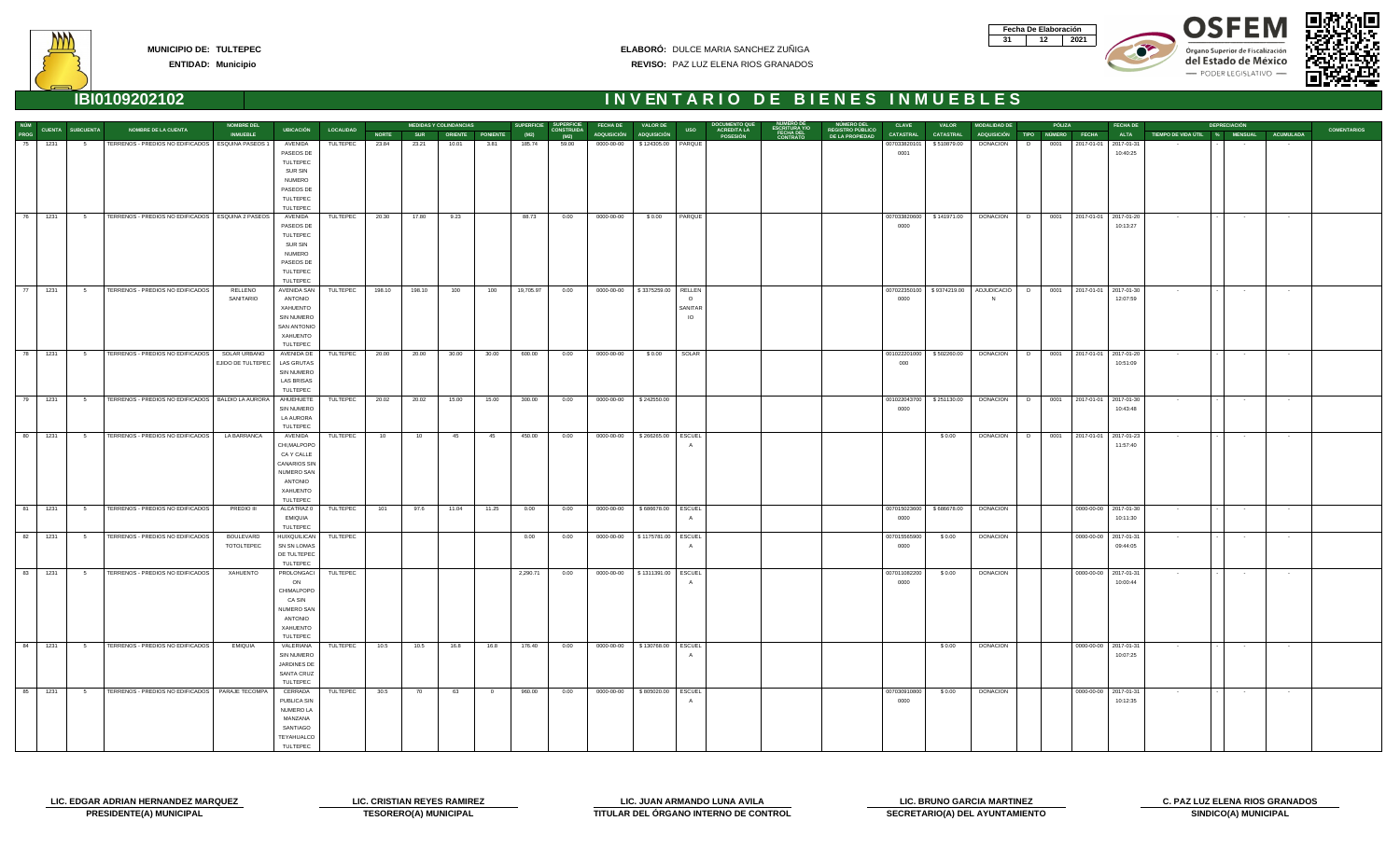| Fecha De Elaboración |     |
|----------------------|-----|
|                      | N91 |









**ENTIDAD: Municipio**

### **ELABORÓ:** DULCE MARIA SANCHEZ ZUÑIGA **REVISO:** PAZ LUZ ELENA RIOS GRANADOS

|             |         |                         |                                                      | <b>NOMBRE DEL</b>                  |                              |                  |                           |                         | <b>MEDIDAS Y COLINDANCIAS</b> |                           | SUPERFICIE SUPERFICIE |                           | <b>FECHA DE</b> | <b>VALOR DE</b>                    |               | <b>DOCUMENTO QUE</b>                                                              |                                                           | <b>CLAVE</b>         | <b>VALOR</b>                 | <b>MODALIDAD DE</b>                    | PÓLIZA                        |                             | <b>FECHA DE</b>       |                               | <b>DEPRECIACIÓN</b> |                   |                    |
|-------------|---------|-------------------------|------------------------------------------------------|------------------------------------|------------------------------|------------------|---------------------------|-------------------------|-------------------------------|---------------------------|-----------------------|---------------------------|-----------------|------------------------------------|---------------|-----------------------------------------------------------------------------------|-----------------------------------------------------------|----------------------|------------------------------|----------------------------------------|-------------------------------|-----------------------------|-----------------------|-------------------------------|---------------------|-------------------|--------------------|
| <b>PROG</b> |         | <b>CUENTA SUBCUENTA</b> | <b>NOMBRE DE LA CUENTA</b>                           | <b>INMUEBLE</b>                    | UBICACIÓN                    | <b>LOCALIDAD</b> | <b>NORTE</b>              | <b>SUR</b>              |                               | ORIENTE PONIENTE          | (M2)                  | <b>CONSTRUIDA</b><br>(M2) |                 | ADQUISICIÓN ADQUISICIÓN            | <b>USO</b>    | <b>ESCRITURA Y/O<br/>FECHA DEL<br/>CONTRATO</b><br>ACREDITA LA<br><b>POSESIÓN</b> | <b>NÚMERO DEL<br/>REGISTRO PÚBLICO</b><br>DE LA PROPIEDAD | <b>CATASTRAL</b>     | <b>CATASTRAL</b>             |                                        | ADQUISICIÓN TIPO NÚMERO FECHA |                             | <b>ALTA</b>           | TIEMPO DE VIDA ÚTIL % MENSUAL |                     | <b>ACUMULADA</b>  | <b>COMENTARIOS</b> |
| 86          | 1231    | 5                       | TERRENOS - PREDIOS NO EDIFICADOS                     | PREDIO 1                           | <b>EMILIANO</b>              | TULTEPEC         | 11.93                     |                         | 16.56                         |                           | 0.00                  | 0.00                      | 0000-00-00      | \$250470.00                        | <b>ESCUEL</b> |                                                                                   |                                                           | 007013294300         | \$0.00                       | <b>DONACION</b>                        |                               |                             | 0000-00-00 2017-01-31 |                               |                     | $\sim$            |                    |
|             |         |                         |                                                      |                                    | ZAPATA SIN                   |                  |                           |                         |                               |                           |                       |                           |                 |                                    |               |                                                                                   |                                                           | 0000                 |                              |                                        |                               |                             | 11:32:54              |                               |                     |                   |                    |
|             |         |                         |                                                      |                                    | NUMERO SAN                   |                  |                           |                         |                               |                           |                       |                           |                 |                                    |               |                                                                                   |                                                           |                      |                              |                                        |                               |                             |                       |                               |                     |                   |                    |
|             |         |                         |                                                      |                                    | JUAN                         |                  |                           |                         |                               |                           |                       |                           |                 |                                    |               |                                                                                   |                                                           |                      |                              |                                        |                               |                             |                       |                               |                     |                   |                    |
|             |         |                         |                                                      |                                    | <b>XOCOTLA</b>               |                  |                           |                         |                               |                           |                       |                           |                 |                                    |               |                                                                                   |                                                           |                      |                              |                                        |                               |                             |                       |                               |                     |                   |                    |
|             |         |                         |                                                      |                                    | TULTEPEC                     |                  |                           |                         |                               |                           |                       |                           |                 |                                    |               |                                                                                   |                                                           |                      |                              |                                        |                               |                             |                       |                               |                     |                   |                    |
|             | 87 1231 | 5 <sub>5</sub>          | TERRENOS - PREDIOS NO EDIFICADOS                     | PREDIO II                          | EMILIANO                     | TULTEPEC         | 7.65                      | $\blacksquare$ 1        | 19                            | $-1$                      | 0.00                  | 0.00                      | 0000-00-00      | \$170775.00 ESCUEL                 |               |                                                                                   |                                                           | 007013294900         | \$0.00                       | <b>DONACION</b>                        |                               |                             | 0000-00-00 2017-01-31 | <b>Contractor</b>             | $\sim 100$          | <b>Contractor</b> |                    |
|             |         |                         |                                                      |                                    | ZAPATA SIN<br>NUMERO SAN     |                  |                           |                         |                               |                           |                       |                           |                 |                                    |               |                                                                                   |                                                           | 0000                 |                              |                                        |                               |                             | 11:36:37              |                               |                     |                   |                    |
|             |         |                         |                                                      |                                    | JUAN                         |                  |                           |                         |                               |                           |                       |                           |                 |                                    |               |                                                                                   |                                                           |                      |                              |                                        |                               |                             |                       |                               |                     |                   |                    |
|             |         |                         |                                                      |                                    | XOCOTLA                      |                  |                           |                         |                               |                           |                       |                           |                 |                                    |               |                                                                                   |                                                           |                      |                              |                                        |                               |                             |                       |                               |                     |                   |                    |
|             |         |                         |                                                      |                                    | TULTEPEC                     |                  |                           |                         |                               |                           |                       |                           |                 |                                    |               |                                                                                   |                                                           |                      |                              |                                        |                               |                             |                       |                               |                     |                   |                    |
| 88          | 1231    | 5 <sup>5</sup>          | TERRENOS - PREDIOS NO EDIFICADOS                     | <b>ESCUELA "BENITO</b>             | HERMENEGILD                  | TULTEPEC         | 93.95                     | 96.9                    | 35.22 LUIS                    | 42.50                     | 4,000.00              | 0.00                      | 2017-04-06      | \$3200000.00 ESCUEL                |               |                                                                                   |                                                           | 007017010300         | \$0.00                       | ADJUDICACIÓ E                          |                               | E152 2017-04-06 2018-09-11  |                       | $\sim$ 100 $\pm$              | $\sim 100$          | <b>Contract</b>   |                    |
|             |         |                         |                                                      | JUAREZ"                            | O GALEANA                    |                  | CALLE                     | GENOVEVA                | SOLANO                        | CALLE                     |                       |                           |                 |                                    |               |                                                                                   |                                                           | 0000                 |                              |                                        |                               |                             | 17:47:06              |                               |                     |                   |                    |
|             |         |                         |                                                      |                                    | SIN NUMERO                   |                  | <b>PUBLICA</b>            | VIQUEZ DE               |                               | <b>HERMENE</b>            |                       |                           |                 |                                    |               |                                                                                   |                                                           |                      |                              |                                        |                               |                             |                       |                               |                     |                   |                    |
|             |         |                         |                                                      |                                    | SANTA RITA                   |                  |                           | EPEREZ                  |                               | GILDO                     |                       |                           |                 |                                    |               |                                                                                   |                                                           |                      |                              |                                        |                               |                             |                       |                               |                     |                   |                    |
|             |         |                         |                                                      |                                    | TULTEPEC                     |                  |                           |                         |                               | GALEANA                   |                       |                           |                 |                                    |               |                                                                                   |                                                           |                      |                              |                                        |                               |                             |                       |                               |                     |                   |                    |
| 89          | 1231    | 5 <sub>5</sub>          | TERRENOS - PREDIOS NO EDIFICADOS                     | TLALMALINCA                        | MOCTEZUMA                    | TULTEPEC         | 37.15 M                   | 37.50 M                 | 50.20 M                       | 51.70 M                   | 1,892.79              | 0.00                      | 2018-02-23      | \$5000000.00   TERREN              |               |                                                                                   |                                                           |                      | 007010524100   \$3104247.00  | COMPRA                                 | D                             | C56 2018-02-26 2018-08-31   |                       | <b>Contract</b>               | <b>Contract</b>     | $\sim 100$        |                    |
|             |         |                         |                                                      |                                    | <b>SIN NUMERO</b>            |                  | CALLE                     | <b>FEDERICO</b>         | SUCESION                      | <b>ISAIAS</b>             |                       |                           |                 |                                    |               |                                                                                   |                                                           | 0000                 |                              |                                        |                               |                             | 16:12:33              |                               |                     |                   |                    |
|             |         |                         |                                                      |                                    | <b>BARRIO EL</b>             |                  | MOCTEZU                   | <b>AGUILAR Y</b>        | DE                            | SOLANO                    |                       |                           |                 |                                    |               |                                                                                   |                                                           |                      |                              |                                        |                               |                             |                       |                               |                     |                   |                    |
|             |         |                         |                                                      |                                    | CARMEN                       |                  | MA                        | GABRIEL                 | VICENTE C                     | CORTES                    |                       |                           |                 |                                    |               |                                                                                   |                                                           |                      |                              |                                        |                               |                             |                       |                               |                     |                   |                    |
|             |         |                         |                                                      |                                    | TULTEPEC                     |                  |                           | SOLANO                  |                               |                           |                       |                           |                 |                                    |               |                                                                                   |                                                           |                      |                              |                                        |                               |                             |                       |                               |                     |                   |                    |
| 90          | 1231    | 5                       | TERRENOS - PREDIOS NO EDIFICADOS                     | PREDIO CALLE<br><b>INSURGENTES</b> | INSURGENTES<br>SIN NUMERO    | TULTEPEC         | 46.512<br><b>FRACCION</b> | 46.880<br>PEDRO         | 13.495<br>CAMINO              | 32.330<br><b>FRANCISC</b> | 1,500.00              | 0.00                      | 2019-04-15      | \$1800000.00   CLINICA             |               |                                                                                   |                                                           | 007015113100<br>0000 | \$0.00                       | COMPRA                                 | D                             | C 145 2019-04-15 2020-11-18 | 10:39:45              | $\sim 100$                    | <b>Contract</b>     | $\sim$            |                    |
|             |         |                         |                                                      |                                    | <b>SANTA RITA</b>            |                  | <b>RESTANTE</b>           | SOLANO                  | PUBLICO                       | O CORTES                  |                       |                           |                 |                                    |               |                                                                                   |                                                           |                      |                              |                                        |                               |                             |                       |                               |                     |                   |                    |
|             |         |                         |                                                      |                                    | TULTEPEC                     |                  | AL PREDIO                 | <b>MORALES</b>          | (CALLE                        | <b>HERNANDE</b>           |                       |                           |                 |                                    |               |                                                                                   |                                                           |                      |                              |                                        |                               |                             |                       |                               |                     |                   |                    |
|             |         |                         |                                                      |                                    |                              |                  |                           |                         | <b>INSURGEN</b>               | Z                         |                       |                           |                 |                                    |               |                                                                                   |                                                           |                      |                              |                                        |                               |                             |                       |                               |                     |                   |                    |
|             |         |                         |                                                      |                                    |                              |                  |                           |                         | TES)                          |                           |                       |                           |                 |                                    |               |                                                                                   |                                                           |                      |                              |                                        |                               |                             |                       |                               |                     |                   |                    |
| 91          | 1231    | - 5                     | TERRENOS - PREDIOS NO EDIFICADOS                     | TERRENO RUSTICO                    | AVENIDA                      | TULTEPEC         | 143                       | 143                     | 47 AV                         | 47                        | 6,721.00              | 0.00                      | 2020-03-02      | \$6000000.00 SIN USO               |               |                                                                                   |                                                           |                      | \$ 0.00                      | ADJUDICACIÓ                            | $\mathbf{C}$                  | C 150 2020-03-02 2020-05-21 |                       | <b>Contract</b>               | $\sim 100$          | $\sim$            |                    |
|             |         |                         |                                                      | XAHUENTO                           | SAUCERA SIN                  |                  | <b>FRACCION</b>           | <b>ALFONSO</b>          | SAUCERA                       | PANTEON                   |                       |                           |                 |                                    |               |                                                                                   |                                                           |                      |                              |                                        |                               |                             | 18:07:42              |                               |                     |                   |                    |
|             |         |                         |                                                      |                                    | <b>NUMERO</b>                |                  | $\overline{2}$            | URBAN                   |                               | MUNICIPAL                 |                       |                           |                 |                                    |               |                                                                                   |                                                           |                      |                              |                                        |                               |                             |                       |                               |                     |                   |                    |
|             |         |                         |                                                      |                                    | <b>BARRIO</b>                |                  |                           |                         |                               |                           |                       |                           |                 |                                    |               |                                                                                   |                                                           |                      |                              |                                        |                               |                             |                       |                               |                     |                   |                    |
|             |         |                         |                                                      |                                    | XAHUENTO                     |                  |                           |                         |                               |                           |                       |                           |                 |                                    |               |                                                                                   |                                                           |                      |                              |                                        |                               |                             |                       |                               |                     |                   |                    |
|             |         |                         |                                                      |                                    | TULTEPEC                     |                  |                           |                         |                               |                           |                       |                           |                 |                                    |               |                                                                                   |                                                           |                      |                              |                                        |                               |                             |                       |                               |                     |                   |                    |
| 92          | 1231    | 5 <sub>5</sub>          | TERRENOS - PREDIOS NO EDIFICADOS                     | PARAJE LA                          | GIRASOLES                    | TULTEPEC         | 99 CARLOS                 | $40.50 - 21$            | 10.70                         | 25.90                     | 2,660.22              | 0.00                      | 1995-12-02      | \$0.00                             | TERREN        |                                                                                   |                                                           |                      | \$0.00                       | <b>DONACION</b>                        | D<br>SIN                      |                             | 1995-12-02 2020-07-31 | $\sim 100$                    | $\sim$ 100 $\pm$    | $\sim 100$        |                    |
|             |         |                         |                                                      | CANTERA                            | S/N SAN<br><b>MIGUEL</b>     |                  | URBAN<br>HERNANDE         | SOFIA                   | PRIMO<br>PEÑA                 | SOFIA                     |                       |                           |                 |                                    | $\Omega$      |                                                                                   |                                                           |                      |                              |                                        | POLIZA                        |                             | 11:16:20              |                               |                     |                   |                    |
|             |         |                         |                                                      |                                    | <b>OTLICA</b>                |                  | Z                         | GALVAN<br>PEREZ         |                               | GALVAN<br>PEREZ           |                       |                           |                 |                                    |               |                                                                                   |                                                           |                      |                              |                                        |                               |                             |                       |                               |                     |                   |                    |
|             |         |                         |                                                      |                                    | <b>TULTEPEC</b>              |                  |                           |                         |                               |                           |                       |                           |                 |                                    |               |                                                                                   |                                                           |                      |                              |                                        |                               |                             |                       |                               |                     |                   |                    |
| 93          | 1231    | 5 <sub>5</sub>          | TERRENOS - PREDIOS NO EDIFICADOS   PREDIO JOSE MARIA |                                    | AVENIDA JOSE                 | XACOPINCA        | 29.33                     | 29.33 JOSE              | 56.80                         | 56.80                     | 1,665.00              | 0.00                      |                 | 2021-08-16   \$2129884.65   NINGUN |               | <b>CONTRATO DE</b><br>2021-08-18                                                  |                                                           |                      | 007 01 862 09   \$2129884.65 | <b>COMPRA</b>                          | $\Box$                        | D 37 2021-08-16 2021-09-20  |                       | <b>Contract</b>               | $\sim$ 100 $\pm$    | $\sim$            |                    |
|             |         |                         |                                                      | MORELOS Y PAVON                    | MARIA                        |                  | SUCESION                  | LUIS                    | <b>FEDERICO</b>               | AYUNTAMI                  |                       |                           |                 |                                    | $\circ$       | <b>COMPRA VENTA</b>                                                               |                                                           | 00 0000              |                              |                                        |                               |                             | 12:46:37              |                               |                     |                   |                    |
|             |         |                         |                                                      |                                    | MORELOS Y                    |                  | DE                        | ALVAREZ                 | AGUILAR                       | ENTO DE                   |                       |                           |                 |                                    |               |                                                                                   |                                                           |                      |                              |                                        |                               |                             |                       |                               |                     |                   |                    |
|             |         |                         |                                                      |                                    | PAVON S/N                    |                  | <b>DOMINGO</b>            | <b>FLORES</b>           | VAZQUEZ                       | <b>TULTEPEC</b>           |                       |                           |                 |                                    |               |                                                                                   |                                                           |                      |                              |                                        |                               |                             |                       |                               |                     |                   |                    |
|             |         |                         |                                                      |                                    | <b>BARR SAN</b>              |                  | SOLANO                    |                         |                               |                           |                       |                           |                 |                                    |               |                                                                                   |                                                           |                      |                              |                                        |                               |                             |                       |                               |                     |                   |                    |
|             |         |                         |                                                      |                                    | RAFAEL                       |                  |                           |                         |                               |                           |                       |                           |                 |                                    |               |                                                                                   |                                                           |                      |                              |                                        |                               |                             |                       |                               |                     |                   |                    |
|             |         |                         |                                                      |                                    | <b>TULTEPEC</b>              |                  |                           |                         |                               |                           |                       |                           |                 |                                    |               |                                                                                   |                                                           |                      |                              |                                        |                               |                             |                       |                               |                     |                   |                    |
| 94          | 1231    | 5 <sub>5</sub>          | TERRENOS - PREDIOS NO EDIFICADOS                     | PREDIO JOSE MARIA                  | AVENIDA JOSE                 | XACOPINCA        | 29.33 JOSE                | 29.33                   | 80.66                         | 80.66                     | 2,400.00              | 0.00                      | 2021-08-16      | \$3070104.00                       | <b>NINGUN</b> | 2021-08-18                                                                        |                                                           |                      | 007 01 862 08   \$3070104.00 | COMPRA                                 | D                             | D 39 2021-08-16 2021-09-20  |                       | $\sim 100$                    | $\sim 100$          | $\sim$            |                    |
|             |         |                         |                                                      | MORELOS Y PAVON                    | MARIA                        |                  | LUIS                      | CALLE                   | FEDERICO                      | AYUNTAMI                  |                       |                           |                 |                                    | $\circ$       |                                                                                   |                                                           | 00 0000              |                              |                                        |                               |                             | 12:51:45              |                               |                     |                   |                    |
|             |         |                         |                                                      | $\overline{2}$                     | MORELOS Y                    |                  | ALVAREZ                   | JOSE                    | AGUILAR                       | <b>ENTO DE</b>            |                       |                           |                 |                                    |               |                                                                                   |                                                           |                      |                              |                                        |                               |                             |                       |                               |                     |                   |                    |
|             |         |                         |                                                      |                                    | PAVON S/N<br><b>BARR SAN</b> |                  | <b>FLORES</b>             | MARIA<br><b>MORELOS</b> | VAZQUEZ                       | TULTEPEC                  |                       |                           |                 |                                    |               |                                                                                   |                                                           |                      |                              |                                        |                               |                             |                       |                               |                     |                   |                    |
|             |         |                         |                                                      |                                    | RAFAEL                       |                  |                           | Y PAVON                 |                               |                           |                       |                           |                 |                                    |               |                                                                                   |                                                           |                      |                              |                                        |                               |                             |                       |                               |                     |                   |                    |
|             |         |                         |                                                      |                                    | TULTEPEC                     |                  |                           |                         |                               |                           |                       |                           |                 |                                    |               |                                                                                   |                                                           |                      |                              |                                        |                               |                             |                       |                               |                     |                   |                    |
| 95          | 1231    | $6^{\circ}$             | TERRENOS - CAMPOS DEPORTIVOS                         | CAMPOS ESTRELLA                    | AVENIDA DE                   | TULTEPEC         | 90.88                     | 90.75                   | 115.29                        | 115.49                    | 10,479.00             | 150.00                    | 0000-00-00      | \$0.00 PARQUE                      |               |                                                                                   |                                                           |                      | 007019002600 \\$7722444.00   | DONACION D                             |                               | 0001 2017-01-01 2017-01-20  |                       | <b>Contract</b>               | $\sim 100$          | $\sim 10^{-10}$   |                    |
|             |         |                         | (SIN INSTALACIONES)                                  | CAMPO 1                            | LOS                          |                  |                           |                         |                               |                           |                       |                           |                 |                                    |               |                                                                                   |                                                           | 0000                 |                              |                                        |                               |                             | 10:19:43              |                               |                     |                   |                    |
|             |         |                         |                                                      |                                    | <b>DEPORTES</b>              |                  |                           |                         |                               |                           |                       |                           |                 |                                    |               |                                                                                   |                                                           |                      |                              |                                        |                               |                             |                       |                               |                     |                   |                    |
|             |         |                         |                                                      |                                    | SIN NUMERO                   |                  |                           |                         |                               |                           |                       |                           |                 |                                    |               |                                                                                   |                                                           |                      |                              |                                        |                               |                             |                       |                               |                     |                   |                    |
|             |         |                         |                                                      |                                    | <b>SAN PABLO</b>             |                  |                           |                         |                               |                           |                       |                           |                 |                                    |               |                                                                                   |                                                           |                      |                              |                                        |                               |                             |                       |                               |                     |                   |                    |
|             |         |                         |                                                      |                                    | OTLICA                       |                  |                           |                         |                               |                           |                       |                           |                 |                                    |               |                                                                                   |                                                           |                      |                              |                                        |                               |                             |                       |                               |                     |                   |                    |
|             |         |                         |                                                      |                                    | TULTEPEC                     |                  |                           |                         |                               |                           |                       |                           |                 |                                    |               |                                                                                   |                                                           |                      |                              |                                        |                               |                             |                       |                               |                     |                   |                    |
| 96          | 1231    | $6\overline{6}$         | TERRENOS - CAMPOS DEPORTIVOS                         | CAMPOS ESTRELLA                    | AVENIDA                      | TULTEPEC         | 106.53                    | 106.38                  | 76.70                         | 70.07                     | 7,807.70              | 0.00                      | 0000-00-00      | \$0.00   PARQUE                    |               |                                                                                   |                                                           |                      |                              | 007019002700   \$5234613.00 DONACION D |                               | 0001 2017-01-01 2017-01-20  |                       | <b>Contractor</b>             | <b>Contract</b>     | <b>Contract</b>   |                    |
|             |         |                         | (SIN INSTALACIONES)                                  | CAMPO 2                            | SEPTIMA                      |                  |                           |                         |                               |                           |                       |                           |                 |                                    |               |                                                                                   |                                                           | 0000                 |                              |                                        |                               |                             | 10:23:07              |                               |                     |                   |                    |
|             |         |                         |                                                      |                                    | CHAMAPA SIN<br>NUMERO SAN    |                  |                           |                         |                               |                           |                       |                           |                 |                                    |               |                                                                                   |                                                           |                      |                              |                                        |                               |                             |                       |                               |                     |                   |                    |
|             |         |                         |                                                      |                                    | PABLO OTLICA                 |                  |                           |                         |                               |                           |                       |                           |                 |                                    |               |                                                                                   |                                                           |                      |                              |                                        |                               |                             |                       |                               |                     |                   |                    |
|             |         |                         |                                                      |                                    | TULTEPEC                     |                  |                           |                         |                               |                           |                       |                           |                 |                                    |               |                                                                                   |                                                           |                      |                              |                                        |                               |                             |                       |                               |                     |                   |                    |
|             |         |                         |                                                      |                                    |                              |                  |                           |                         |                               |                           |                       |                           |                 |                                    |               |                                                                                   |                                                           |                      |                              |                                        |                               |                             |                       |                               |                     |                   |                    |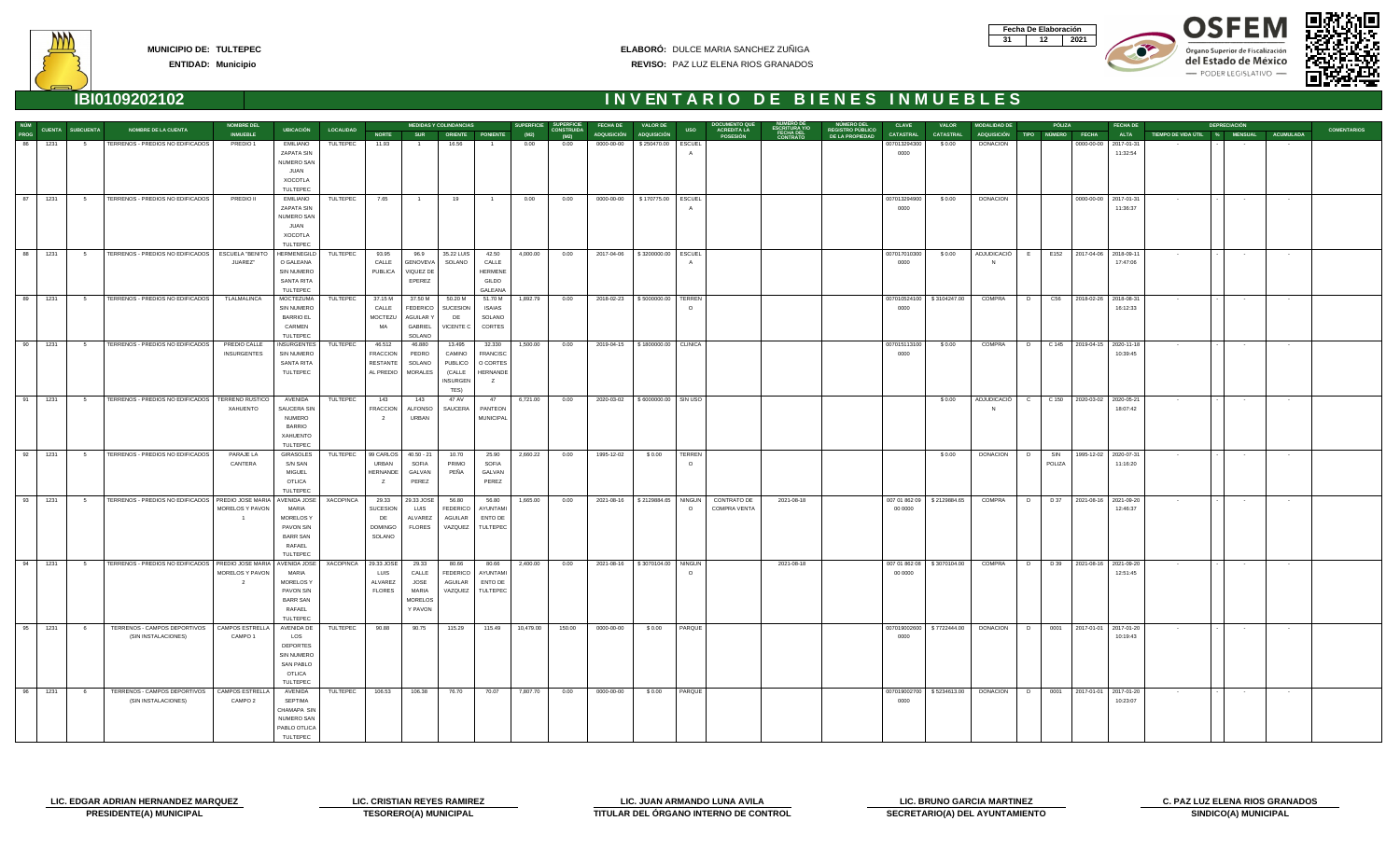| Fecha De Elaboración |     |
|----------------------|-----|
|                      | N91 |









|              |            |                         |                                                      | <b>NOMBRE DEL</b>             |                                      |                  |              |            | <b>MEDIDAS Y COLINDANCIAS</b> |        |           | SUPERFICIE SUPERFICIE     | <b>FECHA DE</b>    | <b>VALOR DE</b>    |                | DOCUMENTO QU                          |                                                 | <b>NUMERO DEL</b>                          | <b>CLAVE</b>         | <b>VALOR</b>                | <b>MODALIDAD DE</b>           |        | PÓLIZA | <b>FECHA DE</b>                        |                               | <b>DEPRECIACIÓN</b> |             |                    |
|--------------|------------|-------------------------|------------------------------------------------------|-------------------------------|--------------------------------------|------------------|--------------|------------|-------------------------------|--------|-----------|---------------------------|--------------------|--------------------|----------------|---------------------------------------|-------------------------------------------------|--------------------------------------------|----------------------|-----------------------------|-------------------------------|--------|--------|----------------------------------------|-------------------------------|---------------------|-------------|--------------------|
| NÚM<br>PROG  |            | CUENTA SUBCUENTA        | <b>NOMBRE DE LA CUENTA</b>                           | <b>INMUEBLE</b>               | <b>UBICACIÓN</b>                     | <b>LOCALIDAD</b> | <b>NORTE</b> | <b>SUR</b> | <b>ORIENTE PONIENTE</b>       |        | (M2)      | <b>CONSTRUIDA</b><br>(M2) | <b>ADQUISICIÓN</b> | <b>ADQUISICIÓN</b> | <b>USO</b>     | <b>ACREDITA LA</b><br><b>POSESIÓN</b> | <b>ESCRITURA Y/O<br/>FECHA DEL<br/>CONTRATO</b> | <b>REGISTRO PÚBLICO</b><br>DE LA PROPIEDAD | <b>CATASTRAL</b>     | <b>CATASTRAL</b>            | ADQUISICIÓN TIPO NÚMERO FECHA |        |        | <b>ALTA</b>                            | TIEMPO DE VIDA ÚTIL % MENSUAL |                     | ACUMULADA   | <b>COMENTARIOS</b> |
| 97           | 1231       | 6                       | TERRENOS - CAMPOS DEPORTIVOS                         | CAMPOS ESTRELLA               | AVENIDA DE                           | TULTEPEC         | 107.63       | 107.37     | 114.94                        | 114.98 | 12,358.00 | 0.00                      | 0000-00-00         | \$0.00             | <b>ESCUEL</b>  |                                       |                                                 |                                            | 007019000900         | \$8477656.00                | ADJUDICACIÓ                   | D      | 0001   | 2017-01-01 2017-01-20                  |                               |                     |             |                    |
|              |            |                         | (SIN INSTALACIONES)                                  | CAMPO <sub>3</sub>            | LOS                                  |                  |              |            |                               |        |           |                           |                    |                    |                |                                       |                                                 |                                            | 0000                 |                             | N                             |        |        | 10:22:38                               |                               |                     |             |                    |
|              |            |                         |                                                      |                               | <b>DEPORTES</b>                      |                  |              |            |                               |        |           |                           |                    |                    |                |                                       |                                                 |                                            |                      |                             |                               |        |        |                                        |                               |                     |             |                    |
|              |            |                         |                                                      |                               | <b>SIN NUMERO</b>                    |                  |              |            |                               |        |           |                           |                    |                    |                |                                       |                                                 |                                            |                      |                             |                               |        |        |                                        |                               |                     |             |                    |
|              |            |                         |                                                      |                               | SAN PABLO                            |                  |              |            |                               |        |           |                           |                    |                    |                |                                       |                                                 |                                            |                      |                             |                               |        |        |                                        |                               |                     |             |                    |
|              |            |                         |                                                      |                               | <b>OTLICA</b><br>TULTEPEC            |                  |              |            |                               |        |           |                           |                    |                    |                |                                       |                                                 |                                            |                      |                             |                               |        |        |                                        |                               |                     |             |                    |
| 98           | 1233       | $\overline{2}$          | EDIFICIOS NO HABITACIONALES -                        | POZO CENTENARIO               | AVENIDA                              | TULTEPEC         | 30.95        | 31.00      | 13.95                         | 12.95  | 411.00    | 336.00                    | 0000-00-00         | \$283895.00        | POZO           |                                       |                                                 |                                            |                      | 007019870100   \$1762545.00 | DONACION                      | D      |        | 0001 2017-01-01 2017-01-31             | 6 año 11 meses                | \$473.16            | \$39272.16  |                    |
|              |            |                         | BODEGAS Y DEPOSITOS                                  |                               | CENTENARIO                           |                  |              |            |                               |        |           |                           |                    |                    |                |                                       |                                                 |                                            | 0000                 |                             |                               |        |        | 10:48:34                               |                               |                     |             |                    |
|              |            |                         |                                                      |                               | SIN NUMERO                           |                  |              |            |                               |        |           |                           |                    |                    |                |                                       |                                                 |                                            |                      |                             |                               |        |        |                                        |                               |                     |             |                    |
|              |            |                         |                                                      |                               | COLONIA                              |                  |              |            |                               |        |           |                           |                    |                    |                |                                       |                                                 |                                            |                      |                             |                               |        |        |                                        |                               |                     |             |                    |
|              |            |                         |                                                      |                               | AMADO                                |                  |              |            |                               |        |           |                           |                    |                    |                |                                       |                                                 |                                            |                      |                             |                               |        |        |                                        |                               |                     |             |                    |
|              |            |                         |                                                      |                               | <b>NERVO</b>                         |                  |              |            |                               |        |           |                           |                    |                    |                |                                       |                                                 |                                            |                      |                             |                               |        |        |                                        |                               |                     |             |                    |
|              |            |                         |                                                      |                               | <b>TULTEPEC</b>                      |                  |              |            |                               |        |           |                           |                    |                    |                |                                       |                                                 |                                            |                      |                             |                               |        |        |                                        |                               |                     |             |                    |
|              | 99 1233    | $\overline{2}$          | EDIFICIOS NO HABITACIONALES -<br>BODEGAS Y DEPOSITOS | LECHERIA SANTA<br><b>RITA</b> | <b>REMEDIOS</b><br><b>SIN NUMERO</b> | TULTEPEC         | 18.65        | 19.00      | 18.15                         | 16.65  | 326.55    | 95.00                     | 0000-00-00         | \$246989.00        | EDIF.<br>PUB.O |                                       |                                                 |                                            | 007016902400<br>0000 | \$625002.00                 | <b>DONACION</b>               | D      |        | 0001 2017-01-01 2017-01-30<br>12:26:58 | 6 año 11 meses                | \$411.65            | \$34166.83  |                    |
|              |            |                         |                                                      |                               | SANTA RITA                           |                  |              |            |                               |        |           |                           |                    |                    | COMERC         |                                       |                                                 |                                            |                      |                             |                               |        |        |                                        |                               |                     |             |                    |
|              |            |                         |                                                      |                               | TULTEPEC                             |                  |              |            |                               |        |           |                           |                    |                    | <b>IAL</b>     |                                       |                                                 |                                            |                      |                             |                               |        |        |                                        |                               |                     |             |                    |
|              | $100$ 1233 | $\overline{\mathbf{2}}$ | EDIFICIOS NO HABITACIONALES -                        | CENTRO DE                     | CERRADA                              | TULTEPEC         | 25.70        | 21.60      | 13.580                        | 43.75  | 552.84    | 120.00                    | 0000-00-00         | \$310382.00        | EDIF.          |                                       |                                                 |                                            | 007019770500         | \$429860.00                 | ADJUDICACIÓ   D               |        |        | 0001 2017-01-01 2017-01-30             | 6 año 11 meses                | \$517.30            | \$42936.14  |                    |
|              |            |                         | <b>BODEGAS Y DEPOSITOS</b>                           | CONTROL CANINO                | <b>TARASCO SIN</b>                   |                  |              |            |                               |        |           |                           |                    |                    | PUB.O          |                                       |                                                 |                                            | 0000                 |                             | <b>N</b>                      |        |        | 11:19:04                               |                               |                     |             |                    |
|              |            |                         |                                                      |                               | NUMERO LA                            |                  |              |            |                               |        |           |                           |                    |                    | COMERC         |                                       |                                                 |                                            |                      |                             |                               |        |        |                                        |                               |                     |             |                    |
|              |            |                         |                                                      |                               | CAÑADA                               |                  |              |            |                               |        |           |                           |                    |                    | IAL            |                                       |                                                 |                                            |                      |                             |                               |        |        |                                        |                               |                     |             |                    |
|              |            |                         |                                                      |                               | TULTEPEC                             |                  |              |            |                               |        |           |                           |                    |                    |                |                                       |                                                 |                                            |                      |                             |                               |        |        |                                        |                               |                     |             |                    |
| $\sqrt{101}$ | 1233       | $\overline{2}$          | EDIFICIOS NO HABITACIONALES -                        | POZO GALEANA                  | AVENIDA                              | TULTEPEC         | 30.00        | 24.40      | 12.66                         | 18.55  | 524.72    | 121.00                    | 0000-00-00         | \$829066.00        | PÓZO           |                                       |                                                 |                                            | 007016700100         | \$1089049.00                | ADJUDICACIÓ                   | D      |        | 0001 2017-01-01 2017-01-31             | 6 año 11 meses                | \$1381.78           | \$114687.50 |                    |
|              |            |                         | <b>BODEGAS Y DEPOSITOS</b>                           |                               | <b>HERMENEGILD</b><br>O GALEANA      |                  |              |            |                               |        |           |                           |                    |                    |                |                                       |                                                 |                                            | 0000                 |                             | N                             |        |        | 10:56:45                               |                               |                     |             |                    |
|              |            |                         |                                                      |                               | <b>SIN NUMERO</b>                    |                  |              |            |                               |        |           |                           |                    |                    |                |                                       |                                                 |                                            |                      |                             |                               |        |        |                                        |                               |                     |             |                    |
|              |            |                         |                                                      |                               | EMIQUIA                              |                  |              |            |                               |        |           |                           |                    |                    |                |                                       |                                                 |                                            |                      |                             |                               |        |        |                                        |                               |                     |             |                    |
|              |            |                         |                                                      |                               | TULTEPEC                             |                  |              |            |                               |        |           |                           |                    |                    |                |                                       |                                                 |                                            |                      |                             |                               |        |        |                                        |                               |                     |             |                    |
|              | $102$ 1233 | $\overline{2}$          | EDIFICIOS NO HABITACIONALES -                        | DEPOSITO DE AGUA              | AVENIDA                              | TULTEPEC         | 14.30        | 14.75      | 29.95                         | 30     | 444.00    | 403.00                    | 0000-00-00         | \$271586.00        | POZO           |                                       |                                                 |                                            | 007012252400         | \$2353834.00                | ADJUDICACIÓ                   | $\Box$ |        | 0001 2017-01-01 2017-01-31             | 6 año 11 meses                | \$452.64            | \$37569.36  |                    |
|              |            |                         | BODEGAS Y DEPOSITOS                                  | CENTENARIO                    | CENTENARIO                           |                  |              |            |                               |        |           |                           |                    |                    |                |                                       |                                                 |                                            | 0000                 |                             | - N                           |        |        | 10:57:38                               |                               |                     |             |                    |
|              |            |                         |                                                      |                               | <b>SIN NUMERO</b>                    |                  |              |            |                               |        |           |                           |                    |                    |                |                                       |                                                 |                                            |                      |                             |                               |        |        |                                        |                               |                     |             |                    |
|              |            |                         |                                                      |                               | LOMAS DE                             |                  |              |            |                               |        |           |                           |                    |                    |                |                                       |                                                 |                                            |                      |                             |                               |        |        |                                        |                               |                     |             |                    |
|              |            |                         |                                                      |                               | TULTEPEC<br>TULTEPEC                 |                  |              |            |                               |        |           |                           |                    |                    |                |                                       |                                                 |                                            |                      |                             |                               |        |        |                                        |                               |                     |             |                    |
| $\sqrt{103}$ | 1233       | $\overline{2}$          | EDIFICIOS NO HABITACIONALES -                        | LECHERIA COLONIA              | <b>XOCHIPILLI</b>                    | TULTEPEC         | 10.00        | 10.00      | 13.76                         | 13.76  | 137.60    | 120.00                    | 0000-00-00         | \$594048.00        | EDIF.          |                                       |                                                 |                                            | 007011386690         | \$736488.00                 | <b>DONACION</b>               | D      |        | 0001 2017-01-01 2017-01-31             | 6 año 11 meses                | \$990.08            | \$82176.64  |                    |
|              |            |                         | BODEGAS Y DEPOSITOS                                  | <b>MEXICO</b>                 | SIN NUMERO                           |                  |              |            |                               |        |           |                           |                    |                    | PUB.O          |                                       |                                                 |                                            | 00000                |                             |                               |        |        | 10:59:00                               |                               |                     |             |                    |
|              |            |                         |                                                      |                               | <b>NUEVO</b>                         |                  |              |            |                               |        |           |                           |                    |                    | COMERC         |                                       |                                                 |                                            |                      |                             |                               |        |        |                                        |                               |                     |             |                    |
|              |            |                         |                                                      |                               | <b>MEXICO</b>                        |                  |              |            |                               |        |           |                           |                    |                    | IAL            |                                       |                                                 |                                            |                      |                             |                               |        |        |                                        |                               |                     |             |                    |
|              |            |                         |                                                      |                               | TULTEPEC                             |                  |              |            |                               |        |           |                           |                    |                    |                |                                       |                                                 |                                            |                      |                             |                               |        |        |                                        |                               |                     |             |                    |
|              | 104 1233   | $\overline{2}$          | EDIFICIOS NO HABITACIONALES -                        | POZO GALEANA                  | AVENIDA                              | TULTEPEC         | 19.35        | 20.05      | 23.65                         | 25.00  | 478.50    | 462.00                    | 0000-00-00         | \$2285578.00       | EDIF.          |                                       |                                                 |                                            | 007011802300         | \$2838667.00                | <b>DONACION</b>               | D      |        | 0001 2017-01-01 2017-01-30             | 6 año 11 meses<br>121         | \$3809.30           | \$316171.66 |                    |
|              |            |                         | <b>BODEGAS Y DEPOSITOS</b>                           |                               | HERMENEGILD                          |                  |              |            |                               |        |           |                           |                    |                    | PUB.O          |                                       |                                                 |                                            | 0000                 |                             |                               |        |        | 12:45:19                               |                               |                     |             |                    |
|              |            |                         |                                                      |                               | O GALEANA<br>SIN NUMERO              |                  |              |            |                               |        |           |                           |                    |                    | COMERC<br>IAL  |                                       |                                                 |                                            |                      |                             |                               |        |        |                                        |                               |                     |             |                    |
|              |            |                         |                                                      |                               | <b>BARRIO LA</b>                     |                  |              |            |                               |        |           |                           |                    |                    |                |                                       |                                                 |                                            |                      |                             |                               |        |        |                                        |                               |                     |             |                    |
|              |            |                         |                                                      |                               | PIEDAD                               |                  |              |            |                               |        |           |                           |                    |                    |                |                                       |                                                 |                                            |                      |                             |                               |        |        |                                        |                               |                     |             |                    |
|              |            |                         |                                                      |                               | TULTEPEC                             |                  |              |            |                               |        |           |                           |                    |                    |                |                                       |                                                 |                                            |                      |                             |                               |        |        |                                        |                               |                     |             |                    |
|              | $105$ 1233 | $\overline{2}$          | EDIFICIOS NO HABITACIONALES -                        | POZO SAN MARTIN               | AVENIDA                              | TULTEPEC         | 20.40        | 19.05      | 19.85                         | 20.20  | 394.60    | 400.00                    | 0000-00-00         | \$2228440.00       | EDIF.          |                                       |                                                 |                                            | 007013390100         | \$2507520.00                | <b>DONACION</b>               |        |        | 0000-00-00 2017-01-30                  | 6 año 11 meses                | \$3714.07           | \$308267.57 |                    |
|              |            |                         | BODEGAS Y DEPOSITOS                                  |                               | <b>BENITO</b>                        |                  |              |            |                               |        |           |                           |                    |                    | PUB.O          |                                       |                                                 |                                            | 0000                 |                             |                               |        |        | 12:51:52                               |                               |                     |             |                    |
|              |            |                         |                                                      |                               | JUAREZ SIN                           |                  |              |            |                               |        |           |                           |                    |                    | COMERC         |                                       |                                                 |                                            |                      |                             |                               |        |        |                                        |                               |                     |             |                    |
|              |            |                         |                                                      |                               | NUMERO                               |                  |              |            |                               |        |           |                           |                    |                    | IAL            |                                       |                                                 |                                            |                      |                             |                               |        |        |                                        |                               |                     |             |                    |
|              |            |                         |                                                      |                               | <b>BARRIO SAN</b><br>MARTIN          |                  |              |            |                               |        |           |                           |                    |                    |                |                                       |                                                 |                                            |                      |                             |                               |        |        |                                        |                               |                     |             |                    |
|              |            |                         |                                                      |                               | TULTEPEC                             |                  |              |            |                               |        |           |                           |                    |                    |                |                                       |                                                 |                                            |                      |                             |                               |        |        |                                        |                               |                     |             |                    |
|              | $106$ 1233 | $\overline{2}$          | EDIFICIOS NO HABITACIONALES -                        | LECHERIA SANTA                | JUVENTINO                            | TULTEPEC         | 10.00        | 10.00      | 14.00                         | 14.00  | 140.00    | 140.00                    | 0000-00-00         | \$233265.00        | EDIF.          |                                       |                                                 |                                            |                      | 007013110800   \$332276.00  | DONACION   D                  |        |        | 0001 2017-01-01 2017-01-30             | 6 año 11 meses                | \$388.78            | \$32268.38  |                    |
|              |            |                         | BODEGAS Y DEPOSITOS                                  | <b>ISABEL</b>                 | <b>ROSAS SIN</b>                     |                  |              |            |                               |        |           |                           |                    |                    | PUB.O          |                                       |                                                 |                                            | 0000                 |                             |                               |        |        | 12:53:06                               |                               |                     |             |                    |
|              |            |                         |                                                      |                               | <b>NUMERO</b>                        |                  |              |            |                               |        |           |                           |                    |                    | COMERC         |                                       |                                                 |                                            |                      |                             |                               |        |        |                                        |                               |                     |             |                    |
|              |            |                         |                                                      |                               | SANTA ISABEL                         |                  |              |            |                               |        |           |                           |                    |                    | IAL            |                                       |                                                 |                                            |                      |                             |                               |        |        |                                        |                               |                     |             |                    |
|              |            |                         |                                                      |                               | NEPANTLA                             |                  |              |            |                               |        |           |                           |                    |                    |                |                                       |                                                 |                                            |                      |                             |                               |        |        |                                        |                               |                     |             |                    |
| 107          | 1233       | $\overline{2}$          | EDIFICIOS NO HABITACIONALES -                        | LECHERIA                      | TULTEPEC<br>AVENIDA SAN              | TULTEPEC         | 10.00        | 10.00      | 11.00                         | 11.00  | 110.00    | 110.00                    | 0000-00-00         | \$153946.00        | EDIF.          |                                       |                                                 |                                            |                      | 007012500600 \$195580.00    | ADJUDICACIÓ DI                |        |        | 0001 2017-01-01 2017-01-30             | 6 año 11 meses                | \$256.58            | \$21295.90  |                    |
|              |            |                         | BODEGAS Y DEPOSITOS                                  | XAHUENTO                      | ANTONIO SIN                          |                  |              |            |                               |        |           |                           |                    |                    | PUB.O          |                                       |                                                 |                                            | 0000                 |                             | N                             |        |        | 12:53:55                               |                               |                     |             |                    |
|              |            |                         |                                                      |                               | <b>NUMERO</b>                        |                  |              |            |                               |        |           |                           |                    |                    | COMERC         |                                       |                                                 |                                            |                      |                             |                               |        |        |                                        |                               |                     |             |                    |
|              |            |                         |                                                      |                               | AMADO                                |                  |              |            |                               |        |           |                           |                    |                    | IAL            |                                       |                                                 |                                            |                      |                             |                               |        |        |                                        |                               |                     |             |                    |
|              |            |                         |                                                      |                               | <b>NERVO</b>                         |                  |              |            |                               |        |           |                           |                    |                    |                |                                       |                                                 |                                            |                      |                             |                               |        |        |                                        |                               |                     |             |                    |
|              |            |                         |                                                      |                               | TULTEPEC                             |                  |              |            |                               |        |           |                           |                    |                    |                |                                       |                                                 |                                            |                      |                             |                               |        |        |                                        |                               |                     |             |                    |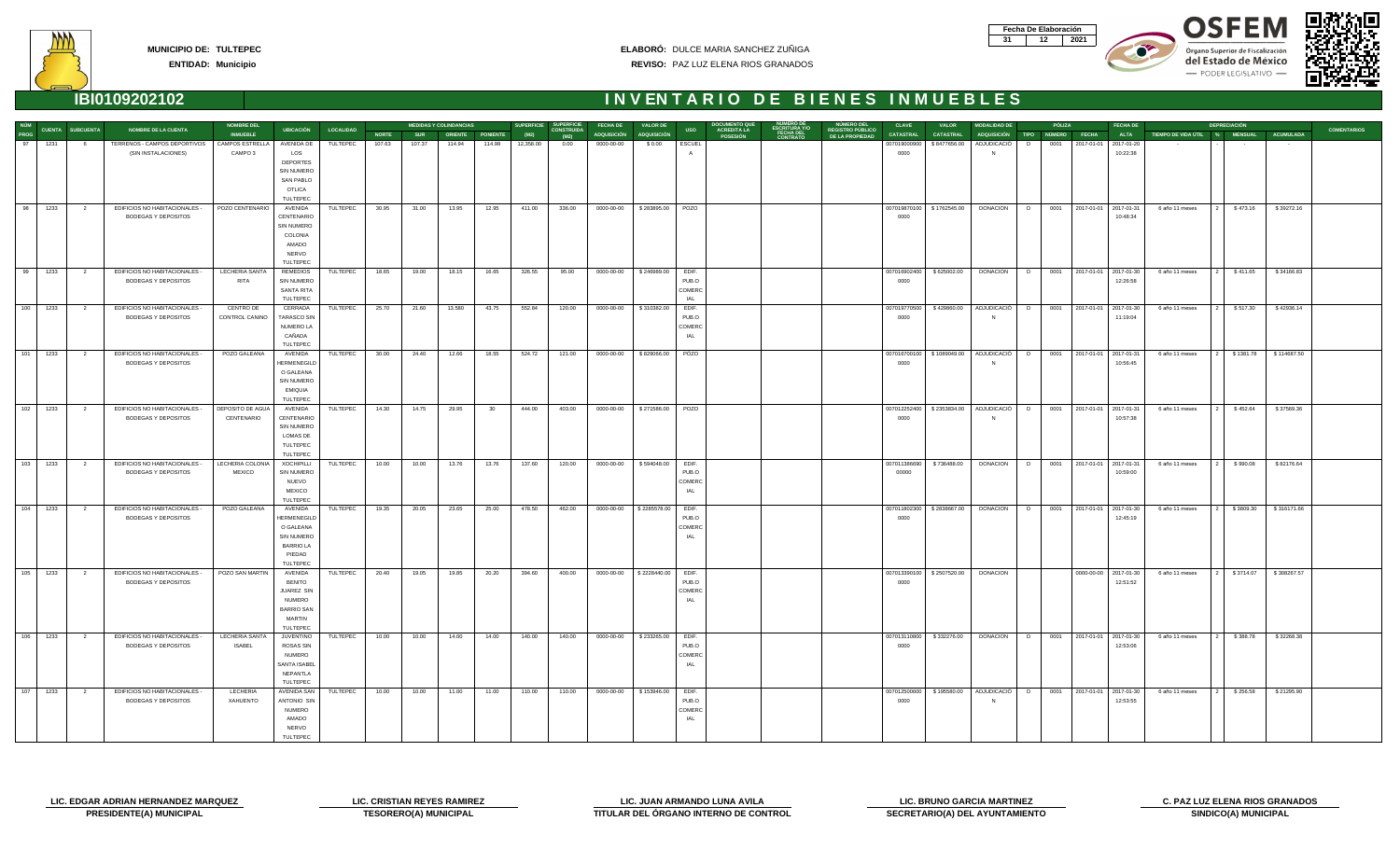| Fecha De Elaboración |     |
|----------------------|-----|
|                      | N91 |









**ENTIDAD: Municipio**

|                     |          |                         |                               | <b>NOMBRE DEL</b>  |                     |                  |              |              | <b>MEDIDAS Y COLINDANCIAS</b> |                      | <b>SUPERFICIE</b> | <b>SUPERFICIE</b>         | <b>FECHA DE</b> | <b>VALOR DE</b>      |            |                                       |           |                                            | <b>CLAVE</b>     | <b>VALOR</b>                 | <b>MODALIDAD DE</b>                           |   | PÓLIZA |                            | <b>FECHA DE</b> |                               | <b>DEPRECIACIÓN</b> |                  |                    |
|---------------------|----------|-------------------------|-------------------------------|--------------------|---------------------|------------------|--------------|--------------|-------------------------------|----------------------|-------------------|---------------------------|-----------------|----------------------|------------|---------------------------------------|-----------|--------------------------------------------|------------------|------------------------------|-----------------------------------------------|---|--------|----------------------------|-----------------|-------------------------------|---------------------|------------------|--------------------|
| NÚM<br>PROG         |          | <b>CUENTA SUBCUENTA</b> | <b>NOMBRE DE LA CUENTA</b>    | <b>INMUEBLE</b>    | <b>UBICACIÓN</b>    | <b>LOCALIDAD</b> | <b>NORTE</b> |              |                               | SUR ORIENTE PONIENTE | (M2)              | <b>CONSTRUIDA</b><br>(M2) | ADQUISICIÓN     | <b>ADQUISICIÓN</b>   | <b>USO</b> | <b>ACREDITA LA</b><br><b>POSESIÓN</b> | FECHA DEL | <b>REGISTRO PÚBLICO</b><br>DE LA PROPIEDAD | <b>CATASTRAL</b> | <b>CATASTRAL</b>             | ADQUISICIÓN TIPO NÚMERO FECHA                 |   |        |                            | <b>ALTA</b>     | TIEMPO DE VIDA ÚTIL % MENSUAL |                     | <b>ACUMULADA</b> | <b>COMENTARIOS</b> |
|                     | 108 1233 | 2                       | EDIFICIOS NO HABITACIONALES - | <b>CARCAMO CTM</b> | CALLE 2 MZ-C        | TULTEPEC         | 130.78       | 128.87       | 38.88                         | 57.73                | 6,058.30          | 480.00                    | $0000-00-00$    | \$4350159.00         | EDIF.      |                                       |           |                                            | 007211070100     | \$6903310.00                 | <b>DONACION</b>                               | D |        | 0001 2017-01-01 2017-01-30 |                 | 6 año 11 meses                | \$7250.27           | \$601772.05      |                    |
|                     |          |                         | BODEGAS Y DEPOSITOS           |                    | LT-1 SIN            |                  |              |              |                               |                      |                   |                           |                 |                      | PUB.O      |                                       |           |                                            | 0000             |                              |                                               |   |        |                            | 12:54:49        |                               |                     |                  |                    |
|                     |          |                         |                               |                    | <b>NUMERO</b>       |                  |              |              |                               |                      |                   |                           |                 |                      | COMERC     |                                       |           |                                            |                  |                              |                                               |   |        |                            |                 |                               |                     |                  |                    |
|                     |          |                         |                               |                    | UNIDAD              |                  |              |              |                               |                      |                   |                           |                 |                      | IAL        |                                       |           |                                            |                  |                              |                                               |   |        |                            |                 |                               |                     |                  |                    |
|                     |          |                         |                               |                    | <b>HABITACIONAL</b> |                  |              |              |                               |                      |                   |                           |                 |                      |            |                                       |           |                                            |                  |                              |                                               |   |        |                            |                 |                               |                     |                  |                    |
|                     |          |                         |                               |                    | CTM                 |                  |              |              |                               |                      |                   |                           |                 |                      |            |                                       |           |                                            |                  |                              |                                               |   |        |                            |                 |                               |                     |                  |                    |
|                     |          |                         |                               |                    | TULTEPEC            |                  |              |              |                               |                      |                   |                           |                 |                      |            |                                       |           |                                            |                  |                              |                                               |   |        |                            |                 |                               |                     |                  |                    |
|                     | 109 1233 | $\overline{2}$          | EDIFICIOS NO HABITACIONALES - | LECHERIA SAN       | PUEBLA SIN          | TULTEPEC         | 15.80        | 15.80        | 10.00                         | 10.00                | 158.00            | 147.00                    |                 |                      | EDIF.      |                                       |           |                                            |                  |                              | 007012703800   \$1399577.00   ADJUDICACIÓ     | D |        | 0001 2017-01-01 2017-01-30 |                 | 6 año 11 meses                | \$1988.60           | \$165054.04      |                    |
|                     |          |                         | <b>BODEGAS Y DEPOSITOS</b>    | JUAN               | NUMERO SAN          |                  |              |              |                               |                      |                   |                           |                 |                      | PUB.O      |                                       |           |                                            | 0000             |                              |                                               |   |        |                            | 13:04:27        |                               |                     |                  |                    |
|                     |          |                         |                               |                    | <b>JUAN</b>         |                  |              |              |                               |                      |                   |                           |                 |                      | COMERC     |                                       |           |                                            |                  |                              |                                               |   |        |                            |                 |                               |                     |                  |                    |
|                     |          |                         |                               |                    | <b>XOCOTLA</b>      |                  |              |              |                               |                      |                   |                           |                 |                      | IAL        |                                       |           |                                            |                  |                              |                                               |   |        |                            |                 |                               |                     |                  |                    |
|                     |          |                         |                               |                    | TULTEPEC            |                  |              |              |                               |                      |                   |                           |                 |                      |            |                                       |           |                                            |                  |                              |                                               |   |        |                            |                 |                               |                     |                  |                    |
|                     | 110 1233 | $\overline{\mathbf{2}}$ | EDIFICIOS NO HABITACIONALES - | LECHERIA           | <b>ATENALLI SIN</b> | TULTEPEC         | 16.32        | $16.15$ 8.90 |                               | 8.90                 | 144.60            | 68.00                     |                 |                      | EDIF.      |                                       |           |                                            |                  | 007018953400   \$348192.00   | DONACION   D   0001   2017-01-01   2017-01-31 |   |        |                            |                 | 6 año 11 meses                | \$203.48            | \$16889.08       |                    |
|                     |          |                         | BODEGAS Y DEPOSITOS           | TRIGOTENCO         | NUMERO SAN          |                  |              |              |                               |                      |                   |                           |                 |                      | PUB.O      |                                       |           |                                            | 0000             |                              |                                               |   |        |                            | 11:04:16        |                               |                     |                  |                    |
|                     |          |                         |                               |                    | PABLO OTLICA        |                  |              |              |                               |                      |                   |                           |                 |                      | COMERC     |                                       |           |                                            |                  |                              |                                               |   |        |                            |                 |                               |                     |                  |                    |
|                     |          |                         |                               |                    | TULTEPEC            |                  |              |              |                               |                      |                   |                           |                 |                      | IAL        |                                       |           |                                            |                  |                              |                                               |   |        |                            |                 |                               |                     |                  |                    |
| 111                 | 1233     | $\overline{\mathbf{c}}$ | EDIFICIOS NO HABITACIONALES - | POZO OXTOC         | TLAXCALA SIN        | TULTEPEC         | 20.45        | 20.45        | 11.25                         | 11.25                | 230.05            | 0.00                      | 0000-00-00      | \$124081.00          | ESCUEL     |                                       |           |                                            | 007016051200     | \$1954743.00                 | ADJUDICACIÓ                                   | D |        | 0001 2017-01-01 2017-01-31 |                 | 6 año 11 meses                | \$206.80            | \$17164.52       |                    |
|                     |          |                         | BODEGAS Y DEPOSITOS           |                    | <b>NUMERO</b>       |                  |              |              |                               |                      |                   |                           |                 |                      |            |                                       |           |                                            | 0000             |                              |                                               |   |        |                            | 11:05:06        |                               |                     |                  |                    |
|                     |          |                         |                               |                    | COLONIA             |                  |              |              |                               |                      |                   |                           |                 |                      |            |                                       |           |                                            |                  |                              |                                               |   |        |                            |                 |                               |                     |                  |                    |
|                     |          |                         |                               |                    | OXTOC               |                  |              |              |                               |                      |                   |                           |                 |                      |            |                                       |           |                                            |                  |                              |                                               |   |        |                            |                 |                               |                     |                  |                    |
|                     |          |                         |                               |                    | TULTEPEC            |                  |              |              |                               |                      |                   |                           |                 |                      |            |                                       |           |                                            |                  |                              |                                               |   |        |                            |                 |                               |                     |                  |                    |
|                     | 112 1233 | $\overline{2}$          | EDIFICIOS NO HABITACIONALES - | POZO PASEOS 1      | PASEO DE LA         | TULTEPEC         | 15.60        | 15.60        | 19.50                         | 19.50                | 304.20            | 0.00                      | $0000-00-00$    | \$228150.00   PARQUE |            |                                       |           |                                            | 007033850100     | \$335513.00                  | <b>DONACION</b>                               | D |        | 0001 2017-01-01 2017-01-30 |                 | 6 año 11 meses                | \$380.25            | \$31560.75       |                    |
|                     |          |                         | <b>BODEGAS Y DEPOSITOS</b>    |                    | BELLEZA MZ9         |                  |              |              |                               |                      |                   |                           |                 |                      |            |                                       |           |                                            | 0000             |                              |                                               |   |        |                            | 13:21:51        |                               |                     |                  |                    |
|                     |          |                         |                               |                    | LT01 SIN            |                  |              |              |                               |                      |                   |                           |                 |                      |            |                                       |           |                                            |                  |                              |                                               |   |        |                            |                 |                               |                     |                  |                    |
|                     |          |                         |                               |                    | <b>NUMERO</b>       |                  |              |              |                               |                      |                   |                           |                 |                      |            |                                       |           |                                            |                  |                              |                                               |   |        |                            |                 |                               |                     |                  |                    |
|                     |          |                         |                               |                    | PASEOS DE           |                  |              |              |                               |                      |                   |                           |                 |                      |            |                                       |           |                                            |                  |                              |                                               |   |        |                            |                 |                               |                     |                  |                    |
|                     |          |                         |                               |                    | TULTEPEC 1          |                  |              |              |                               |                      |                   |                           |                 |                      |            |                                       |           |                                            |                  |                              |                                               |   |        |                            |                 |                               |                     |                  |                    |
|                     |          |                         |                               |                    | TULTEPEC            |                  |              |              |                               |                      |                   |                           |                 |                      |            |                                       |           |                                            |                  |                              |                                               |   |        |                            |                 |                               |                     |                  |                    |
| $\vert$ 113 $\vert$ | 1233     | $\overline{2}$          | EDIFICIOS NO HABITACIONALES - | POZO HACIENDA      | JARDIN DE           | TULTEPEC         | 29.18        | 22.87        | 21.67                         | 20.77                | 535.55            | 114.00                    | 0000-00-00      | \$0.00               | EDIF.      |                                       |           |                                            | 007035200100     | \$1270693.00                 | DONACION                                      | D | 0001   | 2017-01-01 2017-01-20      |                 | 6 año 11 meses                | \$0.00              | \$0.00           |                    |
|                     |          |                         | <b>BODEGAS Y DEPOSITOS</b>    | DEL JARDIN 2       | PRIMAVERA           |                  |              |              |                               |                      |                   |                           |                 |                      | PUB.O      |                                       |           |                                            | 0000             |                              |                                               |   |        |                            | 10:44:55        |                               |                     |                  |                    |
|                     |          |                         |                               |                    | MZ XIII LTI 2       |                  |              |              |                               |                      |                   |                           |                 |                      | COMERC     |                                       |           |                                            |                  |                              |                                               |   |        |                            |                 |                               |                     |                  |                    |
|                     |          |                         |                               |                    | <b>HACIENDA</b>     |                  |              |              |                               |                      |                   |                           |                 |                      | IAL        |                                       |           |                                            |                  |                              |                                               |   |        |                            |                 |                               |                     |                  |                    |
|                     |          |                         |                               |                    | DEL JARDIN 2        |                  |              |              |                               |                      |                   |                           |                 |                      |            |                                       |           |                                            |                  |                              |                                               |   |        |                            |                 |                               |                     |                  |                    |
|                     |          |                         |                               |                    | TULTEPEC            |                  |              |              |                               |                      |                   |                           |                 |                      |            |                                       |           |                                            |                  |                              |                                               |   |        |                            |                 |                               |                     |                  |                    |
| 114                 | 1233     | $\overline{\mathbf{2}}$ | EDIFICIOS NO HABITACIONALES - | LECHERIA SAN       | <b>ACUEDUCTO</b>    | TULTEPEC         | 4.13         | 6.68         | 8.95                          | 15.36                | 102.60            | 92.00                     | 0000-00-00      | \$132616.00          | ESCUEL     |                                       |           |                                            | 007014270100     | \$370941.00                  | <b>DONACION</b>                               | D |        | 0001 2017-01-01 2017-01-31 |                 | 6 año 11 meses                | \$221.03            | \$18345.25       |                    |
|                     |          |                         | BODEGAS Y DEPOSITOS           | <b>MARCOS</b>      | ESQUINA             |                  |              |              |                               |                      |                   |                           |                 |                      |            |                                       |           |                                            | 0000             |                              |                                               |   |        |                            | 10:32:22        |                               |                     |                  |                    |
|                     |          |                         |                               |                    | CALANDRIAS          |                  |              |              |                               |                      |                   |                           |                 |                      |            |                                       |           |                                            |                  |                              |                                               |   |        |                            |                 |                               |                     |                  |                    |
|                     |          |                         |                               |                    | <b>SIN NUMERO</b>   |                  |              |              |                               |                      |                   |                           |                 |                      |            |                                       |           |                                            |                  |                              |                                               |   |        |                            |                 |                               |                     |                  |                    |
|                     |          |                         |                               |                    | SAN MARCOS          |                  |              |              |                               |                      |                   |                           |                 |                      |            |                                       |           |                                            |                  |                              |                                               |   |        |                            |                 |                               |                     |                  |                    |
|                     |          |                         |                               |                    | TULTEPEC            |                  |              |              |                               |                      |                   |                           |                 |                      |            |                                       |           |                                            |                  |                              |                                               |   |        |                            |                 |                               |                     |                  |                    |
|                     | 115 1233 | $\overline{2}$          | EDIFICIOS NO HABITACIONALES - | LECHERIA REAL DE   | CIRCUITO            | TULTEPEC         | 8.00         | 8.00         | 21.27                         | 21.38                | 170.55            | 80.00                     | 0000-00-00      | \$0.00               | EDIF.      |                                       |           |                                            | 007211410400     | \$565532.40                  | <b>DONACION</b>                               | D |        | 0001 2017-01-01 2017-01-20 |                 | 6 año 11 meses                | \$0.00              | \$0.00           |                    |
|                     |          |                         | <b>BODEGAS Y DEPOSITOS</b>    | TULTEPEC           | HACIENDA DE         |                  |              |              |                               |                      |                   |                           |                 |                      | PUB.O      |                                       |           |                                            | 0000             |                              |                                               |   |        |                            | 10:50:38        |                               |                     |                  |                    |
|                     |          |                         |                               |                    | LAS                 |                  |              |              |                               |                      |                   |                           |                 |                      | COMERC     |                                       |           |                                            |                  |                              |                                               |   |        |                            |                 |                               |                     |                  |                    |
|                     |          |                         |                               |                    | <b>GLADIOLAS</b>    |                  |              |              |                               |                      |                   |                           |                 |                      | IAL        |                                       |           |                                            |                  |                              |                                               |   |        |                            |                 |                               |                     |                  |                    |
|                     |          |                         |                               |                    | SIN NUMERO          |                  |              |              |                               |                      |                   |                           |                 |                      |            |                                       |           |                                            |                  |                              |                                               |   |        |                            |                 |                               |                     |                  |                    |
|                     |          |                         |                               |                    | <b>HACIENDA</b>     |                  |              |              |                               |                      |                   |                           |                 |                      |            |                                       |           |                                            |                  |                              |                                               |   |        |                            |                 |                               |                     |                  |                    |
|                     |          |                         |                               |                    | REAL DE             |                  |              |              |                               |                      |                   |                           |                 |                      |            |                                       |           |                                            |                  |                              |                                               |   |        |                            |                 |                               |                     |                  |                    |
|                     |          |                         |                               |                    | TULTEPEC            |                  |              |              |                               |                      |                   |                           |                 |                      |            |                                       |           |                                            |                  |                              |                                               |   |        |                            |                 |                               |                     |                  |                    |
|                     |          |                         |                               |                    | TULTEPEC            |                  |              |              |                               |                      |                   |                           |                 |                      |            |                                       |           |                                            |                  |                              |                                               |   |        |                            |                 |                               |                     |                  |                    |
|                     | 116 1233 | $\overline{\mathbf{2}}$ | EDIFICIOS NO HABITACIONALES - | LECHERIA EL        | AVENIDA             | TULTEPEC         | 8.00         | 8.00         | 9.90                          | 9.90                 | 79.20             | 79.00                     | 0000-00-00      | \$0.00               | EDIF.      |                                       |           |                                            |                  | 007031750100   \$3690696.00  | <b>DONACION</b>                               | D |        | 0001 2017-01-01 2017-01-20 |                 | 6 año 11 meses                | \$0.00              | \$0.00           |                    |
|                     |          |                         | BODEGAS Y DEPOSITOS           | QUEMADO            | ESTADO DE           |                  |              |              |                               |                      |                   |                           |                 |                      | PUB.O      |                                       |           |                                            | 0000             |                              |                                               |   |        |                            | 10:50:52        |                               |                     |                  |                    |
|                     |          |                         |                               |                    | <b>MEXICO SIN</b>   |                  |              |              |                               |                      |                   |                           |                 |                      | COMERC     |                                       |           |                                            |                  |                              |                                               |   |        |                            |                 |                               |                     |                  |                    |
|                     |          |                         |                               |                    | NUMERO EL           |                  |              |              |                               |                      |                   |                           |                 |                      | IAL        |                                       |           |                                            |                  |                              |                                               |   |        |                            |                 |                               |                     |                  |                    |
|                     |          |                         |                               |                    | QUEMADO             |                  |              |              |                               |                      |                   |                           |                 |                      |            |                                       |           |                                            |                  |                              |                                               |   |        |                            |                 |                               |                     |                  |                    |
|                     |          |                         |                               |                    | TULTEPEC            |                  |              |              |                               |                      |                   |                           |                 |                      |            |                                       |           |                                            |                  |                              |                                               |   |        |                            |                 |                               |                     |                  |                    |
| 117                 | 1233     | $\overline{\mathbf{3}}$ | EDIFICIOS NO HABITACIONALES - | JARDIN VECINAL Y   | JARDIN DEL          | TULTEPEC         | 70.62        | 96.51        | 42.02                         | 36.96                | 5,821.15          | 320.00                    | 0000-00-00      | \$0.00               | EDIF.      |                                       |           |                                            |                  | 007035170100   \$10707414.00 | DONACION D                                    |   |        | 0001 2017-01-01 2017-01-20 |                 | 6 año 11 meses                | \$0.00              | \$0.00           |                    |
|                     |          |                         | <b>AUDITORIOS</b>             | <b>AUDITORIO</b>   | UNIVERSO SIN        |                  |              |              |                               |                      |                   |                           |                 |                      | PUB.O      |                                       |           |                                            | 0000             |                              |                                               |   |        |                            | 10:14:24        |                               |                     |                  |                    |
|                     |          |                         |                               | <b>HACIENDA 2</b>  | <b>NUMERO</b>       |                  |              |              |                               |                      |                   |                           |                 |                      | COMERC     |                                       |           |                                            |                  |                              |                                               |   |        |                            |                 |                               |                     |                  |                    |
|                     |          |                         |                               |                    | <b>FRACCIONAMI</b>  |                  |              |              |                               |                      |                   |                           |                 |                      | IAL        |                                       |           |                                            |                  |                              |                                               |   |        |                            |                 |                               |                     |                  |                    |
|                     |          |                         |                               |                    | <b>ENTO</b>         |                  |              |              |                               |                      |                   |                           |                 |                      |            |                                       |           |                                            |                  |                              |                                               |   |        |                            |                 |                               |                     |                  |                    |
|                     |          |                         |                               |                    | <b>HACIENDA</b>     |                  |              |              |                               |                      |                   |                           |                 |                      |            |                                       |           |                                            |                  |                              |                                               |   |        |                            |                 |                               |                     |                  |                    |
|                     |          |                         |                               |                    | DEL JARDIN 2        |                  |              |              |                               |                      |                   |                           |                 |                      |            |                                       |           |                                            |                  |                              |                                               |   |        |                            |                 |                               |                     |                  |                    |
|                     |          |                         |                               |                    | TULTEPEC            |                  |              |              |                               |                      |                   |                           |                 |                      |            |                                       |           |                                            |                  |                              |                                               |   |        |                            |                 |                               |                     |                  |                    |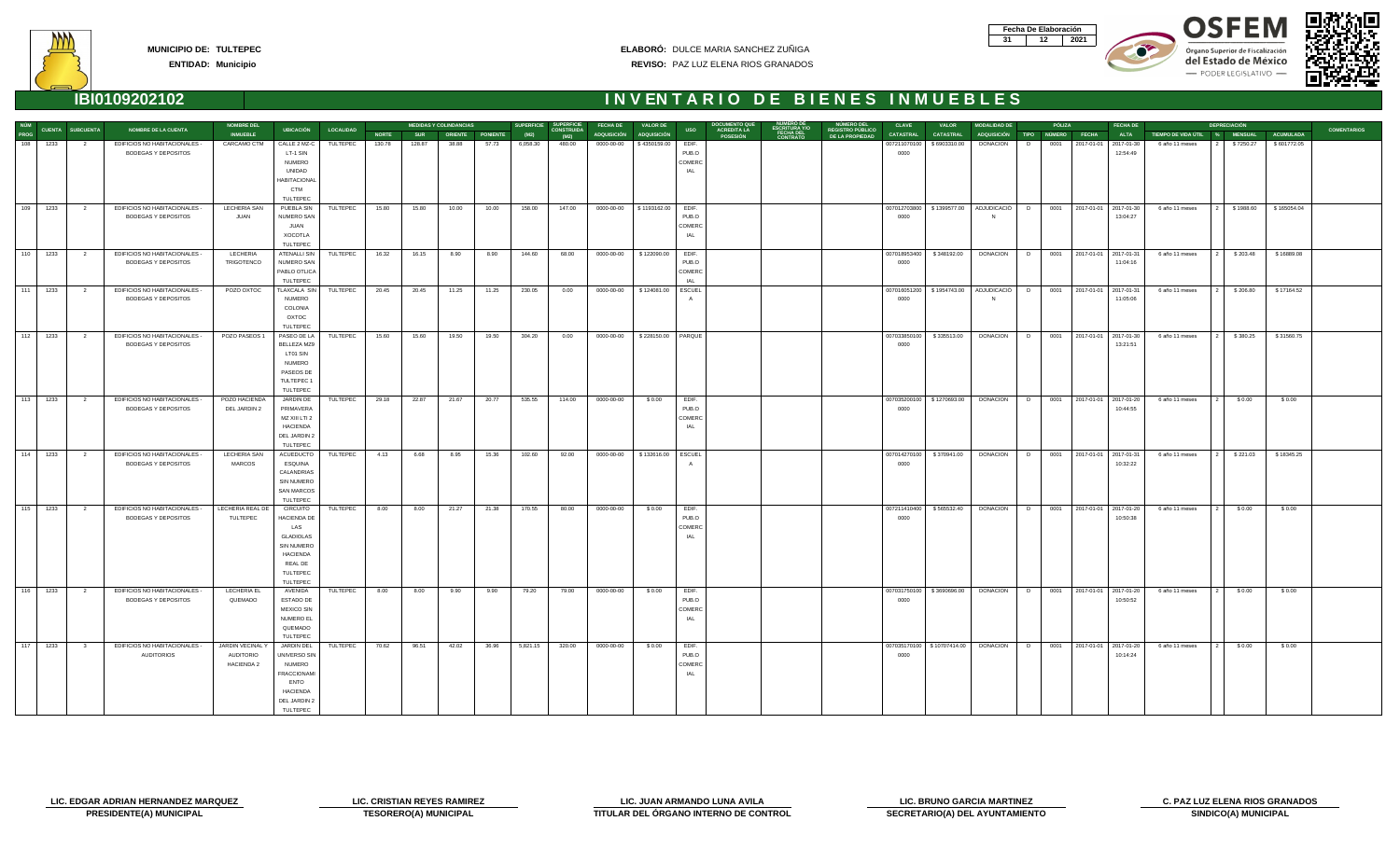| Fecha De Elaboración |     |
|----------------------|-----|
|                      | N91 |









| NÚM  |              |                         |                               | <b>NOMBRE DEL</b>                          |                            |                     |              |            | <b>MEDIDAS Y COLINDANCIAS</b> |        | <b>SUPERFICIE</b> | <b>SUPERFICIE</b>         | <b>FECHA DE</b>         | <b>VALOR DE</b>      |               |                                       |           | <b>NUMERO DEL</b>                          | <b>CLAVE</b>     | <b>VALOR</b>                | <b>MODALIDAD DE</b>                                                            | PÓLIZA    | <b>FECHA DE</b>              |                                   | <b>DEPRECIACIÓN</b> |                       |                    |
|------|--------------|-------------------------|-------------------------------|--------------------------------------------|----------------------------|---------------------|--------------|------------|-------------------------------|--------|-------------------|---------------------------|-------------------------|----------------------|---------------|---------------------------------------|-----------|--------------------------------------------|------------------|-----------------------------|--------------------------------------------------------------------------------|-----------|------------------------------|-----------------------------------|---------------------|-----------------------|--------------------|
| PROG |              | <b>CUENTA SUBCUENTA</b> | <b>NOMBRE DE LA CUENTA</b>    | <b>INMUEBLE</b>                            |                            | UBICACIÓN LOCALIDAD | <b>NORTE</b> | <b>SUR</b> | ORIENTE PONIENTE              |        | (M2)              | <b>CONSTRUIDA</b><br>(M2) | ADQUISICIÓN ADQUISICIÓN |                      | <b>USO</b>    | <b>ACREDITA LA</b><br><b>POSESIÓN</b> | FECHA DEL | <b>REGISTRO PÚBLICO</b><br>DE LA PROPIEDAD | <b>CATASTRAL</b> | <b>CATASTRAL</b>            | ADQUISICIÓN TIPO NÚMERO FECHA                                                  |           | <b>ALTA</b>                  | TIEMPO DE VIDA ÚTIL   %   MENSUAL |                     | ACUMULADA             | <b>COMENTARIOS</b> |
|      | 118 1233     | 3                       | EDIFICIOS NO HABITACIONALES - | AREA JARDINADA Y                           | CALLE 5 MZ                 | TULTEPEC            | 86.83        | 81.64      | 54.22                         | 48.12  | 5,111.20          | 150.00                    | 0000-00-00              | \$0.00               | EDIF.         |                                       |           |                                            | 007211340300     | \$9788851.60                | <b>DONACION</b>                                                                | 0001<br>D | 2017-01-01 2017-01-20        | 6 año 11 meses                    | \$0.00              | \$0.00                |                    |
|      |              |                         | <b>AUDITORIOS</b>             | CENTRO SOCIAL                              | 134 LT 03 SIN              |                     |              |            |                               |        |                   |                           |                         |                      | PUB.O         |                                       |           |                                            | 0000             |                             |                                                                                |           | 10:28:24                     |                                   |                     |                       |                    |
|      |              |                         |                               | <b>CTM</b>                                 | NUMERO                     |                     |              |            |                               |        |                   |                           |                         |                      | COMERC        |                                       |           |                                            |                  |                             |                                                                                |           |                              |                                   |                     |                       |                    |
|      |              |                         |                               |                                            | UNIDAD                     |                     |              |            |                               |        |                   |                           |                         |                      | IAL           |                                       |           |                                            |                  |                             |                                                                                |           |                              |                                   |                     |                       |                    |
|      |              |                         |                               |                                            | <b>HABITACIONAL</b>        |                     |              |            |                               |        |                   |                           |                         |                      |               |                                       |           |                                            |                  |                             |                                                                                |           |                              |                                   |                     |                       |                    |
|      |              |                         |                               |                                            | <b>CTM</b>                 |                     |              |            |                               |        |                   |                           |                         |                      |               |                                       |           |                                            |                  |                             |                                                                                |           |                              |                                   |                     |                       |                    |
|      |              |                         |                               |                                            | TULTEPEC                   |                     |              |            |                               |        |                   |                           |                         |                      |               |                                       |           |                                            |                  |                             |                                                                                |           |                              |                                   |                     |                       |                    |
|      | 119 1233     | $\overline{\mathbf{3}}$ | EDIFICIOS NO HABITACIONALES - | CASA DE LA                                 | PROLONGACI                 | TULTEPEC            | 45.5         | 45.35      | 22.80                         | 21.30  | 999.55            | 999.55                    | 0000-00-00              | \$421245.00          | ESCUEL        |                                       |           |                                            |                  | 007018630700   \$1060530.00 | COMPRA                                                                         | D<br>00   | 2017-01-01 2017-01-23        | 6 año 11 meses                    | \$702.08            | \$58272.28            |                    |
|      |              |                         | <b>AUDITORIOS</b>             | <b>CULTURA VICTOR</b>                      | ON                         |                     |              |            |                               |        |                   |                           |                         |                      |               |                                       |           |                                            | 0000             |                             |                                                                                |           | 13:12:41                     |                                   |                     |                       |                    |
|      |              |                         |                               | MANUEL VELAZCO                             | <b>ALCANFORES</b>          |                     |              |            |                               |        |                   |                           |                         |                      |               |                                       |           |                                            |                  |                             |                                                                                |           |                              |                                   |                     |                       |                    |
|      |              |                         |                               |                                            | SIN NUMERO                 |                     |              |            |                               |        |                   |                           |                         |                      |               |                                       |           |                                            |                  |                             |                                                                                |           |                              |                                   |                     |                       |                    |
|      |              |                         |                               |                                            | <b>SAN RAFAEL</b>          |                     |              |            |                               |        |                   |                           |                         |                      |               |                                       |           |                                            |                  |                             |                                                                                |           |                              |                                   |                     |                       |                    |
|      |              |                         |                               |                                            | <b>IXTLAHUACA</b>          |                     |              |            |                               |        |                   |                           |                         |                      |               |                                       |           |                                            |                  |                             |                                                                                |           |                              |                                   |                     |                       |                    |
|      | 120 1233     |                         | EDIFICIOS NO HABITACIONALES - | SALON DE USOS                              | TULTEPEC<br>CALLE          | TULTEPEC            | 12.30        |            | 12.30                         | 21.20  | 254.30            | 254.30                    | 0000-00-00              | \$220182.00          | EDIF.         |                                       |           |                                            |                  | 007211360300   \$2381010.90 | DONACION D 0001 2017-01-01 2017-01-30                                          |           |                              | 6 año 11 meses                    | \$366.97            | \$30458.51            |                    |
|      |              | $\overline{\mathbf{3}}$ | <b>AUDITORIOS</b>             | <b>MULTIPLES</b>                           | <b>ACUEDUCTO</b>           |                     |              | 21.20      |                               |        |                   |                           |                         |                      | PUB.O         |                                       |           |                                            | 0000             |                             |                                                                                |           | 11:21:58                     |                                   |                     |                       |                    |
|      |              |                         |                               |                                            | DE LAS ROSAS               |                     |              |            |                               |        |                   |                           |                         |                      | COMERC        |                                       |           |                                            |                  |                             |                                                                                |           |                              |                                   |                     |                       |                    |
|      |              |                         |                               |                                            | MZ-136-LTE-3               |                     |              |            |                               |        |                   |                           |                         |                      | IAL           |                                       |           |                                            |                  |                             |                                                                                |           |                              |                                   |                     |                       |                    |
|      |              |                         |                               |                                            | <b>SIN NUMERO</b>          |                     |              |            |                               |        |                   |                           |                         |                      |               |                                       |           |                                            |                  |                             |                                                                                |           |                              |                                   |                     |                       |                    |
|      |              |                         |                               |                                            | UNIDAD                     |                     |              |            |                               |        |                   |                           |                         |                      |               |                                       |           |                                            |                  |                             |                                                                                |           |                              |                                   |                     |                       |                    |
|      |              |                         |                               |                                            | <b>HABITACIONA</b>         |                     |              |            |                               |        |                   |                           |                         |                      |               |                                       |           |                                            |                  |                             |                                                                                |           |                              |                                   |                     |                       |                    |
|      |              |                         |                               |                                            | ARCOS DE                   |                     |              |            |                               |        |                   |                           |                         |                      |               |                                       |           |                                            |                  |                             |                                                                                |           |                              |                                   |                     |                       |                    |
|      |              |                         |                               |                                            | TULTEPEC                   |                     |              |            |                               |        |                   |                           |                         |                      |               |                                       |           |                                            |                  |                             |                                                                                |           |                              |                                   |                     |                       |                    |
|      |              |                         |                               |                                            | TULTEPEC                   |                     |              |            |                               |        |                   |                           |                         |                      |               |                                       |           |                                            |                  |                             |                                                                                |           |                              |                                   |                     |                       |                    |
|      | 121 1233     | $\overline{4}$          | EDIFICIOS NO HABITACIONALES - | <b>BIBLIOTECA</b>                          | AVENIDA                    | TULTEPEC            | 19.44        | 21.70      | 65.90                         | 74.61  | 1,802.06          | 354.00                    | 0000-00-00              | \$0.00               | EDIF.         |                                       |           |                                            |                  |                             | 007033930100   \$2824981.00 DONACION                                           |           | D 0001 2017-01-01 2017-01-20 | 6 año 11 meses                    | \$0.00              | \$0.00                |                    |
|      |              |                         | <b>BIBLIOTECAS</b>            | PASEOS 2                                   | PASEO DE LAS               |                     |              |            |                               |        |                   |                           |                         |                      | PUB.O         |                                       |           |                                            | 0000             |                             |                                                                                |           | 10:14:46                     |                                   |                     |                       |                    |
|      |              |                         |                               |                                            | HACIENDAS                  |                     |              |            |                               |        |                   |                           |                         |                      | COMERC        |                                       |           |                                            |                  |                             |                                                                                |           |                              |                                   |                     |                       |                    |
|      |              |                         |                               |                                            | <b>SIN NUMERO</b>          |                     |              |            |                               |        |                   |                           |                         |                      | IAL           |                                       |           |                                            |                  |                             |                                                                                |           |                              |                                   |                     |                       |                    |
|      |              |                         |                               |                                            | PASEOS DE                  |                     |              |            |                               |        |                   |                           |                         |                      |               |                                       |           |                                            |                  |                             |                                                                                |           |                              |                                   |                     |                       |                    |
|      |              |                         |                               |                                            | TULTEPEC 2                 |                     |              |            |                               |        |                   |                           |                         |                      |               |                                       |           |                                            |                  |                             |                                                                                |           |                              |                                   |                     |                       |                    |
|      | 122 1233     | $\overline{4}$          | EDIFICIOS NO HABITACIONALES - | BIBLIOTECA                                 | TULTEPEC<br>CHIMALPOPO     | TULTEPEC            | 20.00        | 20.00      | 20.00                         | 20.00  | 400.00            | 256.00                    | 0000-00-00              | \$1367897.00         | EDIF.         |                                       |           |                                            |                  |                             | 007012586100   \$2091975.00   ADJUDICACIÓ                                      | D         | 0001 2017-01-01 2017-01-31   | 6 año 11 meses                    | \$2279.83           | \$189225.77           |                    |
|      |              |                         | <b>BIBLIOTECAS</b>            | MUNICIPAL                                  | CA SIN                     |                     |              |            |                               |        |                   |                           |                         |                      | PUB.O         |                                       |           |                                            | 0000             |                             |                                                                                |           | 12:12:39                     |                                   |                     |                       |                    |
|      |              |                         |                               | XAHUENTO                                   | NUMERO SAN                 |                     |              |            |                               |        |                   |                           |                         |                      | COMERC        |                                       |           |                                            |                  |                             |                                                                                |           |                              |                                   |                     |                       |                    |
|      |              |                         |                               |                                            | ANTONIO                    |                     |              |            |                               |        |                   |                           |                         |                      | IAL           |                                       |           |                                            |                  |                             |                                                                                |           |                              |                                   |                     |                       |                    |
|      |              |                         |                               |                                            | XAHUENTO                   |                     |              |            |                               |        |                   |                           |                         |                      |               |                                       |           |                                            |                  |                             |                                                                                |           |                              |                                   |                     |                       |                    |
|      |              |                         |                               |                                            | TULTEPEC                   |                     |              |            |                               |        |                   |                           |                         |                      |               |                                       |           |                                            |                  |                             |                                                                                |           |                              |                                   |                     |                       |                    |
|      | $123$ 1233   | $\overline{4}$          | EDIFICIOS NO HABITACIONALES - | <b>BIBLIOTECA</b>                          | VENUSTIANO                 | TULTEPEC            | 15.25        | 15.65      | 18.55                         | 18.65  | 251.75            | 574.00                    | 0000-00-00              | \$563728.00          | EDIF.         |                                       |           |                                            |                  |                             | 007010011400   \$3103405.00   ADJUDICACIÓ   D   0001   2017-01-01   2017-01-30 |           |                              | 6 año 11 meses                    | \$939.55            | \$77982.41            |                    |
|      |              |                         | <b>BIBLIOTECAS</b>            | MUNICIPAL                                  | CARRANZA                   |                     |              |            |                               |        |                   |                           |                         |                      | PUB.O         |                                       |           |                                            | 0000             |                             |                                                                                |           | 13:27:44                     |                                   |                     |                       |                    |
|      |              |                         |                               | TULTEPEC                                   | <b>SIN NUMERO</b>          |                     |              |            |                               |        |                   |                           |                         |                      | COMERC        |                                       |           |                                            |                  |                             |                                                                                |           |                              |                                   |                     |                       |                    |
|      |              |                         |                               |                                            | <b>BARRIO SAN</b>          |                     |              |            |                               |        |                   |                           |                         |                      | IAL           |                                       |           |                                            |                  |                             |                                                                                |           |                              |                                   |                     |                       |                    |
|      |              |                         |                               |                                            | <b>MARTIN</b>              |                     |              |            |                               |        |                   |                           |                         |                      |               |                                       |           |                                            |                  |                             |                                                                                |           |                              |                                   |                     |                       |                    |
|      |              |                         |                               |                                            | TULTEPEC                   |                     |              |            |                               |        |                   |                           |                         |                      |               |                                       |           |                                            |                  |                             |                                                                                |           |                              |                                   |                     |                       |                    |
|      | 124 1233     | $\overline{4}$          | EDIFICIOS NO HABITACIONALES - | BIBLIOTECA                                 | EMILIANO                   | TULTEPEC            | 13.75        | 3.95       | 13.78                         | 18.20  | 130.34            | 0.00                      | 0000-00-00              | \$924120.00          | EDIF.         |                                       |           |                                            |                  | 007030821900   \$1496534.00 | DONACION   D                                                                   |           | 0001 2017-01-01 2017-01-30   | 6 año 11 meses                    | \$1540.20           | \$127836.60           |                    |
|      |              |                         | <b>BIBLIOTECAS</b>            | MUNICIPAL 10 DE                            | ZAPATA SIN                 |                     |              |            |                               |        |                   |                           |                         |                      | PUB.O         |                                       |           |                                            | 0000             |                             |                                                                                |           | 11:15:43                     |                                   |                     |                       |                    |
|      |              |                         |                               | <b>JUNIO</b>                               | NUMERO 10                  |                     |              |            |                               |        |                   |                           |                         |                      | COMERC<br>IAL |                                       |           |                                            |                  |                             |                                                                                |           |                              |                                   |                     |                       |                    |
|      |              |                         |                               |                                            | DE JUNIO<br>TEYAHUALCO     |                     |              |            |                               |        |                   |                           |                         |                      |               |                                       |           |                                            |                  |                             |                                                                                |           |                              |                                   |                     |                       |                    |
|      |              |                         |                               |                                            | TULTEPEC                   |                     |              |            |                               |        |                   |                           |                         |                      |               |                                       |           |                                            |                  |                             |                                                                                |           |                              |                                   |                     |                       |                    |
|      | $125$ $1233$ | $5 -$                   | EDIFICIOS NO HABITACIONALES - | ESCUELA DE ARTES   CALLE 8 MZ-H   TULTEPEC |                            |                     | 50.86        | 43.90      | 68.97                         | 57.89  | 5,453.30          | 1,496.35                  | 0000-00-00              | \$0.00               | EDIF.         |                                       |           |                                            |                  |                             | 007211330500 \$14730952.00 ADJUDICACIÓ D 0001 2017-01-01 2017-01-20            |           |                              | 6 año 11 meses                    | \$0.00              | \$0.00                |                    |
|      |              |                         | EDIFICIOS ADMINISTRATIVOS     | Y OFICIOS                                  | LT-5 SIN                   |                     |              |            |                               |        |                   |                           |                         |                      | PUB.O         |                                       |           |                                            | 0000             |                             |                                                                                |           | 10:13:59                     |                                   |                     |                       |                    |
|      |              |                         |                               |                                            | NUMERO                     |                     |              |            |                               |        |                   |                           |                         |                      | COMERC        |                                       |           |                                            |                  |                             |                                                                                |           |                              |                                   |                     |                       |                    |
|      |              |                         |                               |                                            | UNIDAD                     |                     |              |            |                               |        |                   |                           |                         |                      | IAL           |                                       |           |                                            |                  |                             |                                                                                |           |                              |                                   |                     |                       |                    |
|      |              |                         |                               |                                            | <b>HABITACIONAL</b>        |                     |              |            |                               |        |                   |                           |                         |                      |               |                                       |           |                                            |                  |                             |                                                                                |           |                              |                                   |                     |                       |                    |
|      |              |                         |                               |                                            | <b>CTM</b>                 |                     |              |            |                               |        |                   |                           |                         |                      |               |                                       |           |                                            |                  |                             |                                                                                |           |                              |                                   |                     |                       |                    |
|      |              |                         |                               |                                            | TULTEPEC                   |                     |              |            |                               |        |                   |                           |                         |                      |               |                                       |           |                                            |                  |                             |                                                                                |           |                              |                                   |                     |                       |                    |
|      | 126 1233     | $5^{\circ}$             | EDIFICIOS NO HABITACIONALES - | UNIVERSIDAD                                | <b>CAMINO EL</b>           | TULTEPEC            | 19.67        | 129.20     | 110.30                        | 107.53 | 33,136.28         | 0.00                      | 0000-00-00              | \$0.00               | ESCUEL        |                                       |           |                                            |                  |                             | 007031160200 \$22823414.00 ADJUDICACIÓ D 0001 2017-01-01 2017-01-31            |           |                              | 6 año 11 meses                    | \$0.00              | \$0.00                |                    |
|      |              |                         | EDIFICIOS ADMINISTRATIVOS     | <b>MEXICANA DEL</b>                        | QUEMADO SIN                |                     |              |            |                               |        |                   |                           |                         |                      |               |                                       |           |                                            | 0000             |                             |                                                                                |           | 12:38:14                     |                                   |                     |                       |                    |
|      |              |                         |                               | <b>BICENTENARIO</b>                        | NUMERO EL                  |                     |              |            |                               |        |                   |                           |                         |                      |               |                                       |           |                                            |                  |                             |                                                                                |           |                              |                                   |                     |                       |                    |
|      |              |                         |                               |                                            | QUEMADO                    |                     |              |            |                               |        |                   |                           |                         |                      |               |                                       |           |                                            |                  |                             |                                                                                |           |                              |                                   |                     |                       |                    |
|      |              |                         |                               |                                            | TULTEPEC                   |                     |              |            |                               |        |                   |                           |                         |                      |               |                                       |           |                                            |                  |                             |                                                                                |           |                              |                                   |                     |                       |                    |
| 127  | 1233         | $5^{\circ}$             | EDIFICIOS NO HABITACIONALES - | JARDIN DE NIÑOS                            | AVENIDA                    | TULTEPEC            | 64.27        | 59.93      | 28.52                         | 31.42  | 2,000.00          | 0.00                      | 0000-00-00              | \$999269.00   ESCUEL |               |                                       |           |                                            |                  |                             | 007013823900   \$1153470.00   ADJUDICACIÓ   D   0001   2017-01-01   2017-01-31 |           |                              | 6 año 11 meses<br>$\vert 2 \vert$ |                     | \$1665.45 \$138232.23 |                    |
|      |              |                         | EDIFICIOS ADMINISTRATIVOS     | ESTEFANIA                                  | CHAMAPA SIN                |                     |              |            |                               |        |                   |                           |                         |                      |               |                                       |           |                                            | 0000             |                             |                                                                                |           | 10:41:36                     |                                   |                     |                       |                    |
|      |              |                         |                               | CASTAÑEDA                                  | NUMERO SAN<br>PABLO OTLICA |                     |              |            |                               |        |                   |                           |                         |                      |               |                                       |           |                                            |                  |                             |                                                                                |           |                              |                                   |                     |                       |                    |
|      |              |                         |                               |                                            | TULTEPEC                   |                     |              |            |                               |        |                   |                           |                         |                      |               |                                       |           |                                            |                  |                             |                                                                                |           |                              |                                   |                     |                       |                    |
|      |              |                         |                               |                                            |                            |                     |              |            |                               |        |                   |                           |                         |                      |               |                                       |           |                                            |                  |                             |                                                                                |           |                              |                                   |                     |                       |                    |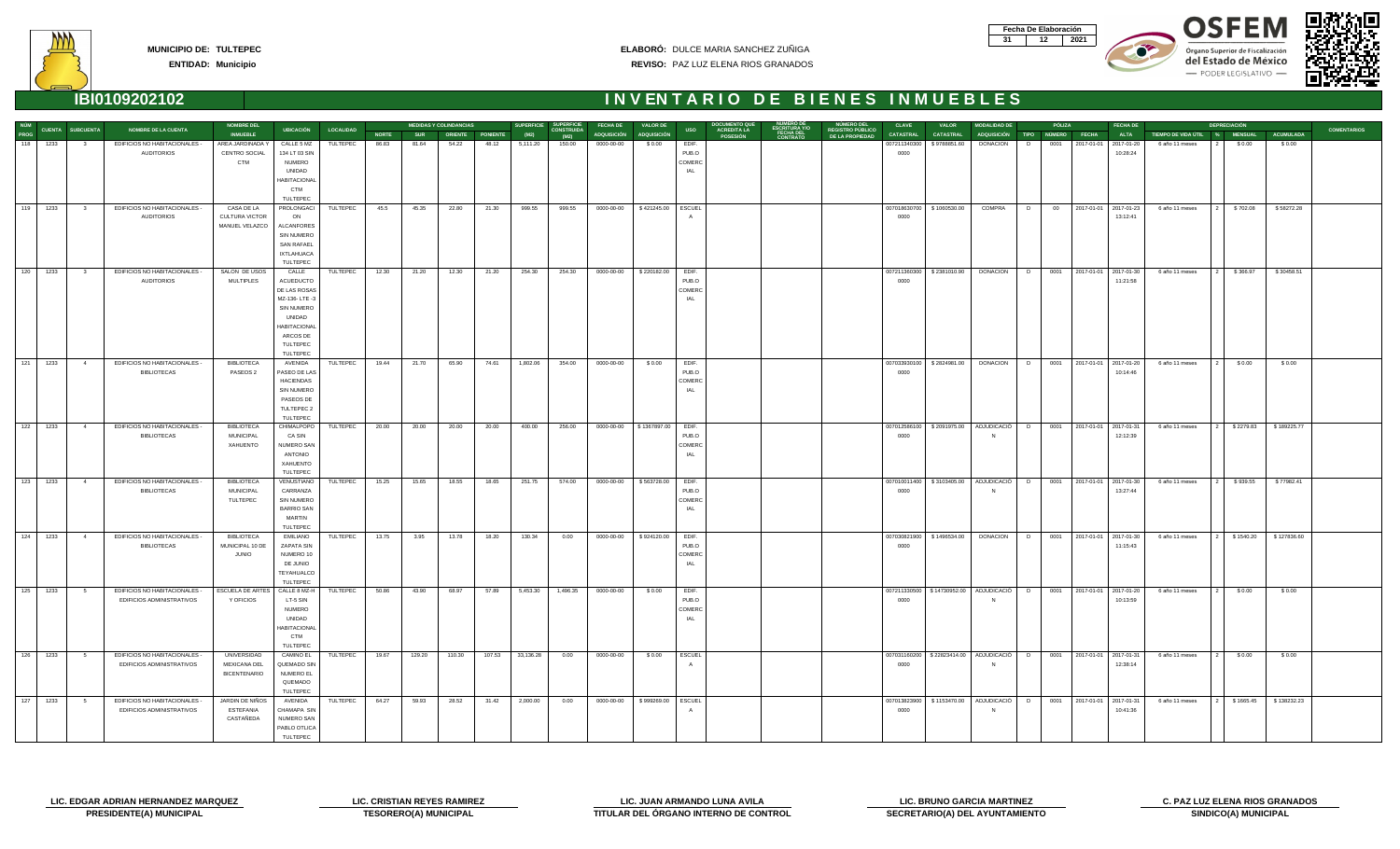| Fecha De Elaboración |  |
|----------------------|--|
|                      |  |



OSEEM

Órgano Superior de Fiscalización del Estado de México - PODER LEGISLATIVO -





| NÚM          |            |                         |                                                            | <b>NOMBRE DEL</b>                        |                                       |                  |              |            | <b>MEDIDAS Y COLINDANCIAS</b> |        |          | SUPERFICIE SUPERFICIE     | <b>FECHA DE</b> | <b>VALOR DE</b>                 |                 | <b>DOCUMENTO QU</b>                   |                                                 | <b>NUMERO DEL</b>                          | <b>CLAVE</b>         | <b>VALOR</b>             | <b>MODALIDAD DE</b>                                                            |        | <b>PÓLIZA</b> |                            | <b>FECHA DE</b>                        |                               | <b>DEPRECIACIÓN</b> |                  |                    |
|--------------|------------|-------------------------|------------------------------------------------------------|------------------------------------------|---------------------------------------|------------------|--------------|------------|-------------------------------|--------|----------|---------------------------|-----------------|---------------------------------|-----------------|---------------------------------------|-------------------------------------------------|--------------------------------------------|----------------------|--------------------------|--------------------------------------------------------------------------------|--------|---------------|----------------------------|----------------------------------------|-------------------------------|---------------------|------------------|--------------------|
| PROG         |            | <b>CUENTA SUBCUENTA</b> | <b>NOMBRE DE LA CUENTA</b>                                 | <b>INMUEBLE</b>                          | <b>UBICACIÓN</b>                      | <b>LOCALIDAD</b> | <b>NORTE</b> | <b>SUR</b> | <b>ORIENTE PONIENTE</b>       |        | (M2)     | <b>CONSTRUIDA</b><br>(M2) |                 | ADQUISICIÓN ADQUISICIÓN         | <b>USO</b>      | <b>ACREDITA LA</b><br><b>POSESIÓN</b> | <b>ESCRITURA Y/O<br/>FECHA DEL<br/>CONTRATO</b> | <b>REGISTRO PÚBLICO</b><br>DE LA PROPIEDAD | <b>CATASTRAL</b>     | <b>CATASTRAL</b>         | ADQUISICIÓN TIPO NÚMERO FECHA                                                  |        |               |                            | <b>ALTA</b>                            | TIEMPO DE VIDA ÚTIL % MENSUAL |                     | <b>ACUMULADA</b> | <b>COMENTARIOS</b> |
| 128          | 1233       | - 5                     | EDIFICIOS NO HABITACIONALES -                              | SUB ESTACION DE                          | <b>MAIZAL SIN</b>                     | TULTEPEC         | 35.40        | 32.40      | 16.45                         | 16.45  | 552.57   | 300.00                    | 0000-00-00      | \$401815.00                     | EDIF.           |                                       |                                                 |                                            | 007021870500         | \$739531.00              | ADJUDICACIÓ                                                                    | D.     | 0001          | 2017-01-01 2017-01-30      |                                        | 6 año 11 meses                | \$669.69            | \$55584.39       |                    |
|              |            |                         | EDIFICIOS ADMINISTRATIVOS                                  | <b>BOMBEROS LA</b><br>SAUCERA            | <b>NUMERO SAN</b><br>ANTONIO          |                  |              |            |                               |        |          |                           |                 |                                 | PUB.O<br>COMERC |                                       |                                                 |                                            | 0000                 |                          | <b>N</b>                                                                       |        |               |                            | 10:52:41                               |                               |                     |                  |                    |
|              |            |                         |                                                            |                                          | XAHUENTO                              |                  |              |            |                               |        |          |                           |                 |                                 | IAL             |                                       |                                                 |                                            |                      |                          |                                                                                |        |               |                            |                                        |                               |                     |                  |                    |
|              |            |                         |                                                            |                                          | <b>TULTEPEC</b>                       |                  |              |            |                               |        |          |                           |                 |                                 |                 |                                       |                                                 |                                            |                      |                          |                                                                                |        |               |                            |                                        |                               |                     |                  |                    |
|              | 129 1233   | 5 <sub>5</sub>          | EDIFICIOS NO HABITACIONALES                                | <b>DELEGACION</b>                        | CHIMALPOPO                            | TULTEPEC         | 60.93        | 61.10      | 19.85                         | 19.85  | 1,210.85 | 200.00                    | 0000-00-00      | \$585993.00                     | EDIF.           |                                       |                                                 |                                            | 007012580400         | \$899096.00              | <b>DONACION</b>                                                                | D      |               | 0001 2017-01-01 2017-01-31 |                                        | 6 año 11 meses                | \$976.66            | \$81062.42       |                    |
|              |            |                         | EDIFICIOS ADMINISTRATIVOS                                  | <b>XAHUENTO</b>                          | CA SIN<br><b>NUMERO SAN</b>           |                  |              |            |                               |        |          |                           |                 |                                 | PUB.O<br>COMERC |                                       |                                                 |                                            | 0000                 |                          |                                                                                |        |               |                            | 11:44:28                               |                               |                     |                  |                    |
|              |            |                         |                                                            |                                          | ANTONIO                               |                  |              |            |                               |        |          |                           |                 |                                 | IAL             |                                       |                                                 |                                            |                      |                          |                                                                                |        |               |                            |                                        |                               |                     |                  |                    |
|              |            |                         |                                                            |                                          | XAHUENTO                              |                  |              |            |                               |        |          |                           |                 |                                 |                 |                                       |                                                 |                                            |                      |                          |                                                                                |        |               |                            |                                        |                               |                     |                  |                    |
|              |            |                         |                                                            |                                          | <b>TULTEPEC</b>                       |                  |              |            |                               |        |          |                           |                 |                                 |                 |                                       |                                                 |                                            |                      |                          |                                                                                |        |               |                            |                                        |                               |                     |                  |                    |
| 130          | 1233       | $5^{\circ}$             | EDIFICIOS NO HABITACIONALES -<br>EDIFICIOS ADMINISTRATIVOS | OFICINA MUNICIPAL<br>DE CORREOS          | <b>VICENTE</b><br>SUERREO SIN         | TULTEPEC         | .85          | 7.58       | 10.57                         | 8.50   | 35.90    | 167.00                    | 0000-00-00      | \$391608.00                     | EDIF.<br>PUB.O  |                                       |                                                 |                                            | 007010290600<br>0000 | \$485620.00              | ADJUDICACIÓ D<br><b>N</b>                                                      |        |               |                            | 0001 2017-01-01 2017-01-30<br>10:54:38 | 6 año 11 meses                | \$652.68            | \$54172.44       |                    |
|              |            |                         |                                                            |                                          | <b>NUMERO</b>                         |                  |              |            |                               |        |          |                           |                 |                                 | COMERC          |                                       |                                                 |                                            |                      |                          |                                                                                |        |               |                            |                                        |                               |                     |                  |                    |
|              |            |                         |                                                            |                                          | COLONIA                               |                  |              |            |                               |        |          |                           |                 |                                 | IAL             |                                       |                                                 |                                            |                      |                          |                                                                                |        |               |                            |                                        |                               |                     |                  |                    |
|              |            |                         |                                                            |                                          | CENTRO                                |                  |              |            |                               |        |          |                           |                 |                                 |                 |                                       |                                                 |                                            |                      |                          |                                                                                |        |               |                            |                                        |                               |                     |                  |                    |
| 131          |            |                         |                                                            |                                          | <b>TULTEPEC</b>                       |                  |              |            |                               |        |          |                           |                 |                                 |                 |                                       |                                                 |                                            |                      |                          |                                                                                |        |               |                            |                                        |                               |                     |                  |                    |
|              | 1233       | 5                       | EDIFICIOS NO HABITACIONALES -<br>EDIFICIOS ADMINISTRATIVOS | <b>EDIFICIO</b><br>SEGURIDAD             | AVENIDA 2 DE<br>MARZO SIN             | TULTEPEC         | 54.00        | 60.30      | 96.60                         | 65.30  | 5,489.82 | 0.00                      | 0000-00-00      | \$4128832.00                    | EDIF.<br>PUB.O  |                                       |                                                 |                                            | 007031601000<br>0000 | \$5087884.00             | ADJUDICACIÓ<br>N                                                               | $\Box$ |               | 0001 2017-01-01 2017-01-31 | 11:46:47                               | 6 año 11 meses                | \$6881.39           | \$571155.13      |                    |
|              |            |                         |                                                            | PUBLICA VIALIDAD \                       | NUMERO EL                             |                  |              |            |                               |        |          |                           |                 |                                 | COMERC          |                                       |                                                 |                                            |                      |                          |                                                                                |        |               |                            |                                        |                               |                     |                  |                    |
|              |            |                         |                                                            | <b>BOMBEROS</b>                          | QUEMADO                               |                  |              |            |                               |        |          |                           |                 |                                 | IAL             |                                       |                                                 |                                            |                      |                          |                                                                                |        |               |                            |                                        |                               |                     |                  |                    |
|              | $132$ 1233 |                         |                                                            |                                          | TULTEPEC                              |                  |              |            |                               |        |          |                           |                 |                                 |                 |                                       |                                                 |                                            |                      |                          |                                                                                |        |               |                            |                                        |                               |                     |                  |                    |
|              |            | 5                       | EDIFICIOS NO HABITACIONALES -<br>EDIFICIOS ADMINISTRATIVOS | DELEGACION REAL<br>DE TULTEPEC           | <b>CIRCUITO</b><br><b>HACIENDA DE</b> | TULTEPEC         | 28.10        | 27.80      | 38.30                         | 38.30  | 1,070.46 | 533.00                    | 0000-00-00      | \$924120.00                     | EDIF.<br>PUB.O  |                                       |                                                 |                                            | 007211410200<br>0000 | \$6297818.20             | ADJUDICACIÓ   D<br>N                                                           |        |               |                            | 0001 2017-01-01 2017-01-30<br>10:56:15 | 6 año 11 meses                | 2 \$1540.20         | \$127836.60      |                    |
|              |            |                         |                                                            |                                          | LAS                                   |                  |              |            |                               |        |          |                           |                 |                                 | <b>COMERO</b>   |                                       |                                                 |                                            |                      |                          |                                                                                |        |               |                            |                                        |                               |                     |                  |                    |
|              |            |                         |                                                            |                                          | <b>GLADIOLAS</b>                      |                  |              |            |                               |        |          |                           |                 |                                 | IAL             |                                       |                                                 |                                            |                      |                          |                                                                                |        |               |                            |                                        |                               |                     |                  |                    |
|              |            |                         |                                                            |                                          | MZ141 LT 02                           |                  |              |            |                               |        |          |                           |                 |                                 |                 |                                       |                                                 |                                            |                      |                          |                                                                                |        |               |                            |                                        |                               |                     |                  |                    |
|              |            |                         |                                                            |                                          | <b>SIN NUMERO</b><br><b>HACIENDA</b>  |                  |              |            |                               |        |          |                           |                 |                                 |                 |                                       |                                                 |                                            |                      |                          |                                                                                |        |               |                            |                                        |                               |                     |                  |                    |
|              |            |                         |                                                            |                                          | REAL DE                               |                  |              |            |                               |        |          |                           |                 |                                 |                 |                                       |                                                 |                                            |                      |                          |                                                                                |        |               |                            |                                        |                               |                     |                  |                    |
|              |            |                         |                                                            |                                          | TULTEPEC                              |                  |              |            |                               |        |          |                           |                 |                                 |                 |                                       |                                                 |                                            |                      |                          |                                                                                |        |               |                            |                                        |                               |                     |                  |                    |
| 133          |            |                         |                                                            |                                          | <b>TULTEPEC</b>                       |                  |              |            |                               |        |          |                           |                 |                                 |                 |                                       |                                                 |                                            |                      |                          |                                                                                |        |               |                            |                                        |                               |                     |                  |                    |
|              | 1233       | 5 <sub>5</sub>          | EDIFICIOS NO HABITACIONALES -<br>EDIFICIOS ADMINISTRATIVOS | KINDER Y PRIMARIA<br>EL BOSQUE           | AVENIDA<br>TOLUCA SIN                 | TULTEPEC         | 53.14        | 53.15      | 118.75                        | 110.15 | 6,244.35 | 876.00                    | 0000-00-00      | \$4905620.00                    | ESCUEL          |                                       |                                                 |                                            | 007034080100<br>0000 | \$8935304.00             | <b>DONACION</b>                                                                | D      |               |                            | 0001 2017-01-01 2017-01-30<br>12:39:53 | 6 año 11 meses                | \$8176.03           | \$678610.73      |                    |
|              |            |                         |                                                            |                                          | NUMERO EL                             |                  |              |            |                               |        |          |                           |                 |                                 |                 |                                       |                                                 |                                            |                      |                          |                                                                                |        |               |                            |                                        |                               |                     |                  |                    |
|              |            |                         |                                                            |                                          | <b>BOSQUE</b>                         |                  |              |            |                               |        |          |                           |                 |                                 |                 |                                       |                                                 |                                            |                      |                          |                                                                                |        |               |                            |                                        |                               |                     |                  |                    |
| 134          |            |                         |                                                            |                                          | TULTEPEC                              |                  |              |            |                               |        |          |                           |                 |                                 |                 |                                       |                                                 |                                            |                      |                          |                                                                                |        |               |                            |                                        |                               |                     |                  |                    |
|              | 1233       | $5^{\circ}$             | EDIFICIOS NO HABITACIONALES -<br>EDIFICIOS ADMINISTRATIVOS | PRESIDENCIA<br>MUNICIPAL                 | PLAZA<br>HIDALGO 1                    | TULTEPEC         | 28.85        | 27.35      | 44.5                          | 34.65  | 905.60   | 1,950.00                  | 0000-00-00      | \$4802968.00                    | EDIF.<br>PUB.O  |                                       |                                                 |                                            | 007010510100<br>0000 | \$6121651.00             | ADJUDICACIÓ   C<br>N                                                           |        |               |                            | 0001 2017-01-01 2017-01-30<br>11:18:31 | 6 año 11 meses                | 2   \$8004.95       | \$664410.61      |                    |
|              |            |                         |                                                            |                                          | CENTRO                                |                  |              |            |                               |        |          |                           |                 |                                 | COMERC          |                                       |                                                 |                                            |                      |                          |                                                                                |        |               |                            |                                        |                               |                     |                  |                    |
|              |            |                         |                                                            |                                          | TULTEPEC                              |                  |              |            |                               |        |          |                           |                 |                                 | <b>JAL</b>      |                                       |                                                 |                                            |                      |                          |                                                                                |        |               |                            |                                        |                               |                     |                  |                    |
| 135          | 1233       | $5^{\circ}$             | EDIFICIOS NO HABITACIONALES -                              | <b>ESTANCIA INFANTIL</b>                 | JOSE MARIA                            | TULTEPEC         | 20.00        | 20.00      | 43.65                         | 43.65  | 873.00   | 700.00                    | 0000-00-00      | \$2398170.00                    | <b>ESCUEL</b>   |                                       |                                                 |                                            | 007011332500         | \$3008627.00             | <b>DONACION</b>                                                                | D      |               | 0001 2017-01-01 2017-01-30 |                                        | 6 año 11 meses                | 2   \$3996.95       | \$331746.85      |                    |
|              |            |                         | EDIFICIOS ADMINISTRATIVOS                                  | QUETZALPITZIN                            | MORELOS Y<br>PAVON SIN                |                  |              |            |                               |        |          |                           |                 |                                 |                 |                                       |                                                 |                                            | 0000                 |                          |                                                                                |        |               |                            | 12:30:48                               |                               |                     |                  |                    |
|              |            |                         |                                                            |                                          | <b>NUMERO SAN</b>                     |                  |              |            |                               |        |          |                           |                 |                                 |                 |                                       |                                                 |                                            |                      |                          |                                                                                |        |               |                            |                                        |                               |                     |                  |                    |
|              |            |                         |                                                            |                                          | PABLO OTLICA                          |                  |              |            |                               |        |          |                           |                 |                                 |                 |                                       |                                                 |                                            |                      |                          |                                                                                |        |               |                            |                                        |                               |                     |                  |                    |
|              |            |                         |                                                            |                                          | TULTEPEC                              |                  |              |            |                               |        |          |                           |                 |                                 |                 |                                       |                                                 |                                            |                      |                          |                                                                                |        |               |                            |                                        |                               |                     |                  |                    |
|              | 136 1233   | $5^{\circ}$             | EDIFICIOS NO HABITACIONALES -<br>EDIFICIOS ADMINISTRATIVOS | CASA DEL ADULTO<br>MAYOR                 | ADOLFO<br>LOPEZ MATES                 | TULTEPEC         | 37.85        | 32.60      | 41.85                         | 44.42  | 1,420.20 | 860.00                    | 0000-00-00      | \$678460.00                     | EDIF.<br>PUB.O  |                                       |                                                 |                                            | 007011894100<br>0000 | \$3387903.00             | ADJUDICACIÓ   D<br>N                                                           |        |               | 0001 2017-01-01 2017-01-31 | 11:50:52                               | 6 año 11 meses                | 2 \$1130.77         | \$93853.67       |                    |
|              |            |                         |                                                            |                                          | SIN NUMERO                            |                  |              |            |                               |        |          |                           |                 |                                 | COMERC          |                                       |                                                 |                                            |                      |                          |                                                                                |        |               |                            |                                        |                               |                     |                  |                    |
|              |            |                         |                                                            |                                          | EL MIRADOR                            |                  |              |            |                               |        |          |                           |                 |                                 | IAL             |                                       |                                                 |                                            |                      |                          |                                                                                |        |               |                            |                                        |                               |                     |                  |                    |
|              |            |                         |                                                            |                                          | TULTEPEC                              |                  |              |            |                               |        |          |                           |                 |                                 |                 |                                       |                                                 |                                            |                      |                          |                                                                                |        |               |                            |                                        |                               |                     |                  |                    |
|              | 137 1233   | $5^{\circ}$             | EDIFICIOS NO HABITACIONALES -                              | CLINICA CANTERA   BUGAMBILIAS   TULTEPEC |                                       |                  | 8.90         | 27.30      | 30.45                         | 32.30  | 654.75   | 550.00                    |                 | 0000-00-00   \$2723365.00 EDIF. |                 |                                       |                                                 |                                            |                      |                          | 007011711000   \$3114409.00   ADJUDICACIÓ   D   0001   2017-01-01   2017-01-30 |        |               |                            |                                        | 6 año 11 meses                |                     |                  |                    |
|              |            |                         | EDIFICIOS ADMINISTRATIVOS                                  |                                          | 54 LA<br>CANTERA                      |                  |              |            |                               |        |          |                           |                 |                                 | PUB.O<br>COMERC |                                       |                                                 |                                            | 0000                 |                          | N                                                                              |        |               |                            | 11:20:10                               |                               |                     |                  |                    |
|              |            |                         |                                                            |                                          | TULTEPEC                              |                  |              |            |                               |        |          |                           |                 |                                 | IAL             |                                       |                                                 |                                            |                      |                          |                                                                                |        |               |                            |                                        |                               |                     |                  |                    |
| 138          | 1233       | $5^{\circ}$             | EDIFICIOS NO HABITACIONALES -                              | ESCUELA DE                               | NARDOS SIN                            | TULTEPEC         | 14.10        | 14.00      | 15.10                         | 15.10  | 211.55   | 112.00                    | 0000-00-00      | \$0.00                          | EDIF.           |                                       |                                                 |                                            |                      | 007014902600 \$584153.00 | DONACION   D   0001   2017-01-01   2017-01-20                                  |        |               |                            |                                        | 6 año 11 meses                | \$0.00              | \$0.00           |                    |
|              |            |                         | EDIFICIOS ADMINISTRATIVOS                                  | POLICIA                                  | <b>NUMERO</b>                         |                  |              |            |                               |        |          |                           |                 |                                 | PUB.O           |                                       |                                                 |                                            | 0000                 |                          |                                                                                |        |               |                            | 10:31:14                               |                               |                     |                  |                    |
|              |            |                         |                                                            |                                          | JARDINEZ DE<br>SANTA CRUZ             |                  |              |            |                               |        |          |                           |                 |                                 | COMERC<br>IAL   |                                       |                                                 |                                            |                      |                          |                                                                                |        |               |                            |                                        |                               |                     |                  |                    |
|              |            |                         |                                                            |                                          | TULTEPEC                              |                  |              |            |                               |        |          |                           |                 |                                 |                 |                                       |                                                 |                                            |                      |                          |                                                                                |        |               |                            |                                        |                               |                     |                  |                    |
| $\lceil$ 139 | 1233       | $5^{\circ}$             | EDIFICIOS NO HABITACIONALES -                              | MODULO DE                                | <b>SAN MATEO</b>                      | TULTEPEC         | 7.65         | 9.40       | 10.15                         | 10.12  | 85.00    | 35.00                     |                 | 0000-00-00 \$92648.00           | EDIF.           |                                       |                                                 |                                            | 007012020800         | \$0.00                   | DONACION D                                                                     |        |               |                            | 0001 2017-01-01 2017-01-30             | 6 año 11 meses                | 2   \$154.41        | \$12816.27       |                    |
|              |            |                         | EDIFICIOS ADMINISTRATIVOS                                  | VIGILANCIA EL                            | SIN NUMERO                            |                  |              |            |                               |        |          |                           |                 |                                 | PUB.O           |                                       |                                                 |                                            | 0000                 |                          |                                                                                |        |               |                            | 11:20:54                               |                               |                     |                  |                    |
|              |            |                         |                                                            | MIRADOR                                  | EL MIRADOR<br>TULTEPEC                |                  |              |            |                               |        |          |                           |                 |                                 | COMERC<br>IAL   |                                       |                                                 |                                            |                      |                          |                                                                                |        |               |                            |                                        |                               |                     |                  |                    |
|              |            |                         |                                                            |                                          |                                       |                  |              |            |                               |        |          |                           |                 |                                 |                 |                                       |                                                 |                                            |                      |                          |                                                                                |        |               |                            |                                        |                               |                     |                  |                    |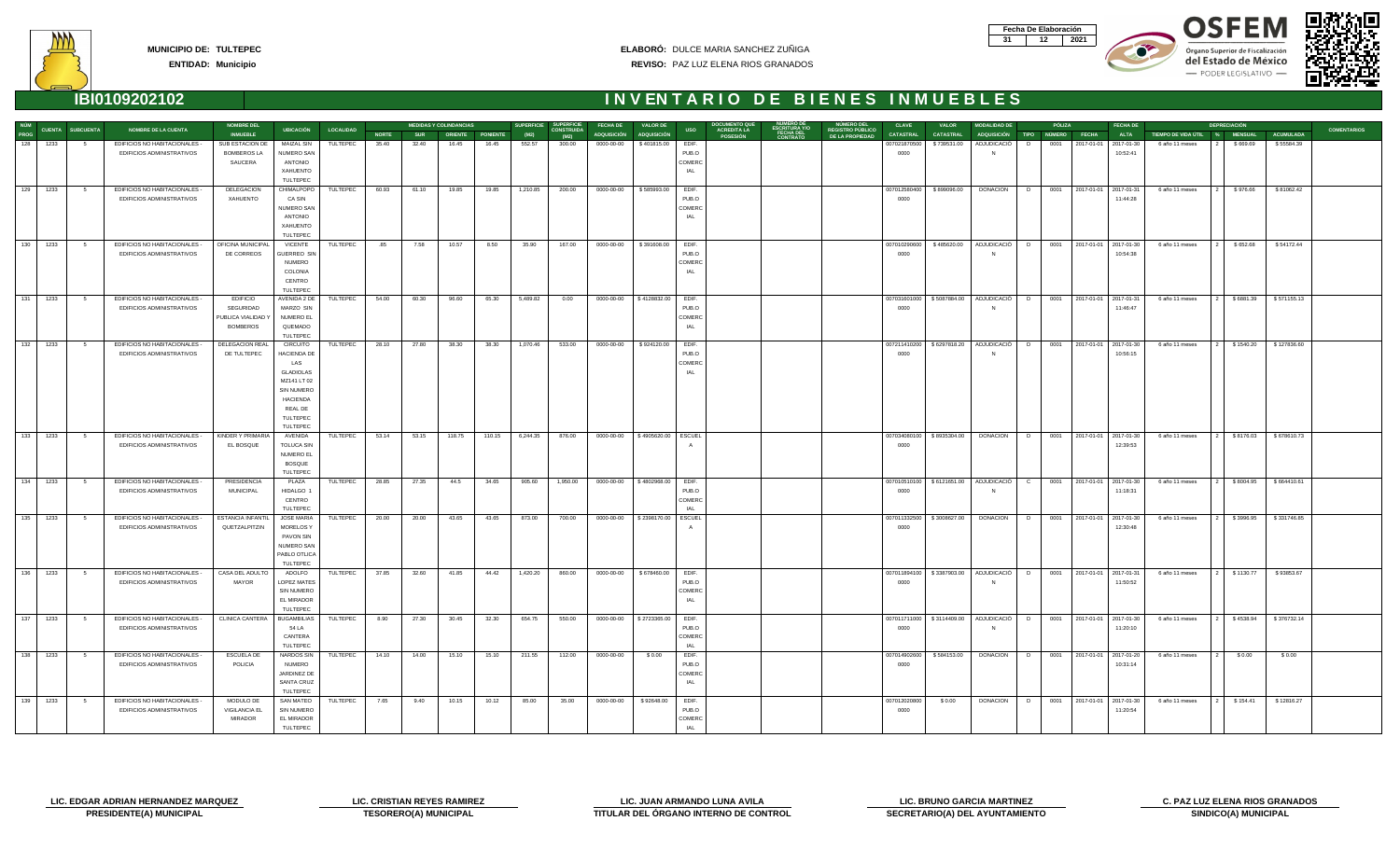| Fecha De Elaboración |  |
|----------------------|--|
|                      |  |









| NÚM           |          |                         |                                                            | <b>NOMBRE DEL</b>                 |                                        |                  |              |            | <b>MEDIDAS Y COLINDANCIAS</b> |       |          | SUPERFICIE SUPERFICIE     | <b>FECHA DE</b>          | <b>VALOR DE</b>           |                 | <b>DOCUMENTO QUI</b>                  |                                                 | <b>NUMERO DEL</b>                          | <b>CLAVE</b>     | <b>VALOR</b>                | <b>MODALIDAD DE</b>                           |    | PÓLIZA |                              | <b>FECHA DE</b> |                       | <b>DEPRECIACIÓN</b>              |                  |                    |
|---------------|----------|-------------------------|------------------------------------------------------------|-----------------------------------|----------------------------------------|------------------|--------------|------------|-------------------------------|-------|----------|---------------------------|--------------------------|---------------------------|-----------------|---------------------------------------|-------------------------------------------------|--------------------------------------------|------------------|-----------------------------|-----------------------------------------------|----|--------|------------------------------|-----------------|-----------------------|----------------------------------|------------------|--------------------|
| PROG          |          | <b>CUENTA SUBCUENTA</b> | <b>NOMBRE DE LA CUENTA</b>                                 | <b>INMUEBLE</b>                   | <b>UBICACIÓN</b>                       | <b>LOCALIDAD</b> | <b>NORTE</b> | <b>SUR</b> | ORIENTE PONIENTE              |       | (M2)     | <b>CONSTRUIDA</b><br>(M2) | ADQUISICIÓN ADQUISICIÓN  |                           | <b>USO</b>      | <b>ACREDITA LA</b><br><b>POSESIÓN</b> | <b>ESCRITURA Y/O<br/>FECHA DEL<br/>CONTRATO</b> | <b>REGISTRO PÚBLICO</b><br>DE LA PROPIEDAD | <b>CATASTRAL</b> | <b>CATASTRAL</b>            | ADQUISICIÓN TIPO NÚMERO FECHA                 |    |        |                              | <b>ALTA</b>     | TIEMPO DE VIDA ÚTIL % | <b>MENSUAL</b>                   | <b>ACUMULADA</b> | <b>COMENTARIOS</b> |
| 140           | 1233     | - 5                     | EDIFICIOS NO HABITACIONALES -                              | CASA DEL                          | MORELOS SIN                            | TULTEPEC         | 57.85        | 58.66      | 75.85                         | 77.00 | 4,697.45 | 0.00                      | 0000-00-00               | \$0.00                    | EDIF.           |                                       |                                                 |                                            | 007011333800     | \$2768434.00                | ADJUDICACIÓ                                   | D. | 0001   | 2017-01-01 2017-01-20        |                 | 6 año 11 meses        | \$0.00                           | \$0.00           |                    |
|               |          |                         | EDIFICIOS ADMINISTRATIVOS                                  | PIROTECNICO                       | NUMERO SAN                             |                  |              |            |                               |       |          |                           |                          |                           | PUB.O<br>COMERC |                                       |                                                 |                                            | 0000             |                             |                                               |    |        |                              | 10:32:50        |                       |                                  |                  |                    |
|               |          |                         |                                                            |                                   | PABLO OTLICA<br>TULTEPEC               |                  |              |            |                               |       |          |                           |                          |                           | IAL             |                                       |                                                 |                                            |                  |                             |                                               |    |        |                              |                 |                       |                                  |                  |                    |
|               | 141 1233 | $5^{\circ}$             | EDIFICIOS NO HABITACIONALES -                              | <b>CLINICA DIF</b>                | MORELOS SIN                            | TULTEPEC         | 40.15        | 41.55      | 28.45                         | 27.00 | 1,132.00 | 360.00                    |                          | 0000-00-00   \$1174166.00 | EDIF.           |                                       |                                                 |                                            | 007030280300     | \$4218549.00                | <b>DONACION</b>                               | D  |        | 0001 2017-01-01 2017-01-31   |                 | 6 año 11 meses        | 2   \$1956.94                    | \$162426.26      |                    |
|               |          |                         | EDIFICIOS ADMINISTRATIVOS                                  | TEYAHUALCO                        | <b>NUMERO</b>                          |                  |              |            |                               |       |          |                           |                          |                           | PUB.O           |                                       |                                                 |                                            | 0000             |                             |                                               |    |        |                              | 11:53:23        |                       |                                  |                  |                    |
|               |          |                         |                                                            |                                   | <b>BARRIO</b>                          |                  |              |            |                               |       |          |                           |                          |                           | COMERC          |                                       |                                                 |                                            |                  |                             |                                               |    |        |                              |                 |                       |                                  |                  |                    |
|               |          |                         |                                                            |                                   | JAJALPA                                |                  |              |            |                               |       |          |                           |                          |                           | IAL             |                                       |                                                 |                                            |                  |                             |                                               |    |        |                              |                 |                       |                                  |                  |                    |
|               |          |                         |                                                            |                                   | TEYAHUALCO                             |                  |              |            |                               |       |          |                           |                          |                           |                 |                                       |                                                 |                                            |                  |                             |                                               |    |        |                              |                 |                       |                                  |                  |                    |
|               |          |                         |                                                            |                                   | TULTEPEC                               |                  |              |            |                               |       |          |                           |                          |                           |                 |                                       |                                                 |                                            |                  |                             |                                               |    |        |                              |                 |                       |                                  |                  |                    |
|               | 142 1233 | $5^{\circ}$             | EDIFICIOS NO HABITACIONALES -                              | CLINICA DIF Y                     | CIRCUITO                               | TULTEPEC         | 37.00        | 37.00      | 22.00                         | 22.00 | 812.71   | 650.00                    | 0000-00-00               | \$538169.00               | EDIF.           |                                       |                                                 |                                            | 007211410200     | \$4644621.20                | <b>DONACION</b>                               |    |        | D 0001 2017-01-01 2017-01-30 |                 | 6 año 11 meses        | \$896.95<br>l 2 I                | \$74446.73       |                    |
|               |          |                         | EDIFICIOS ADMINISTRATIVOS                                  | SALON DE USOS<br><b>MULTIPLES</b> | HACIENDA DE<br>LAS                     |                  |              |            |                               |       |          |                           |                          |                           | PUB.O<br>COMERC |                                       |                                                 |                                            | 0000             |                             |                                               |    |        |                              | 11:25:22        |                       |                                  |                  |                    |
|               |          |                         |                                                            |                                   | <b>GLADIOLAS</b>                       |                  |              |            |                               |       |          |                           |                          |                           | IAL             |                                       |                                                 |                                            |                  |                             |                                               |    |        |                              |                 |                       |                                  |                  |                    |
|               |          |                         |                                                            |                                   | SIN NUMERO                             |                  |              |            |                               |       |          |                           |                          |                           |                 |                                       |                                                 |                                            |                  |                             |                                               |    |        |                              |                 |                       |                                  |                  |                    |
|               |          |                         |                                                            |                                   | <b>HACIENDA</b>                        |                  |              |            |                               |       |          |                           |                          |                           |                 |                                       |                                                 |                                            |                  |                             |                                               |    |        |                              |                 |                       |                                  |                  |                    |
|               |          |                         |                                                            |                                   | REAL DE                                |                  |              |            |                               |       |          |                           |                          |                           |                 |                                       |                                                 |                                            |                  |                             |                                               |    |        |                              |                 |                       |                                  |                  |                    |
|               |          |                         |                                                            |                                   | TULTEPEC                               |                  |              |            |                               |       |          |                           |                          |                           |                 |                                       |                                                 |                                            |                  |                             |                                               |    |        |                              |                 |                       |                                  |                  |                    |
|               |          |                         |                                                            |                                   | TULTEPEC                               |                  |              |            |                               |       |          |                           |                          |                           |                 |                                       |                                                 |                                            |                  |                             |                                               |    |        |                              |                 |                       |                                  |                  |                    |
|               | 143 1233 | $5^{\circ}$             | EDIFICIOS NO HABITACIONALES -<br>EDIFICIOS ADMINISTRATIVOS | <b>LECHERIA CTM</b>               | CALLE 6 MZ-H<br>LT-4 SIN               | TULTEPEC         | 55.12        | 41.08      | 36.56                         | 00.00 | 751.00   | 111.00                    | 0000-00-00               | \$0.00                    | EDIF.<br>PUB.O  |                                       |                                                 |                                            |                  | 007211330400   \$1615258.00 | <b>DONACION</b>                               | D  |        | 0001 2017-01-01 2017-01-20   | 10:36:35        | 6 año 11 meses        | \$0.00                           | \$0.00           |                    |
|               |          |                         |                                                            |                                   | <b>NUMERO</b>                          |                  |              |            |                               |       |          |                           |                          |                           | COMERC          |                                       |                                                 |                                            | 0000             |                             |                                               |    |        |                              |                 |                       |                                  |                  |                    |
|               |          |                         |                                                            |                                   | UNIDAD                                 |                  |              |            |                               |       |          |                           |                          |                           | IAL             |                                       |                                                 |                                            |                  |                             |                                               |    |        |                              |                 |                       |                                  |                  |                    |
|               |          |                         |                                                            |                                   | <b>HABITACIONAI</b>                    |                  |              |            |                               |       |          |                           |                          |                           |                 |                                       |                                                 |                                            |                  |                             |                                               |    |        |                              |                 |                       |                                  |                  |                    |
|               |          |                         |                                                            |                                   | <b>CTM</b>                             |                  |              |            |                               |       |          |                           |                          |                           |                 |                                       |                                                 |                                            |                  |                             |                                               |    |        |                              |                 |                       |                                  |                  |                    |
|               |          |                         |                                                            |                                   | <b>TULTEPEC</b>                        |                  |              |            |                               |       |          |                           |                          |                           |                 |                                       |                                                 |                                            |                  |                             |                                               |    |        |                              |                 |                       |                                  |                  |                    |
| 144           | 1233     | 5 <sub>5</sub>          | EDIFICIOS NO HABITACIONALES -                              | MODULO DE                         | AVENIDA                                | TULTEPEC         | 8.88         | 17.19      | 25.34                         | 12.36 | 280.30   | 120.00                    | 0000-00-00               | \$294903.00               | EDIF.           |                                       |                                                 |                                            | 007210940200     | \$1097370.40                | <b>DONACION</b>                               | D  |        | 0001 2017-01-01 2017-01-30   |                 | 6 año 11 meses        | \$491.51                         | \$40794.97       |                    |
|               |          |                         | EDIFICIOS ADMINISTRATIVOS                                  | VIGILANCIA REAL                   | <b>BENITO</b><br>JUAREZ SIN            |                  |              |            |                               |       |          |                           |                          |                           | PUB.O<br>COMERC |                                       |                                                 |                                            | 0000             |                             |                                               |    |        |                              | 11:26:17        |                       |                                  |                  |                    |
|               |          |                         |                                                            |                                   | <b>NUMERO</b>                          |                  |              |            |                               |       |          |                           |                          |                           | IAL             |                                       |                                                 |                                            |                  |                             |                                               |    |        |                              |                 |                       |                                  |                  |                    |
|               |          |                         |                                                            |                                   | <b>HACIENDA</b>                        |                  |              |            |                               |       |          |                           |                          |                           |                 |                                       |                                                 |                                            |                  |                             |                                               |    |        |                              |                 |                       |                                  |                  |                    |
|               |          |                         |                                                            |                                   | REAL DE                                |                  |              |            |                               |       |          |                           |                          |                           |                 |                                       |                                                 |                                            |                  |                             |                                               |    |        |                              |                 |                       |                                  |                  |                    |
|               |          |                         |                                                            |                                   | TULTEPEC                               |                  |              |            |                               |       |          |                           |                          |                           |                 |                                       |                                                 |                                            |                  |                             |                                               |    |        |                              |                 |                       |                                  |                  |                    |
|               |          |                         |                                                            |                                   | TULTEPEC                               |                  |              |            |                               |       |          |                           |                          |                           |                 |                                       |                                                 |                                            |                  |                             |                                               |    |        |                              |                 |                       |                                  |                  |                    |
|               | 145 1233 | $5^{\circ}$             | EDIFICIOS NO HABITACIONALES -                              | MODULO DE                         | CALLE 16                               | TULTEPEC         | 15.78        | 14.00      | 10.15                         | 10.49 | 0.00     | 0.00                      | 0000-00-00               | \$222876.00               | EDIF.           |                                       |                                                 |                                            | 007211000100     | \$566572.60                 | DONACION   D 0001 2017-01-01 2017-01-30       |    |        |                              |                 | 6 año 11 meses        | 2 \$371.46                       | \$30831.18       |                    |
|               |          |                         | EDIFICIOS ADMINISTRATIVOS                                  | VIGILANCIA CTM                    | MZ-W LT-1 SIN<br><b>NUMERO</b>         |                  |              |            |                               |       |          |                           |                          |                           | PUB.O<br>COMERC |                                       |                                                 |                                            | 0000             |                             |                                               |    |        |                              | 11:27:24        |                       |                                  |                  |                    |
|               |          |                         |                                                            |                                   | UNIDAD                                 |                  |              |            |                               |       |          |                           |                          |                           | IAL             |                                       |                                                 |                                            |                  |                             |                                               |    |        |                              |                 |                       |                                  |                  |                    |
|               |          |                         |                                                            |                                   | <b>HABITACIONAI</b>                    |                  |              |            |                               |       |          |                           |                          |                           |                 |                                       |                                                 |                                            |                  |                             |                                               |    |        |                              |                 |                       |                                  |                  |                    |
|               |          |                         |                                                            |                                   | <b>CTM</b>                             |                  |              |            |                               |       |          |                           |                          |                           |                 |                                       |                                                 |                                            |                  |                             |                                               |    |        |                              |                 |                       |                                  |                  |                    |
|               |          |                         |                                                            |                                   | <b>TULTEPEC</b>                        |                  |              |            |                               |       |          |                           |                          |                           |                 |                                       |                                                 |                                            |                  |                             |                                               |    |        |                              |                 |                       |                                  |                  |                    |
| 146           | 1233     | 5 <sub>5</sub>          | EDIFICIOS NO HABITACIONALES -                              | DIF CENTRAL                       | CERRADA                                | TULTEPEC         | 21.74        | 21.30      | 14.30                         | 13.98 | 304.20   | 297.00                    | 0000-00-00               | \$375705.00               | EDIF.           |                                       |                                                 |                                            | 007012438700     | \$648444.00                 | <b>DONACION</b>                               |    |        | D 0001 2017-01-01 2017-01-30 |                 | 6 año 11 meses        | $\sqrt{2}$<br>\$626.18           | \$51972.58       |                    |
|               |          |                         | EDIFICIOS ADMINISTRATIVOS                                  |                                   | <b>TAMAULIPAS</b><br><b>SIN NUMERO</b> |                  |              |            |                               |       |          |                           |                          |                           | PUB.O<br>COMERC |                                       |                                                 |                                            | 0000             |                             |                                               |    |        |                              | 11:30:09        |                       |                                  |                  |                    |
|               |          |                         |                                                            |                                   | <b>SAN MARTIN</b>                      |                  |              |            |                               |       |          |                           |                          |                           | IAL             |                                       |                                                 |                                            |                  |                             |                                               |    |        |                              |                 |                       |                                  |                  |                    |
|               |          |                         |                                                            |                                   | CALVARIO                               |                  |              |            |                               |       |          |                           |                          |                           |                 |                                       |                                                 |                                            |                  |                             |                                               |    |        |                              |                 |                       |                                  |                  |                    |
|               |          |                         |                                                            |                                   | TULTEPEC                               |                  |              |            |                               |       |          |                           |                          |                           |                 |                                       |                                                 |                                            |                  |                             |                                               |    |        |                              |                 |                       |                                  |                  |                    |
|               | 147 1233 | 5                       | EDIFICIOS NO HABITACIONALES -                              | DIF CENTRAL                       | CERRADA                                | TULTEPEC         | 24.60        | 24.44      | 8.00                          | 9.25  | 211.45   | 360.00                    | 0000-00-00               | \$1410055.00              | EDIF.           |                                       |                                                 |                                            | 007012438800     | \$1790510.00                | DONACION                                      | D  |        | 0001 2017-01-01 2017-01-30   |                 | 6 año 11 meses        | \$2350.09                        | \$195057.59      |                    |
|               |          |                         | EDIFICIOS ADMINISTRATIVOS                                  | AMPLIACION                        | TAMAULIPAS                             |                  |              |            |                               |       |          |                           |                          |                           | PUB.O           |                                       |                                                 |                                            | 0000             |                             |                                               |    |        |                              | 11:31:33        |                       |                                  |                  |                    |
|               |          |                         |                                                            |                                   | SIN NUMERO                             |                  |              |            |                               |       |          |                           |                          |                           | COMERC          |                                       |                                                 |                                            |                  |                             |                                               |    |        |                              |                 |                       |                                  |                  |                    |
|               |          |                         |                                                            |                                   | SAN MARTIN<br>CALVARIO                 |                  |              |            |                               |       |          |                           |                          |                           | IAL             |                                       |                                                 |                                            |                  |                             |                                               |    |        |                              |                 |                       |                                  |                  |                    |
|               |          |                         |                                                            |                                   | TULTEPEC                               |                  |              |            |                               |       |          |                           |                          |                           |                 |                                       |                                                 |                                            |                  |                             |                                               |    |        |                              |                 |                       |                                  |                  |                    |
| $\boxed{148}$ | 1233     | 5                       | EDIFICIOS NO HABITACIONALES -                              | CLINICA XAHUENTO                  | CHIMALPOPO                             | TULTEPEC         | 26.50        | 26.05      | 28.35                         | 27.95 | 739.77   | 700.00                    | 0000-00-00   \$607250.00 |                           | EDIF.           |                                       |                                                 |                                            |                  | 007012581401   \$6253366.00 | DONACION   D 0001   2017-01-01   2017-01-30   |    |        |                              |                 | 6 año 11 meses        | 2 \ \ \$1012.08 \ \ \ \$84002.88 |                  |                    |
|               |          |                         | EDIFICIOS ADMINISTRATIVOS                                  |                                   | CA SIN                                 |                  |              |            |                               |       |          |                           |                          |                           | PUB.O           |                                       |                                                 |                                            | 00000            |                             |                                               |    |        |                              | 11:32:09        |                       |                                  |                  |                    |
|               |          |                         |                                                            |                                   | NUMERO SAN                             |                  |              |            |                               |       |          |                           |                          |                           | COMERC          |                                       |                                                 |                                            |                  |                             |                                               |    |        |                              |                 |                       |                                  |                  |                    |
|               |          |                         |                                                            |                                   | ANTONIO                                |                  |              |            |                               |       |          |                           |                          |                           | IAL             |                                       |                                                 |                                            |                  |                             |                                               |    |        |                              |                 |                       |                                  |                  |                    |
|               |          |                         |                                                            |                                   | XAHUENTO<br>TULTEPEC                   |                  |              |            |                               |       |          |                           |                          |                           |                 |                                       |                                                 |                                            |                  |                             |                                               |    |        |                              |                 |                       |                                  |                  |                    |
| 149           | 1233     | $5^{\circ}$             | EDIFICIOS NO HABITACIONALES -                              | DIF CENTRAL                       | CERRADA                                | TULTEPEC         | 15.18        | 14.90      | 26.98                         | 26.98 | 405.75   | 620.00                    | 0000-00-00               | \$0.00                    | EDIF.           |                                       |                                                 |                                            | 007012438900     | \$3681562.00                | DONACION   D   0001   2017-01-01   2017-01-20 |    |        |                              |                 | 6 año 11 meses        | \$0.00                           | \$0.00           |                    |
|               |          |                         | EDIFICIOS ADMINISTRATIVOS                                  | <b>AMPLIACION 2</b>               | <b>TAMAULIPAS</b>                      |                  |              |            |                               |       |          |                           |                          |                           | PUB.O           |                                       |                                                 |                                            | 0000             |                             |                                               |    |        |                              | 10:38:35        |                       |                                  |                  |                    |
|               |          |                         |                                                            |                                   | <b>SIN NUMERO</b>                      |                  |              |            |                               |       |          |                           |                          |                           | COMERC          |                                       |                                                 |                                            |                  |                             |                                               |    |        |                              |                 |                       |                                  |                  |                    |
|               |          |                         |                                                            |                                   | <b>SAN MARTIN</b>                      |                  |              |            |                               |       |          |                           |                          |                           | IAL             |                                       |                                                 |                                            |                  |                             |                                               |    |        |                              |                 |                       |                                  |                  |                    |
|               |          |                         |                                                            |                                   | CALVARIO                               |                  |              |            |                               |       |          |                           |                          |                           |                 |                                       |                                                 |                                            |                  |                             |                                               |    |        |                              |                 |                       |                                  |                  |                    |
|               |          |                         |                                                            |                                   | TULTEPEC                               |                  |              |            |                               |       |          |                           |                          |                           |                 |                                       |                                                 |                                            |                  |                             |                                               |    |        |                              |                 |                       |                                  |                  |                    |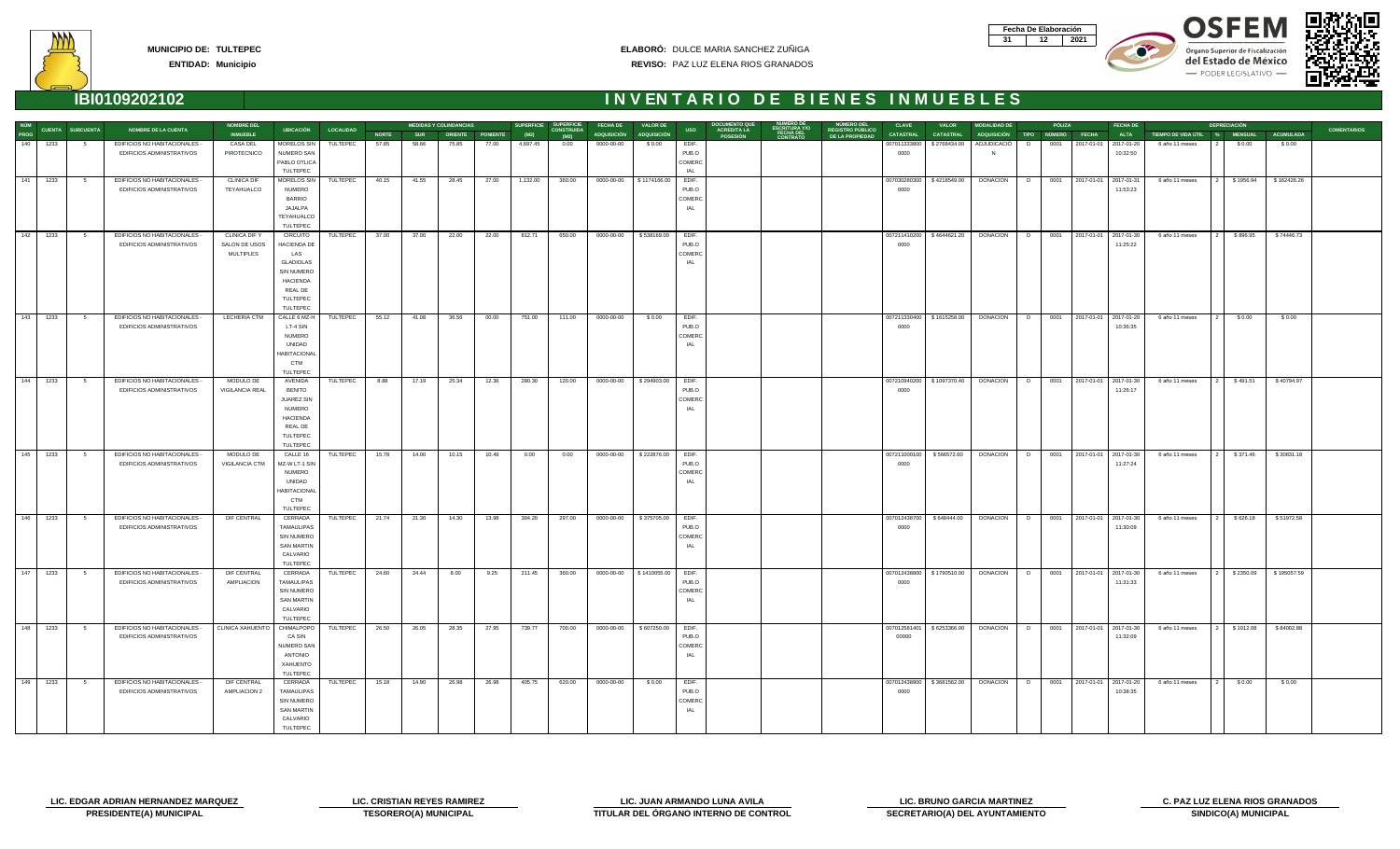| Fecha De Elaboración |     |
|----------------------|-----|
|                      | N91 |









| <b>NÚM</b>  |          |                         |                                                            | <b>NOMBRE DEL</b>                            |                                                                                                              |                  |              |            | <b>MEDIDAS Y COLINDANCIAS</b> |                  | <b>SUPERFICIE</b> | <b>SUPERFICIE</b>         | <b>FECHA DE</b> | <b>VALOR DE</b>    |                                        | <b>DOCUMENTO QU</b>                   |                       |                                                   | <b>CLAVE</b>         | <b>VALOR</b>                 | <b>MODALIDAD DE</b> |   | PÓLIZA        |                            | <b>FECHA DE</b> |                               | <b>DEPRECIACIÓN</b> |                  |                    |
|-------------|----------|-------------------------|------------------------------------------------------------|----------------------------------------------|--------------------------------------------------------------------------------------------------------------|------------------|--------------|------------|-------------------------------|------------------|-------------------|---------------------------|-----------------|--------------------|----------------------------------------|---------------------------------------|-----------------------|---------------------------------------------------|----------------------|------------------------------|---------------------|---|---------------|----------------------------|-----------------|-------------------------------|---------------------|------------------|--------------------|
| <b>PROG</b> |          | <b>CUENTA SUBCUENTA</b> | <b>NOMBRE DE LA CUENTA</b>                                 | <b>INMUEBLE</b>                              | <b>UBICACIÓN</b>                                                                                             | <b>LOCALIDAD</b> | <b>NORTE</b> | <b>SUR</b> |                               | ORIENTE PONIENTE | (M2)              | <b>CONSTRUIDA</b><br>(M2) | ADQUISICIÓN     | <b>ADQUISICIÓN</b> | <b>USO</b>                             | <b>ACREDITA LA</b><br><b>POSESIÓN</b> | FECHA DEL<br>CONTRATO | <b>REGISTRO PÚBLICO</b><br><b>DE LA PROPIEDAD</b> | <b>CATASTRAL</b>     | <b>CATASTRAL</b>             | ADQUISICIÓN TIPO    |   | <b>NÚMERO</b> | <b>FECHA</b>               | <b>ALTA</b>     | TIEMPO DE VIDA ÚTIL % MENSUAL |                     | <b>ACUMULADA</b> | <b>COMENTARIOS</b> |
| 150         | 1233     | 5                       | EDIFICIOS NO HABITACIONALES -<br>EDIFICIOS ADMINISTRATIVOS | CENTRO DE<br><b>ATENCION</b><br>MULTIPLE CAM | AVENIDA<br>SEPTIMA<br><b>CHAMAPA SIN</b><br>NUMERO SAN<br>PABLO OTLICA                                       | TULTEPEC         | 39.50        | 63.30      | 47.30                         | 40.90            | 2,209.67          | 1,569.00                  | 0000-00-00      | \$0.00             | <b>ESCUEL</b>                          |                                       |                       |                                                   | 007015760100<br>0000 | \$8144083.00                 | <b>DONACION</b>     | D |               | 0001 2017-01-01 2017-01-20 | 10:39:03        | 6 año 11 meses                | \$0.00              | \$0.00           |                    |
|             |          |                         |                                                            |                                              | TULTEPEC                                                                                                     |                  |              |            |                               |                  |                   |                           |                 |                    |                                        |                                       |                       |                                                   |                      |                              |                     |   |               |                            |                 |                               |                     |                  |                    |
| 151         | 1233     | $5^{\circ}$             | EDIFICIOS NO HABITACIONALES -<br>EDIFICIOS ADMINISTRATIVOS | CASA DE CULTURA                              | AVENIDA JOSE<br>MARIA<br>MORELOS SIN<br><b>NUMERO</b><br><b>BARRIO SAN</b><br>RAFAEL<br>TULTEPEC             | TULTEPEC         | 57.65        | 29.33      | 54.67                         | 132.30           | 5,471.30          | 0.00                      | 0000-00-00      | \$0.00             | EDIF.<br>PUB.O<br>COMERC<br>IAL        |                                       |                       |                                                   | 0000                 | 007018635000   \$19862292.00 | <b>DONACION</b>     |   |               | 0000-00-00 2017-01-20      | 10:39:57        | 6 año 11 meses                | \$0.00              | \$0.00           |                    |
| 152         | 1233     | $5^{\circ}$             | EDIFICIOS NO HABITACIONALES -<br>EDIFICIOS ADMINISTRATIVOS | ESCUELA DE<br><b>BELLAS ARTES</b>            | PLAZA<br><b>HIDALGO SIN</b><br><b>NUMERO</b><br>CENTRO<br>TULTEPEC                                           | TULTEPEC         | 18.32        | 18.32      | 27.97                         | 28.62            | 536.00            | 1,560.00                  | 0000-00-00      | \$5336635.00       | ESCUEL                                 |                                       |                       |                                                   | 007010400600<br>0000 | \$6753661.00                 | DONACION            | D |               | 0001 2017-01-01 2017-01-30 | 13:18:17        | 6 año 11 meses                | \$8894.39           | \$738234.49      |                    |
| 153         | 1233     | $5^{\circ}$             | EDIFICIOS NO HABITACIONALES -<br>EDIFICIOS ADMINISTRATIVOS | PRIMARIA ANTONIO<br>CASO PASEOS 2            | PASEO DE LAS<br>HACIENDAS<br>NORTE SIN<br><b>NUMERO</b><br>PASEOS DE<br>TULTEPEC 2<br>TULTEPEC               | TULTEPEC         | 63.35        | 90.89      | 36.10                         | 63.24            | 4,031.10          | 4,031.00                  | 0000-00-00      | \$0.00             | ESCUEL                                 |                                       |                       |                                                   | 0000                 | 007034000100   \$22834406.00 | DONACION            | D | 0001          | 2017-01-01 2017-01-20      | 10:41:32        | 6 año 11 meses                | \$0.00              | \$0.00           |                    |
| 154         | 1233     | $5^{\circ}$             | EDIFICIOS NO HABITACIONALES -<br>EDIFICIOS ADMINISTRATIVOS | JARDIN DE NIÑOS<br>PASEOS                    | PASEO DE LA<br><b>COMPRENSIO</b><br>N SIN<br><b>NUMERO</b><br>PASEOS DE<br>TULTEPEC 1<br>TULTEPEC            | TULTEPEC         | 61.50        | 61.50      | 24.40                         | 17.50            | 1,284.34          | 0.00                      | 0000-00-00      | \$0.00             | EDIF.<br>PUB.O<br>COMERC<br>IAL        |                                       |                       |                                                   | 007033830101<br>000A | \$2485826.00                 | <b>DONACION</b>     | D |               | 0001 2017-01-01 2017-01-20 | 10:43:17        | 6 año 11 meses                | \$0.00              | \$0.00           |                    |
| 155         | 1233     | $5^{\circ}$             | EDIFICIOS NO HABITACIONALES -<br>EDIFICIOS ADMINISTRATIVOS | PRIMARIA<br>GONZALEZ<br><b>BOCANEGRA</b>     | PÁSEO DE LA<br>COMPRENSIO<br>N MZ3 LT01<br>SIN NUMERO<br>PASEOS DE<br>TULTEPEC 1<br>TULTEPEC                 | TULTEPEC         | 89.05        | 92.80      | 34.65                         | 52.40            | 3,760.23          | 0.00                      | 0000-00-00      | \$0.00             | <b>ESCUEL</b>                          |                                       |                       |                                                   | 007033830101<br>000B | \$6354210.00                 | <b>DONACION</b>     | D |               | 0001 2017-01-01 2017-01-20 | 10:43:28        | 6 año 11 meses                | \$0.00              | \$0.00           |                    |
| 156         | 1233     | $5^{\circ}$             | EDIFICIOS NO HABITACIONALES -<br>EDIFICIOS ADMINISTRATIVOS | URIS                                         | AVENIDA DE<br>LOS<br>DOCTORES<br>SIN NUMERO<br><b>BARRIO LA</b><br>MANZANA<br>TEYAHUALCO<br>TULTEPEC         | TULTEPEC         | 41.00        | 37.57      | 56.00                         | 52.60            | 2,129.55          | 254.00                    | 0000-00-00      | \$0.00             | EDIF.<br>PUB.O<br>COMERC<br><b>IAL</b> |                                       |                       |                                                   | 007033830100<br>0001 | \$3359155.00                 | ADJUDICACIÓ         | D |               | 0001 2017-01-01 2017-01-20 | 10:43:38        | 6 año 11 meses                | \$0.00              | \$0.00           |                    |
|             | 157 1233 | $5^{\circ}$             | EDIFICIOS NO HABITACIONALES -<br>EDIFICIOS ADMINISTRATIVOS | KINDER HACIENDA<br>DEL JARDIN 1              | AVENIDA<br><b>HACIENDA</b><br>DEL JARDIN<br><b>SIN NUMERO</b><br><b>HACIENDA</b><br>DEL JARDIN 1<br>TULTEPEC | TULTEPEC         | 44.75        | 44.80      | 41.95                         | 53.90            | 2,139.70          | 0.00                      | 0000-00-00      | \$0.00             | EDIF.<br>PUB.O<br>COMERC<br>IAL        |                                       |                       |                                                   | 007034310500<br>0000 | \$6228885.00                 | <b>DONACION</b>     | D |               | 0001 2017-01-01 2017-01-20 | 10:44:06        | 6 año 11 meses                | \$0.00              | \$0.00           |                    |
| 158         | 1233     | $5^{\circ}$             | EDIFICIOS NO HABITACIONALES -<br>EDIFICIOS ADMINISTRATIVOS | PRIMARIA<br>HACIENDA DEL<br>JARDIN 1         | AVENIDA<br><b>HACIENDA</b><br>DEL JARDIN<br>SIN NUMERO<br><b>HACIENDA</b><br>DEL JARDIN 1<br>TULTEPEC        | TULTEPEC         | 67.59        | 85.46      | 45.44                         | 90.37            | 7,067.45          | 1,600.00                  | 0000-00-00      | \$0.00             | ESCUEL                                 |                                       |                       |                                                   | 0000                 | 007034310600   \$15295614.00 | <b>DONACION</b>     | D |               | 0001 2017-01-01 2017-01-20 | 10:44:20        | 6 año 11 meses                | \$0.00              | \$0.00           |                    |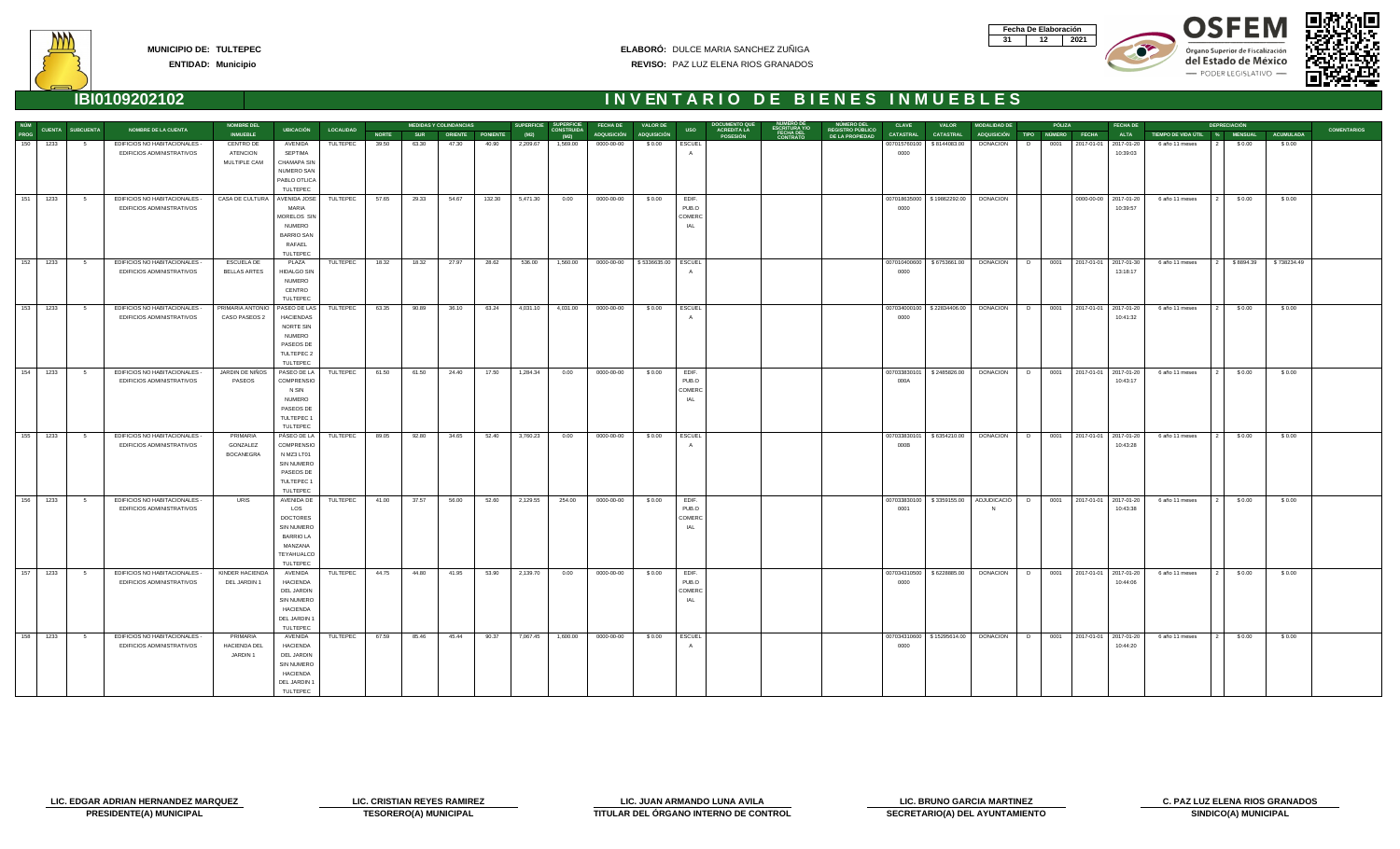| Fecha De Elaboración |     |
|----------------------|-----|
|                      | N91 |









|             |          |                  |                                      | <b>NOMBRE DEL</b>                         |                                   |                  |              |            | <b>MEDIDAS Y COLINDANCIAS</b> |                  | <b>SUPERFICIE</b> | <b>SUPERFICIE</b>         | <b>FECHA DE</b>         | <b>VALOR DE</b> |            | <b>DOCUMENTO QUE<br/>ACREDITA LA</b> |                                                   | <b>CLAVE</b>     | <b>VALOR</b>               | <b>MODALIDAD DE</b>                                                            |   | PÓLIZA |                            | <b>FECHA DE</b> |                               | <b>DEPRECIACIÓN</b> |                  |                    |
|-------------|----------|------------------|--------------------------------------|-------------------------------------------|-----------------------------------|------------------|--------------|------------|-------------------------------|------------------|-------------------|---------------------------|-------------------------|-----------------|------------|--------------------------------------|---------------------------------------------------|------------------|----------------------------|--------------------------------------------------------------------------------|---|--------|----------------------------|-----------------|-------------------------------|---------------------|------------------|--------------------|
| NÚM<br>PROG |          | CUENTA SUBCUENTA | <b>NOMBRE DE LA CUENTA</b>           | <b>INMUEBLE</b>                           | <b>UBICACIÓN</b>                  | <b>LOCALIDAD</b> | <b>NORTE</b> | <b>SUR</b> |                               | ORIENTE PONIENTE | (M2)              | <b>CONSTRUIDA</b><br>(M2) | ADQUISICIÓN ADQUISICIÓN |                 | <b>USO</b> | <b>POSESIÓN</b>                      | NÚMERO DEL<br>REGISTRO PÚBLICO<br>DE LA PROPIEDAD | <b>CATASTRAL</b> | <b>CATASTRAL</b>           | ADQUISICIÓN TIPO NÚMERO                                                        |   |        | <b>FECHA</b>               | <b>ALTA</b>     | TIEMPO DE VIDA ÚTIL % MENSUAL |                     | <b>ACUMULADA</b> | <b>COMENTARIOS</b> |
| 159         | 1233     | - 5              | EDIFICIOS NO HABITACIONALES -        | ESTANCIA INFANTIL   CALLE JARDIN          |                                   | TULTEPEC         | 21.68        | 22.79      | 43.29                         | 43.23            | 961.85            | 510.00                    | 0000-00-00              | \$0.00          | ESCUEL     |                                      |                                                   | 007034310400     | \$3479041.00               | <b>DONACION</b>                                                                | D |        | 0001 2017-01-01 2017-01-20 |                 | 6 año 11 meses                | \$0.00              | \$0.00           |                    |
|             |          |                  | EDIFICIOS ADMINISTRATIVOS            | YOLTZIN                                   | DE LA                             |                  |              |            |                               |                  |                   |                           |                         |                 |            |                                      |                                                   | 0000             |                            |                                                                                |   |        |                            | 10:44:31        |                               |                     |                  |                    |
|             |          |                  |                                      |                                           | HERRADURA                         |                  |              |            |                               |                  |                   |                           |                         |                 |            |                                      |                                                   |                  |                            |                                                                                |   |        |                            |                 |                               |                     |                  |                    |
|             |          |                  |                                      |                                           | SIN NUMERO                        |                  |              |            |                               |                  |                   |                           |                         |                 |            |                                      |                                                   |                  |                            |                                                                                |   |        |                            |                 |                               |                     |                  |                    |
|             |          |                  |                                      |                                           | FRACCIONAMI                       |                  |              |            |                               |                  |                   |                           |                         |                 |            |                                      |                                                   |                  |                            |                                                                                |   |        |                            |                 |                               |                     |                  |                    |
|             |          |                  |                                      |                                           | <b>ENTO</b>                       |                  |              |            |                               |                  |                   |                           |                         |                 |            |                                      |                                                   |                  |                            |                                                                                |   |        |                            |                 |                               |                     |                  |                    |
|             |          |                  |                                      |                                           | <b>HACIENDA</b>                   |                  |              |            |                               |                  |                   |                           |                         |                 |            |                                      |                                                   |                  |                            |                                                                                |   |        |                            |                 |                               |                     |                  |                    |
|             |          |                  |                                      |                                           | DEL JARDIN 1                      |                  |              |            |                               |                  |                   |                           |                         |                 |            |                                      |                                                   |                  |                            |                                                                                |   |        |                            |                 |                               |                     |                  |                    |
|             |          |                  |                                      |                                           | TULTEPEC                          |                  |              |            |                               |                  |                   |                           |                         |                 |            |                                      |                                                   |                  |                            |                                                                                |   |        |                            |                 |                               |                     |                  |                    |
| 160         | 1233     | $5^{\circ}$      | EDIFICIOS NO HABITACIONALES -        | TANQUE ELEVADO                            | JARDIN DE LA                      | TULTEPEC         | 31.18        | 31.13      | 25.91                         | 25.87            | 806.65            | 333.00                    | 0000-00-00              | \$0.00          | ESCUEL     |                                      |                                                   |                  | 007034310200 \$4669934.00  | DONACION D 0001 2017-01-01 2017-01-20                                          |   |        |                            |                 | 6 año 11 meses                | \$0.00              | \$0.00           |                    |
|             |          |                  | EDIFICIOS ADMINISTRATIVOS            | <b>HACIENDA DEL</b>                       | HERRADURA                         |                  |              |            |                               |                  |                   |                           |                         |                 |            |                                      |                                                   | 0000             |                            |                                                                                |   |        |                            | 10:44:43        |                               |                     |                  |                    |
|             |          |                  |                                      | JARDIN 1                                  | SIN NUMERO                        |                  |              |            |                               |                  |                   |                           |                         |                 |            |                                      |                                                   |                  |                            |                                                                                |   |        |                            |                 |                               |                     |                  |                    |
|             |          |                  |                                      |                                           | HACIENDA                          |                  |              |            |                               |                  |                   |                           |                         |                 |            |                                      |                                                   |                  |                            |                                                                                |   |        |                            |                 |                               |                     |                  |                    |
|             |          |                  |                                      |                                           | DEL JARDIN 1                      |                  |              |            |                               |                  |                   |                           |                         |                 |            |                                      |                                                   |                  |                            |                                                                                |   |        |                            |                 |                               |                     |                  |                    |
|             |          |                  |                                      |                                           | TULTEPEC                          |                  |              |            |                               |                  |                   |                           |                         |                 |            |                                      |                                                   |                  |                            |                                                                                |   |        |                            |                 |                               |                     |                  |                    |
| 161         | 1233     | $5^{\circ}$      | EDIFICIOS NO HABITACIONALES -        | PRIMARIA                                  | JARDIN DE                         | TULTEPEC         | 165.73       | 170.83     | 127.02                        |                  | 131.06 23,164.90  | 0.00                      | 0000-00-00              | \$0.00          | ESCUEL     |                                      |                                                   |                  |                            | 007031120100   \$30736163.00   DONACION   D   0001   2017-01-01   2017-01-20   |   |        |                            |                 | 6 año 11 meses                | \$0.00              | \$0.00           |                    |
|             |          |                  | EDIFICIOS ADMINISTRATIVOS            | SECUNDARIA Y                              | VERANO MZ                         |                  |              |            |                               |                  |                   |                           |                         |                 |            |                                      |                                                   | 0000             |                            |                                                                                |   |        |                            | 10:45:11        |                               |                     |                  |                    |
|             |          |                  |                                      | CANCHAS                                   | XXI LTI SIN                       |                  |              |            |                               |                  |                   |                           |                         |                 |            |                                      |                                                   |                  |                            |                                                                                |   |        |                            |                 |                               |                     |                  |                    |
|             |          |                  |                                      | HACIENDA DEL                              | NUMERO                            |                  |              |            |                               |                  |                   |                           |                         |                 |            |                                      |                                                   |                  |                            |                                                                                |   |        |                            |                 |                               |                     |                  |                    |
|             |          |                  |                                      | JARDIN                                    | <b>HACIENDA</b>                   |                  |              |            |                               |                  |                   |                           |                         |                 |            |                                      |                                                   |                  |                            |                                                                                |   |        |                            |                 |                               |                     |                  |                    |
|             |          |                  |                                      |                                           | DEL JARDIN 2                      |                  |              |            |                               |                  |                   |                           |                         |                 |            |                                      |                                                   |                  |                            |                                                                                |   |        |                            |                 |                               |                     |                  |                    |
|             |          |                  |                                      |                                           | TULTEPEC                          |                  |              |            |                               |                  |                   |                           |                         |                 |            |                                      |                                                   |                  |                            |                                                                                |   |        |                            |                 |                               |                     |                  |                    |
| 162         | 1233     | $5^{\circ}$      | EDIFICIOS NO HABITACIONALES -        | SECUNDARIA                                | <b>CIVILIZACION</b>               | TULTEPEC         | 64.21        | 63.81      | 89.00                         | 88.98            | 5,696.00          | 1,160.00                  | 0000-00-00              | \$0.00          | ESCUEL     |                                      |                                                   |                  |                            | 007034120400   \$13355506.00   DONACION   D   0001   2017-01-01   2017-01-20   |   |        |                            |                 | 6 año 11 meses                | \$0.00              | \$0.00           |                    |
|             |          |                  | EDIFICIOS ADMINISTRATIVOS            | FRACC LA ANTIGUA                          | TEHOTIHUACA                       |                  |              |            |                               |                  |                   |                           |                         |                 |            |                                      |                                                   | 00000            |                            |                                                                                |   |        |                            | 10:45:25        |                               |                     |                  |                    |
|             |          |                  |                                      |                                           | NA SIN                            |                  |              |            |                               |                  |                   |                           |                         |                 |            |                                      |                                                   |                  |                            |                                                                                |   |        |                            |                 |                               |                     |                  |                    |
|             |          |                  |                                      |                                           | <b>NUMERO</b>                     |                  |              |            |                               |                  |                   |                           |                         |                 |            |                                      |                                                   |                  |                            |                                                                                |   |        |                            |                 |                               |                     |                  |                    |
|             |          |                  |                                      |                                           | <b>FRACCIONAMI</b>                |                  |              |            |                               |                  |                   |                           |                         |                 |            |                                      |                                                   |                  |                            |                                                                                |   |        |                            |                 |                               |                     |                  |                    |
|             |          |                  |                                      |                                           | <b>ENTO LA</b>                    |                  |              |            |                               |                  |                   |                           |                         |                 |            |                                      |                                                   |                  |                            |                                                                                |   |        |                            |                 |                               |                     |                  |                    |
|             |          |                  |                                      |                                           | ANTIGUA                           |                  |              |            |                               |                  |                   |                           |                         |                 |            |                                      |                                                   |                  |                            |                                                                                |   |        |                            |                 |                               |                     |                  |                    |
|             |          |                  |                                      |                                           | TULTEPEC                          |                  |              |            |                               |                  |                   |                           |                         |                 |            |                                      |                                                   |                  |                            |                                                                                |   |        |                            |                 |                               |                     |                  |                    |
| 163         | 1233     | 5 <sub>5</sub>   | EDIFICIOS NO HABITACIONALES -        | POZO AREA VERDE                           | AVENIDA                           | TULTEPEC         | 28.96        | 12.90      | 15.80                         | 41.97            | 0.00              | 0.00                      | 0000-00-00              | \$0.00          | POZO       |                                      |                                                   |                  |                            | 007211450100   \$1822760.00   DONACION   D   0001   2017-01-01   2017-01-20    |   |        |                            |                 | 6 año 11 meses                | \$0.00              | \$0.00           |                    |
|             |          |                  | EDIFICIOS ADMINISTRATIVOS            | REAL DE TULTEPEC                          | <b>HACIENDA</b>                   |                  |              |            |                               |                  |                   |                           |                         |                 |            |                                      |                                                   | 0000             |                            |                                                                                |   |        |                            | 10:45:37        |                               |                     |                  |                    |
|             |          |                  |                                      |                                           | FLOR DE                           |                  |              |            |                               |                  |                   |                           |                         |                 |            |                                      |                                                   |                  |                            |                                                                                |   |        |                            |                 |                               |                     |                  |                    |
|             |          |                  |                                      |                                           | CANELA SIN                        |                  |              |            |                               |                  |                   |                           |                         |                 |            |                                      |                                                   |                  |                            |                                                                                |   |        |                            |                 |                               |                     |                  |                    |
|             |          |                  |                                      |                                           | <b>NUMERO</b>                     |                  |              |            |                               |                  |                   |                           |                         |                 |            |                                      |                                                   |                  |                            |                                                                                |   |        |                            |                 |                               |                     |                  |                    |
|             |          |                  |                                      |                                           | <b>HACIENDA</b>                   |                  |              |            |                               |                  |                   |                           |                         |                 |            |                                      |                                                   |                  |                            |                                                                                |   |        |                            |                 |                               |                     |                  |                    |
|             |          |                  |                                      |                                           | REAL DE                           |                  |              |            |                               |                  |                   |                           |                         |                 |            |                                      |                                                   |                  |                            |                                                                                |   |        |                            |                 |                               |                     |                  |                    |
|             |          |                  |                                      |                                           | TULTEPEC                          |                  |              |            |                               |                  |                   |                           |                         |                 |            |                                      |                                                   |                  |                            |                                                                                |   |        |                            |                 |                               |                     |                  |                    |
|             |          |                  |                                      |                                           | TULTEPEC                          |                  |              |            |                               |                  |                   |                           |                         |                 |            |                                      |                                                   |                  |                            |                                                                                |   |        |                            |                 |                               |                     |                  |                    |
| 164         | 1233     | $5^{\circ}$      | EDIFICIOS NO HABITACIONALES -        | <b>CLINICA DIF CTM</b>                    | CIRCUITO SAN TULTEPEC             |                  | 33.92        | 48.86      | 34.83                         | 0.00             | 593.85            | 624.00                    | 0000-00-00              | \$0.00          | EDIF.      |                                      |                                                   |                  |                            | 007211330700   \$6216646.80   ADJUDICACIÓ   D   0001   2017-01-01   2017-01-20 |   |        |                            |                 | 6 año 11 meses                | \$0.00              | \$0.00           |                    |
|             |          |                  | EDIFICIOS ADMINISTRATIVOS            |                                           | PABLO                             |                  |              |            |                               |                  |                   |                           |                         |                 | PUB.O      |                                      |                                                   | 0000             |                            |                                                                                |   |        |                            | 10:45:52        |                               |                     |                  |                    |
|             |          |                  |                                      |                                           | PONIENTE MZ                       |                  |              |            |                               |                  |                   |                           |                         |                 | COMERC     |                                      |                                                   |                  |                            |                                                                                |   |        |                            |                 |                               |                     |                  |                    |
|             |          |                  |                                      |                                           | 133 LT 07 SIN                     |                  |              |            |                               |                  |                   |                           |                         |                 | IAL        |                                      |                                                   |                  |                            |                                                                                |   |        |                            |                 |                               |                     |                  |                    |
|             |          |                  |                                      |                                           | NUMERO                            |                  |              |            |                               |                  |                   |                           |                         |                 |            |                                      |                                                   |                  |                            |                                                                                |   |        |                            |                 |                               |                     |                  |                    |
|             |          |                  |                                      |                                           | UNIDAD                            |                  |              |            |                               |                  |                   |                           |                         |                 |            |                                      |                                                   |                  |                            |                                                                                |   |        |                            |                 |                               |                     |                  |                    |
|             |          |                  |                                      |                                           | <b>HABITACIONAL</b><br><b>CTM</b> |                  |              |            |                               |                  |                   |                           |                         |                 |            |                                      |                                                   |                  |                            |                                                                                |   |        |                            |                 |                               |                     |                  |                    |
|             |          |                  |                                      |                                           |                                   |                  |              |            |                               |                  |                   |                           |                         |                 |            |                                      |                                                   |                  |                            |                                                                                |   |        |                            |                 |                               |                     |                  |                    |
|             | 165 1233 | $5^{\circ}$      | <b>EDIFICIOS NO HABITACIONALES -</b> | UNIVERSIDAD                               | TULTEPEC<br>AVENIDA               | TULTEPEC         | 88.32        | 78.83      | 107.93                        | 107.93           | 9,016.10          | 1,652.00                  | 0000-00-00              | \$0.00          | ESCUEL     |                                      |                                                   |                  |                            | 007031010200   \$20721826.00   DONACION   D   0001   2017-01-01   2017-01-20   |   |        |                            |                 | 6 año 11 meses                | \$0.00              | \$0.00           |                    |
|             |          |                  | EDIFICIOS ADMINISTRATIVOS            | PEDAGOGICA                                | <b>TOLUCA SIN</b>                 |                  |              |            |                               |                  |                   |                           |                         |                 |            |                                      |                                                   | 0000             |                            |                                                                                |   |        |                            | 10:49:17        |                               |                     |                  |                    |
|             |          |                  |                                      | NACIONAL                                  | NUMERO EL                         |                  |              |            |                               |                  |                   |                           |                         |                 |            |                                      |                                                   |                  |                            |                                                                                |   |        |                            |                 |                               |                     |                  |                    |
|             |          |                  |                                      |                                           | DORADO                            |                  |              |            |                               |                  |                   |                           |                         |                 |            |                                      |                                                   |                  |                            |                                                                                |   |        |                            |                 |                               |                     |                  |                    |
|             |          |                  |                                      |                                           | TULTEPEC                          |                  |              |            |                               |                  |                   |                           |                         |                 |            |                                      |                                                   |                  |                            |                                                                                |   |        |                            |                 |                               |                     |                  |                    |
| 166         | 1233     | $5^{\circ}$      | EDIFICIOS NO HABITACIONALES -        | PREPARATORIA 10                           | CALLE                             | TULTEPEC         | 48.38        | 45.24      | 21.85                         | 219.13           | 10,188.50         | 1,692.00                  | 0000-00-00              | \$0.00          | EDIF.      |                                      |                                                   |                  |                            | 007030822600 \$15539948.00 ADJUDICACIÓ D 0001 2017-01-01 2017-01-20            |   |        |                            |                 | 6 año 11 meses                | \$0.00              | \$0.00           |                    |
|             |          |                  | EDIFICIOS ADMINISTRATIVOS            | DE JUNIO                                  | LAZARO                            |                  |              |            |                               |                  |                   |                           |                         |                 | PUB.O      |                                      |                                                   | 0000             |                            |                                                                                |   |        |                            | 10:49:29        |                               |                     |                  |                    |
|             |          |                  |                                      |                                           | CARDES SIN                        |                  |              |            |                               |                  |                   |                           |                         |                 | COMERC     |                                      |                                                   |                  |                            |                                                                                |   |        |                            |                 |                               |                     |                  |                    |
|             |          |                  |                                      |                                           | NUMERO 10                         |                  |              |            |                               |                  |                   |                           |                         |                 | IAL        |                                      |                                                   |                  |                            |                                                                                |   |        |                            |                 |                               |                     |                  |                    |
|             |          |                  |                                      |                                           | DE JUNIO                          |                  |              |            |                               |                  |                   |                           |                         |                 |            |                                      |                                                   |                  |                            |                                                                                |   |        |                            |                 |                               |                     |                  |                    |
|             |          |                  |                                      |                                           | TULTEPEC                          |                  |              |            |                               |                  |                   |                           |                         |                 |            |                                      |                                                   |                  |                            |                                                                                |   |        |                            |                 |                               |                     |                  |                    |
| 167         | 1233     | $5^{\circ}$      | EDIFICIOS NO HABITACIONALES -        | CDC LA CANTERA                            | SALTILLO SIN                      | TULTEPEC         | 34.00        | 33.75      | 13.14                         | 21.50            | 1,037.70          | 304.00                    | 0000-00-00              | \$0.00          | EDIF.      |                                      |                                                   |                  |                            | 007012792900   \$2344561.00   ADJUDICACIÓ   D                                  |   |        | 0001 2017-01-01 2017-01-20 |                 | 6 año 11 meses                | \$0.00              | \$0.00           |                    |
|             |          |                  | EDIFICIOS ADMINISTRATIVOS            |                                           | NUMERO LA                         |                  |              |            |                               |                  |                   |                           |                         |                 | PUB.O      |                                      |                                                   | 0000             |                            |                                                                                |   |        |                            | 10:49:40        |                               |                     |                  |                    |
|             |          |                  |                                      |                                           | CANTERA                           |                  |              |            |                               |                  |                   |                           |                         |                 | COMERC     |                                      |                                                   |                  |                            |                                                                                |   |        |                            |                 |                               |                     |                  |                    |
|             |          |                  |                                      |                                           | TULTEPEC                          |                  |              |            |                               |                  |                   |                           |                         |                 | IAL        |                                      |                                                   |                  |                            |                                                                                |   |        |                            |                 |                               |                     |                  |                    |
| 168         | 1233     | - 5              | EDIFICIOS NO HABITACIONALES -        | KINDER LA CAÑADA   ZACAPUAXTLA   TULTEPEC |                                   |                  | 34.00        | 45.00      | 19.00                         | 29.00            | 1,278.00          | 0.00                      | 0000-00-00              | \$446970.00     | ESCUEL     |                                      |                                                   |                  | 007016811400   \$756555.00 | DONACION   D                                                                   |   |        | 0001 2017-01-01 2017-01-31 |                 | 6 año 11 meses                | \$744.95            | \$61830.85       |                    |
|             |          |                  | EDIFICIOS ADMINISTRATIVOS            |                                           | S SIN NUMERO                      |                  |              |            |                               |                  |                   |                           |                         |                 |            |                                      |                                                   | 0000             |                            |                                                                                |   |        |                            | 11:00:24        |                               |                     |                  |                    |
|             |          |                  |                                      |                                           | LA CAÑADA                         |                  |              |            |                               |                  |                   |                           |                         |                 |            |                                      |                                                   |                  |                            |                                                                                |   |        |                            |                 |                               |                     |                  |                    |
|             |          |                  |                                      |                                           | TULTEPEC                          |                  |              |            |                               |                  |                   |                           |                         |                 |            |                                      |                                                   |                  |                            |                                                                                |   |        |                            |                 |                               |                     |                  |                    |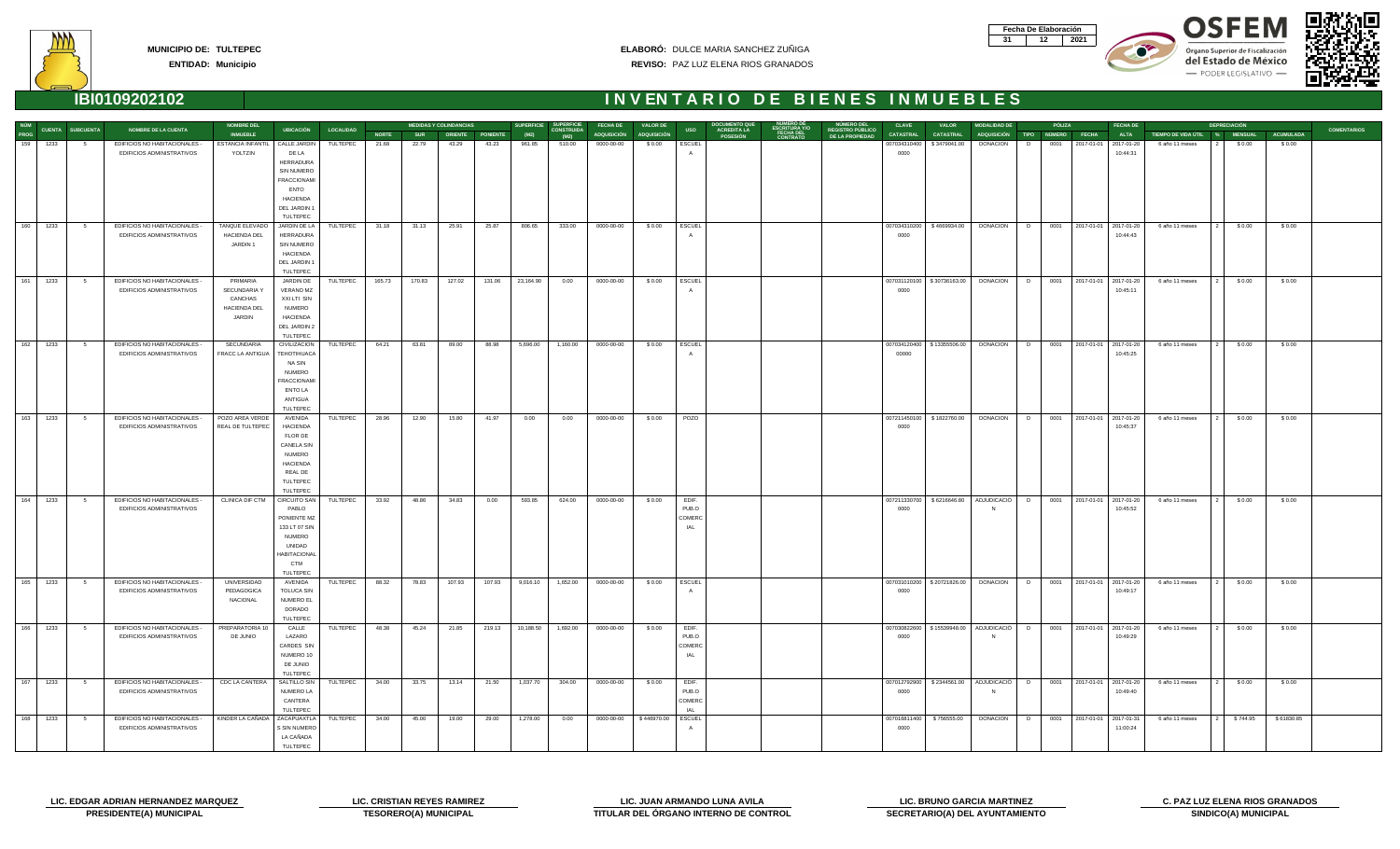| Fecha De Elaboración |     |
|----------------------|-----|
|                      | N91 |









| NÚM  |                          |                         |                                       | <b>NOMBRE DEL</b>  |                      |                  |              |            | <b>MEDIDAS Y COLINDANCIAS</b> |                  | <b>SUPERFICIE</b> | <b>SUPERFICIE</b>         | <b>FECHA DE</b>                      | <b>VALOR DE</b> |                | DOCUMENTO QUE<br>ACREDITA LA |                                                     |                                                   | <b>CLAVE</b>     | <b>VALOR</b>                 | <b>MODALIDAD DE</b>     |   | PÓLIZA | <b>FECHA DE</b>             |                               | <b>DEPRECIACIÓN</b> |                              |                    |
|------|--------------------------|-------------------------|---------------------------------------|--------------------|----------------------|------------------|--------------|------------|-------------------------------|------------------|-------------------|---------------------------|--------------------------------------|-----------------|----------------|------------------------------|-----------------------------------------------------|---------------------------------------------------|------------------|------------------------------|-------------------------|---|--------|-----------------------------|-------------------------------|---------------------|------------------------------|--------------------|
| PROG |                          | <b>CUENTA SUBCUENTA</b> | <b>NOMBRE DE LA CUENTA</b>            | <b>INMUEBLE</b>    | <b>UBICACIÓN</b>     | <b>LOCALIDAD</b> | <b>NORTE</b> | <b>SUR</b> |                               | ORIENTE PONIENTE | (M2)              | <b>CONSTRUIDA</b><br>(M2) | ADQUISICIÓN ADQUISICIÓN              |                 | <b>USO</b>     | <b>POSESIÓN</b>              | NUMERO DE<br>ESCRITURA Y/O<br>FECHA DEL<br>CONTRATO | NÚMERO DEL<br>REGISTRO PÚBLICO<br>DE LA PROPIEDAD | <b>CATASTRAL</b> | <b>CATASTRAL</b>             | ADQUISICIÓN TIPO NÚMERO |   |        | <b>ALTA</b><br><b>FECHA</b> | TIEMPO DE VIDA ÚTIL % MENSUAL |                     | <b>ACUMULADA</b>             | <b>COMENTARIOS</b> |
| 169  | 1233                     |                         | EDIFICIOS NO HABITACIONALES           | PRIMARIA           | FRANCISCO            | TULTEPEC         | 99.11        | 109.16     | 43.75                         | 42.29            | 4,428.35          | 0.00                      | 0000-00-00                           | \$0.00          | <b>ESCUEL</b>  |                              |                                                     |                                                   |                  | 007019020000   \$24773553.00 | ADJUDICACIÓ             | D | 0001   | 2017-01-01   2017-01-20     | 6 año 11 meses                | \$0.00              | \$0.00                       |                    |
|      |                          |                         | EDIFICIOS ADMINISTRATIVOS             | NEZAHUALCOYOTL     | <b>JAVIER MINA</b>   |                  |              |            |                               |                  |                   |                           |                                      |                 |                |                              |                                                     |                                                   |                  |                              |                         |   |        | 10:50:02                    |                               |                     |                              |                    |
|      |                          |                         |                                       |                    | ESQ                  |                  |              |            |                               |                  |                   |                           |                                      |                 |                |                              |                                                     |                                                   |                  |                              |                         |   |        |                             |                               |                     |                              |                    |
|      |                          |                         |                                       |                    | <b>TLAZINTLA SIN</b> |                  |              |            |                               |                  |                   |                           |                                      |                 |                |                              |                                                     |                                                   |                  |                              |                         |   |        |                             |                               |                     |                              |                    |
|      |                          |                         |                                       |                    | <b>NUMERO SAN</b>    |                  |              |            |                               |                  |                   |                           |                                      |                 |                |                              |                                                     |                                                   |                  |                              |                         |   |        |                             |                               |                     |                              |                    |
|      |                          |                         |                                       |                    |                      |                  |              |            |                               |                  |                   |                           |                                      |                 |                |                              |                                                     |                                                   |                  |                              |                         |   |        |                             |                               |                     |                              |                    |
|      |                          |                         |                                       |                    | PABLO OTLICA         |                  |              |            |                               |                  |                   |                           |                                      |                 |                |                              |                                                     |                                                   |                  |                              |                         |   |        |                             |                               |                     |                              |                    |
|      |                          |                         |                                       |                    | TULTEPEC             |                  |              |            |                               |                  |                   |                           |                                      |                 |                |                              |                                                     |                                                   |                  |                              |                         |   |        |                             |                               |                     |                              |                    |
|      | $170$ 1233               | $5^{\circ}$             | EDIFICIOS NO HABITACIONALES -         | CLINICA LECHERIA Y | LAZARO               | TULTEPEC         | 34.99        | 34.99      | 28.00                         | 48.55            |                   |                           | 1,313.00  1,668,206.00  0000-00-00   | \$0.00          | EDIF.          |                              |                                                     |                                                   |                  | 007030822500   \$1668206.00  | DONACION D              |   |        | 0001 2017-01-01 2017-01-20  | 6 año 11 meses                | \$0.00              | \$0.00                       |                    |
|      |                          |                         | EDIFICIOS ADMINISTRATIVOS             | CENTRO SOCIAL 10   | CARDENAS             |                  |              |            |                               |                  |                   |                           |                                      |                 | PUB.O          |                              |                                                     |                                                   | 0000             |                              |                         |   |        | 10:50:26                    |                               |                     |                              |                    |
|      |                          |                         |                                       | DE JUNIO           | SIN NUMERO           |                  |              |            |                               |                  |                   |                           |                                      |                 | COMERC         |                              |                                                     |                                                   |                  |                              |                         |   |        |                             |                               |                     |                              |                    |
|      |                          |                         |                                       |                    | 10 DE JUNIO          |                  |              |            |                               |                  |                   |                           |                                      |                 | IAL            |                              |                                                     |                                                   |                  |                              |                         |   |        |                             |                               |                     |                              |                    |
|      |                          |                         |                                       |                    | TEYAHUALCO           |                  |              |            |                               |                  |                   |                           |                                      |                 |                |                              |                                                     |                                                   |                  |                              |                         |   |        |                             |                               |                     |                              |                    |
|      |                          |                         |                                       |                    | TULTEPEC             |                  |              |            |                               |                  |                   |                           |                                      |                 |                |                              |                                                     |                                                   |                  |                              |                         |   |        |                             |                               |                     |                              |                    |
|      | $171$ 1233               | $5^{\circ}$             | EDIFICIOS NO HABITACIONALES -         | DELEGACION PLAZA   | <b>CIRCUITO SAN</b>  | TULTEPEC         | 88.34        | 92.08      | 72.81                         | 59.22            | 9,241.50          | 0.00                      | 0000-00-00                           | \$520497.00     | EDIF.          |                              |                                                     |                                                   |                  | 007211330100   \$30951492.00 | <b>DONACION</b>         | D |        | 0001 2017-01-01 2017-01-31  | 6 año 11 meses                | \$867.49            | \$72002.03                   |                    |
|      |                          |                         | EDIFICIOS ADMINISTRATIVOS             | CIVICA Y JARDIN    | PABLO                |                  |              |            |                               |                  |                   |                           |                                      |                 | PUB.O          |                              |                                                     |                                                   | 0000             |                              |                         |   |        | 11:48:24                    |                               |                     |                              |                    |
|      |                          |                         |                                       | <b>CTM</b>         | PONIENTE SIN         |                  |              |            |                               |                  |                   |                           |                                      |                 | COMERC         |                              |                                                     |                                                   |                  |                              |                         |   |        |                             |                               |                     |                              |                    |
|      |                          |                         |                                       |                    | <b>NUMERO</b>        |                  |              |            |                               |                  |                   |                           |                                      |                 | IAL            |                              |                                                     |                                                   |                  |                              |                         |   |        |                             |                               |                     |                              |                    |
|      |                          |                         |                                       |                    | UNIDAD               |                  |              |            |                               |                  |                   |                           |                                      |                 |                |                              |                                                     |                                                   |                  |                              |                         |   |        |                             |                               |                     |                              |                    |
|      |                          |                         |                                       |                    | <b>HABITACIONAL</b>  |                  |              |            |                               |                  |                   |                           |                                      |                 |                |                              |                                                     |                                                   |                  |                              |                         |   |        |                             |                               |                     |                              |                    |
|      |                          |                         |                                       |                    | <b>CTM</b>           |                  |              |            |                               |                  |                   |                           |                                      |                 |                |                              |                                                     |                                                   |                  |                              |                         |   |        |                             |                               |                     |                              |                    |
|      |                          |                         |                                       |                    | TULTEPEC             |                  |              |            |                               |                  |                   |                           |                                      |                 |                |                              |                                                     |                                                   |                  |                              |                         |   |        |                             |                               |                     |                              |                    |
|      | $\boxed{172} \quad 1233$ | $6^{\circ}$             | EDIFICIOS NO HABITACIONALES -         | <b>DEPORTIVO</b>   | AVENIDA              | TULTEPEC         | 101.76       | 19.67      | 89.73                         | 78.65            | 19,548.65         | 0.00                      | 0000-00-00   \$7834703.00 DEPORTI    |                 |                |                              |                                                     |                                                   |                  | 007013862400 \$25914628.00   | <b>DONACION</b>         | D |        | 0001 2017-01-01 2017-01-31  | 6 año 11 meses                | 2 \$13057.84        | \$1083800.60                 |                    |
|      |                          |                         | <b>GIMNASIOS Y CENTROS DEPORTIVOS</b> | ORIENTE            | <b>REFORMA SIN</b>   |                  |              |            |                               |                  |                   |                           |                                      |                 | VO             |                              |                                                     |                                                   | 0000             |                              |                         |   |        | 11:56:23                    |                               |                     |                              |                    |
|      |                          |                         |                                       |                    |                      |                  |              |            |                               |                  |                   |                           |                                      |                 |                |                              |                                                     |                                                   |                  |                              |                         |   |        |                             |                               |                     |                              |                    |
|      |                          |                         |                                       |                    | <b>NUMERO</b>        |                  |              |            |                               |                  |                   |                           |                                      |                 |                |                              |                                                     |                                                   |                  |                              |                         |   |        |                             |                               |                     |                              |                    |
|      |                          |                         |                                       |                    | <b>BARRIO DE</b>     |                  |              |            |                               |                  |                   |                           |                                      |                 |                |                              |                                                     |                                                   |                  |                              |                         |   |        |                             |                               |                     |                              |                    |
|      |                          |                         |                                       |                    | GUADALUPE            |                  |              |            |                               |                  |                   |                           |                                      |                 |                |                              |                                                     |                                                   |                  |                              |                         |   |        |                             |                               |                     |                              |                    |
|      |                          |                         |                                       |                    | TULTEPEC             |                  |              |            |                               |                  |                   |                           |                                      |                 |                |                              |                                                     |                                                   |                  |                              |                         |   |        |                             |                               |                     |                              |                    |
|      | $173$ 1233               | $6^{\circ}$             | EDIFICIOS NO HABITACIONALES -         | DEPORTIVO          | CALLE 16 MZ          | TULTEPEC         | 92.13        | 99.59      | 147.79                        | 123.48           | 17,764.10         | 9,902.00                  | 0000-00-00   \$22464366.30   DEPORTI |                 |                |                              |                                                     |                                                   |                  | 007211000200   \$49623251.00 | <b>DONACION</b>         |   |        | 0000-00-00 2017-01-31       | 6 año 11 meses                | 2 \$37440.61        | \$3107570.67                 |                    |
|      |                          |                         | GIMNASIOS Y CENTROS DEPORTIVOS        | CENTENARIO CTM     | W LT2 SIN            |                  |              |            |                               |                  |                   |                           |                                      |                 | VO             |                              |                                                     |                                                   | 0000             |                              |                         |   |        | 12:28:50                    |                               |                     |                              |                    |
|      |                          |                         |                                       |                    | <b>NUMERO</b>        |                  |              |            |                               |                  |                   |                           |                                      |                 |                |                              |                                                     |                                                   |                  |                              |                         |   |        |                             |                               |                     |                              |                    |
|      |                          |                         |                                       |                    | UNIDAD               |                  |              |            |                               |                  |                   |                           |                                      |                 |                |                              |                                                     |                                                   |                  |                              |                         |   |        |                             |                               |                     |                              |                    |
|      |                          |                         |                                       |                    | <b>HABITACIONAL</b>  |                  |              |            |                               |                  |                   |                           |                                      |                 |                |                              |                                                     |                                                   |                  |                              |                         |   |        |                             |                               |                     |                              |                    |
|      |                          |                         |                                       |                    | <b>CTM</b>           |                  |              |            |                               |                  |                   |                           |                                      |                 |                |                              |                                                     |                                                   |                  |                              |                         |   |        |                             |                               |                     |                              |                    |
|      |                          |                         |                                       |                    | TULTEPEC             |                  |              |            |                               |                  |                   |                           |                                      |                 |                |                              |                                                     |                                                   |                  |                              |                         |   |        |                             |                               |                     |                              |                    |
|      |                          | $6\overline{6}$         | EDIFICIOS NO HABITACIONALES -         | DEPORTIVO SAN      | AVENIDA              | TULTEPEC         | 129.22       | 124.28     | 93.58                         | 61.35            | 10,669.96         | 0.00                      | 0000-00-00   \$6709129.00            |                 | EDIF.          |                              |                                                     |                                                   |                  | 007012051300   \$17937484.00 | <b>DONACION</b>         | D |        | 0001 2017-01-01 2017-01-30  | 6 año 11 meses                |                     | 2   \$11181.88   \$928096.16 |                    |
|      |                          |                         | GIMNASIOS Y CENTROS DEPORTIVOS        | JUAN               | <b>FRANCISCO I</b>   |                  |              |            |                               |                  |                   |                           |                                      |                 | PUB.O          |                              |                                                     |                                                   | 0000             |                              |                         |   |        | 11:49:06                    |                               |                     |                              |                    |
|      |                          |                         |                                       |                    | MADERO SIN           |                  |              |            |                               |                  |                   |                           |                                      |                 | COMERC         |                              |                                                     |                                                   |                  |                              |                         |   |        |                             |                               |                     |                              |                    |
|      |                          |                         |                                       |                    | NUMERO SAN           |                  |              |            |                               |                  |                   |                           |                                      |                 | IAL            |                              |                                                     |                                                   |                  |                              |                         |   |        |                             |                               |                     |                              |                    |
|      |                          |                         |                                       |                    | JUAN                 |                  |              |            |                               |                  |                   |                           |                                      |                 |                |                              |                                                     |                                                   |                  |                              |                         |   |        |                             |                               |                     |                              |                    |
|      |                          |                         |                                       |                    | XOCOTLA              |                  |              |            |                               |                  |                   |                           |                                      |                 |                |                              |                                                     |                                                   |                  |                              |                         |   |        |                             |                               |                     |                              |                    |
|      |                          |                         |                                       |                    | TULTEPEC             |                  |              |            |                               |                  |                   |                           |                                      |                 |                |                              |                                                     |                                                   |                  |                              |                         |   |        |                             |                               |                     |                              |                    |
|      |                          |                         |                                       |                    |                      |                  |              |            |                               |                  |                   |                           |                                      |                 |                |                              |                                                     |                                                   |                  |                              |                         |   |        |                             |                               |                     |                              |                    |
|      | $\boxed{175}$ $1233$     | $6\overline{6}$         | EDIFICIOS NO HABITACIONALES -         | <b>DEPORTIVO</b>   | <b>HERMENEGILD</b>   | TULTEPEC         | 97.30        | 98.50      | 66.80                         | 45.30            | 5,331.92          | 0.00                      | 0000-00-00                           | \$0.00          | <b>DEPORTI</b> |                              |                                                     |                                                   | 007016883000     | \$3087868.00                 | DONACION                | D |        | 0001 2017-01-01 2017-01-20  | 6 año 11 meses                | \$0.00              | \$0.00                       |                    |
|      |                          |                         | GIMNASIOS Y CENTROS DEPORTIVOS        | <b>EMIQUIA</b>     | O GALEANA            |                  |              |            |                               |                  |                   |                           |                                      |                 | VO             |                              |                                                     |                                                   | 0000             |                              |                         |   |        | 10:25:15                    |                               |                     |                              |                    |
|      |                          |                         |                                       |                    | ESQUINA              |                  |              |            |                               |                  |                   |                           |                                      |                 |                |                              |                                                     |                                                   |                  |                              |                         |   |        |                             |                               |                     |                              |                    |
|      |                          |                         |                                       |                    | MILAGROS SIN         |                  |              |            |                               |                  |                   |                           |                                      |                 |                |                              |                                                     |                                                   |                  |                              |                         |   |        |                             |                               |                     |                              |                    |
|      |                          |                         |                                       |                    | <b>NUMERO</b>        |                  |              |            |                               |                  |                   |                           |                                      |                 |                |                              |                                                     |                                                   |                  |                              |                         |   |        |                             |                               |                     |                              |                    |
|      |                          |                         |                                       |                    | <b>SANTA RITA</b>    |                  |              |            |                               |                  |                   |                           |                                      |                 |                |                              |                                                     |                                                   |                  |                              |                         |   |        |                             |                               |                     |                              |                    |
|      |                          |                         |                                       |                    | TULTEPEC             |                  |              |            |                               |                  |                   |                           |                                      |                 |                |                              |                                                     |                                                   |                  |                              |                         |   |        |                             |                               |                     |                              |                    |
|      | 176 1233                 | 6 <sup>6</sup>          | EDIFICIOS NO HABITACIONALES -         | PREPARATORIA 181   | AVENIDA JOSE         | TULTEPEC         | 35.50        | 45.75      | 148                           | 156.7            | 7,468.55          | 0.00                      | 0000-00-00   \$7865155.00   PARQUE   |                 |                |                              |                                                     |                                                   | 007011334700     | \$8609792.00                 | <b>DONACION</b>         | D |        | 0001 2017-01-01 2017-01-30  | 6 año 11 meses                | 2   \$13108.59      | \$1088013.09                 |                    |
|      |                          |                         | GIMNASIOS Y CENTROS DEPORTIVOS        |                    | <b>MARIA</b>         |                  |              |            |                               |                  |                   |                           |                                      |                 |                |                              |                                                     |                                                   | 0000             |                              |                         |   |        | 12:48:45                    |                               |                     |                              |                    |
|      |                          |                         |                                       |                    | MORELOS SIN          |                  |              |            |                               |                  |                   |                           |                                      |                 |                |                              |                                                     |                                                   |                  |                              |                         |   |        |                             |                               |                     |                              |                    |
|      |                          |                         |                                       |                    | <b>NUMERO SAN</b>    |                  |              |            |                               |                  |                   |                           |                                      |                 |                |                              |                                                     |                                                   |                  |                              |                         |   |        |                             |                               |                     |                              |                    |
|      |                          |                         |                                       |                    | PABLO OTLICA         |                  |              |            |                               |                  |                   |                           |                                      |                 |                |                              |                                                     |                                                   |                  |                              |                         |   |        |                             |                               |                     |                              |                    |
|      |                          |                         |                                       |                    | TULTEPEC             |                  |              |            |                               |                  |                   |                           |                                      |                 |                |                              |                                                     |                                                   |                  |                              |                         |   |        |                             |                               |                     |                              |                    |
|      | 177 1233                 | 6 <sup>6</sup>          | EDIFICIOS NO HABITACIONALES -         | DEPORTIVO EL       | AVENIDA              | TULTEPEC         | 96.00        | 86.00      | 62.17                         | 48.88            | 0.00              | 0.00                      | 0000-00-00   \$7500570.00            |                 | EDIF.          |                              |                                                     |                                                   |                  | 007031011200 \$16648853.00   | ADJUDICACIÓ D           |   |        | 0001 2017-01-01 2017-01-31  | 6 año 11 meses                | 2 \$12500.95        | \$1037578.85                 |                    |
|      |                          |                         | GIMNASIOS Y CENTROS DEPORTIVOS        | DORADO             | <b>TOLUCA SIN</b>    |                  |              |            |                               |                  |                   |                           |                                      |                 | PUB.O          |                              |                                                     |                                                   | 0000             |                              |                         |   |        | 11:08:38                    |                               |                     |                              |                    |
|      |                          |                         |                                       |                    | <b>NUMERO</b>        |                  |              |            |                               |                  |                   |                           |                                      |                 | COMERC         |                              |                                                     |                                                   |                  |                              |                         |   |        |                             |                               |                     |                              |                    |
|      |                          |                         |                                       |                    | <b>FRACCIONAMI</b>   |                  |              |            |                               |                  |                   |                           |                                      |                 | IAL            |                              |                                                     |                                                   |                  |                              |                         |   |        |                             |                               |                     |                              |                    |
|      |                          |                         |                                       |                    | <b>ENTO EL</b>       |                  |              |            |                               |                  |                   |                           |                                      |                 |                |                              |                                                     |                                                   |                  |                              |                         |   |        |                             |                               |                     |                              |                    |
|      |                          |                         |                                       |                    |                      |                  |              |            |                               |                  |                   |                           |                                      |                 |                |                              |                                                     |                                                   |                  |                              |                         |   |        |                             |                               |                     |                              |                    |
|      |                          |                         |                                       |                    | DORADO               |                  |              |            |                               |                  |                   |                           |                                      |                 |                |                              |                                                     |                                                   |                  |                              |                         |   |        |                             |                               |                     |                              |                    |
|      |                          |                         |                                       |                    | TULTEPEC             |                  |              |            |                               |                  |                   |                           |                                      |                 |                |                              |                                                     |                                                   |                  |                              |                         |   |        |                             |                               |                     |                              |                    |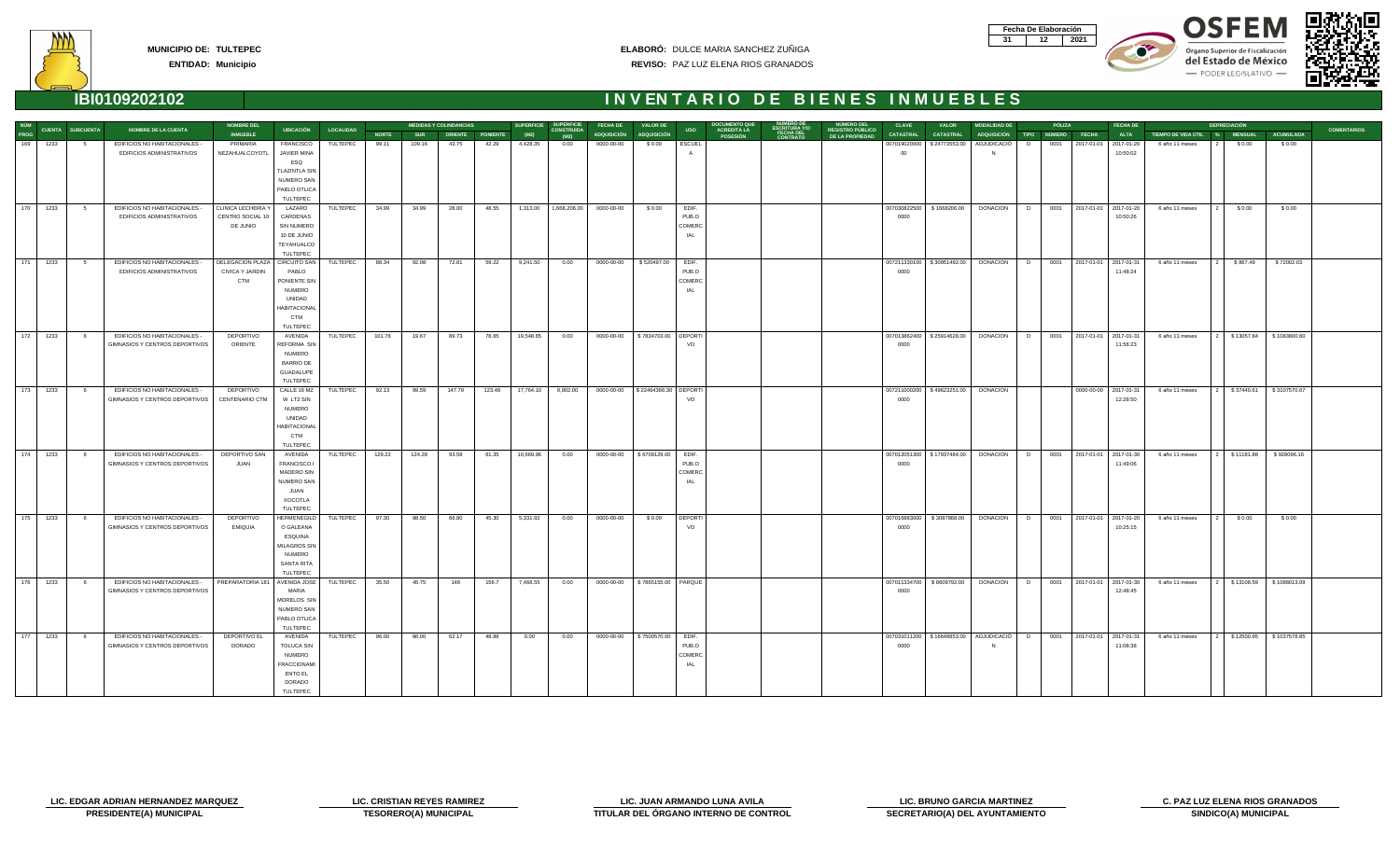| Fecha De Elaboración |     |
|----------------------|-----|
|                      | N91 |







### **IBI0109202102 I N V EN T A R I O D E B I E N E S I N M U E B L E S**



**NÚM PROG**

**NOMBRE DEL**

**MEDIDAS Y COLINDANCIAS**

**SUPERFICIE**

**SUPERFICIE**

**FECHA DE**

**VALOR DE**

**DOCUMENTO QUE**

**NÚMERO DE**

**NÚMERO DEL**

| ROG |      | CUENTA SUBCUENTA | <b>NOMBRE DE LA CUENTA</b>                                      | <b>INMUEBLE</b>               | <b>UBICACIÓN</b>                | <b>LOCALIDAD</b> | <b>NORTE</b> | <b>SUR</b> | <b>ORIENTE</b> | <b>PONIENTE</b> | (M2)     | <b>CONSTRUIDA</b><br>(M2) | <b>ADQUISICIÓN</b> | <b>ADQUISICIÓN</b>  | <b>USO</b>                    | <b>ACREDITA LA</b><br><b>POSESIÓN</b> | <b>ESCRITURA Y/O<br/>FECHA DEL<br/>CONTRATO</b> | <b>REGISTRO PÚBLICO</b><br>DE LA PROPIEDAD | <b>CATASTRAL</b>      | <b>CATASTRAL</b> |
|-----|------|------------------|-----------------------------------------------------------------|-------------------------------|---------------------------------|------------------|--------------|------------|----------------|-----------------|----------|---------------------------|--------------------|---------------------|-------------------------------|---------------------------------------|-------------------------------------------------|--------------------------------------------|-----------------------|------------------|
| 178 | 1233 | 6                | EDIFICIOS NO HABITACIONALES -                                   | CANCHA DE FUTBOL              | CALLE                           | TULTEPEC         | 24.00        | 24.00      | 55.00          | 55.00           | 1,318.25 | 0.00                      | 0000-00-00         | \$0.00              | PARQUE                        |                                       |                                                 |                                            | 007211360100          | \$2330666.00     |
|     |      |                  | GIMNASIOS Y CENTROS DEPORTIVOS                                  | RAPIDO                        | <b>ACUEDUCTO</b>                |                  |              |            |                |                 |          |                           |                    |                     |                               |                                       |                                                 |                                            | 0000                  |                  |
|     |      |                  |                                                                 |                               | DE LAS ROSAS                    |                  |              |            |                |                 |          |                           |                    |                     |                               |                                       |                                                 |                                            |                       |                  |
|     |      |                  |                                                                 |                               | MZ-136 LOTE 1<br>SIN NUMERO     |                  |              |            |                |                 |          |                           |                    |                     |                               |                                       |                                                 |                                            |                       |                  |
|     |      |                  |                                                                 |                               | UNIDAD                          |                  |              |            |                |                 |          |                           |                    |                     |                               |                                       |                                                 |                                            |                       |                  |
|     |      |                  |                                                                 |                               | <b>HABITACIONAL</b>             |                  |              |            |                |                 |          |                           |                    |                     |                               |                                       |                                                 |                                            |                       |                  |
|     |      |                  |                                                                 |                               | ARCOS DE                        |                  |              |            |                |                 |          |                           |                    |                     |                               |                                       |                                                 |                                            |                       |                  |
|     |      |                  |                                                                 |                               | TULTEPEC                        |                  |              |            |                |                 |          |                           |                    |                     |                               |                                       |                                                 |                                            |                       |                  |
|     |      |                  |                                                                 |                               | TULTEPEC                        |                  |              |            |                |                 |          |                           |                    |                     |                               |                                       |                                                 |                                            |                       |                  |
| 179 | 1233 | 6                | EDIFICIOS NO HABITACIONALES -<br>GIMNASIOS Y CENTROS DEPORTIVOS | PISTA DE PATINAJE<br>CIRCULAR | CALLE<br>ACUEDUCTO              | TULTEPEC         | 12           | 6          | 12             | 6               | 113.09   | 0.00                      | 0000-00-00         | \$153567.00         | PARQUE                        |                                       |                                                 |                                            | 007211360200<br>0000  | \$199943.12      |
|     |      |                  |                                                                 |                               | DE LAS ROSAS                    |                  |              |            |                |                 |          |                           |                    |                     |                               |                                       |                                                 |                                            |                       |                  |
|     |      |                  |                                                                 |                               | MZ-136-LTE-2                    |                  |              |            |                |                 |          |                           |                    |                     |                               |                                       |                                                 |                                            |                       |                  |
|     |      |                  |                                                                 |                               | SIN NUMERO                      |                  |              |            |                |                 |          |                           |                    |                     |                               |                                       |                                                 |                                            |                       |                  |
|     |      |                  |                                                                 |                               | UNIDAD                          |                  |              |            |                |                 |          |                           |                    |                     |                               |                                       |                                                 |                                            |                       |                  |
|     |      |                  |                                                                 |                               | <b>HABITACIONAL</b><br>ARCOS DE |                  |              |            |                |                 |          |                           |                    |                     |                               |                                       |                                                 |                                            |                       |                  |
|     |      |                  |                                                                 |                               | TULTEPEC                        |                  |              |            |                |                 |          |                           |                    |                     |                               |                                       |                                                 |                                            |                       |                  |
|     |      |                  |                                                                 |                               | TULTEPEC                        |                  |              |            |                |                 |          |                           |                    |                     |                               |                                       |                                                 |                                            |                       |                  |
| 180 | 1233 | $\overline{7}$   | EDIFICIOS NO HABITACIONALES -                                   | MERCADO                       | AVENIDA                         | TULTEPEC         | 17.00        | 47.45      | 17.00          | 47.45           | 806.50   | 799.00                    | 0000-00-00         | \$6795422.00 MERCAD |                               |                                       |                                                 |                                            | 007012806000          | \$4826895.00     |
|     |      |                  | <b>MERCADOS</b>                                                 | VENUSTIANO                    | VENUSTIANO                      |                  |              |            |                |                 |          |                           |                    |                     | $\circ$                       |                                       |                                                 |                                            | 0000                  |                  |
|     |      |                  |                                                                 | CARRANZA                      | CARRANZA                        |                  |              |            |                |                 |          |                           |                    |                     |                               |                                       |                                                 |                                            |                       |                  |
|     |      |                  |                                                                 |                               | SIN NUMERO<br><b>BARRIO DE</b>  |                  |              |            |                |                 |          |                           |                    |                     |                               |                                       |                                                 |                                            |                       |                  |
|     |      |                  |                                                                 |                               | <b>SAN MARTIN</b>               |                  |              |            |                |                 |          |                           |                    |                     |                               |                                       |                                                 |                                            |                       |                  |
|     |      |                  |                                                                 |                               | TULTEPEC                        |                  |              |            |                |                 |          |                           |                    |                     |                               |                                       |                                                 |                                            |                       |                  |
| 181 | 1233 | $\overline{7}$   | EDIFICIOS NO HABITACIONALES -                                   | MERCADO                       | CALLE 6 MZ H                    | TULTEPEC         | 58.54        | 87.34      | 68.63          | 36.37           | 4,966.00 | 2,058.00                  | 0000-00-00         | \$7187751.00        | EDIF.                         |                                       |                                                 |                                            | 007211220300          | \$18858912.00    |
|     |      |                  | <b>MERCADOS</b>                                                 | MUNICIPAL CTM                 | LT-3 SIN                        |                  |              |            |                |                 |          |                           |                    |                     | PUB.O                         |                                       |                                                 |                                            | 0000                  |                  |
|     |      |                  |                                                                 |                               | <b>NUMERO</b><br>UNIDAD         |                  |              |            |                |                 |          |                           |                    |                     | COMERC<br>IAL                 |                                       |                                                 |                                            |                       |                  |
|     |      |                  |                                                                 |                               | HABITACIONAL                    |                  |              |            |                |                 |          |                           |                    |                     |                               |                                       |                                                 |                                            |                       |                  |
|     |      |                  |                                                                 |                               | <b>CTM</b>                      |                  |              |            |                |                 |          |                           |                    |                     |                               |                                       |                                                 |                                            |                       |                  |
|     |      |                  |                                                                 |                               | TULTEPEC                        |                  |              |            |                |                 |          |                           |                    |                     |                               |                                       |                                                 |                                            |                       |                  |
| 182 | 1233 | $\overline{7}$   | EDIFICIOS NO HABITACIONALES -                                   | ZONA COMERCIAL                | CALLE                           | TULTEPEC         | 18.70        | 5.00       | 15.70          | 5               | 147.00   | 147.00                    | 0000-00-00         | \$192095.00         | EDIF.                         |                                       |                                                 |                                            | 007211360500          | \$1569813.00     |
|     |      |                  | <b>MERCADOS</b>                                                 |                               | ACUEDUCTO<br>DE LAS ROSAS       |                  |              |            |                |                 |          |                           |                    |                     | PUB.O<br>COMERC               |                                       |                                                 |                                            | 0000                  |                  |
|     |      |                  |                                                                 |                               | MZ-136-LTE-5                    |                  |              |            |                |                 |          |                           |                    |                     | IAL                           |                                       |                                                 |                                            |                       |                  |
|     |      |                  |                                                                 |                               | SIN NUMERO                      |                  |              |            |                |                 |          |                           |                    |                     |                               |                                       |                                                 |                                            |                       |                  |
|     |      |                  |                                                                 |                               | UNIDAD                          |                  |              |            |                |                 |          |                           |                    |                     |                               |                                       |                                                 |                                            |                       |                  |
|     |      |                  |                                                                 |                               | <b>HABITACIONAL</b>             |                  |              |            |                |                 |          |                           |                    |                     |                               |                                       |                                                 |                                            |                       |                  |
|     |      |                  |                                                                 |                               | ARCOS DE<br>TULTEPEC            |                  |              |            |                |                 |          |                           |                    |                     |                               |                                       |                                                 |                                            |                       |                  |
|     |      |                  |                                                                 |                               | TULTEPEC                        |                  |              |            |                |                 |          |                           |                    |                     |                               |                                       |                                                 |                                            |                       |                  |
| 183 | 1233 | 8                | EDIFICIOS NO HABITACIONALES -                                   | CARCAMO 7A                    | AVENIDA                         | TULTEPEC         | 20.39        | 20.27      | 10.02          | 9.85            | 201.78   | 0.00                      | 0000-00-00         | \$168400.00         |                               |                                       |                                                 |                                            | 007019001300          | \$230400.00      |
|     |      |                  | OTROS EDIFICIOS                                                 | AVENIDA                       | SEPTIMA                         |                  |              |            |                |                 |          |                           |                    |                     |                               |                                       |                                                 |                                            | 0000                  |                  |
|     |      |                  |                                                                 |                               | CHAMAPA SIN                     |                  |              |            |                |                 |          |                           |                    |                     |                               |                                       |                                                 |                                            |                       |                  |
|     |      |                  |                                                                 |                               | NUMERO SAN<br>PABLO OTLICA      |                  |              |            |                |                 |          |                           |                    |                     |                               |                                       |                                                 |                                            |                       |                  |
|     |      |                  |                                                                 |                               | TULTEPEC                        |                  |              |            |                |                 |          |                           |                    |                     |                               |                                       |                                                 |                                            |                       |                  |
| 184 | 1233 | 8                | EDIFICIOS NO HABITACIONALES -                                   | PREDIO EN                     | <b>TLAZINTLA SIN</b>            | TULTEPEC         | 18.90        | 19.00      | 15.90          | 15.70           | 300.16   | 80.00                     | 0000-00-00         | \$288000.00         |                               |                                       |                                                 |                                            | 007013821500          | \$546880.00      |
|     |      |                  | OTROS EDIFICIOS                                                 | CONSTRUCCION                  | NUMERO SAN                      |                  |              |            |                |                 |          |                           |                    |                     |                               |                                       |                                                 |                                            | 0000                  |                  |
|     |      |                  |                                                                 | TLAZINTLA                     | PABLO OTLICA                    |                  |              |            |                |                 |          |                           |                    |                     |                               |                                       |                                                 |                                            |                       |                  |
| 185 | 1233 | 8                | EDIFICIOS NO HABITACIONALES -                                   | POZO 21                       | TULTEPEC<br>VIA                 | TULTEPEC         | 10.15        | 12.01      | 23.60          | 17.18           | 207.53   | 0.00                      | 0000-00-00         | \$68931.00          | POZO                          |                                       |                                                 |                                            | 007022040400          | \$157527.00      |
|     |      |                  | OTROS EDIFICIOS                                                 |                               | FERROCARRIL                     |                  |              |            |                |                 |          |                           |                    |                     |                               |                                       |                                                 |                                            | 0000                  |                  |
|     |      |                  |                                                                 |                               | SIN NUMERO                      |                  |              |            |                |                 |          |                           |                    |                     |                               |                                       |                                                 |                                            |                       |                  |
|     |      |                  |                                                                 |                               | LA AURORA                       |                  |              |            |                |                 |          |                           |                    |                     |                               |                                       |                                                 |                                            |                       |                  |
|     |      |                  |                                                                 |                               | TULTEPEC                        |                  |              |            |                |                 |          |                           |                    |                     |                               |                                       |                                                 |                                            |                       |                  |
| 186 | 1233 | 8                | EDIFICIOS NO HABITACIONALES -<br>OTROS EDIFICIOS                | SECUNDARIA<br>FELIPE ANGELES  | PROLONGACI<br>ON                | TULTEPEC         | 83.45        | 67.13      | 29.31          | 49.16           | 3,712.43 | 3,713.00                  | 0000-00-00         | \$0.00              | <b>ESCUEL</b><br>$\mathsf{A}$ |                                       |                                                 |                                            | 007014886080<br>00000 | \$20054915.00    |
|     |      |                  |                                                                 |                               | POPOCATEPE                      |                  |              |            |                |                 |          |                           |                    |                     |                               |                                       |                                                 |                                            |                       |                  |
|     |      |                  |                                                                 |                               | TL SIN                          |                  |              |            |                |                 |          |                           |                    |                     |                               |                                       |                                                 |                                            |                       |                  |
|     |      |                  |                                                                 |                               | NUMERO SAN                      |                  |              |            |                |                 |          |                           |                    |                     |                               |                                       |                                                 |                                            |                       |                  |
|     |      |                  |                                                                 |                               | <b>ANTONIO</b>                  |                  |              |            |                |                 |          |                           |                    |                     |                               |                                       |                                                 |                                            |                       |                  |
|     |      |                  |                                                                 |                               | XAHUENTO<br>TULTEPEC            |                  |              |            |                |                 |          |                           |                    |                     |                               |                                       |                                                 |                                            |                       |                  |
|     |      |                  |                                                                 |                               |                                 |                  |              |            |                |                 |          |                           |                    |                     |                               |                                       |                                                 |                                            |                       |                  |

| CLAVE                 | <b>VALOR</b>     | <b>MODALIDAD DE</b> | <b>TIPO</b> |               | PÓLIZA                | <b>FECHA DE</b>        |                     |                | <b>DEPRECIACIÓN</b> |                  |                    |
|-----------------------|------------------|---------------------|-------------|---------------|-----------------------|------------------------|---------------------|----------------|---------------------|------------------|--------------------|
| <b>CATASTRAL</b>      | <b>CATASTRAL</b> | <b>ADQUISICIÓN</b>  |             | <b>NÚMERO</b> | <b>FECHA</b>          | <b>ALTA</b>            | TIEMPO DE VIDA ÚTIL | $\%$           | <b>MENSUAL</b>      | <b>ACUMULADA</b> | <b>COMENTARIOS</b> |
| 007211360100          | \$2330666.00     | <b>DONACION</b>     | D           | 0001          | 2017-01-01            | 2017-01-20             | 6 año 11 meses      | $\overline{c}$ | \$0.00              | \$0.00           |                    |
| 0000                  |                  |                     |             |               |                       | 10:52:40               |                     |                |                     |                  |                    |
| 007211360200<br>0000  | \$199943.12      | <b>DONACION</b>     | D           | 0001          | 2017-01-01            | 2017-01-30<br>10:44:55 | 6 año 11 meses      | $\overline{a}$ | \$255.95            | \$21243.49       |                    |
|                       |                  |                     |             |               |                       |                        |                     |                |                     |                  |                    |
| 007012806000<br>0000  | \$4826895.00     | <b>DONACION</b>     | D           | 0001          | 2017-01-01            | 2017-01-30<br>11:54:05 | 6 año 11 meses      | $\overline{2}$ | \$11325.70          | \$940033.34      |                    |
| 007211220300<br>0000  | \$18858912.00    | <b>DONACION</b>     | D           | 0001          | 2017-01-01            | 2017-01-30<br>11:56:48 | 6 año 11 meses      | $\overline{2}$ | \$11979.59          | \$994305.61      |                    |
| 007211360500<br>0000  | \$1569813.00     | <b>DONACION</b>     | D           | 0001          | 2017-01-01            | 2017-01-30<br>12:06:30 | 6 año 11 meses      | $\overline{a}$ | \$320.16            | \$26573.16       |                    |
| 007019001300<br>0000  | \$230400.00      | <b>DONACION</b>     |             |               | 0000-00-00            | 2017-01-31<br>10:39:26 | 6 año 11 meses      | $\overline{a}$ | \$280.67            | \$23295.37       |                    |
| 007013821500<br>0000  | \$546880.00      | <b>DONACION</b>     | D           | 0001          | 2017-01-01 2017-01-31 | 10:15:27               | 6 año 11 meses      | 2 <sup>1</sup> | \$480.00            | \$39840.00       |                    |
| 007022040400<br>0000  | \$157527.00      | <b>DONACION</b>     | $\mathsf D$ | 0001          | 2017-01-01            | 2017-01-31<br>10:22:04 | 6 año 11 meses      | $\overline{c}$ | \$114.89            | \$9535.51        |                    |
| 007014886080<br>00000 | \$20054915.00    | <b>COMPRA</b>       | D           | 0001          | 2017-01-01            | 2020-07-23<br>13:57:24 | 6 año 11 meses      | $\overline{2}$ | \$0.00              | \$0.00           |                    |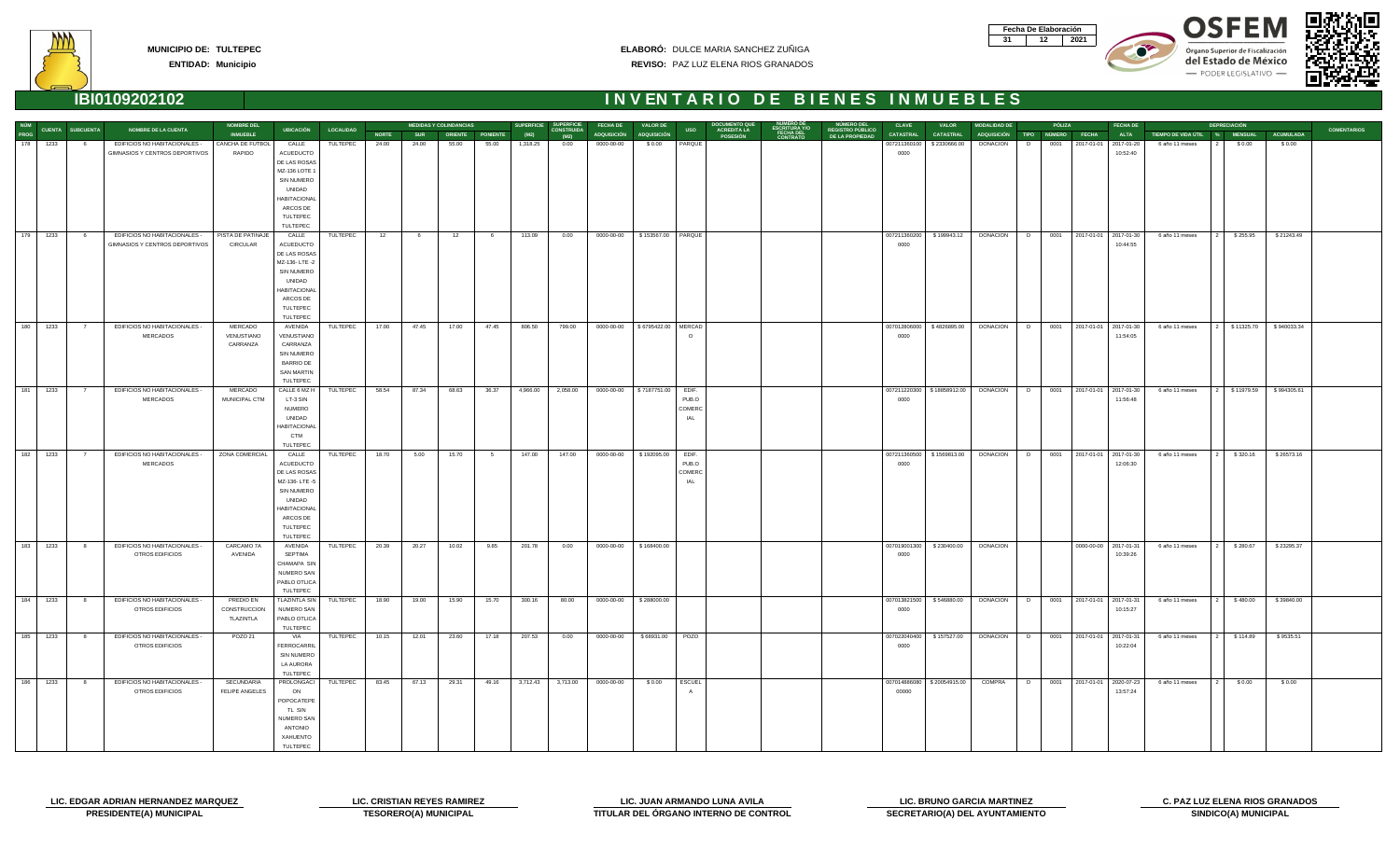| Fecha De Elaboración |  |
|----------------------|--|
|                      |  |









### **ENTIDAD: Municipio**

### **ELABORÓ:** DULCE MARIA SANCHEZ ZUÑIGA **REVISO:** PAZ LUZ ELENA RIOS GRANADOS

|             |            | <b>NOMBRE DEL</b><br>CUENTA SUBCUENTA |                                                  |                                 | <b>MEDIDAS Y COLINDANCIAS</b><br><b>UBICACIÓN</b><br><b>LOCALIDAD</b> |                 |              |            | SUPERFICIE SUPERFICIE<br><b>FECHA DE</b><br><b>VALOR DE</b> |        |           |                           |            |                                    | <b>DOCUMENTO QUI</b><br><b>NUMERO DEL</b><br><b>CLAVE</b><br><b>MODALIDAD DE</b><br>PÓLIZA<br><b>FECHA DE</b><br><b>VALOR</b> |                                       |                                                 |                                            |                      |                                               | <b>DEPRECIACIÓN</b>                           |    |      |                            |             |                               |           |                  |                    |
|-------------|------------|---------------------------------------|--------------------------------------------------|---------------------------------|-----------------------------------------------------------------------|-----------------|--------------|------------|-------------------------------------------------------------|--------|-----------|---------------------------|------------|------------------------------------|-------------------------------------------------------------------------------------------------------------------------------|---------------------------------------|-------------------------------------------------|--------------------------------------------|----------------------|-----------------------------------------------|-----------------------------------------------|----|------|----------------------------|-------------|-------------------------------|-----------|------------------|--------------------|
| NÚM<br>PROG |            |                                       | <b>NOMBRE DE LA CUENTA</b>                       | <b>INMUEBLE</b>                 |                                                                       |                 | <b>NORTE</b> | <b>SUR</b> | ORIENTE PONIENTE                                            |        | (M2)      | <b>CONSTRUIDA</b><br>(M2) |            | ADQUISICIÓN ADQUISICIÓN            | <b>USO</b>                                                                                                                    | <b>ACREDITA LA</b><br><b>POSESIÓN</b> | <b>ESCRITURA Y/O<br/>FECHA DEL<br/>CONTRATO</b> | <b>REGISTRO PÚBLICO</b><br>DE LA PROPIEDAD | <b>CATASTRAL</b>     | <b>CATASTRAL</b>                              | ADQUISICIÓN TIPO NÚMERO FECHA                 |    |      |                            | <b>ALTA</b> | TIEMPO DE VIDA ÚTIL % MENSUAL |           | <b>ACUMULADA</b> | <b>COMENTARIOS</b> |
| 187         | 1233       | - 8                                   | EDIFICIOS NO HABITACIONALES -                    | SECUNDARIA                      | <b>SOL NACIENTE</b>                                                   | TULTEPEC        | 54.85        | 42.30      | 110.07                                                      | 112.55 | 5,417.60  | 3,788.00                  | 0000-00-00 | \$1583005.00                       | ESCUEL                                                                                                                        |                                       |                                                 |                                            |                      | 007016680100 \$21172060.00                    | COMPRA                                        | D. | 0001 | 2017-01-01 2017-01-30      |             | 6 año 11 meses                | \$2638.34 | \$218982.34      |                    |
|             |            |                                       | OTROS EDIFICIOS                                  | VICENTE                         | <b>SIN NUMERO</b>                                                     |                 |              |            |                                                             |        |           |                           |            |                                    |                                                                                                                               |                                       |                                                 |                                            | 0000                 |                                               |                                               |    |      |                            | 13:16:41    |                               |           |                  |                    |
|             |            |                                       |                                                  | LOMBARDO                        | EMIQUIA                                                               |                 |              |            |                                                             |        |           |                           |            |                                    |                                                                                                                               |                                       |                                                 |                                            |                      |                                               |                                               |    |      |                            |             |                               |           |                  |                    |
|             |            |                                       |                                                  | TOLEDANO                        | TULTEPEC                                                              |                 |              |            |                                                             |        |           |                           |            |                                    |                                                                                                                               |                                       |                                                 |                                            |                      |                                               |                                               |    |      |                            |             |                               |           |                  |                    |
|             | 188 1233   | 8 <sup>8</sup>                        | EDIFICIOS NO HABITACIONALES -                    | TANQUE ELEVADO                  | AVENIDA DE                                                            | TULTEPEC        | 12.28 R      |            |                                                             |        | 473.70    | 128.00                    | 0000-00-00 | \$0.00                             | TANQUE                                                                                                                        |                                       |                                                 |                                            |                      | 007035270100   \$1570105.00                   | DONACION                                      | D  |      | 0001 2017-01-01 2017-01-20 |             | 6 año 11 meses                | \$0.00    | \$0.00           |                    |
|             |            |                                       | OTROS EDIFICIOS                                  | HDA JARDIN 2                    | LOS JARDINES                                                          |                 |              |            |                                                             |        |           |                           |            |                                    | ELEVAD                                                                                                                        |                                       |                                                 |                                            | 0000                 |                                               |                                               |    |      |                            | 10:14:13    |                               |           |                  |                    |
|             |            |                                       |                                                  |                                 | MZ XXX LT1                                                            |                 |              |            |                                                             |        |           |                           |            |                                    | $\Omega$                                                                                                                      |                                       |                                                 |                                            |                      |                                               |                                               |    |      |                            |             |                               |           |                  |                    |
|             |            |                                       |                                                  |                                 | <b>SIN NUMERO</b>                                                     |                 |              |            |                                                             |        |           |                           |            |                                    |                                                                                                                               |                                       |                                                 |                                            |                      |                                               |                                               |    |      |                            |             |                               |           |                  |                    |
|             |            |                                       |                                                  |                                 | <b>HACIENDA</b>                                                       |                 |              |            |                                                             |        |           |                           |            |                                    |                                                                                                                               |                                       |                                                 |                                            |                      |                                               |                                               |    |      |                            |             |                               |           |                  |                    |
|             |            |                                       |                                                  |                                 | DEL JARDIN                                                            |                 |              |            |                                                             |        |           |                           |            |                                    |                                                                                                                               |                                       |                                                 |                                            |                      |                                               |                                               |    |      |                            |             |                               |           |                  |                    |
|             |            |                                       |                                                  |                                 | 2DA ETAPA                                                             |                 |              |            |                                                             |        |           |                           |            |                                    |                                                                                                                               |                                       |                                                 |                                            |                      |                                               |                                               |    |      |                            |             |                               |           |                  |                    |
|             |            |                                       |                                                  |                                 | TULTEPEC                                                              |                 |              |            |                                                             |        |           |                           |            |                                    |                                                                                                                               |                                       |                                                 |                                            |                      |                                               |                                               |    |      |                            |             |                               |           |                  |                    |
|             | 189 1233   | 8 <sup>8</sup>                        | EDIFICIOS NO HABITACIONALES -                    | TANQUE ELEVADO                  | AVENIDA                                                               | TULTEPEC        | 180.10       | 187.08     | 53.31                                                       | 61.31  | 10,812.51 | 0.00                      | 0000-00-00 | \$4439362.50                       | <b>MONUM</b>                                                                                                                  |                                       |                                                 |                                            |                      | 007034010100   \$12748537.00                  | <b>DONACION</b>                               | D  |      | 0001 2017-01-01 2017-01-31 |             | 6 año 11 meses                | \$7398.94 | \$614111.84      |                    |
|             |            |                                       | <b>OTROS EDIFICIOS</b>                           | PASEOS 2                        | PASEO DE LAS                                                          |                 |              |            |                                                             |        |           |                           |            |                                    | <b>ENTO</b>                                                                                                                   |                                       |                                                 |                                            | 0000                 |                                               |                                               |    |      |                            | 11:21:55    |                               |           |                  |                    |
|             |            |                                       |                                                  |                                 | <b>HACIENDAS</b>                                                      |                 |              |            |                                                             |        |           |                           |            |                                    |                                                                                                                               |                                       |                                                 |                                            |                      |                                               |                                               |    |      |                            |             |                               |           |                  |                    |
|             |            |                                       |                                                  |                                 | <b>SUR SIN</b>                                                        |                 |              |            |                                                             |        |           |                           |            |                                    |                                                                                                                               |                                       |                                                 |                                            |                      |                                               |                                               |    |      |                            |             |                               |           |                  |                    |
|             |            |                                       |                                                  |                                 | <b>NUMERO</b>                                                         |                 |              |            |                                                             |        |           |                           |            |                                    |                                                                                                                               |                                       |                                                 |                                            |                      |                                               |                                               |    |      |                            |             |                               |           |                  |                    |
|             |            |                                       |                                                  |                                 | PASEOS DE                                                             |                 |              |            |                                                             |        |           |                           |            |                                    |                                                                                                                               |                                       |                                                 |                                            |                      |                                               |                                               |    |      |                            |             |                               |           |                  |                    |
|             |            |                                       |                                                  |                                 | TULTEPEC 2                                                            |                 |              |            |                                                             |        |           |                           |            |                                    |                                                                                                                               |                                       |                                                 |                                            |                      |                                               |                                               |    |      |                            |             |                               |           |                  |                    |
|             |            |                                       |                                                  |                                 | <b>TULTEPEC</b>                                                       |                 |              |            |                                                             |        |           |                           |            |                                    |                                                                                                                               |                                       |                                                 |                                            |                      |                                               |                                               |    |      |                            |             |                               |           |                  |                    |
| 190         | 1233       | 8                                     | EDIFICIOS NO HABITACIONALES -<br>OTROS EDIFICIOS | TANQUE ELEVADO<br>EL BOSQUE     | CERRADA<br><b>BOSQUES DE</b>                                          | TULTEPEC        | 48.50        | 44.64      | 16.53                                                       | 18.36  | 843.25    | 266.00                    | 0000-00-00 | \$743475.00                        |                                                                                                                               |                                       |                                                 |                                            | 007034032000<br>0000 | \$2250355.00                                  | DONACION                                      | D  |      | 0001 2017-01-01 2017-01-31 | 10:52:22    | 6 año 11 meses                | \$1239.13 | \$102847.43      |                    |
|             |            |                                       |                                                  |                                 | CEDRO SIN                                                             |                 |              |            |                                                             |        |           |                           |            |                                    |                                                                                                                               |                                       |                                                 |                                            |                      |                                               |                                               |    |      |                            |             |                               |           |                  |                    |
|             |            |                                       |                                                  |                                 | <b>NUMERO</b>                                                         |                 |              |            |                                                             |        |           |                           |            |                                    |                                                                                                                               |                                       |                                                 |                                            |                      |                                               |                                               |    |      |                            |             |                               |           |                  |                    |
|             |            |                                       |                                                  |                                 | PASEOS DE                                                             |                 |              |            |                                                             |        |           |                           |            |                                    |                                                                                                                               |                                       |                                                 |                                            |                      |                                               |                                               |    |      |                            |             |                               |           |                  |                    |
|             |            |                                       |                                                  |                                 | TULTEPEC 2                                                            |                 |              |            |                                                             |        |           |                           |            |                                    |                                                                                                                               |                                       |                                                 |                                            |                      |                                               |                                               |    |      |                            |             |                               |           |                  |                    |
|             |            |                                       |                                                  |                                 | TULTEPEC                                                              |                 |              |            |                                                             |        |           |                           |            |                                    |                                                                                                                               |                                       |                                                 |                                            |                      |                                               |                                               |    |      |                            |             |                               |           |                  |                    |
|             | 191 1233   | 8 <sup>1</sup>                        | EDIFICIOS NO HABITACIONALES -                    | AREA VERDE Y                    | AVENIDA                                                               | <b>TULTEPEC</b> | 176.32       | 166.67     | 31.20                                                       | 21.83  | 5,919.15  | 496.00                    |            | 0000-00-00   \$4439362.50   PARQUE |                                                                                                                               |                                       |                                                 |                                            |                      | 007033910100   \$9125029.00                   | DONACION                                      | D  |      | 0001 2017-01-01 2017-01-23 |             | 6 año 11 meses                | \$7398.94 | \$614111.84      |                    |
|             |            |                                       | <b>OTROS EDIFICIOS</b>                           | TANQUE ELEVADO                  | PASEOS DE                                                             |                 |              |            |                                                             |        |           |                           |            |                                    |                                                                                                                               |                                       |                                                 |                                            | 0000                 |                                               |                                               |    |      |                            | 10:14:39    |                               |           |                  |                    |
|             |            |                                       |                                                  | PASEOS 1                        | TULTEPEC                                                              |                 |              |            |                                                             |        |           |                           |            |                                    |                                                                                                                               |                                       |                                                 |                                            |                      |                                               |                                               |    |      |                            |             |                               |           |                  |                    |
|             |            |                                       |                                                  |                                 | PASEOS DE                                                             |                 |              |            |                                                             |        |           |                           |            |                                    |                                                                                                                               |                                       |                                                 |                                            |                      |                                               |                                               |    |      |                            |             |                               |           |                  |                    |
|             |            |                                       |                                                  |                                 | TULTEPEC 1                                                            |                 |              |            |                                                             |        |           |                           |            |                                    |                                                                                                                               |                                       |                                                 |                                            |                      |                                               |                                               |    |      |                            |             |                               |           |                  |                    |
|             |            |                                       |                                                  |                                 | TULTEPEC                                                              |                 |              |            |                                                             |        |           |                           |            |                                    |                                                                                                                               |                                       |                                                 |                                            |                      |                                               |                                               |    |      |                            |             |                               |           |                  |                    |
|             | 192 1233   | 8 <sup>1</sup>                        | EDIFICIOS NO HABITACIONALES -                    | CAPILLA SAN                     | CHIMALPOPO                                                            | TULTEPEC        |              |            |                                                             |        | 274.90    | 140.00                    |            | 0000-00-00   \$196829.00           | EDIF.                                                                                                                         |                                       |                                                 |                                            | 007014482000         |                                               | \$244199.00 ADJUDICACIÓ D                     |    |      | 0001 2017-01-01 2017-01-30 |             | 6 año 11 meses                | \$328.05  | \$27228.03       |                    |
|             |            |                                       | <b>OTROS EDIFICIOS</b>                           | MARCOS                          | CA SIN                                                                |                 |              |            |                                                             |        |           |                           |            |                                    | PUB.O                                                                                                                         |                                       |                                                 |                                            | 0000                 |                                               |                                               |    |      |                            | 12:44:28    |                               |           |                  |                    |
|             |            |                                       |                                                  |                                 | NUMERO SAN                                                            |                 |              |            |                                                             |        |           |                           |            |                                    | COMERC                                                                                                                        |                                       |                                                 |                                            |                      |                                               |                                               |    |      |                            |             |                               |           |                  |                    |
|             |            |                                       |                                                  |                                 | <b>MARCOS</b>                                                         |                 |              |            |                                                             |        |           |                           |            |                                    | IAL                                                                                                                           |                                       |                                                 |                                            |                      |                                               |                                               |    |      |                            |             |                               |           |                  |                    |
|             |            |                                       |                                                  |                                 | TULTEPEC                                                              |                 |              |            |                                                             |        |           |                           |            |                                    |                                                                                                                               |                                       |                                                 |                                            |                      |                                               |                                               |    |      |                            |             |                               |           |                  |                    |
|             | 193 1233   | 8 <sup>8</sup>                        | EDIFICIOS NO HABITACIONALES -<br>OTROS EDIFICIOS | TANQUE ELEVADO<br><b>CTM</b>    | CALLE 5 MZ-E                                                          | TULTEPEC        | 36.12        | 36.12      | 30.96                                                       | 30.96  | 118.25    | 299.00                    | 0000-00-00 | \$1520721.00                       |                                                                                                                               |                                       |                                                 |                                            | 007211340100<br>0000 | \$4077372.00                                  | <b>DONACION</b>                               | D  |      | 0001 2017-01-01 2017-01-31 | 11:02:00    | 6 año 11 meses                | \$2534.54 | \$210366.46      |                    |
|             |            |                                       |                                                  |                                 | LT-1 SIN<br><b>NUMERO</b>                                             |                 |              |            |                                                             |        |           |                           |            |                                    |                                                                                                                               |                                       |                                                 |                                            |                      |                                               |                                               |    |      |                            |             |                               |           |                  |                    |
|             |            |                                       |                                                  |                                 | UNIDAD                                                                |                 |              |            |                                                             |        |           |                           |            |                                    |                                                                                                                               |                                       |                                                 |                                            |                      |                                               |                                               |    |      |                            |             |                               |           |                  |                    |
|             |            |                                       |                                                  |                                 | <b>HABITACIONAL</b>                                                   |                 |              |            |                                                             |        |           |                           |            |                                    |                                                                                                                               |                                       |                                                 |                                            |                      |                                               |                                               |    |      |                            |             |                               |           |                  |                    |
|             |            |                                       |                                                  |                                 | <b>CTM</b>                                                            |                 |              |            |                                                             |        |           |                           |            |                                    |                                                                                                                               |                                       |                                                 |                                            |                      |                                               |                                               |    |      |                            |             |                               |           |                  |                    |
|             |            |                                       |                                                  |                                 | TULTEPEC                                                              |                 |              |            |                                                             |        |           |                           |            |                                    |                                                                                                                               |                                       |                                                 |                                            |                      |                                               |                                               |    |      |                            |             |                               |           |                  |                    |
|             | 194 1233   | 8 <sup>8</sup>                        | EDIFICIOS NO HABITACIONALES -                    | <b>IGLESIA SAN PABLO</b>        | CALLE 8 MZ-H                                                          | TULTEPEC        | 69.42        | 60.21      | 27.63                                                       | 24.69  | 3,622.35  | 236.67                    | 0000-00-00 | \$309852.00                        | EDIF.                                                                                                                         |                                       |                                                 |                                            |                      | 007211330100   \$7591214.00   ADJUDICACIÓ   D |                                               |    |      | 0001 2017-01-01 2017-01-30 |             | 6 año 11 meses                | \$516.42  | \$42862.86       |                    |
|             |            |                                       | OTROS EDIFICIOS                                  | APOSTOL CTM                     | LT-2 SIN                                                              |                 |              |            |                                                             |        |           |                           |            |                                    | PUB.O                                                                                                                         |                                       |                                                 |                                            | 0000                 |                                               |                                               |    |      |                            | 13:10:11    |                               |           |                  |                    |
|             |            |                                       |                                                  |                                 | <b>NUMERO</b>                                                         |                 |              |            |                                                             |        |           |                           |            |                                    | <b>COMERO</b>                                                                                                                 |                                       |                                                 |                                            |                      |                                               |                                               |    |      |                            |             |                               |           |                  |                    |
|             |            |                                       |                                                  |                                 | UNIDAD                                                                |                 |              |            |                                                             |        |           |                           |            |                                    | IAL                                                                                                                           |                                       |                                                 |                                            |                      |                                               |                                               |    |      |                            |             |                               |           |                  |                    |
|             |            |                                       |                                                  |                                 | <b>HABITACIONAL</b>                                                   |                 |              |            |                                                             |        |           |                           |            |                                    |                                                                                                                               |                                       |                                                 |                                            |                      |                                               |                                               |    |      |                            |             |                               |           |                  |                    |
|             |            |                                       |                                                  |                                 | <b>CTM</b>                                                            |                 |              |            |                                                             |        |           |                           |            |                                    |                                                                                                                               |                                       |                                                 |                                            |                      |                                               |                                               |    |      |                            |             |                               |           |                  |                    |
|             |            |                                       |                                                  |                                 | TULTEPEC                                                              |                 |              |            |                                                             |        |           |                           |            |                                    |                                                                                                                               |                                       |                                                 |                                            |                      |                                               |                                               |    |      |                            |             |                               |           |                  |                    |
|             | $195$ 1233 | 8 <sup>2</sup>                        | EDIFICIOS NO HABITACIONALES -                    | PRIMARIA LAURA                  | PASEO DE                                                              | TULTEPEC        | 65.96        | 40.00      | 88.85                                                       | 47.66  | 5,141.06  | 970.00                    | 0000-00-00 | \$0.00                             | ESCUEL                                                                                                                        |                                       |                                                 |                                            |                      | 007018440400   \$8023587.00                   | DONACION   D   0001   2017-01-01   2017-01-20 |    |      |                            |             | 6 año 11 meses                | \$0.00    | \$0.00           |                    |
|             |            |                                       | OTROS EDIFICIOS                                  | MENDEZ DE                       | <b>SAN AGUSTIN</b>                                                    |                 |              |            |                                                             |        |           |                           |            |                                    | A                                                                                                                             |                                       |                                                 |                                            | 0000                 |                                               |                                               |    |      |                            | 10:38:49    |                               |           |                  |                    |
|             |            |                                       |                                                  | <b>CUENCA</b>                   | SIN NUMERO                                                            |                 |              |            |                                                             |        |           |                           |            |                                    |                                                                                                                               |                                       |                                                 |                                            |                      |                                               |                                               |    |      |                            |             |                               |           |                  |                    |
|             |            |                                       |                                                  |                                 | MEXICO                                                                |                 |              |            |                                                             |        |           |                           |            |                                    |                                                                                                                               |                                       |                                                 |                                            |                      |                                               |                                               |    |      |                            |             |                               |           |                  |                    |
|             |            |                                       |                                                  |                                 | TULTEPEC                                                              |                 |              |            |                                                             |        |           |                           |            |                                    |                                                                                                                               |                                       |                                                 |                                            |                      |                                               |                                               |    |      |                            |             |                               |           |                  |                    |
|             | 196 1233   | 8 <sup>8</sup>                        | EDIFICIOS NO HABITACIONALES -                    | <b>KINDER JAIME</b>             | PASEO DE LAS TULTEPEC                                                 |                 | 62.70        | 63.35      | 25.18                                                       | 26.99  | 1,685.80  | 0.00                      | 0000-00-00 | \$0.00                             | <b>ESCUEL</b><br>A                                                                                                            |                                       |                                                 |                                            | 0000                 | 007034000100   \$8575684.00                   | DONACION D                                    |    |      | 0001 2017-01-01 2020-07-23 |             | 6 año 11 meses                | \$0.00    | \$0.00           |                    |
|             |            |                                       | OTROS EDIFICIOS                                  | <b>TORRES BODET</b><br>PASEOS 2 | HACIENDAS<br>NORTE SIN                                                |                 |              |            |                                                             |        |           |                           |            |                                    |                                                                                                                               |                                       |                                                 |                                            |                      |                                               |                                               |    |      |                            | 14:02:22    |                               |           |                  |                    |
|             |            |                                       |                                                  |                                 | <b>NUMERO</b>                                                         |                 |              |            |                                                             |        |           |                           |            |                                    |                                                                                                                               |                                       |                                                 |                                            |                      |                                               |                                               |    |      |                            |             |                               |           |                  |                    |
|             |            |                                       |                                                  |                                 | PASEOS DE                                                             |                 |              |            |                                                             |        |           |                           |            |                                    |                                                                                                                               |                                       |                                                 |                                            |                      |                                               |                                               |    |      |                            |             |                               |           |                  |                    |
|             |            |                                       |                                                  |                                 | TULTEPEC 2                                                            |                 |              |            |                                                             |        |           |                           |            |                                    |                                                                                                                               |                                       |                                                 |                                            |                      |                                               |                                               |    |      |                            |             |                               |           |                  |                    |
|             |            |                                       |                                                  |                                 | TULTEPEC                                                              |                 |              |            |                                                             |        |           |                           |            |                                    |                                                                                                                               |                                       |                                                 |                                            |                      |                                               |                                               |    |      |                            |             |                               |           |                  |                    |
|             |            |                                       |                                                  |                                 |                                                                       |                 |              |            |                                                             |        |           |                           |            |                                    |                                                                                                                               |                                       |                                                 |                                            |                      |                                               |                                               |    |      |                            |             |                               |           |                  |                    |